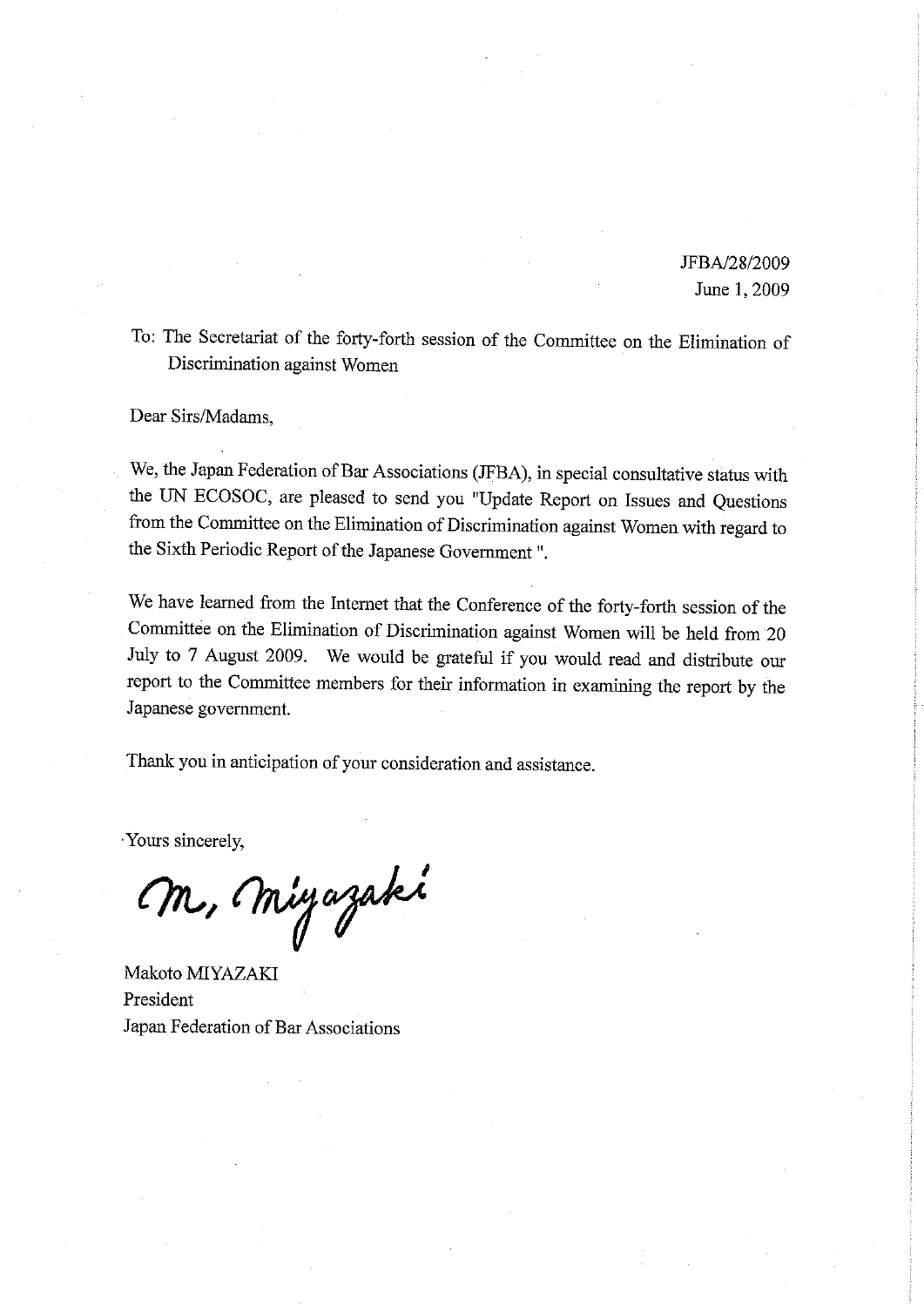Update Report on Issues and Questions from the Committee on the Elimination of Discrimination against Women with regard to the Sixth Periodic Report of the Japanese Government

May 2009

Japan Federation of Bar Associations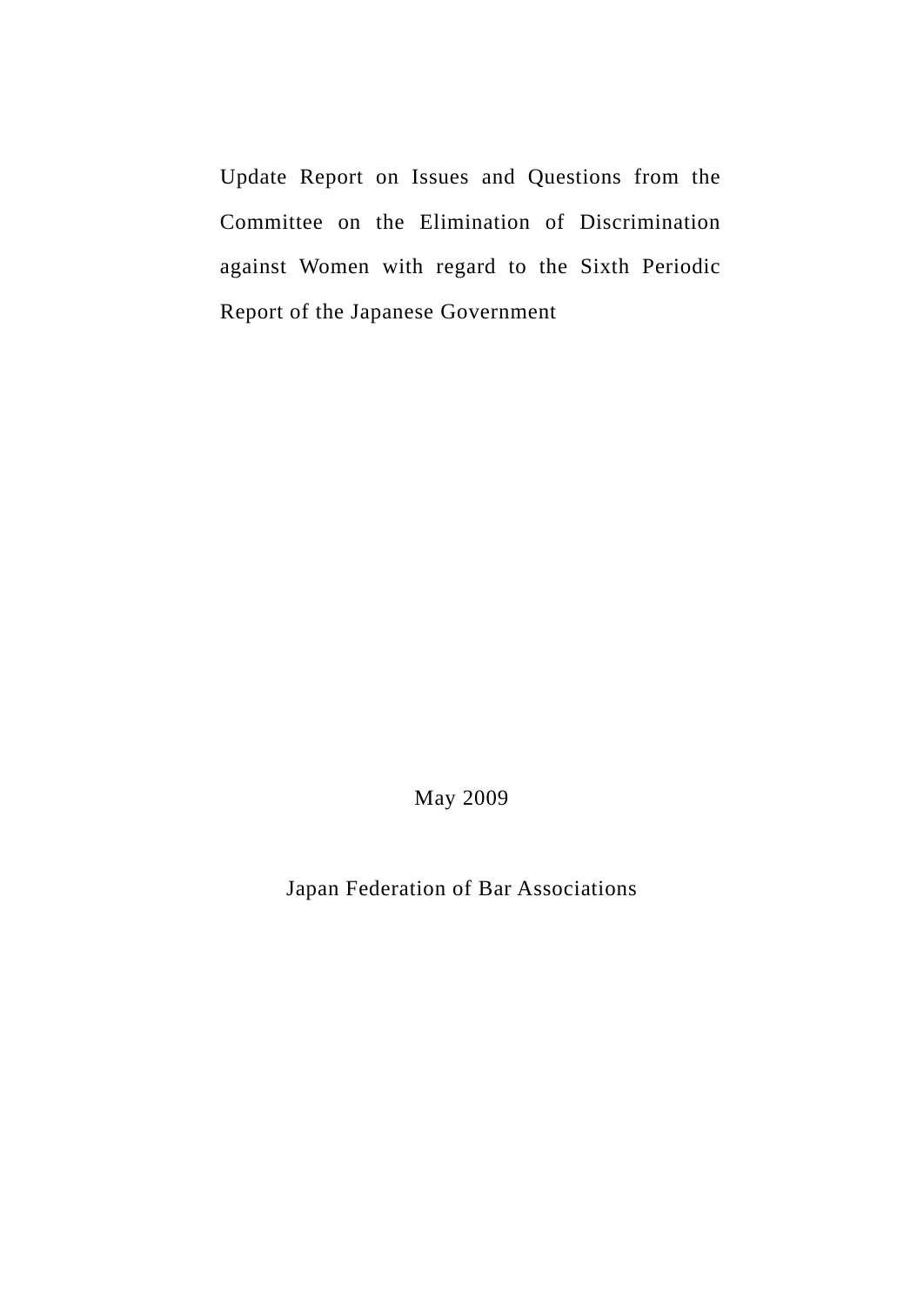#### Introduction

As a non-government organization qualified to engage in discussion with the UN Economic and Social Council, the Japan Federation of Bar Associations (JFBA) submitted the Report by the Japan Federation of Bar Associations on the "Sixth Periodic Report of the Japanese Government on the Implementation of the Convention on the Elimination of All Forms of Discrimination against Women" in September 2008. The JFBA also took part in a hearing of NGOs held on November 10 by the pre-session working group for the 44th session of the Committee on the Elimination of Discrimination against Women (CEDAW) and made comments at that time.

This report provides the latest information on the list of issues and questions with regard to the periodic review of Japan released on November 20, 2008 by the above working group, and is a supplement to the report already submitted by the JFBA. We hope that this report together with our previous report will serve as a useful reference in deepening the understanding of discrimination against women in Japan today from both a legal and de facto perspective. We also hope that the 44th session of CEDAW will engage in constructive dialogue in its discussion of the Japanese Government's Sixth Report so that discrimination against women in Japan can be eliminated as early as possible through the full implementation of the Convention.

The following pages provide information and present the JFBA's responses to the issues and question items (presented in the frame at the beginning of each section) made public by the working group mentioned above.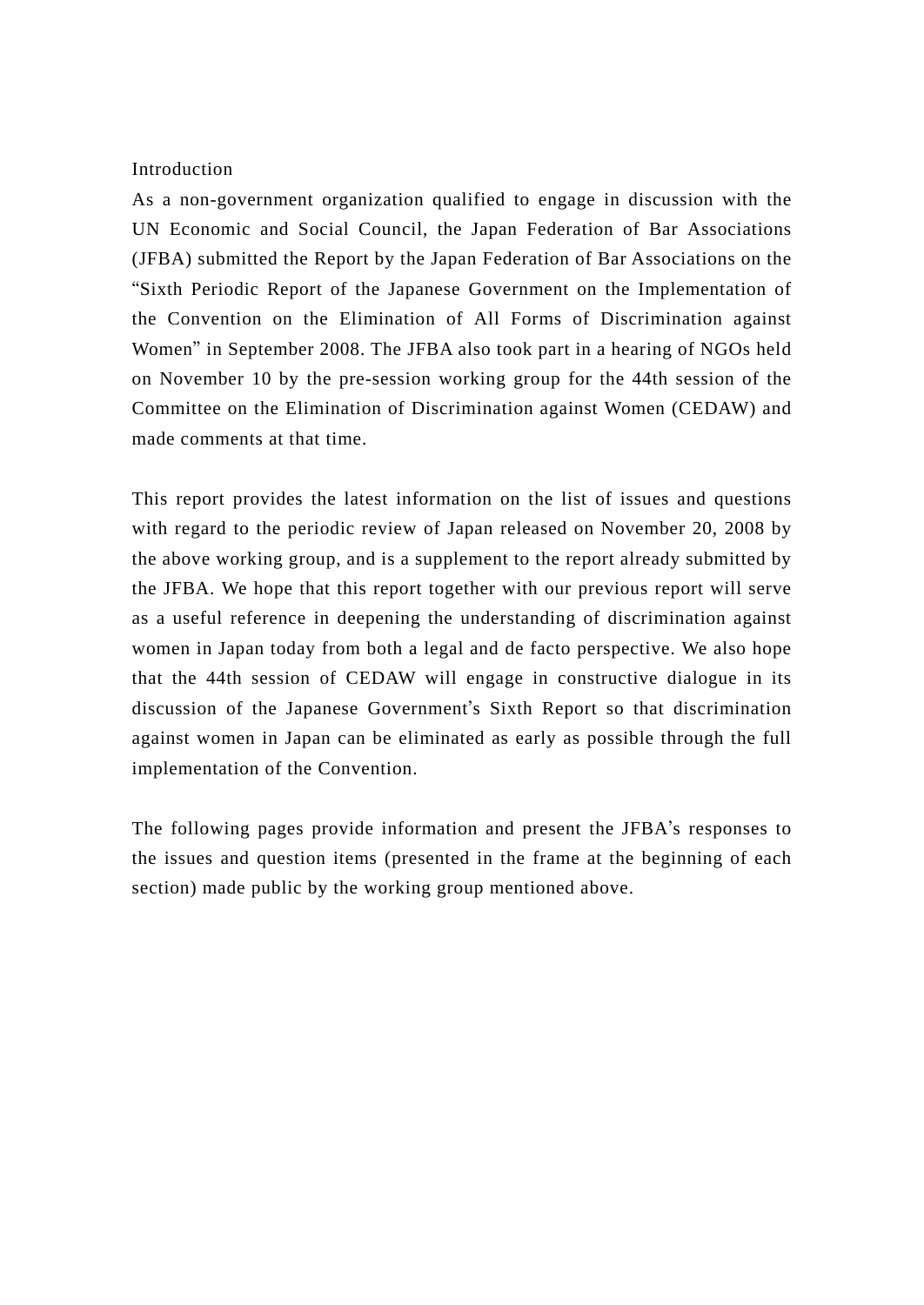# Table of Contents

| $<$ Summary $>$                                                                    |              |
|------------------------------------------------------------------------------------|--------------|
| General                                                                            |              |
| Question 1                                                                         | $\mathbf{1}$ |
| Constitutional, legislative and institutional framework and status of the          |              |
| Convention                                                                         |              |
| Questions 2 - 6                                                                    | $2 - 19$     |
| Violence against women                                                             |              |
| Questions 7 - 8                                                                    | $19 - 32$    |
| Trafficking and exploitation of prostitution                                       |              |
| Questions 9 - 12                                                                   | $33 - 45$    |
| Participation in political and public life and representation at the international |              |
| level                                                                              |              |
| Questions 13 - 14                                                                  | $45 - 48$    |
| Stereotypes and education                                                          |              |
| Questions 15 - 17                                                                  | $49 - 54$    |
| Employment and reconciliation of work and family life                              |              |
| Questions 18 - 23                                                                  | $54 - 70$    |
| Minority, immigrant and refugee women and other vulnerable groups                  |              |
| Questions 24 - 26                                                                  | $70 - 81$    |
| Health                                                                             |              |
| Question 27                                                                        | $81 - 84$    |
| Marriage and family life                                                           |              |
| Question 28                                                                        | $84 - 85$    |
| Economic consequences of divorce                                                   |              |
| Question 29                                                                        | $85 - 87$    |
| <b>Optional Protocol</b>                                                           |              |
| Question 30                                                                        | $88 - 89$    |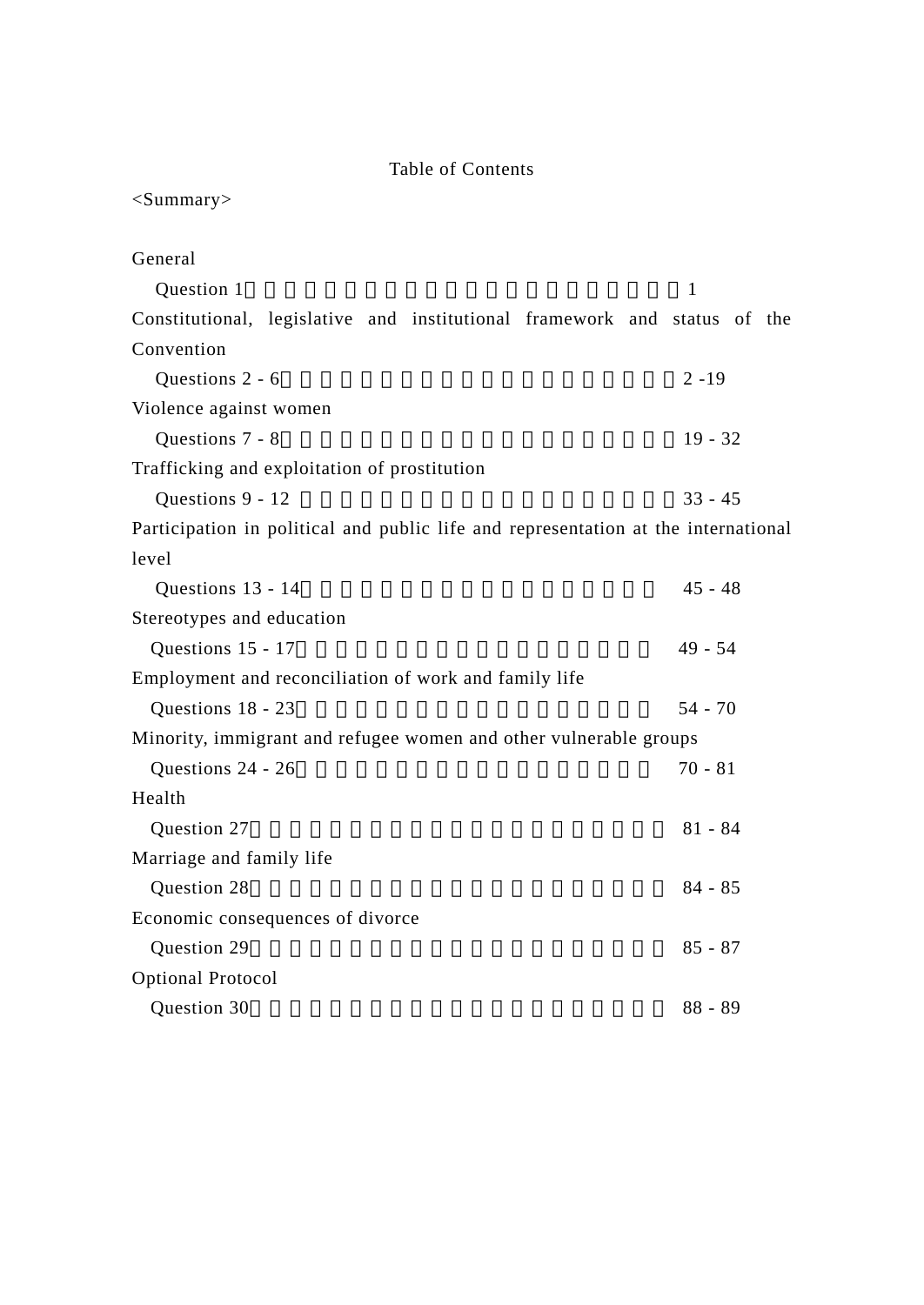# Update Report on Issues and Questions from the Committee on the Elimination of Discrimination against Women with regard to the Sixth Periodic Report of the Japanese Government (Summary)

This report was prepared as a supplement to the report dated September 2008 already submitted by the Japan Federation of Bar Associations (JFBA) to provide to the Pre-session Working Group of the UN Committee on the Elimination of Discrimination against Women the latest information concerning the list of issues and questions with regard to the consideration of the Sixth Periodic Report of Japan ("Sixth Report") released by the working group on November 20, 2008.

Information and replies of the JFBA are presented below in the order in which the Pre-session Working Group presented the issues question items (Text in the frames to be referred to "question items hereafter.) boxed text at the front.

1. Please explain whether the sixth report was adopted by the Government and whether it was submitted to Parliament.

There is no existing legislation requiring the government to submit to the Diet reports on the current status of the implementation of the Convention on the Elimination of All Forms of Discrimination against Women.

In Japan, the opportunity to examine the need for legal measures should be ensured by amending the Basic Act for A Gender-equal Society to include a provision which requires the government to submit reports on the current status of the implementation of the convention to the Diet in addition to the UN Secretary-General in accordance with Article 18 of the Convention on the Elimination of All Forms of Discrimination against Women.

4. (1) Invocation of the Convention on the Elimination of All Forms of Discriminations against Women in domestic court cases and outcomes thereof, (2) Measures taken to increase awareness of the Convention among the judiciary and the legal professions in general.

- (1) There have been 42 cases in court decisions that have been made public. Although the court gave some form of response to the plaintiffs' claims, in 14 cases, all invocations of the Convention were denied.
- (2) For lawyers, there are various activities conducted by the Committee on Equality of Men and Women, the Center for Gender Equality Promotion, and the Committee on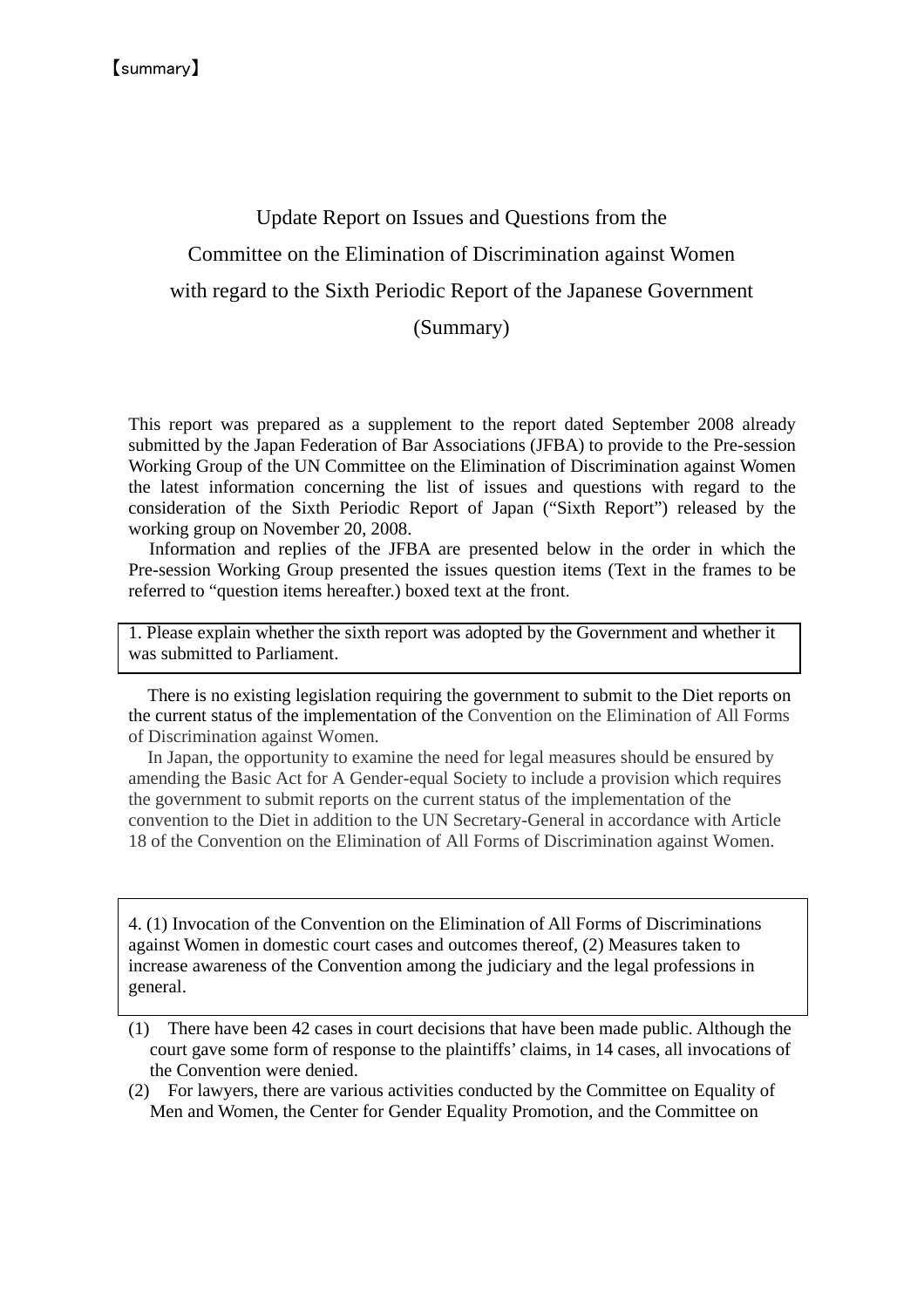International Human Rights of the Japan Federation of Bar Association. However, the process of judiciary training with respect to the Convention on the Elimination of All Forms of Discriminations against Women and violence against women is not adequate.

5. The current status and progress achieved in the implementation of the second basic plan for gender equality

 In the taxation, medical insurance, and pension systems respectively, certain preferential treatment is given to legally married couples where the husband supports the wife, necessitating adjustment for women in employment. In the family register system, and the resident registration system, recognition of a household centered on the head of the family or the head of a household, and the structure of a hierarchy within the families is evident. There are many cases of women bearing the burden of caring for the elderly, particularly cases of elderly wives caring for their elderly husbands.

School education for eliminating gender-based roles is regressing.

6. The progress made towards establishing a national human rights institution in accordance with the Paris Principles relating to the Status of National Institutions for the Promotion and Protection of Human Rights.

On November 20, 2008 the JFBA made public a system framework for the establishment of a national human rights institute. However, there has been no noticeable action on the part of government regarding the establishment of a national human rights institution in accordance with the Paris Principles relating to the Status of National Institutions for the Promotion and Protection of Human Rights.

7. Measures taken for the protection of victims, etc. and awareness raising of lawyers and the judiciary regarding violence against women.

It is doubtful whether the penalties for the perpetrators of domestic violence are properly executed. Furthermore, there are few public shelters for the victims of domestic violence, and personnel and fiscal support for these shelters is inadequate. Moreover, privately run shelters which supplement the public shelters are in a serious condition due to the lack of funding. The preparation and introduction of awareness-raising programs teaching about the devastating effects of domestic violence are needed for police, lawyers, the judiciary, and the general public.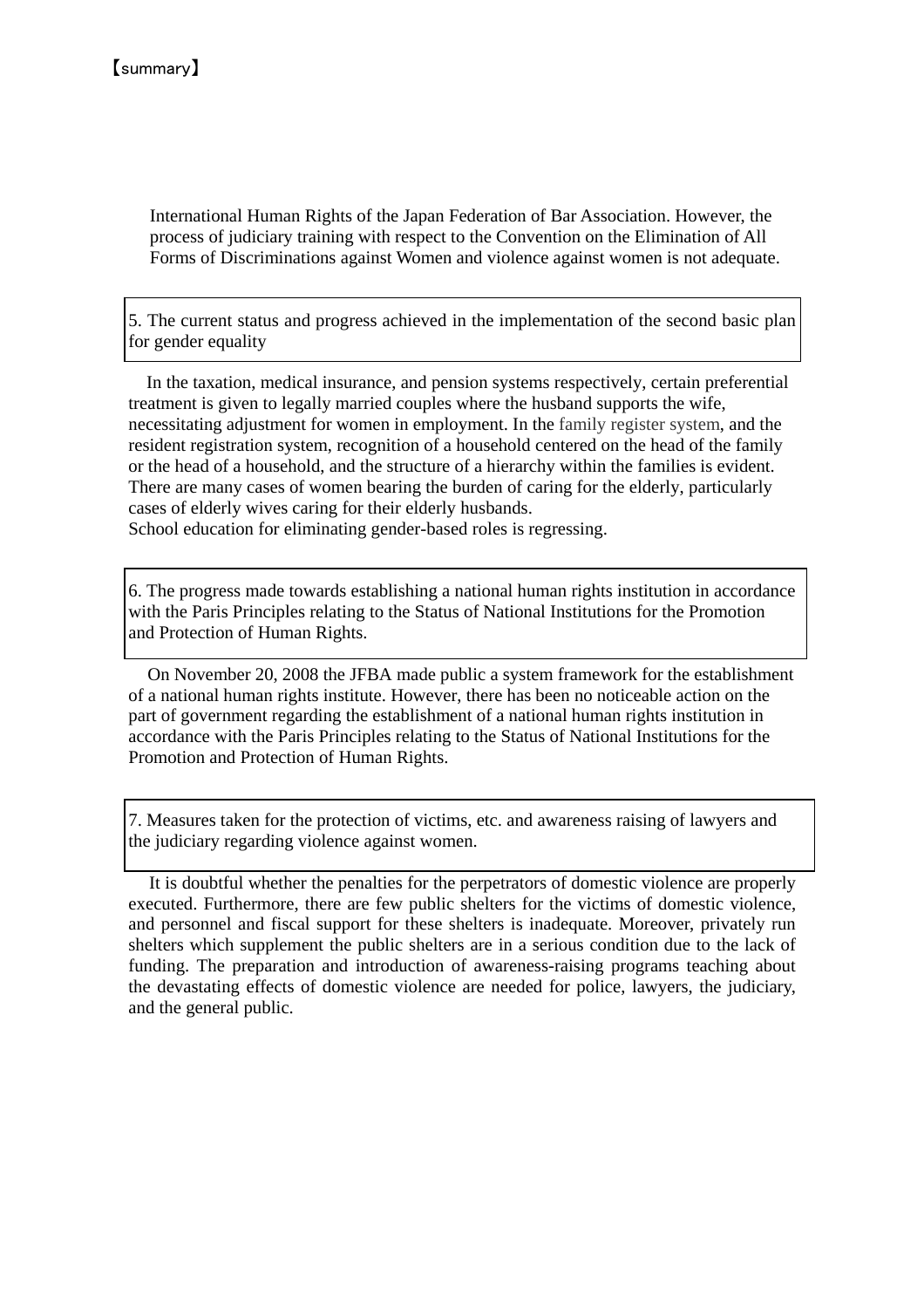8. Violence perpetrated against women and girls by the U.S. military personnel and its prevention.

 $\overline{a}$  Despite numerous incidences of crimes (especially sex crimes) committed by the U.S. military and civilian personnel, the government has not officially released relevant figures or details of such incidents.

 The JFBA has been calling for the streamlining and reduction of U.S. military bases and their abolishment, particularly in Okinawa, at the earliest possible time as well as a review of the Japan-U.S. Status-of-Forces Agreement. The realization of these measures is vital for the prevention of such crimes.

9. Statistical data on about the number of prosecutions brought against human traffickers.

The government commenced the examination of measures to combat human trafficking with the signing of the United Nations Convention against Transnational Organized Crime, and The Protocol to Prevent, Suppress and Punish Trafficking in Persons, especially Women and Children. In terms of statistics, the number of arrests and persons in custody has been on the decline after peaking in 2005. Nevertheless, it is somewhat doubtful that the number of persons falling victim to human trafficking is actually decreasing. Exposing human trafficking is getting more difficult; therefore, more effort is needed to sufficiently ascertain the true conditions.

10. Measures taken for victims of human trafficking

There are some cases of victims of human trafficking being arrested for violation of the Immigration Law, and consequently charged and court decisions handed down. Protection facilities for victims are also inadequate and hardly any support is provided for them.

11. Measures taken to prevention the sexual exploitation of women and girls

Although there is existing legislation such as the Penal Code, the Anti-Prostitution Act, and the Child Welfare Act, they cannot be said to be sufficiently effective in the prevention of the sexual exploitation of women and girls.

12. Measures taken to address the concerns at the practice of *enjo kosai,* or compensated dating

Extremely inadequate.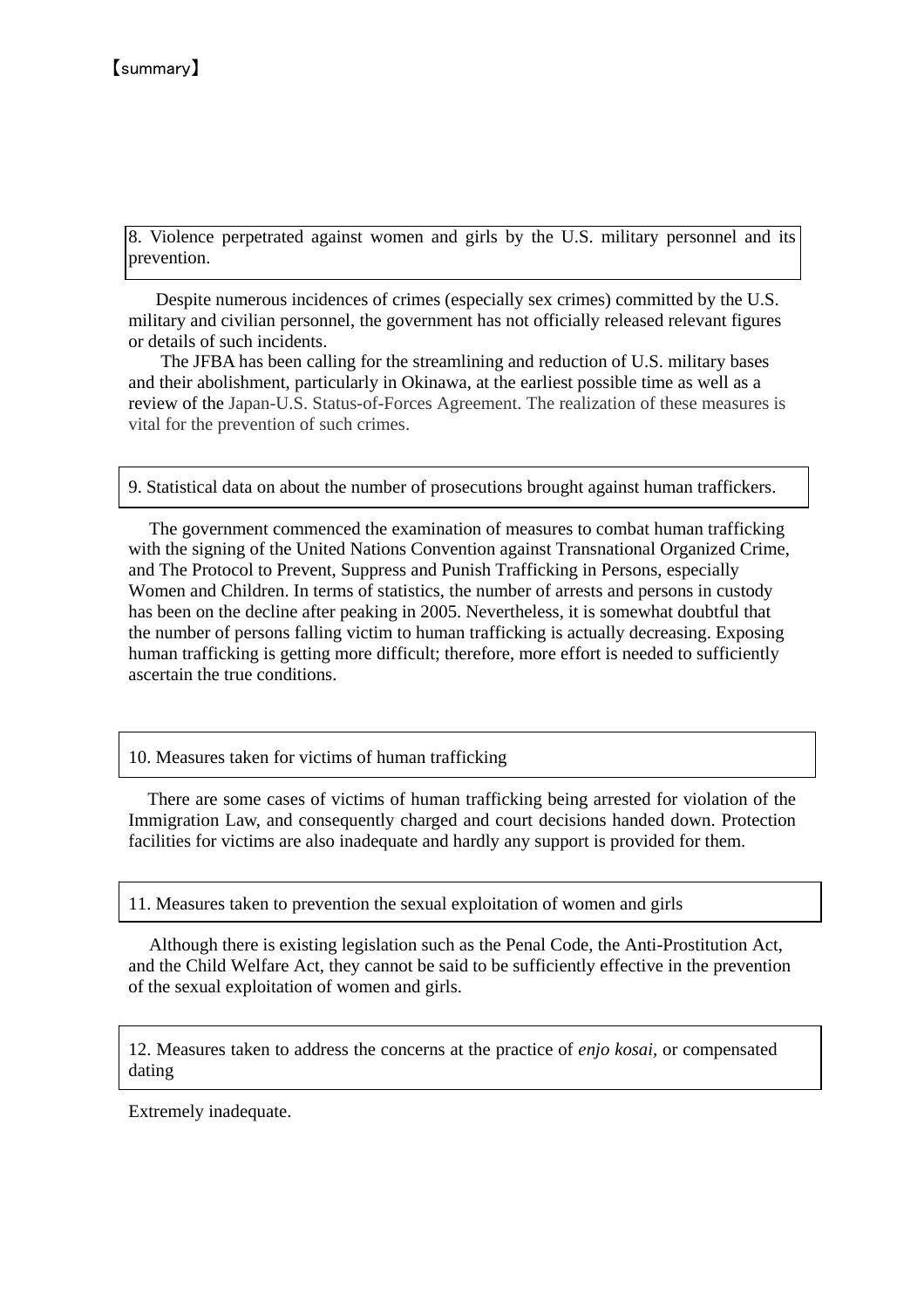l

 $\overline{a}$ 

13. Measures taken to increase the participation of women at the managerial level in national public officers

The higher the position, the more sharply the participation rate by women drops. There is a need to review measures.

15. Measures taken to reduce the gender gap in institutions of higher learning

Some universities have taken such measures but, overall, these measures cannot be said to be adequate.

16. Measures undertaken to increase the participation of women in the teaching profession at university and junior colleges

Some universities have established offices for the promotion of gender equality in both undergraduate and graduate departments where the level of female participation is low. The challenge for the future is to rapidly and widely promote programs that will contribute to advancing the cause of gender equality at many more universities and junior colleges.

17. Measures taken to prevent government officials from making sexist remarks

 Sexist remarks have been repeatedly made by people in public officers (political leaders). A law prohibiting discrimination against women that provides for the following points should be established:

- 1. That discrimination against women is a violation of human rights
- 2. A definition as to what constitutes discrimination against women.
- 3. That discrimination against women is prohibited.
- 4. That penalties will be imposed for violations of the prohibition of discrimination against women

18. Measures taken to encourage male employees to take parental leave

The rate of male employees taking parental leave is extremely low. There is a need to consider specific measures to remedy this.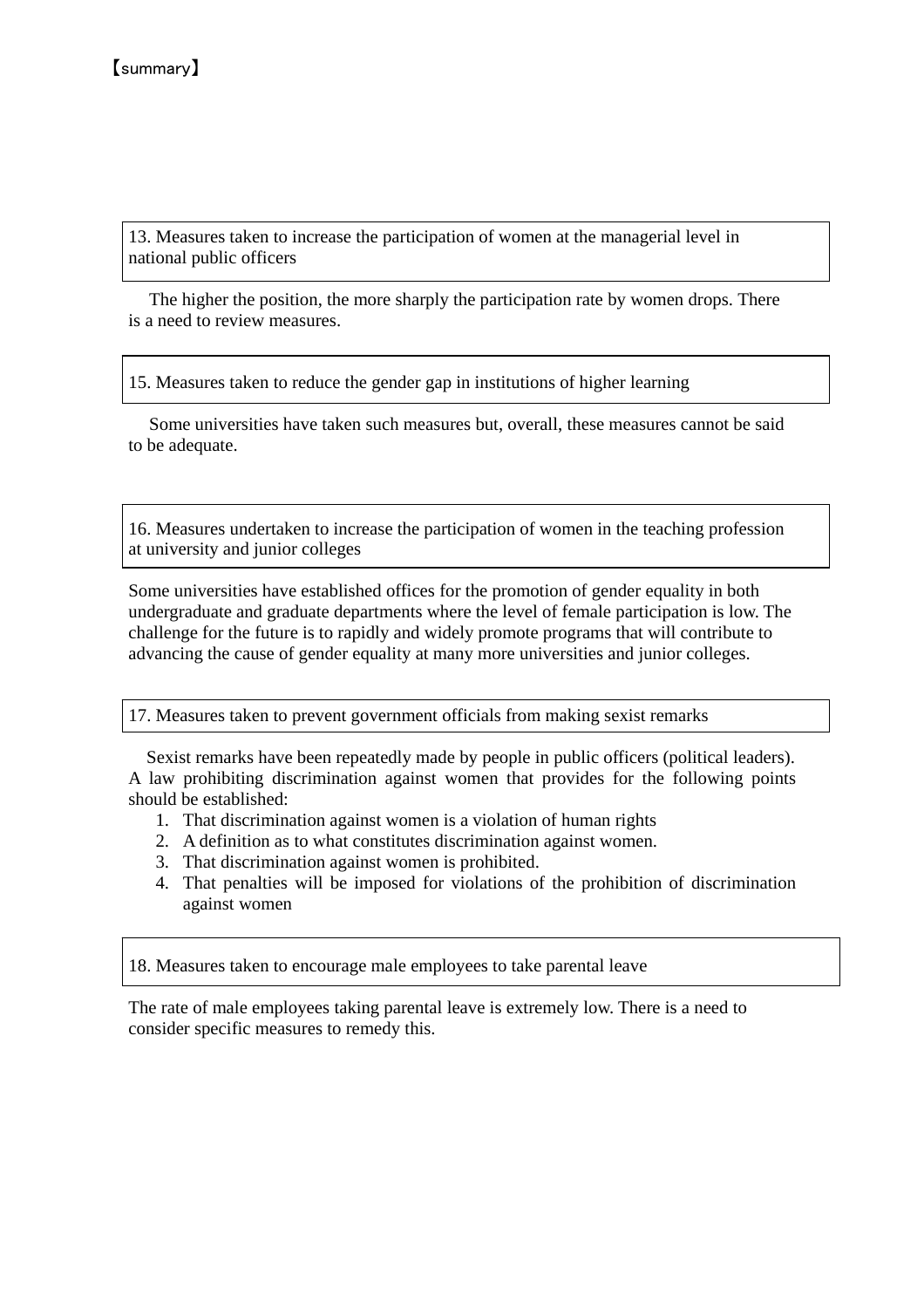19. The legal avenues open to employees in case of violations of the revised Equal Employment Opportunity Law and sanctions for offending employers

There is a problem as to whether legal relief measures accorded to employees by the law function adequately or not. Although social sanctions to deal with offending employers have been put in place, such as publicly announcing the offending companies, to date there are no cases of such public announcement.

20. Results of positive actions undertaken by employers

Although positive action measures were added to the revised Equal Employment Opportunity Law (EEOL), employers are not obliged to take these measures, and therefore results cannot be expected.

21. Measures established to address the disparity in wages between men and women

 Adequate measures have not been established. To eliminate the disparity in wages between genders through management categories such as work type, etc. and to eliminate the disparity in wages between regular and non regular workers including part-time workers, it is necessary to establish a work culture based on the principle of the same remuneration for men and women for work of the same value and an objective means of evaluating work duties to implement this.

22. Indirect discrimination targeted by the ordinance concerning the Equal Employment Opportunity Law.

A clear definition of what constitutes indirect discrimination is not clearly established in the EEOL, and the path for redress for complicated discrimination cases will be insufficient through the courts.

23. Measures employers are required to take to prevent sexual harassment in the workplace

The revised EEOL does not include punitive measures to enforce compliance, and although public announcement of the name of offending companies has been established as a social sanction, there have been no cases of such public announcement to date.

24. The situation of minority women in Japan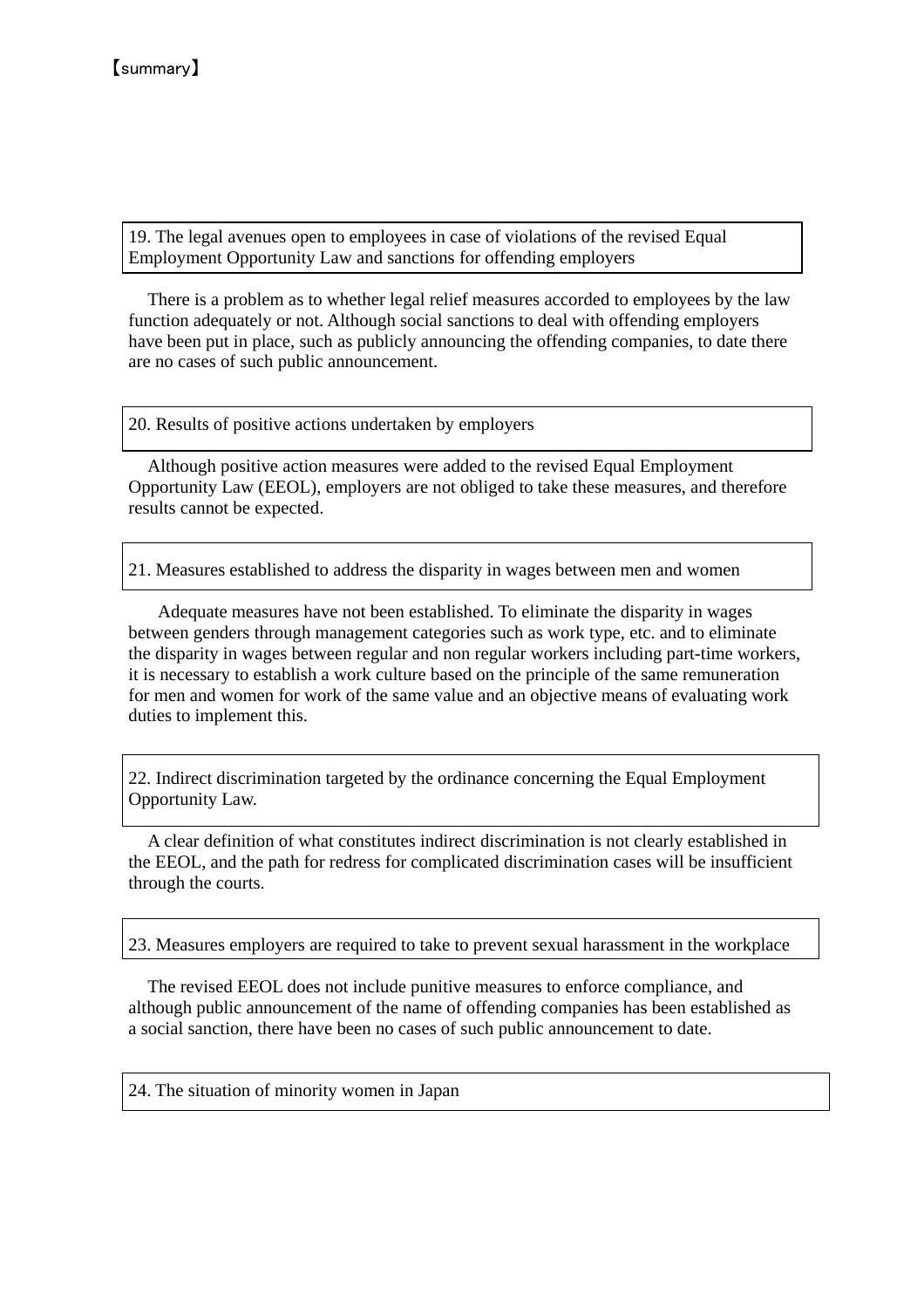The report by the government refers only to issues concerning Dowa(social minorities), the indigenous Ainu, and foreigners, and makes no reference to women with disabilities. On the basis of the information provided, it is not possible to grasp the current status of minority women in terms of education, employment, health conditions, and violence they are subjected to, and in both quality and quantity the information provided is inadequate.

25. The economic and social situation of migrant and refugee women and measures to support them

Japanese society has not yet advanced to the stage where it has a system for accepting multicultural coexistence. The economic and social status of refugee and migrant women is weak, and support and relevant measures to improve their situation are not sufficiently implemented.

#### 26. Government policies towards Japan's aged women

The percentage of women in unstable employment is high, and many single aged women live in harsh financial conditions. In addition to insufficient measures regarding pensions, the health care system for the latter-stage elderly places an added burden on aged women. Abuse during old age is yet another problem aged women face, and 77% of aged victims of abuse are women. Government measures to address these issues are insufficient.

27. The promotion of a comprehensive sex education plan, and decriminalization of abortion

Despite the inundation of inappropriate sex information available today, it cannot be said that sex education that will have an impact on young people both mentally and physically, or education on safe contraception has been implemented. In fact, there are many problems with sex education in schools.

From the viewpoint of women's right to self-determination, Articles 212 to 214 of the Penal Code criminalizing self-induced abortion or abortions performed with consent or upon request should be abolished. Moreover, the Maternal Protection Act, which makes the consent of the spouse a prerequisite for abortion, must be amended.

28. Provisions in the Civil Code discriminating against women

No action has been taken by the Government to repeal provisions in the Civil Code discriminating against women.

Furthermore, redress for children whose births have not been officially registered is becoming an issue as a result of problems stemming from Article 772 of the Civil Code, which stipulates that a child born within 200 days after the notification of marriage or within 300 days after the notification of divorce is deemed to be the child of the previous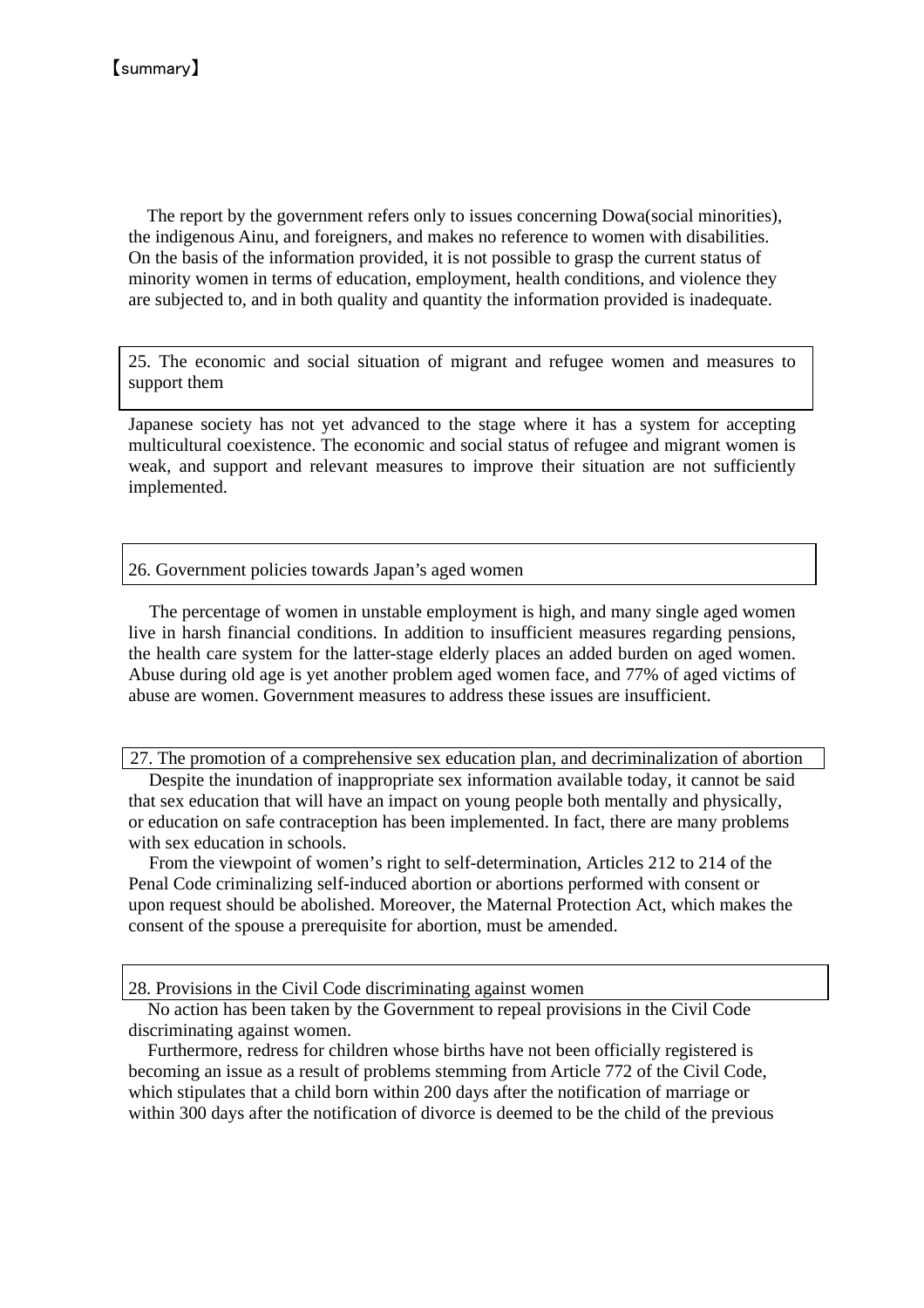husband. Article 772 of the Civil Code must be amended.

# 29. Distribution of property at the time of divorce

The economic base of women after divorce is insufficient. Although a legal system has been established to some extent concerning the division of pensions after divorce, the scope of property subject to distribution and the criteria for distribution are not clear. In many cases in Japan husbands control the property. Therefore, in reality distribution of property through arbitration or a court decision in many cases is difficult.

30. Progress made with respect to the ratification of the Optional Protocol to the Convention on the Elimination of All Forms of Discrimination against Women

With respect to the individual communications procedure, the Japanese government takes the stand that it may be problematic in terms of the independence of the judiciary and no progress is evident.

# **Japan Federation of Bar Associations 1-3,KASUMIGASEKI 1 –CHOME, CHIYODA-KU,TOKYO 100-0013 JAPAN**

URL: http://www.nichibenren.or.jp/en/

TEL: +81-3-3580-9841 FAX:+81-3-3580-2896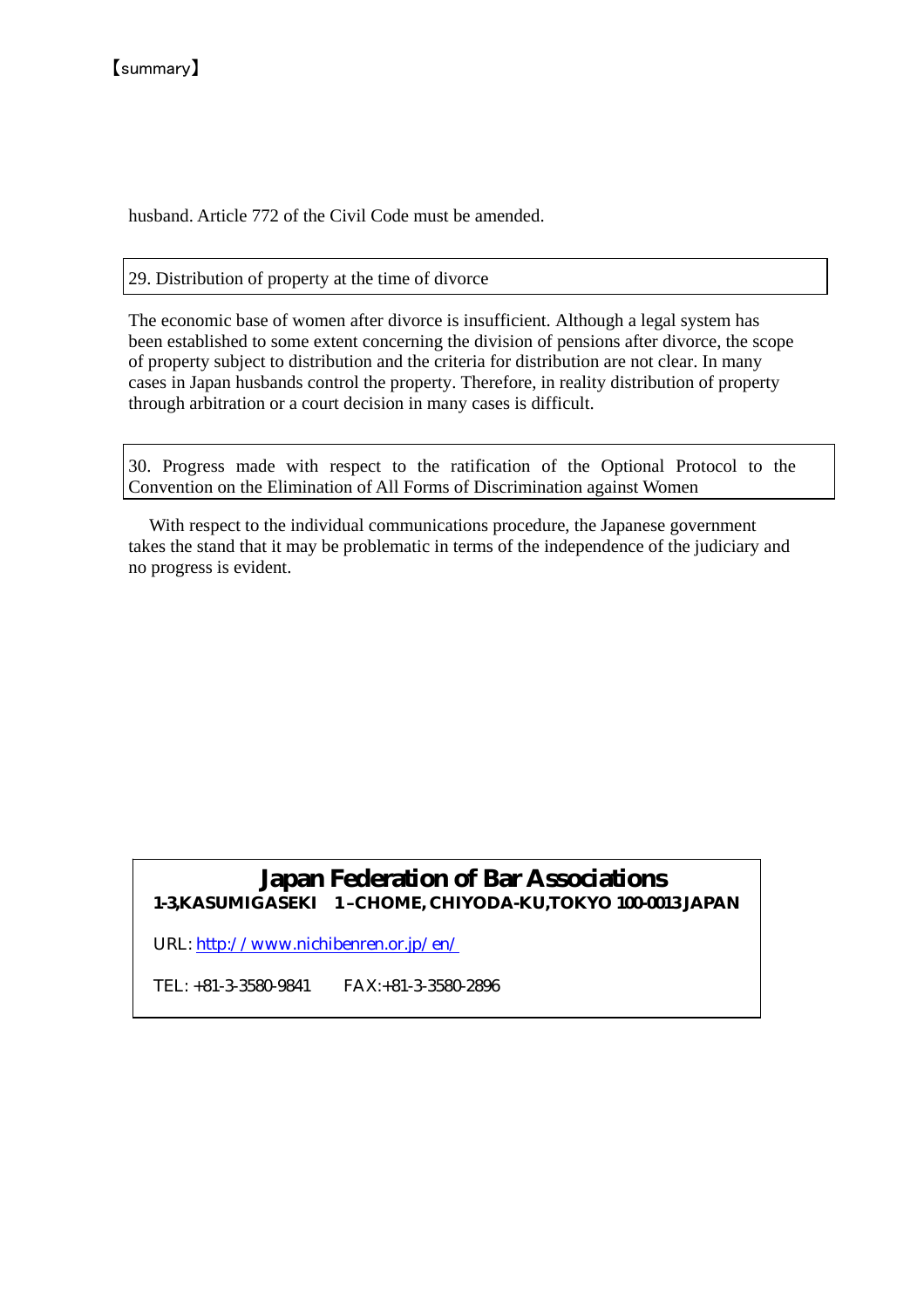1. Please explain whether the sixth periodic report was adopted by the Government, and whether it was presented to the Diet.

In Japan, based on article 73, item 3 of the Constitution, the Cabinet is responsible for concluding treaties and conventions, although the Diet's approval is needed in advance or, depending on the circumstances, afterwards. However, reports to the Secretary General of the United Nations on the state of a concluded treaty's implementation are not reviewed by the Diet. In other words, there are no such laws that obligate the Government to submit to the Diet the reports on the state of implementation of the Convention on the Elimination of All Forms of Discrimination against Women.

Moreover, according to article 12 of the Basic Law for a Gender-equal Society, the Government must annually submit to the Diet a report on the progress that has been made in formation of a Gender-equal society and on the measures taken by the Government to promote the formation of such a society. However, information on the state of implementation of the Convention is not included in those reports. One might say that once the Convention was ratified, it was relegated to a situation where the Diet no longer directly dealt with it.

Japan ratified the Convention in July 1985. However, the discriminatory provisions against women in the Civil Code still exist. In the workplace, indirect discrimination has been found to exist with regard to wages, promotions, and more. Although the Equal Employment Opportunity Law was revised, measures to eliminate indirect discrimination have been inadequate. Greater effort is also required regarding such things as violence against women, as well as human trafficking and other forms of sexual exploitation. The Committee for the Elimination of Discrimination against Women, as well as the Human Rights Committee, the Committee against Torture, and other human rights treaty body's and the Human Rights Council have, in their general, periodic considerations expressed various concerns about the state of human rights of Women in Japanan called for related improvements and made other recommendations as well. However, it would be difficult to say that the government has been serious about putting those recommendations into practice. Thus, in Japan, there is an extremely strong need to respond to those recommendations, improve the human rights situation of women, and fully implement the Convention.

Therefore, in accordance with article 18 of the Convention on the Elimination of All Forms of Discrimination against Women, the Basic Law for a Gender-Equal Society should be revised by adding to its regulations that require the Government to submit to the Diet the same reports on the state of the Convention's implementation that are submitted to the Secretary General of the United Nations.

Legally requiring the government to submit the reports to the Diet would enable the Diet to understand the state of the Convention's implementation as well as the factors that are impeding implementation, and would systematically guarantee to the Diet the opportunity to investigate the need for legislative measures aimed at overcoming those impediments – which, it is believed, would be an extremely effective means of promoting the implementation of the Convention.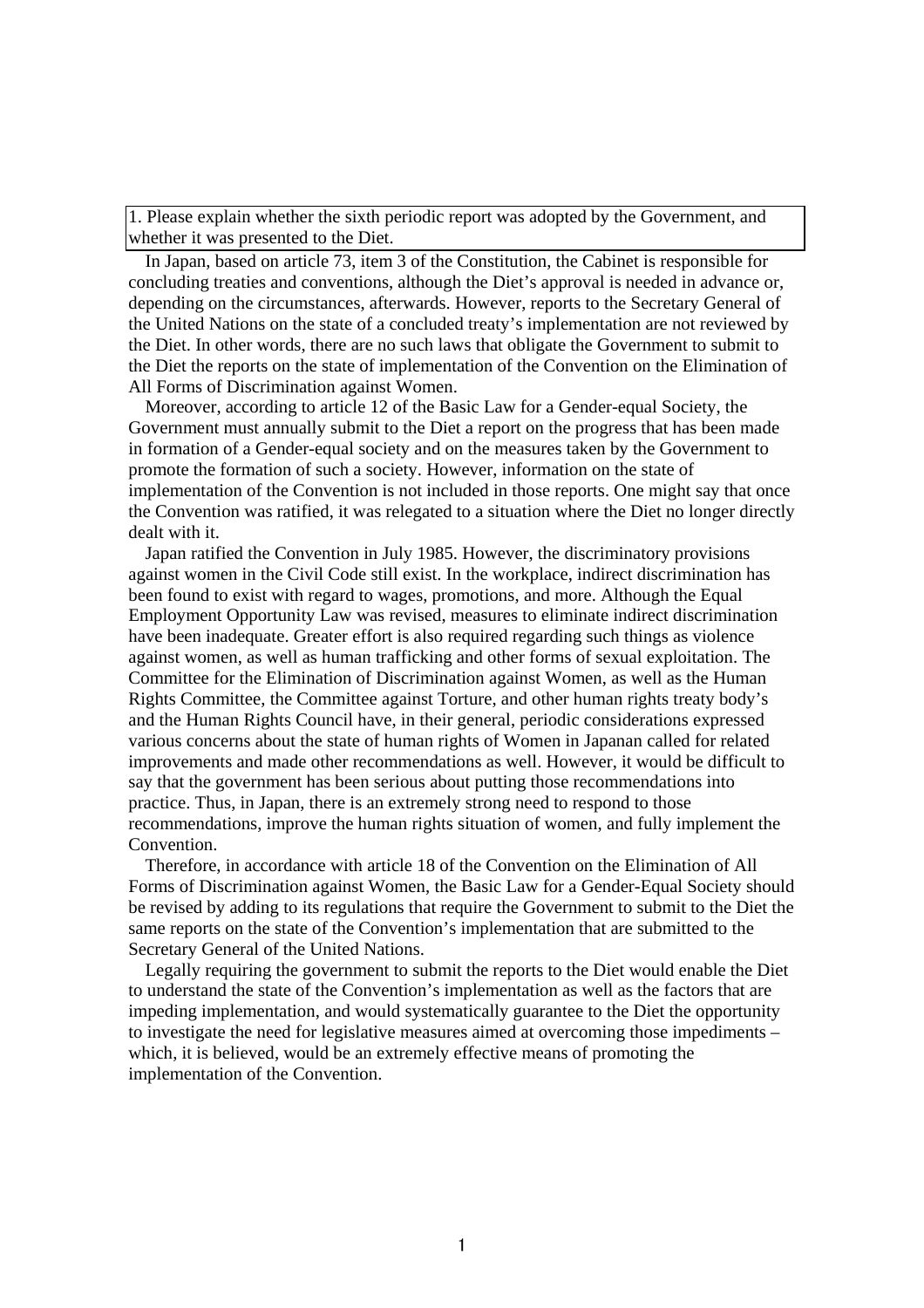2. The report mentions that a specialist committee on monitoring gender impact assessment and evaluation conducted a study and deliberated, on the adopted opinion of the Council for Gender Equality on the state of implementation in each ministry and agency, in the light of the previous concluding observations of the Committee on the Elimination of Discrimination against Women (see para.4). Please provide information on the recommendations made by the specialist committee in July 2005 and the measures taken to implement those recommendations.

1. On June 27 and July 15, 2005,the Specialist Committee on Monitoring and Gender Impact Assessment and Evaluation of the Council for Gender Equality conducted a hearing about the state of each ministry's and agency's efforts regarding the concluding observations of the Committee on the Elimination of Discrimination against Women, and proposed that the following points (hereinafter referred to as the "Proposal(s)") be taken into account when preparing the sixth periodic report.

The Proposals were as follows.

- (1) The results (the so-called "outcomes") produced from the measures should be included to the extent possible in the report.
- (2) We expect the results of the studies conducted on indirect discrimination in the field of employment to be presented at an early date. We would also like for examples of the various kinds of indirect discrimination to be collected on a continuing basis, and for effort to be made to disseminate information on the regulations related to the Convention on the Elimination of All Forms of Discrimination against Women and to the Basic Law for a Gender-Equal Society.
- (3) Regarding respect for women's human rights in the media, we would like there to be an exchange of opinions in which organizations related to games, internet sites, etc., take part.
- (4) With regard to minorities and human trafficking, the relevant data obtained by each ministry and agency should be organized and included in the report.
- (5) Continued effort should be made to deepen public awareness and understanding of the proposed revisions, which set the same marriageable age for men and women, reduce the period during which women are prohibited from remarrying after divorce, and introduce a system for allowing husbands and wives to have different surnames.
- (6) Continued deliberation on the possibility of ratifying the Optional Protocol to the Convention should take place at an early date.
- 2. The following measures were taken to implement the Proposals.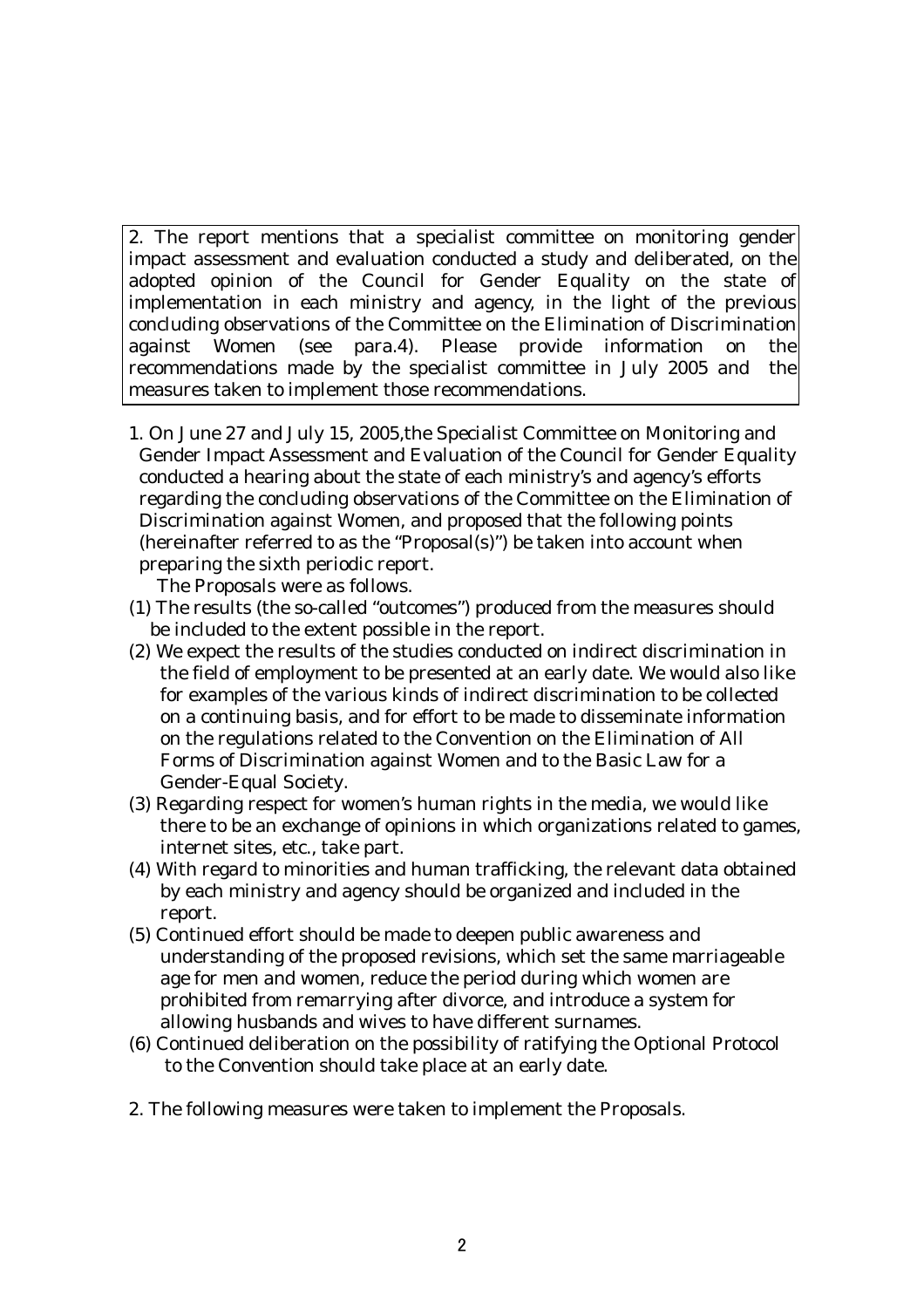- (1) The measures taken by the Government are described in the sixth report. Paragraphs 116-124 concern the participation by women in the process of deciding the country's policy. Using concrete numbers, paragraphs 118-122 report that the proportion of women on the country's deliberative councils and other committees, and serving as government officials, has increased. Nevertheless, other than these numbers, nothing specific is mentioned about the "results produced from the measures" that are called for in this Proposal.
- (2) The Equal Employment Opportunity Act (Act on Securing, Etc. of Equal Opportunity and Treatment between Men and Women in Employment) was revised in 2006 (enacted in April 2007), so that it expressly prohibits indirect discrimination (article 7).

However, in the Ordinance for Enforcement(article 2),only three kinds of indirect discrimination are prohibited: (a) making a certain height, weight or physical strength a requirement when recruiting and hiring; (b) making a job transfer together with residential relocation a requirement in recruiting and hiring for a career-track position in a system that employs separate management for each course; and (c) making job transfer experience a requirement for promotion. Moreover, the regulations state that "when there is a legitimate reason" for these, they will not be considered discrimination.

In the ancillary resolutions made at the time of the revision, various things were confirmed: for example, that it should be made widely known that treating indirect discrimination as a breach of the law will be possible not only based on the provisions in ministerial decrees but also based on juridical rulings; that the actions viewed as indirect discrimination in ministerial decrees will be actively increased and reviewed; and that, to do this, investigations aimed at understanding the actual state of gender discrimination and at analyzing the factors involved will be promoted. (With regard to the problems of indirect discrimination in the area of employment, see question 23.)

As for disseminating information about the regulations related to the Convention on the Elimination of All Forms of Discrimination against Women and to the Basic Law for a Gender-Equal Society, the text of the Convention and other information has been posted on the website, but it would be difficult to say that dissemination activities have otherwise been actively carried out.

 (3) Prior to this Proposal, on May 13, 2002, a "Meeting for Discussing 'Gender Equality in the Media'" was held, sponsored by the Planning Committee of the Egalité Network (a gender equality promotion organization). At the meeting, information and opinions were exchanged about the latest efforts related to promoting gender-equal participation in the media. Whether there have been any such efforts since the Proposal, however, is unclear.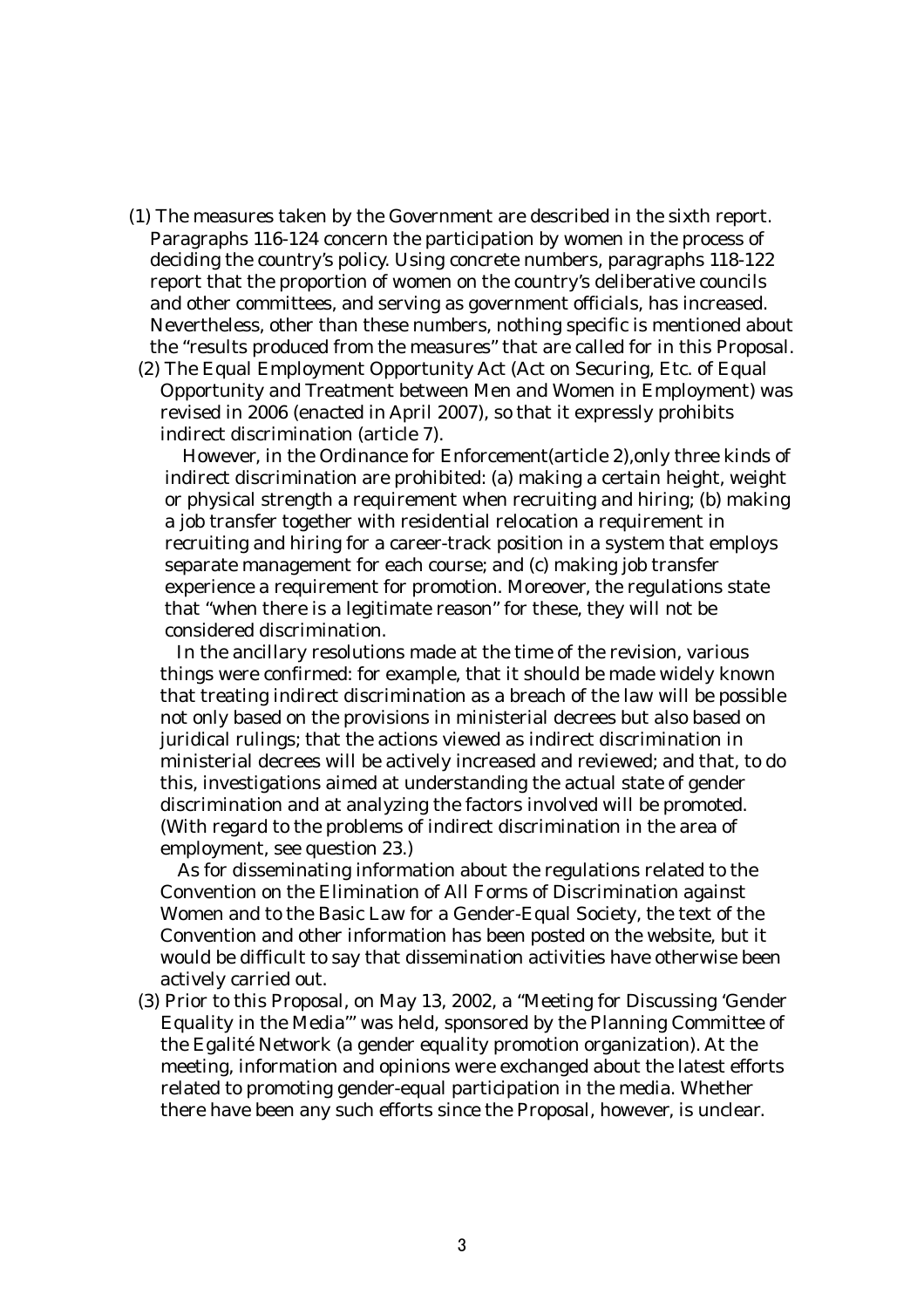(Regarding respect for women's rights in the media, see questions 11 and 12.)

 (4) Regarding human trafficking, data on the state of victims and other matters are presented in the Government's sixth report (paragraphs 170-197). (Concerning human trafficking, see questions 9 and 10.)

With regard to minority women, information is provided in the Government's sixth report (article 2, "Concerning Minority Women," paragraphs 98-100). Annexed to the report are data on the situation with the Budget Related to Projects for Caste Discrimination Countermeasures and Regional Improvement Measures (No. 13 of the Statistical Data), on the Ainu population (the population of men and the population of women) in 2006 (No. 14), and the number of registered male and female South Koreans and North Koreans in Japan (No. 15).

However, the data are inadequate for providing an understanding of the current situation with minority women. (Concerning minority women, see question 24.)

- (5) Regarding marriage and family activities, see question 28.
- (6) Regarding the possibility of ratifying the Optional Proposal, all that the Government says, in paragraph 103 of the report, is, "It is currently being studied." (Concerning human trafficking, see question 30.)

3. In its previous concluding comments(A/58/38, para. 357), the Committee expressed concern about the lack of any specific definition of discrimination in the domestic legislation and recommended that a definition of discrimination against women, encompassing both direct and indirect discrimination in accordance with article 1 of the Convention, be included in the domestic legislation. Please indicate what measures the Government has taken in response to the Committee's recommendations.

With regard to the definition of discrimination and to indirect discrimination, see questions 17 and 22.

4. Has the Convention on the Elimination of All Forms of Discrimination against Women been invoked or referred to in any domestic court cases and, if so, what has been the outcome? Additionally, please specify what measures have been taken to increase awareness about the Convention among the judiciary and the legal profession in general.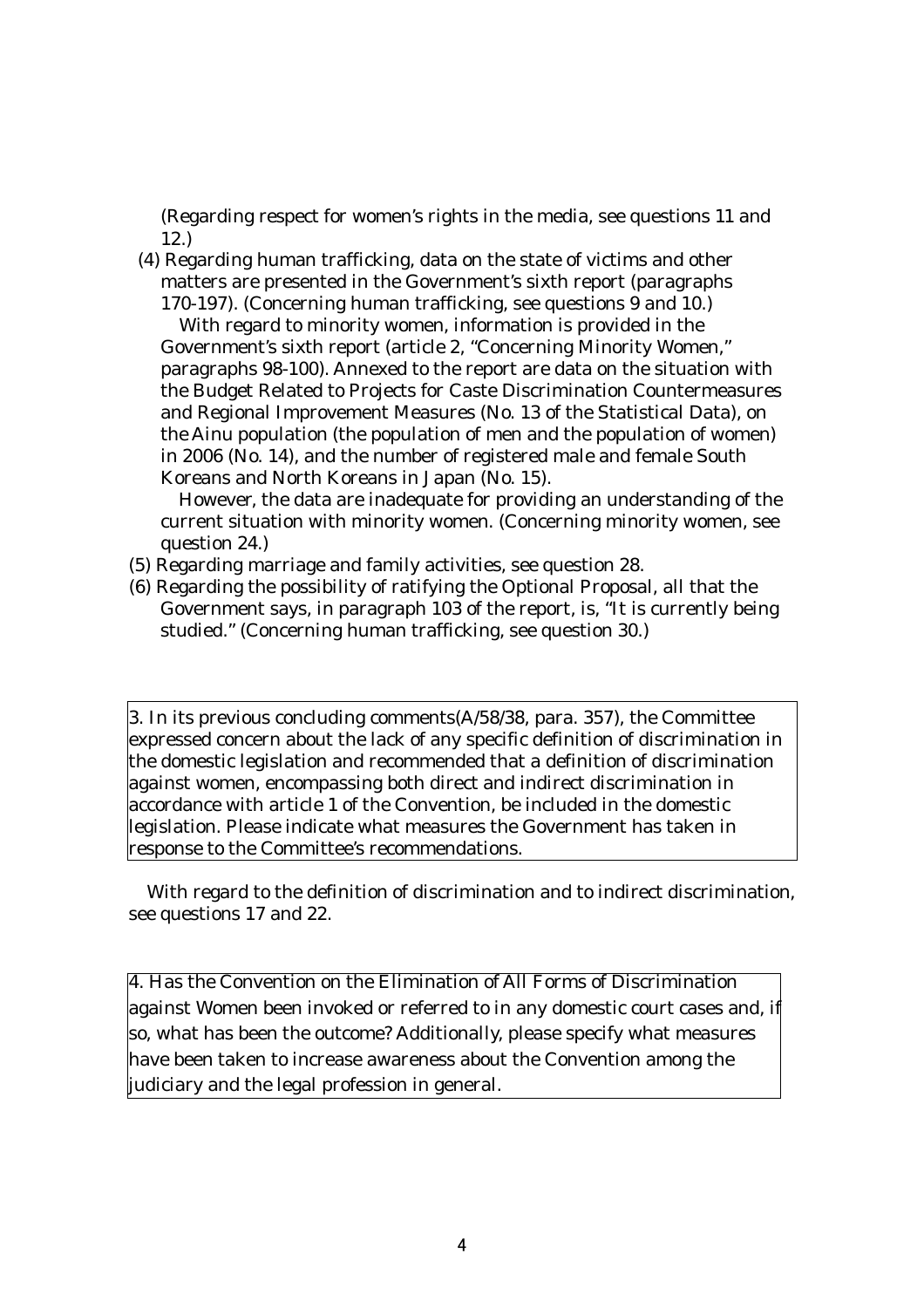- 1. Among published cases since the Convention was ratified, there are 42 in which the Convention has been referred to in domestic courts. However, this is the number of cases that include mention of the claim of the plaintiff. Of these cases, the number in which the court has provided some kind of reply to the plaintiff's claim is 14. In all of these cases, the applicability of the Convention was denied. Some examples are given below.
	- (1) In the most recent case, the Kyoto District Court issued a ruling on July 9, 2008. In this case, a woman who worked part-time in an organization that was appointed by the city of Kyoto to manage the Kyoto City Gender Equality Center claimed that she suffered wage discrimination in that she was paid less than full-time employees, and demanded payment of the difference. The ruling dismissed her claim; and with regard to article 11, paragraph 1 of the Convention on the Elimination of All Forms of Discrimination against Woman, it stated as follows.

"The Convention does not go beyond setting forth the rules which international society should follow with regard to gender discrimination. It does not establish specific, common standards regarding the principle of equal pay for equal value work. Therefore, from the standpoint of the principle of equal pay for equal value work, the Convention cannot be interpreted as having automatic enforceability."

(2) A child born from a Philippine mother and a Japanese father was recognized by the father after birth, but the mother and father were not legally married, so, based on article 3 of the Nationality Act, the child could not obtain Japanese nationality. As a result, a suit was brought demanding that the Government acknowledge that the child had Japanese nationality. The ruling issued by the Tokyo District Court on March 29, 2006 recognized the child's Japanese nationality. However, with regard to the plaintiffs' claim that "Gender equality also has to be realized in connection with the nationality of children born of unmarried men and women, and therefore article 3 of the Nationality Act violates the Convention on the Elimination of All Forms of Discrimination against Woman," the ruling stated as follows.

"The first clause of article 9, paragraph 1 of the Convention on the Elimination of All Forms of Discrimination against Women stipulates: 'States Parties shall grant women equal rights with men to acquire, change or retain their nationality.' And paragraph 2 of the same article stipulates: 'States Parties shall grant women equal rights with men with respect to the nationality of their children.' These stipulations demand that women or mothers be given the same rights as men or fathers with regard to obtaining nationality for a child. When blood lineage is used among the requirements for obtaining nationality, it may be demanded that the blood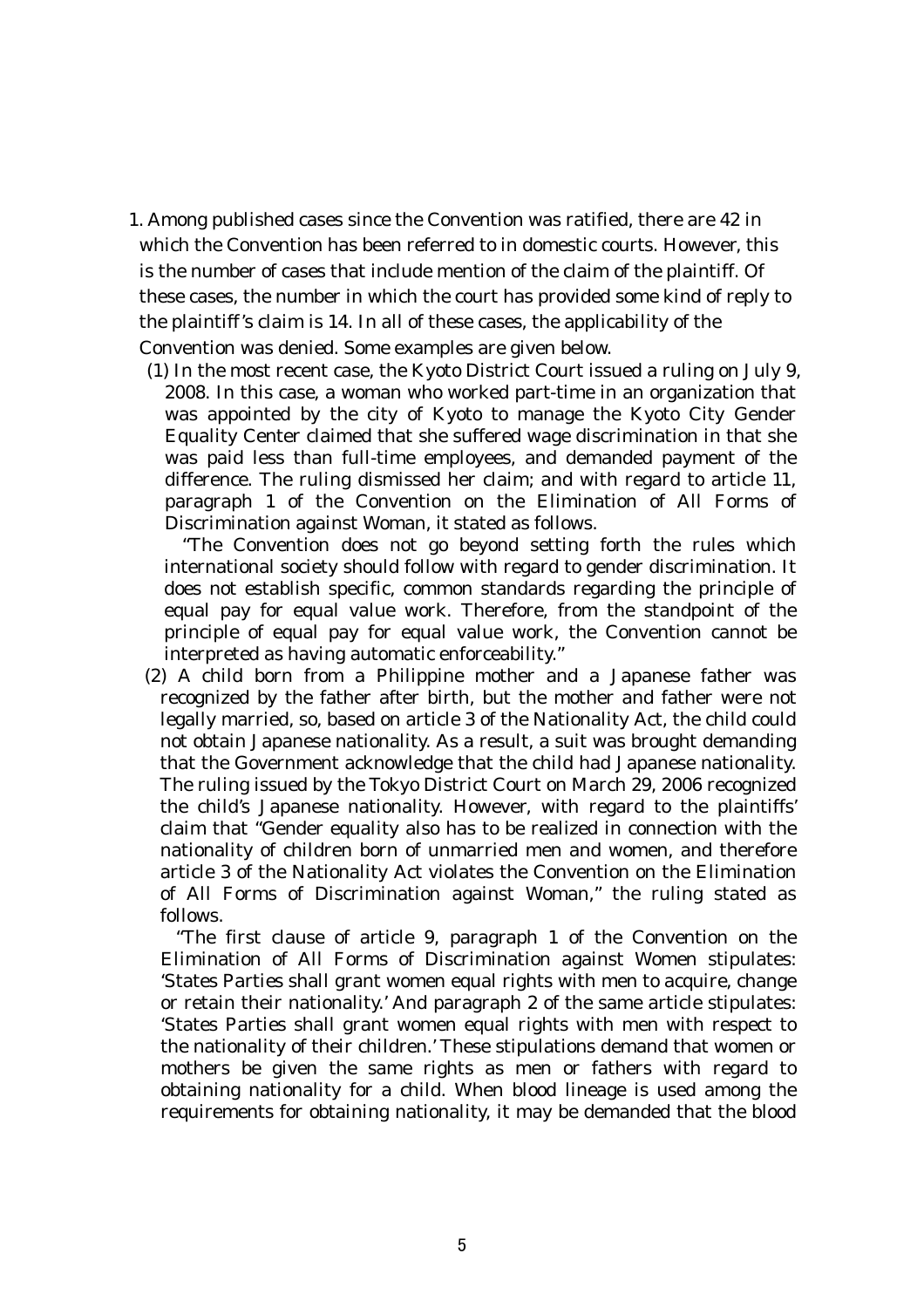lineages of both parents meet the requirement. However, those stipulations cannot be interpreted further to require that a Japanese father be treated in the same way as a Japanese mother with regard to obtaining nationality for a child born of a legally married couple and a child born of a man and woman not legally married."

(3) In a case involving a demand that the entries in the family relationship section of a family register be revised, the Tokyo High Court issued a ruling on March 24, 2005. In response to the appellants' (plaintiffs') claim that "making a distinction, in the family relationship section of a family register, between the parents of a child born out of wedlock and the parents of a child born in wedlock is a violation of article 16, paragraph 1, section (d) of the Convention on the Elimination of All Forms of Discrimination against Women," the ruling stated as follows.

"The various provisions of the Civil Code have been confirmed by the Supreme Court, even recently, as being constitutional…" "Moreover, distinguishing a child born in wedlock from a child born out of wedlock cannot be said to be a violation of the provisions of the Convention on the Elimination of All Forms of Discrimination against Women, as argued by the appellants, or of the International Covenant on Civil and Political Rights, the Convention on the Rights of the Child, etc."

(4) In a case brought against the Governor of Tokyo for making discriminatory statements against women, the Tokyo District Court issued a ruling on February 24, 2005. The plaintiffs claimed: "The defendant's statements violate article 16 of the Convention on the Elimination of All Forms of Discrimination against Women. They infringe the right to live as one wishes with regard to reproduction" In response, the ruling stated: "Needless to say, this view of the value of the existence of women, which focuses only on their procreative capability in evaluating them, is incompatible with the Constitution, the Basic Law for a Gender-equal Society, and other laws and ordinances which set forth regulations concerning respect for the individual and equality under the law, and also with the International Covenants on Human Rights, the Convention on the Elimination of All Forms of Discrimination against Women, and the basic thinking in other undertakings of international society." Nevertheless, the defendant was not held liable.

Also, please refer to question 17, which is related.

(5) In a case in which the plaintiffs argued the illegality of a company's system that treated male and female employees differently (the Okaya Case), the Nagoya District Court issued a ruling on December 22, 2004. The plaintiff's claim was partially accepted, but the following judgment was issued regarding the Convention on the Elimination of All Forms of Discrimination against Women.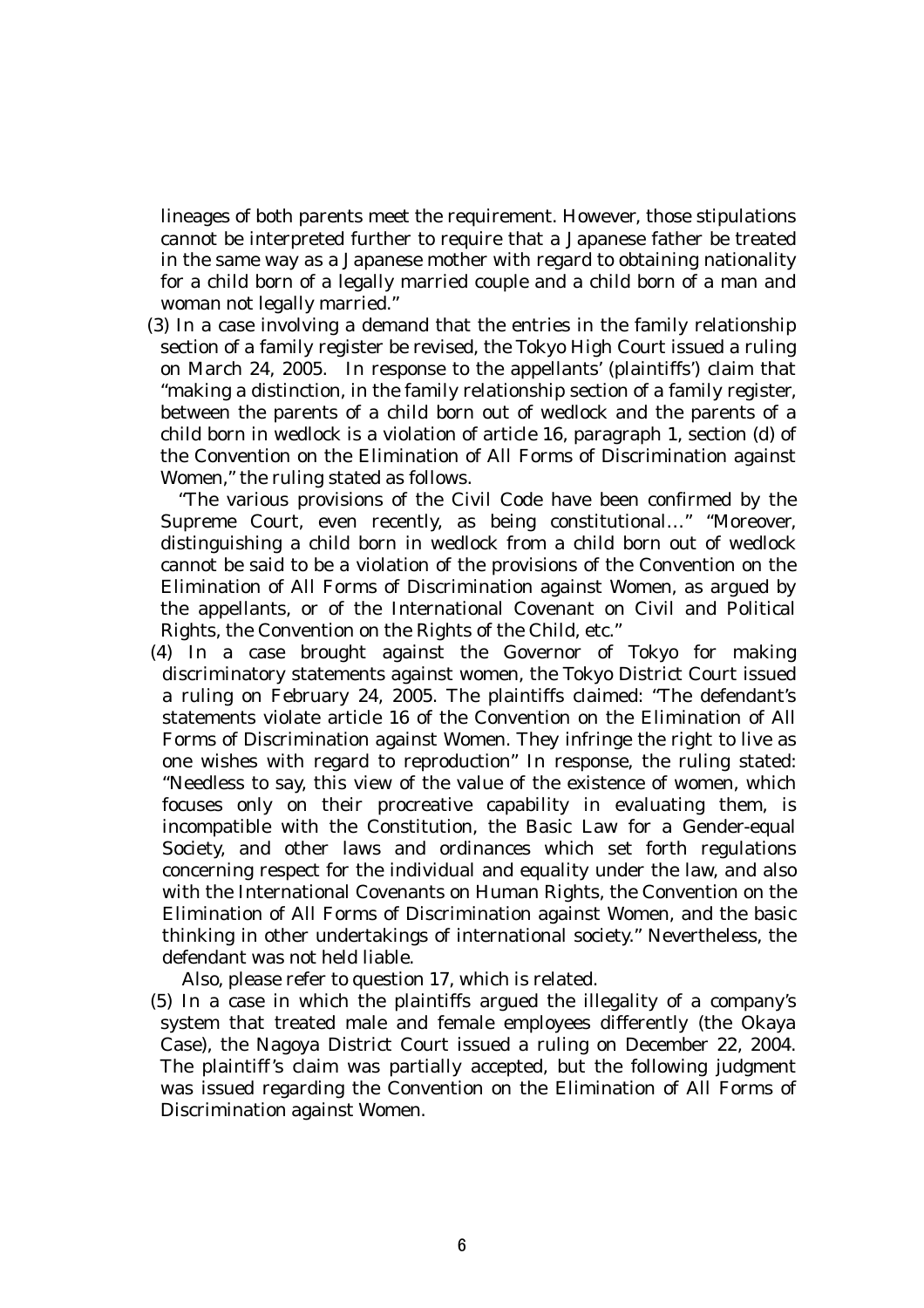"Based on the Convention on the Elimination of All Forms of Discrimination against Women, the International Covenants on Human Rights, the ILO conventions and more, the plaintiffs argued that, since gender equality had already been established as an international public policy when they entered the company, the defendant's treating men and women differently contravened international public policy and was therefore illegal.

"However, the aforementioned conventions, etc., are not enforceable domestically without the enactment of a domestic law. Moreover, based on an investigation of the history and content of the defendant's gender-differentiated system of employee recruitment and treatment, that system cannot immediately be regarded as a violation of those conventions. Accordingly, the plaintiffs' claim is not accepted."

(6) In a case in which gender-based wage discrimination was claimed (the Sumitomo Electric Industries Case), the Osaka District Court issued a ruling on July 31, 2002. Based on the Convention on the Elimination of All Forms of Discrimination against Women, the plaintiffs asserted that the defendant company's different treatment of male and female clerical workers was a violation of the law. In response, the ruling stated as follows.

"The plaintiffs assert that the Convention on the Elimination of All Forms of Discrimination against Women also calls for the elimination of those things that give rise to gender discrimination. However, the plaintiffs are using the convention to evaluate employment practices that were not illegal at the time in question, which was before the Convention was ratified and Act on Security, Etc. of Equal Opportunity and Treatment between Men and Women in Employment had been enacted. Thus, these would have to be applied retroactively, although they have no retroactive validity. Therefore, on this point the plaintiffs' claim cannot be accepted."

This case was amicably settled in the Osaka High Court on December 24, 2003. The court actively adopted the spirit of the Convention, and the following language was included in the preamble to the settlement. (However, the settlement is different from the ruling and thus hasn't been made public.)

"In international society, especially through the United Nations, efforts are being steadily promoted to realize gender equality. A society in which women are not discriminated against on account of their gender, in which they develop their abilities and talents for the sake of their own satisfaction and of society as a whole, and in which men and women join forces to advance society – this is the kind of equitable society that is truly wanted. It can be said that this view has already become common throughout the world. In order to keep Japan linked to international trends and establish their spirit in Japanese society, solid efforts are also being promoted in this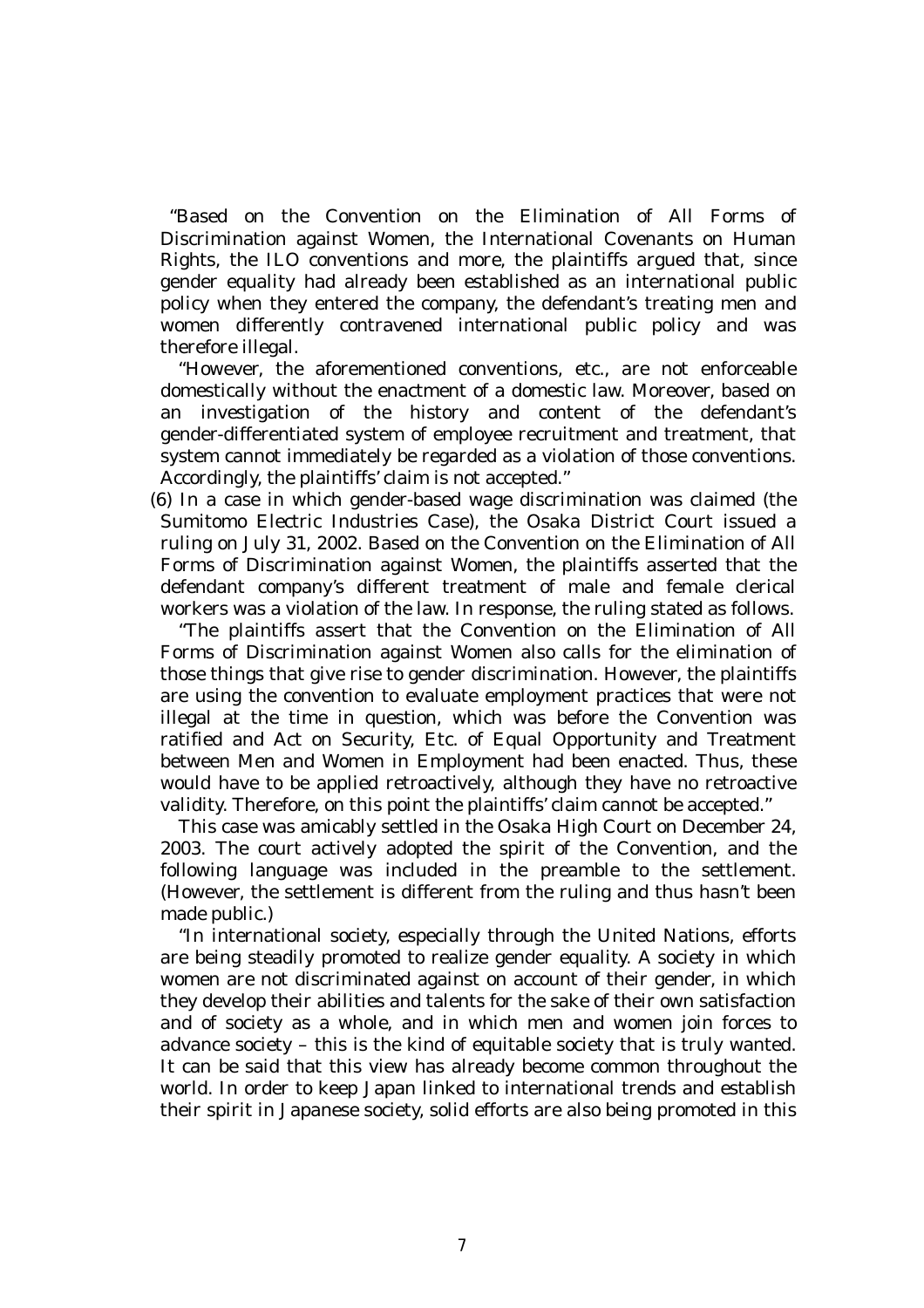country, such as the ratification of the Convention on the Elimination of All Forms of Discrimination against Women and the enactment of the Basic Law for a Gender-equal Society…"

(7) In a case that contested the constitutionality of a provision in the Civil Code that prohibits only women from remarrying for six months after a divorce, the Hiroshima District Court issued a ruling on January 28, 1991. In response to the plaintiff's claim that "the provision in question violates the preamble and articles 2, 15 and 16 of the Convention," the ruling stated the following.

"There is no reason to interpret those sections of the Convention as meaning that differences in the treatment of men and women that are based on legitimate reasons have been prohibited, or that placing restrictions that are based on legitimate reasons on 'the right to marry and form a household' has been prohibited, in the signatory countries."

(8) In a case that disputed the constitutionality of the Income Tax Act's exclusion of the unacknowledged children of common-law marriages, and the children from a spouse's previous common-law marriage, from being considered dependents for whom deductions can be taken in income tax, the Tokyo District Court issued a ruling on December 16, 1987. In response to the plaintiff's claim that "based on article 16, section 1d of the Convention on the Elimination of All Forms Discrimination against Women and on its import, it should be possible to claim de facto children as dependants," the ruling stated as follows.

"The provisions mentioned are, in the first place, not related to taxes. Moreover, they cannot be interpreted as prohibiting de facto relatives and de jure relatives from being treated differently with regard to deductions for dependants in taxes."

- 2. Activities conducted in order to increase awareness about the Convention among judges and the legal profession in general
	- (1) Activities of the Japanese Federation of Bar Associations

1) Activities of the Committee on Equality of Men and Women

The Committee on Equality of Men and Women, which celebrated its 30th anniversary in 2006, researches and studies the status and rights of women and makes proposals for how existing legislation should be revised.

a. The Committee's main activities since June 2006 are as follows.

 Released an opinion on the bill to revise the Equal Employment Opportunity Act and issued a related pamphlet.

 Released an opinion on the bill to revise the Law Concerning the Improvement of Employment Management of Part-time Workers, and made a related request to members of the Diet.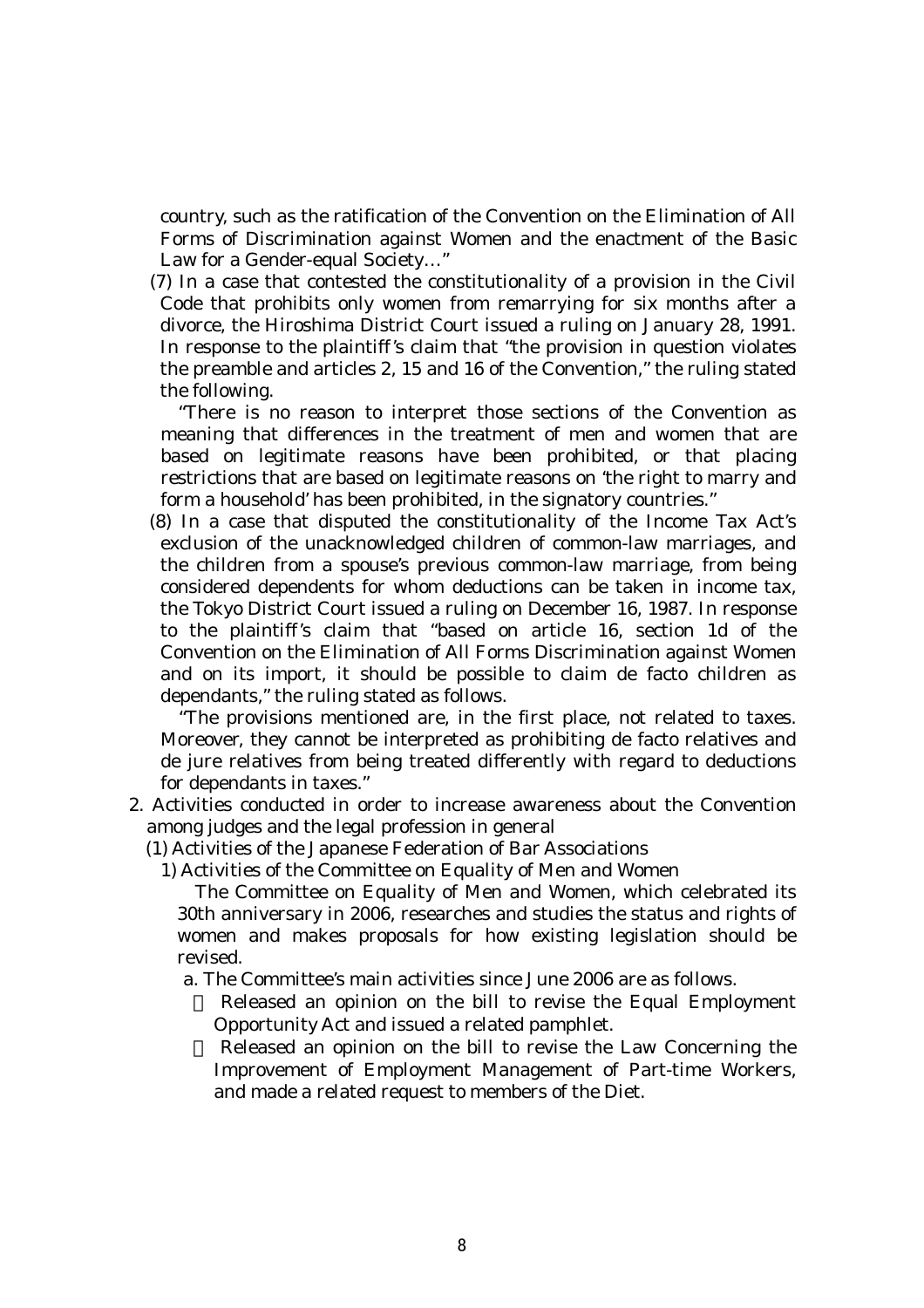Conducted a survey on the state of gender equality in bar associations and in JFBA (a survey on the number of female attorneys among officers and on affirmative actions that have been taken).

 Requested that a rule be established to exempt female JFBA members from paying JFBA fees during the period before and after childbirth.

 Issued a pamphlet entitled "'That's not womanly.' 'Manhood is spoiled.' Is it true? Correcting misunderstandings about gender."

 Prepared training textbooks and sent members who specialize in domestic violence to promote efforts to expand the system that handles, and provides consultation for, cases of domestic violence (DV).

 Held symposia aimed at promoting gender equality in bar associations.

b. The following activities have been specifically related to the Convention.

 As assistance for preparing the list of issues related to the Government's sixth periodic report, the "PT Concerning the Convention on the Elimination of All Forms of Discrimination against Women," which was established in the Committee, provided information to (prepared a report for), and sent Committee members to, a working group of the UN Committee on the Elimination of Discrimination against Women.

 "The application of the Convention on the Elimination of All Forms of Discrimination against Women to legal practice" was raised as a theme of a training session held for all attorneys in December 2008. The lecturer was an attorney who is currently a member of the Committee on the Elimination of Discrimination against Women.

 In April 2009, at a conference related to international human rights that was jointly sponsored with the International Committee on Human Rights, a panel discussion was conducted on Japan's report in the July 2009 CEDAW.

2) Activities of JFBA's Center for Gender Equality Promotion

In April 2007, JFBA created the "Japanese Federation of Bar Associations' Basic Framework for Gender Equality" (hereinafter referred to as the "Basic Framework"). Section 9 of the Basic Framework, titled "Steps for Realizing and Respecting Internationally Established Principles," states: "So that JFBA's gender equality promotion measures will realize and respect the internationally established principles of the International Covenants on Human Rights, the Convention on the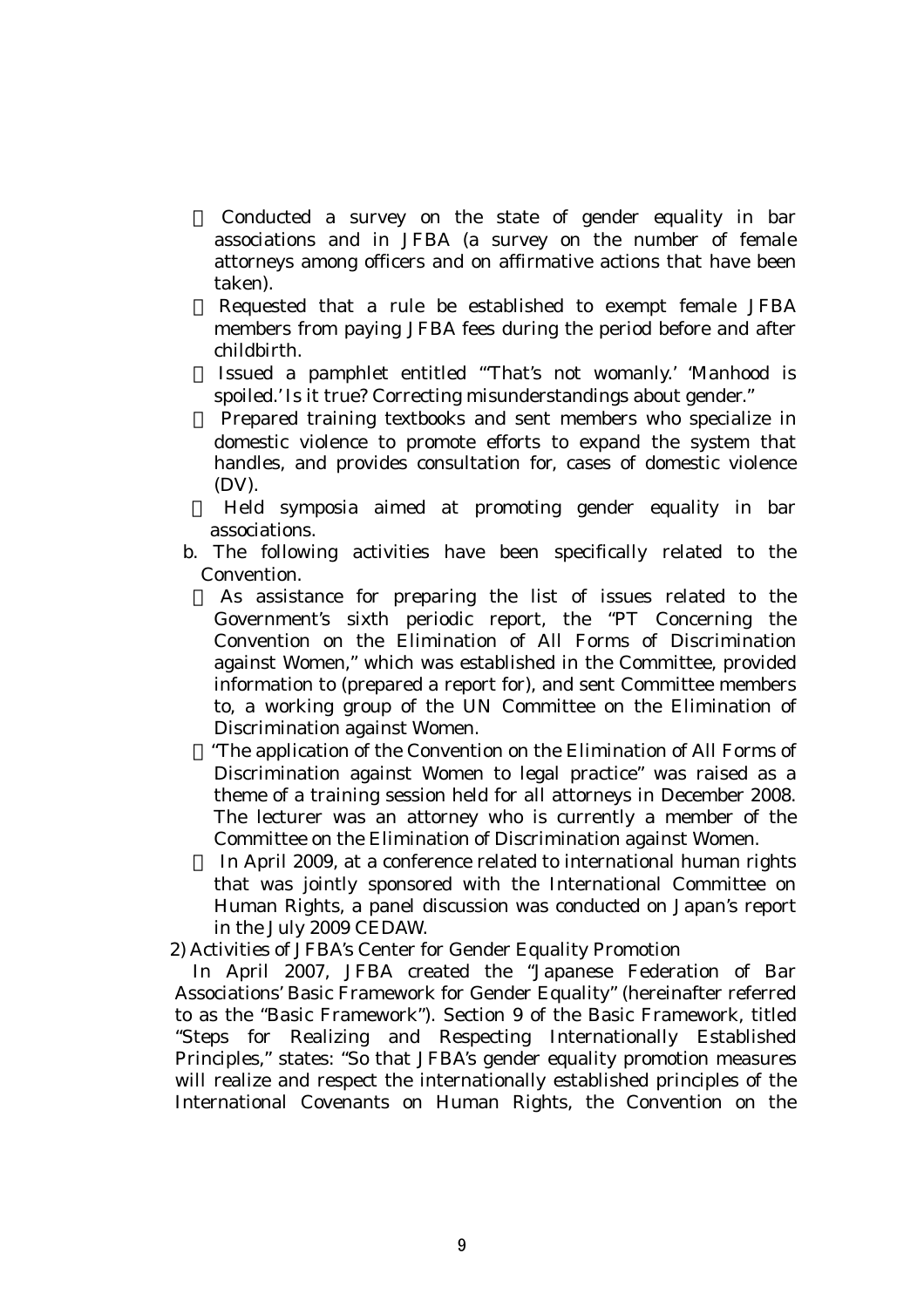Elimination of All Forms of Discrimination against Women, etc., JFBA will exchange information with international organizations and take other necessary steps."

In June of that year, the Center for Gender Equality Promotion was established to promote the Basic Framework. In an effort to inform JFBA members about the Basic Framework, the Center held a National Caravan for Publicizing the Basic Framework for Gender Equality, which visited 12 locations throughout the country. At each location Center members listened to the opinions of JFBA members about gender discrimination and disparities in legal practice, on balancing family and work, and other matters. In March 2008, moreover, the Center drew up the JFBA Basic Plan for Gender Equality Promotion. For publicizing the Basic Framework, it also prepared a pamphlet, "Good balance, Good life – In a society where women are energized, so are men," and distributed it to members.

3) Activities of the International Committee on Human Rights

The International Committee on Human rights was established in 1996. It conducts studies and research on international human rights, and provides information on international activities to relevant committees of JFBA. Since the year of its establishment, it has also regularly held International Human Rights Seminars. Since 2006, there haven't been any seminars on the theme of the Convention on the Elimination of All Forms of Discrimination against Women. However, past themes have included "International Human Rights Law and the Role of the Legal Profession" and "Women's Rights in the Administration of Justice." In the seminars, lectures are given by scholars and Committee members knowledgeable about the themes, and opinions are exchanged by the participants.

#### 4) Provision of information on the Convention to members

JFBA maintains an International Human Rights Library on its website and provides various information to members. The Library contains information on the International Covenant on Civil and Political Rights, the International Convention on the Elimination of All Forms of Racial Discrimination, and the Convention on the Elimination of All Forms of Discrimination against Women. It also contains the latter convention's entire text, the Government's second to sixth periodic reports on the implementation of the Convention on the Elimination of All Forms of Discrimination against Women, JFBA's reports on the Government's reports, and the Committee on the Elimination of Discrimination against Women's concluding observations about the Government's first to fifth reports.

The previously mentioned Committee on Equality of Men and Women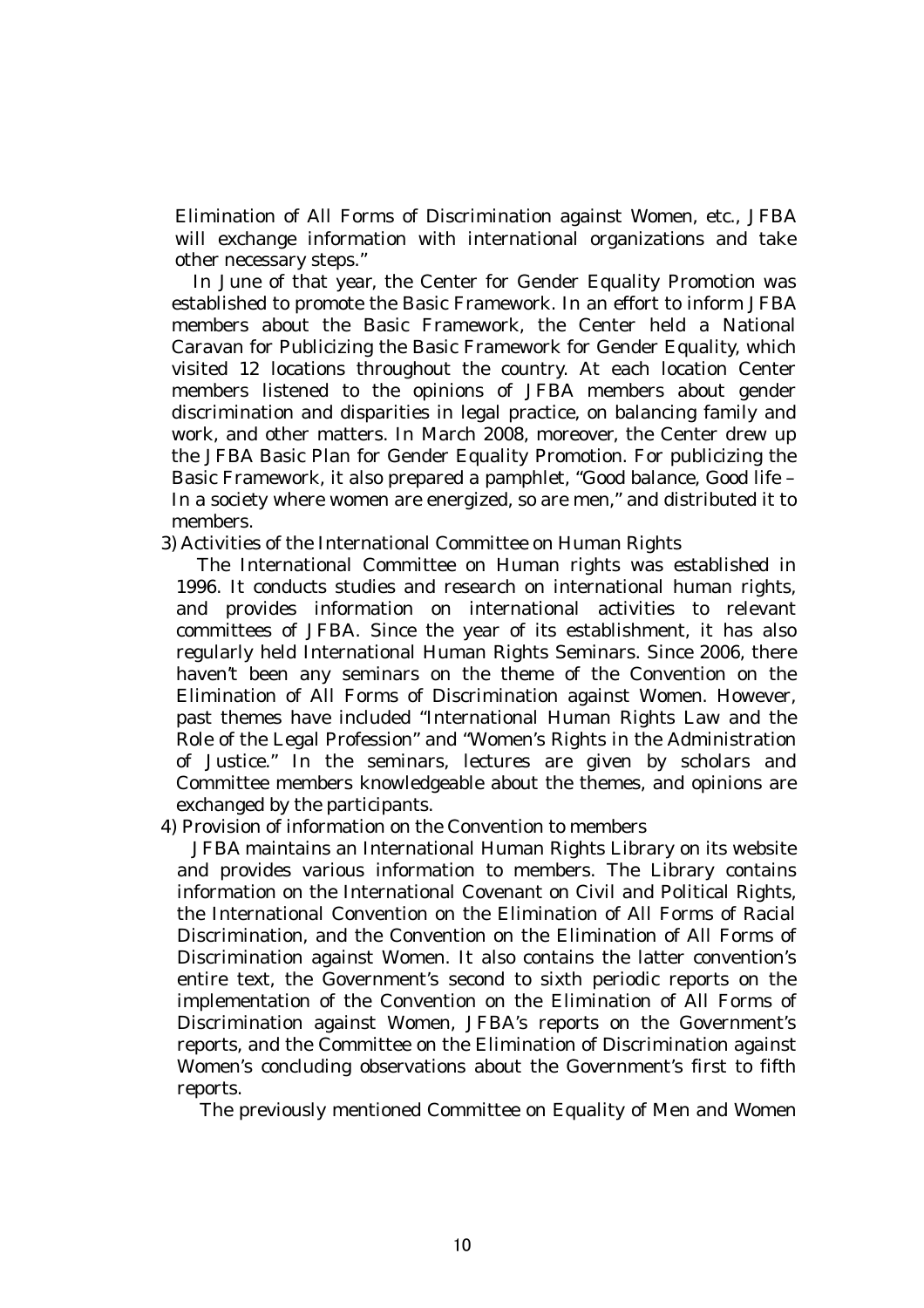and Center for Gender Equality jointly publish "News" twice a year and send it to all members. Among other things, this publication contains articles on subjects such as each bar association's efforts to promote gender equality; bulletins and reports on symposia; and reports on the participation at pre-sessions of the Committee on the Elimination of Discrimination against Women. It provides members with information in a form that is easy to understand.

- (2) Regarding judges and others in the legal profession
	- 1) According to the Supreme Court, the following kinds of training are carried out for judges and students of the Legal Training and Research Institute (Supreme Court answer of March 30, 2009 to an inquiry from JFBA).
		- (a)Regarding judges

Each year, the Legal Training and Research Institute, which is in charge of training judges, invites university professors specialized in international human rights issues, and members of human rights organizations (including international organizations), to come and provide lectures to newly appointed judges, assistant judges and summary court judges, presiding judges of district courts and family courts, and the chiefs of branch of district courts and family courts, in order to raise their awareness about the Convention on the Elimination of All Forms of Discrimination against Women and about violence against women.

(b)Regarding students of the Legal Training and Research Institute

In the new legal training that began in 2006, training concerning the Convention on the Elimination of All Forms of Discrimination against Women and concerning violence against women is mainly seen as an elective type of practical training. A training program that covered the Convention and violence against women was carried out at seven bar associations in the 60th training period (FY 2006) and at 16 bar associations in the 61st training period (FY 2007). For group training, moreover, outside lecturers were invited who conducted lectures on international human rights that included information on such things as the Convention and gender-based violence.

2) Regarding the education at law schools

In March 2009, JFBA sent a questionnaire to all 74 law schools in Japan. Answers were received from 38 schools. According to those answers, 18 schools do not teach classes on the Convention on the Elimination of All Forms of Discrimination against Women. At the 16 schools that said they do teach such classes, at least a one-hour lecture is provided on gender and law, international law, the Constitution, etc. There are also places, such as Waseda Law School, where more specialized teaching is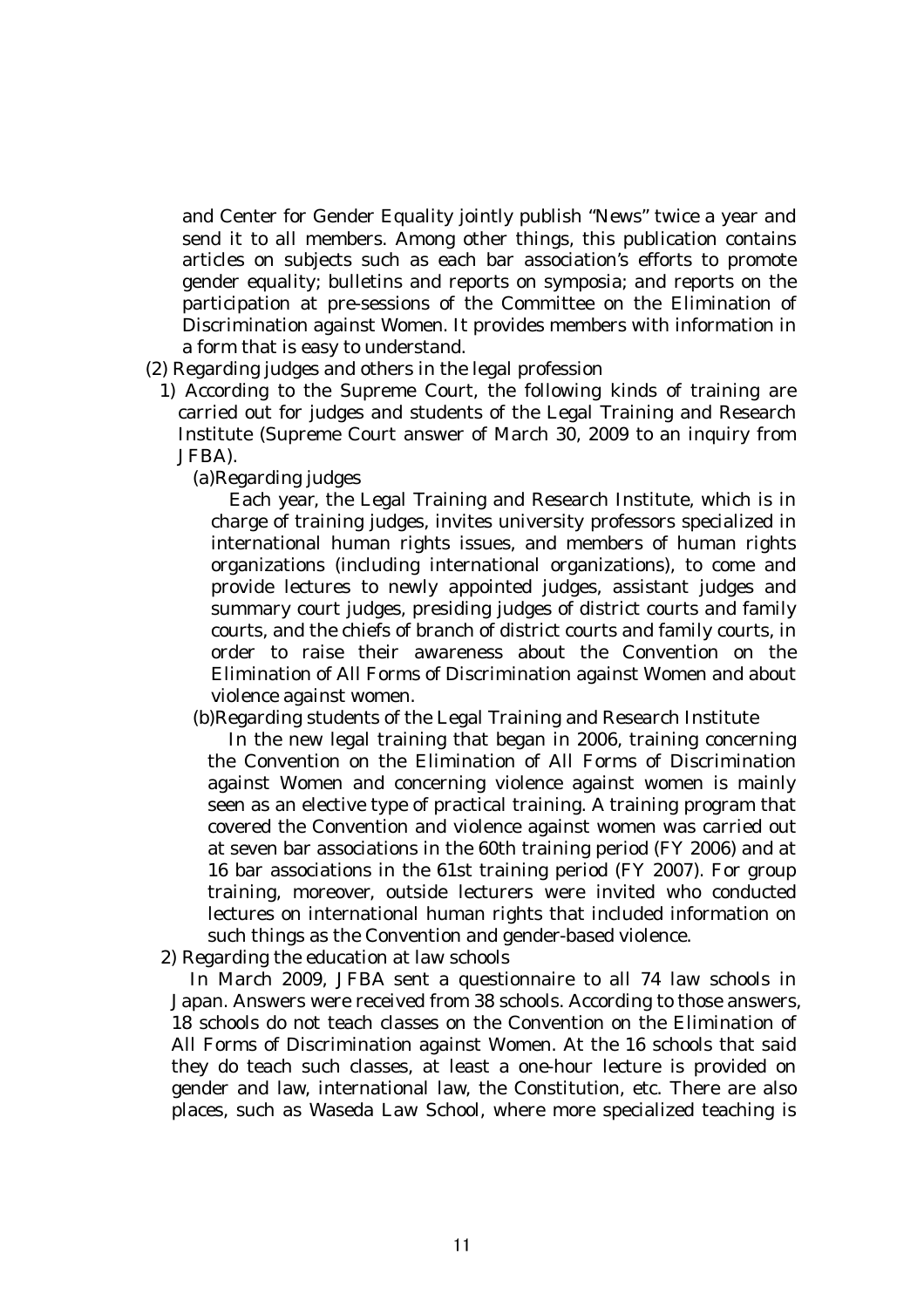provided, but this is thought to be due to special circumstances, such as the faculty including members of the Committee on the Elimination of Discrimination against Women. Eighteen of the schools give lectures on violence against women, whereas 17 do not.

Based on the above, it can be said that education about the Convention and about violence against women is less than adequate in the system for educating future lawyers.

5 Please describe the current status and progress achieved in the implementation of the second basic plan for gender equality (see para. 29). The response should include information on the impact of each policy set out for each of the 12 fields mentioned in the plan aimed at the practical realization of gender equality.

# 2. Review social systems and practices, and raise awareness, from a gender-equal perspective.

(1) Tax system, medical insurance, pensions

As one concrete policy, the Government cited a general study on the "tax and social insurance systems." However, as before, systems that give preferential treatment to legally married couples in which the husband supports the wife are in effect, inducing women to make adjustments regarding their work.

1) When calculating income tax and individual inhabitant tax, if a person (spouse) is legally married to the taxpayer and living together with him and has annual income of 380,000 yen or less, 380,000 yen can as a rule be deducted from the taxpayer's income (exemption for a spouse). Moreover, if the income of the taxpayer's spouse is greater than 380,000 yen but less than 760,000 yen, and if the taxpayer's income is 10 million yen or less, 30,000-380,000 yen can be deducted from his income (special exemption for a spouse).

For example, in the case of a husband who works full-time at a company and a wife who works part time, if the wife's annual income is 380,000 yen or less (1,030,000 yen or less in earned income), the wife is not assessed any income tax and the husband can deduct 380,000 yen from his income and pay tax on the rest. If the wife's annual income is greater than 380,000 yen and less than 760,000 yen (earned income greater than 1,030,000 yen but less than 1,410,000 yen), the wife will have to pay income tax, but if the husband's income is 10 million yen or less, he can deduct 30,000-380,000 yen from it and pay tax on the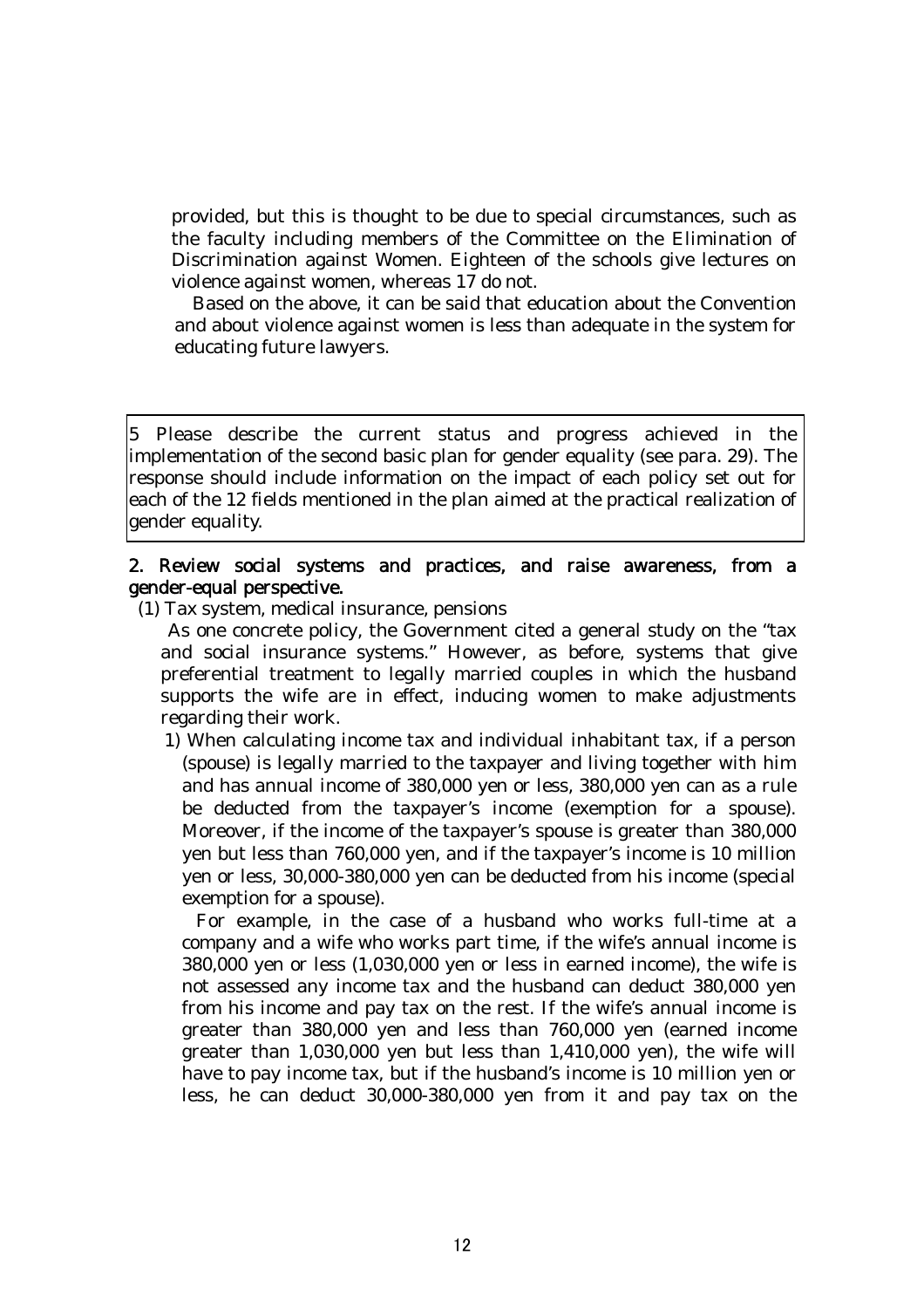balance.

Based on tax law, exemption for a spouse cannot be claimed for a spouse whose income exceeds 1,030,000, but if her income is less than 1,410,000 yen, she qualifies for special exemption for a spouse, so the income of the household as a whole does not decrease. However, if the company where the husband works limits the people for which it pays a family allowance (an allowance for dependents) to a spouse eligible for exemption for a spouse, and if the spouse's income exceeds 1,030,000 yen, it's possible that the income of the household as a whole will decrease.

2) In the case of Government-managed health insurance, a person whose annual income is less than 1,300,000 yen may, as the dependant of a health insurance subscriber, use health insurance without paying any premiums. A person whose annual income exceeds 1,300,000 yen is not treated as a dependant but must enroll in the national health insurance system herself and pay premiums based on her previous year's income.

Moreover, if a spouse has an annual income of less than 1,300,000 yen, she is treated as a dependant spouse under employee pension plans and as a Category 3 insured person under the National Pension Plan, and, without paying pension premiums, may receive pension payments, just like the person who paid the premiums. If her annual income exceeds 1,300,000 yen, she must enroll in the National Pension Plan, etc., and pay pension premiums.

For example, in the case of a husband who works full-time at a company and a wife who works part time, if the wife's annual income is less than 1,300,000 yen, she will be considered a dependant family member under the health insurance system and a Category 3 insured person under the National Pension Plan, and does not have to pay premiums. However, if her annual income exceeds 1,300,000 yen, she loses such status, resulting in the possibility that the household's income will decrease.

3) Work adjustments

As a result of the provisions described above, there are not a few women who decrease their working hours in December in order to keep their annual income under 1,030,000 yen or 1,300,000 yen. The provisions also have the effect of keeping hourly wages from rising.

(2) Family register system

A family register is a personal status record that the government in the Meiji Period established as a powerful tool for understanding and controlling the situation of the people. Originally it was centered around the "householder" and described his family members in terms of their relationship to him. It arranged the family members according to certain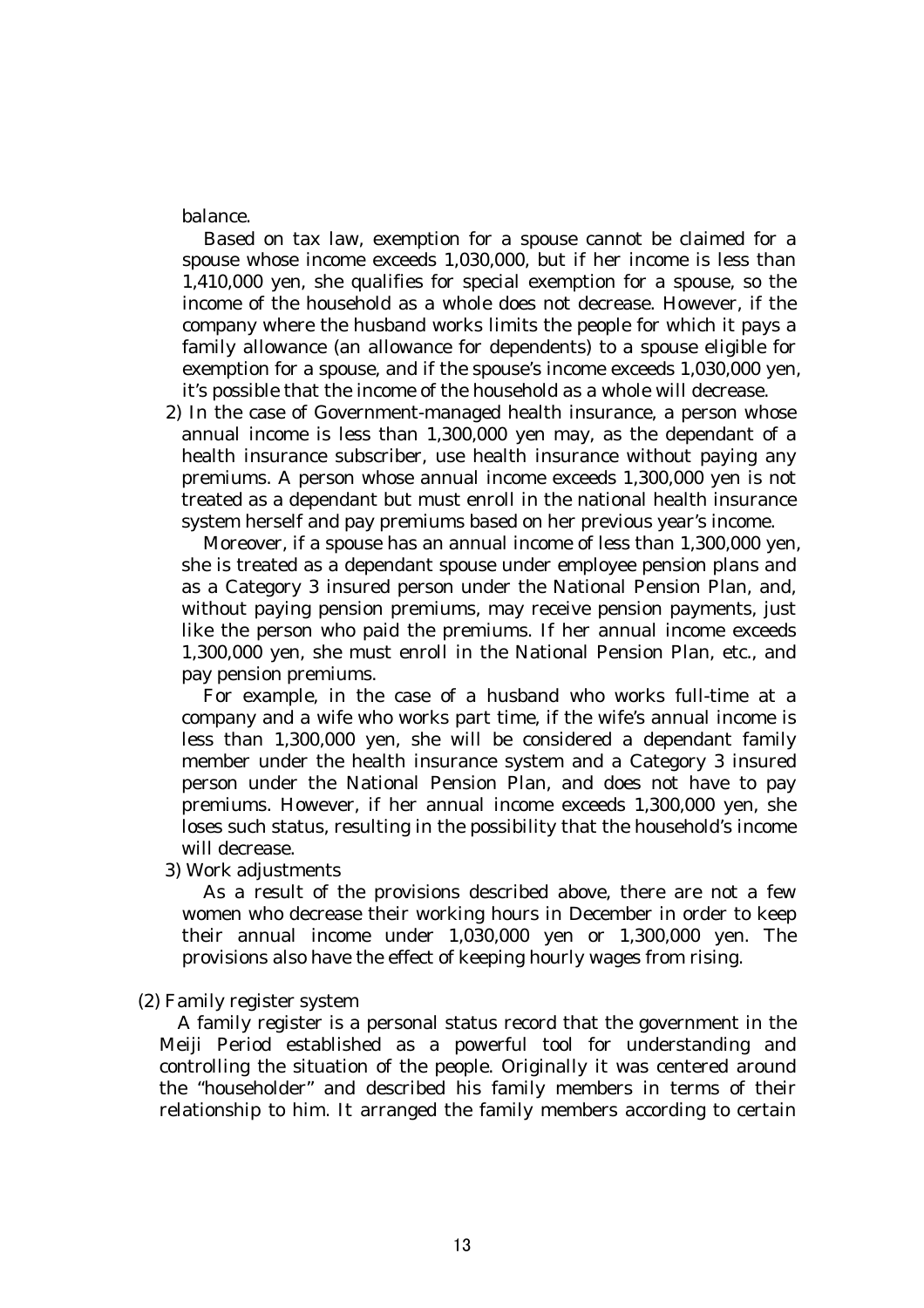standards of value – direct ancestor, lineal descendant; direct descent, collateral family; male, female – and was used for controlling families. Based on this system, the "family system" was reconstituted as a system of the civil law. Based on the "family register system" and the "family system", moreover, the family was considered more important than the individual, and women were always placed below men in status. A woman's calling was to serve her husband and his parents, and to bear and raise progeny. Living in this way was compulsory.

After the defeat in World War II, in 1947, the family law section of the civil law was revised and the "family system" was abolished. However, the "family register system" remained in effect although in altered form (it was changed from a three-generation to a two-generation register, and "householder" was changed to "head of family"). Moreover, due to various legal provisions – (a)the collectivistic view of families was maintained through a legally married husband and wife and their unmarried children continuing to be viewed through their family register as a family unit rather than as individuals; (b)also continued was the legal requirement that all actions that affect one's status in society – marriage, divorce, betrothal, dissolution of adoption, acknowledgement of parenthood, etc. – be reported to the government; and  $\phantom{a}$  c a new law was established that required legally married couples to have the same surname (around 98% "select" the husband's name); etc. – a system that is centered around the individual in a couple who originally bore their surname (that is, the head of the family = the husband), and that records the changes in the status of family members in terms of their relationship to that individual, was firmly retained. By allowing the family register system to remain in effect, "family" consciousness and the hierarchical structure within the family were maintained, and that structure continues to this day.

According to the law, family registers can serve as a proof of nationality and a means of identification, but have no other function. A personal register system could serve these same purposes. Thus, switching to a personal register system should be investigated, as it would allow "family" consciousness and the hierarchical structure within the family to be eliminated.

#### (3) Residence card and head of household

A residence card is a document issued to each individual citizen that certifies the individual's residence. It records that individual's name, address, date of birth, sex, etc. Moreover, in accordance with article 7 of the Basic Resident Registry Law, a residence card states that "the individual is the head of household if this is the case or, if the individual is not the head of household, it states the name of the head of household and the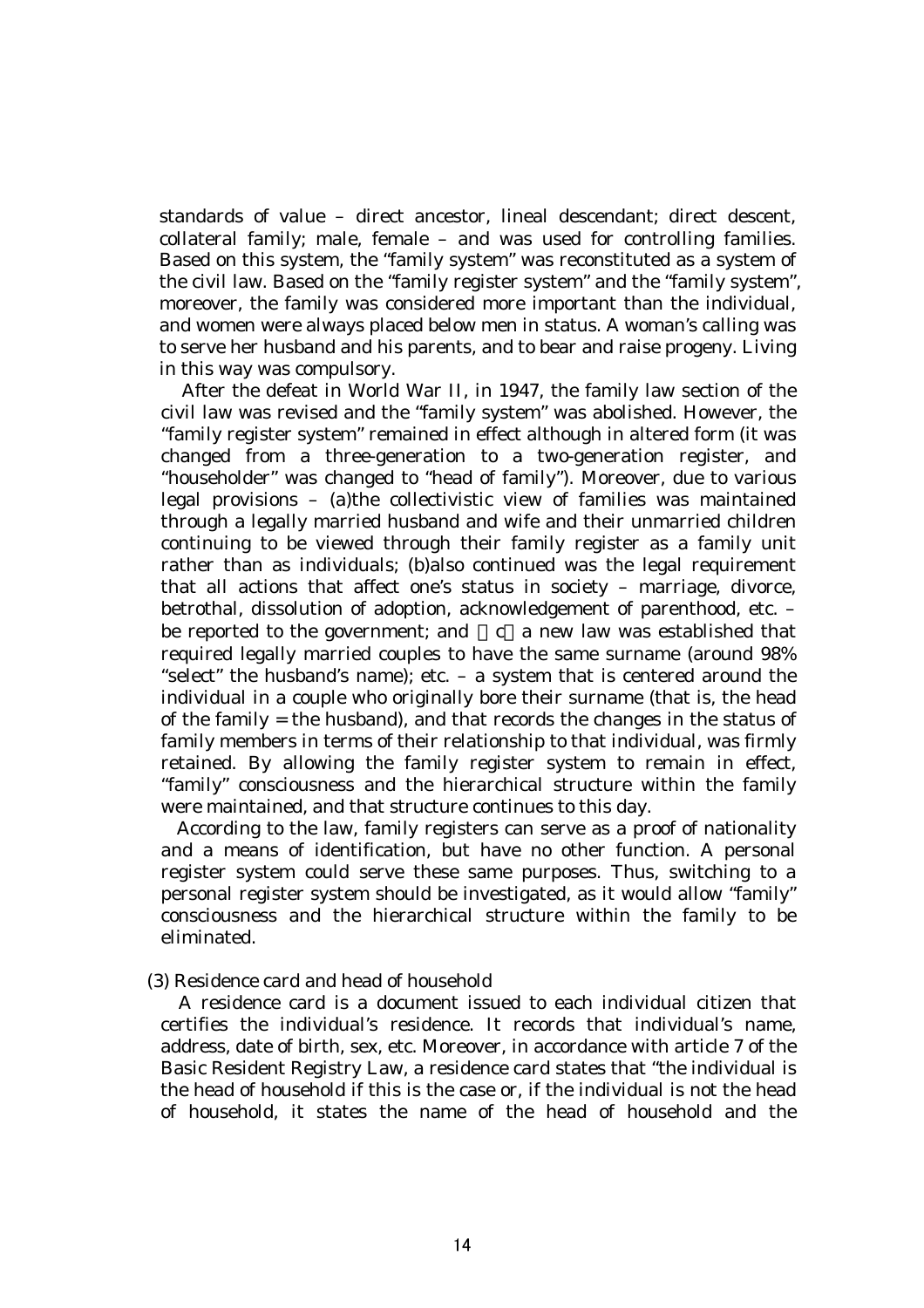individual's relationship to that person." Cities, towns and villages issue a residence card for each member of each household and create a public registry of all residents. This is the basic resident registry.

The Basic Resident Registry Law does not contain any provisions that define "household" or "head of household." However, the Guidelines for Handling Operations Related to Basic Resident Registries state: "A household is a unit of social activity for both habitation and livelihood. Among the people who comprise a household, the person who presides over the household is the head of household. In one-person households, that person is the head of household." In addition, the Guidelines define "the person who presides over the household" as "the person who maintains the household's livelihood and who represents the household."

Theoretically, creating registries based on the household unit, and the head-of-household provisions, are no more than a system that contributes to the convenience of public administration. In actuality, however, they promote discrimination against women. That is, with the current large gender-based disparity in wages, the person who mainly maintains a household's livelihood is usually a man; moreover, the attitude that men are the representatives of households is still deeply ingrained in society. Given this situation, the majority of heads of household are in fact men (fathers or husbands). In addition, residency information about family members is recorded in terms of their relationship to the head of household ("head of household" serves the same purpose as "head of family" in family registers). Even in matters related to the rights and obligations of household members, the head of household is provided with the authority to make reports and requests, receive payments, and so on. For example, with regard to national health insurance, each member of a household is considered an insured party, but there are many municipalities where the insurance certificates are sent only to the heads of household. As a result, there are cases in which wives and children living apart from the household are unable to receive national health insurance. Moreover, despite the fact that every household member is eligible to receive the cash rebate and special childrearing support allowance that were enacted in 2009 as measures to combat the recession, only the head of household is able to make the related reports and requests and receive the payments, so that some wives and children living apart from the household have been unable to receive the payments, resulting in a serious problem. Together with the family register system, this system is a powerful device for reinforcing both "family" consciousness and the hierarchical structure within the family. (4) The Government has absolutely no intention of changing these systems.

### 6. Create conditions that allow the elderly to live with peace of mind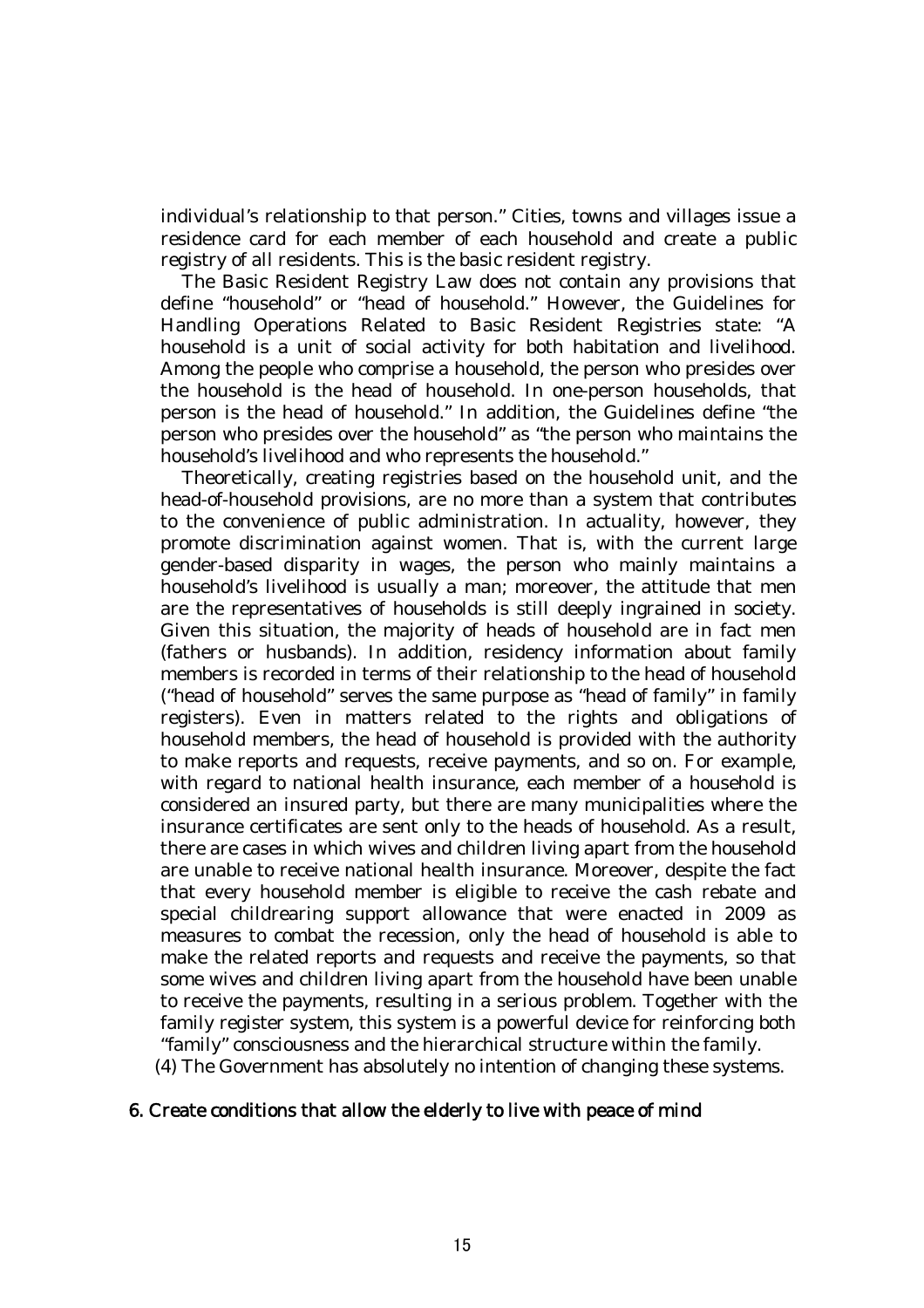(1) Together with the aging of society, the elderly who are bedridden or suffer from dementia have rapidly increased. As of May 2008, the number of people, both men and women, receiving long-term care insurance payments had nearly doubled. Reflecting the fact that the average lifespan is longer for women than for men and that the proportion of women thus increases with age, there are more women than men who require long-term care. The number of people receiving long-term care insurance payments in May 2008 was 3,706,200, 71.2% of them were women (according to the 2009 Data Book on Gender Equality Statistics, from the National Women's Education Center).

In Japan, the idea that a son should look after his elderly parents has traditionally been very strong. Therefore, until now, an extremely common pattern for women has been that, in their 40s-60s, they are pressed to take care of their husbands' parents; in their 70s, they are pressed to look after their husbands; and then, when they reach a condition in which they themselves need care, their husbands have passed away and they themselves receive care from a son's wife.

With the number of people who require long-term care increasing, with the length of time during which they require such care increasing as well, and with caregivers themselves becoming increasingly old, it became clear that adequately dealing with the elderly through the care provided by families (women) would be extremely difficult; for many people, moreover, care problems related to life in old age had become their biggest concern. As a result, a long-term care insurance system was established in 2000 as a mechanism intended to equitably cover the care costs of all citizens.

However, the services covered by long-term care insurance are limited. Moreover, the insured parties have to bear 10% of the cost. A situation has thus arisen where elderly women with little income are unable to receive even insured services.

(2) Nor has the situation whereby women are responsible for providing care changed since the long-term care insurance system was started. According to the 2007 National Living Standards Survey, which, among other things, surveyed the relationship between caregivers and care receivers, 60% of caregivers were family members or others who lived with the care receivers. As for the relationship of the cohabiting caregivers to the care receivers, 25% were spouses, 17.9% were children, and 14.3% were the spouses of children. Viewed by gender, 71.9% of the main cohabiting caregivers were women. The relationship was also surveyed in terms of the age of the care receivers, whereby it was found that the caregivers were frequently the wives of sons when the care receivers were 80 or older, and wives when the care receivers were 79 or less. The phrase "the old caring for the old" has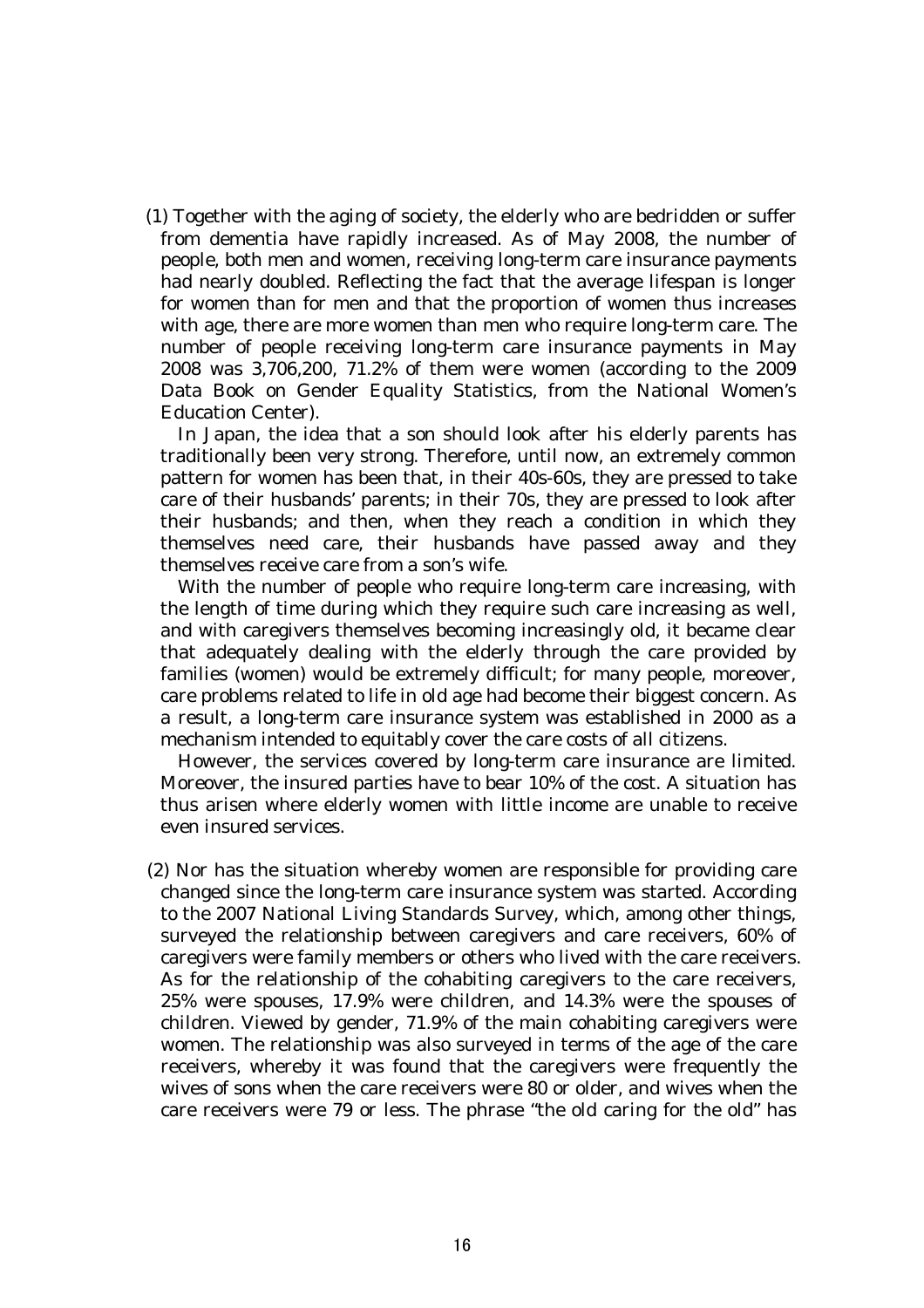been created, but this mostly refers to an elderly wife caring for an elderly husband.

# 10. Implement education and learning that promote gender equality and facilitate diversity of choice

It has been said that, since the ratification of the Covenant on the Elimination of All Forms Discrimination against Women, coeducation has been established in home economics courses and gender-equal education has been achieved in the educational curriculum. However, a "hidden curriculum" that hinders this gender-equal curriculum – that is, a mindset that, through the school system and customs, and through the words and attitudes of teachers, is transmitted to, and influences, children subconsciously – still firmly exists.

According to the Japan Federation of Women's Organizations' 2007 White Paper on Women, the proportion of women teachers progressively decreases from elementary school to middle school to high school, and the proportion of women serving as principals and vice-principals is especially small. In 2007, the proportion of women who served as teachers, principals and vice-principals was, respectively, 65.0%, 21.2% and 17.9% in elementary schools, 40.9%, 8.0% and 4.8% in middle schools, and 26.1%, 6.2% and 5.0% in high schools.

The proportion of all public elementary, middle and high schools that use a student register in which boys and girls are mixed together and not separated by gender is about 70%. In middle school, however, that proportion is no higher than around 40%. There are thus many schools that continue to use a gender-differentiated register that unconsciously communicates a "boys first, girls later" sense of values.

Also, the proportion of schools where "san" is added at the end of the names of both boys and girls when addressing them progressively decreases as one goes from elementary school to middle school to high school. Such lack of equality is also consciously and unconsciously communicated to children in various other ways – in the interaction between teachers and students, in the teaching materials and teaching tools, in the deployment of teachers, and so on – and serves to reinforce gender-based roles.

In 2006, the Government revised the Fundamental Law of Education, eliminating provisions related to coeducation and instituting new provisions for home education. Moreover, in the Ministry of Education's curriculum guidelines, revised in 2008, there is almost no mention of how to deal with gender equality. Together with the trend towards gender bashing, education aimed at eliminating the (compulsory) assignment of gender-based roles seems to be moving backwards (see the 2007 White Paper on Women).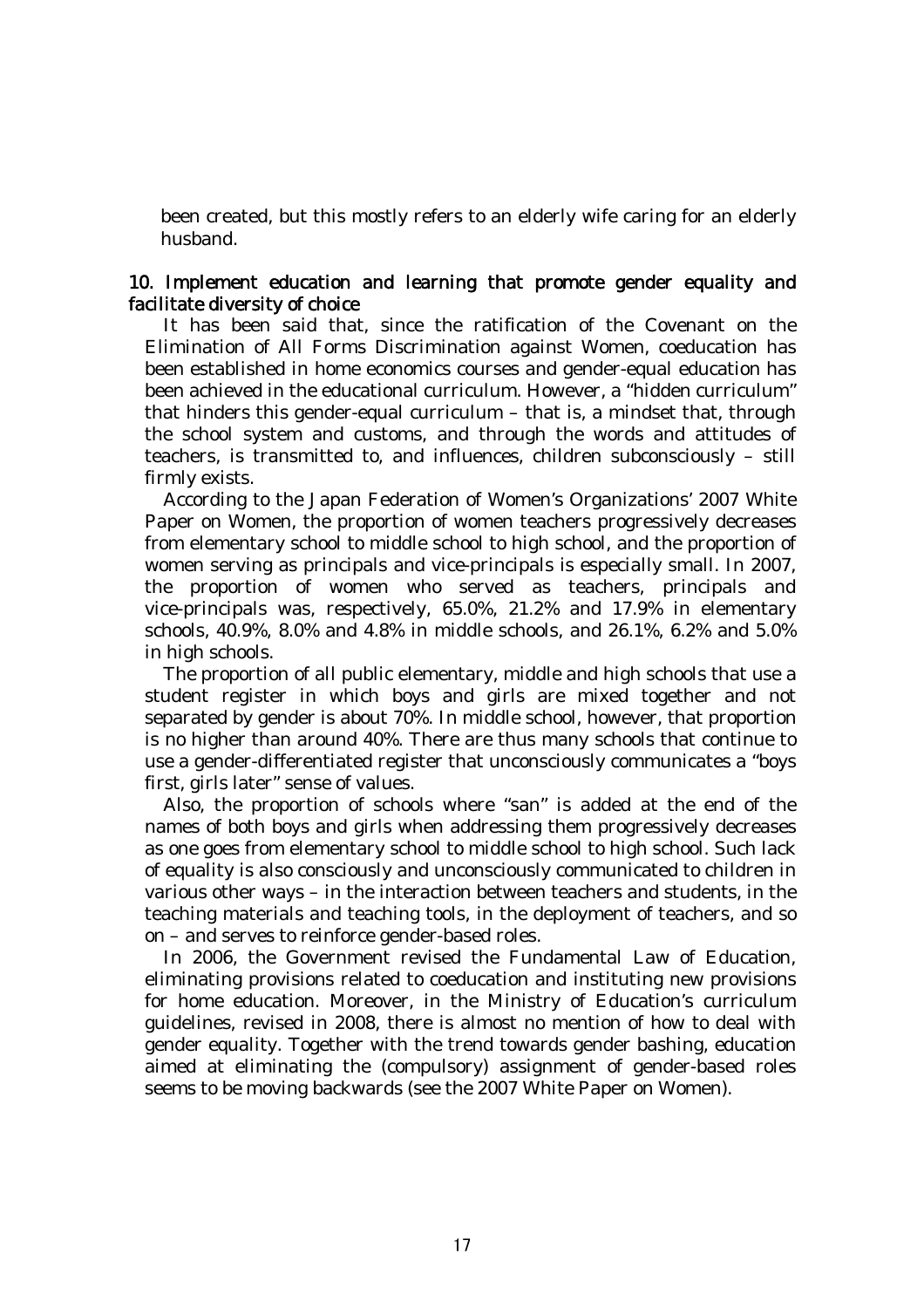6. The report indicates that the Government is reviewing a human rights protection bill that would establish a human rights commission (see para. 44). In the light of Japan's pledge at the Human Rights Council at the end of the universal periodic review (see A/HRC/8/44/Add.1, para. 1 (a)), please indicate the progress made towards establishing a national human rights institution in accordance with the Principles relating to the Status of National Institutions for the Promotion and Protection of Human Rights.

At the Human Rights Council, the Government pledged to establish a national human rights institution conforming with the Paris Principles. However, it apparently intends to resubmit the bill that was previously abandoned. Effort to modify the bill according to the Paris Principles is nowhere evident.

In the previously abandoned bill that is to be resubmitted, (1) a human rights committee would be established as a national human rights agency and would effectively be placed under the jurisdiction of the Ministry of Justice as an external organ of that ministry; moreover, its budget and staff and all of its regional offices (its organization for conducting regional activities) would be dependant on the Ministry of Justice, so that there would be a problem in terms of its independence from the Government. In addition, (2) this system suffers from the shortcoming that its concept of human rights, which are what is to be studied and protected by the agency, is unclear, so that the only infringements of human rights by public authority that would end up being targeted for study and amelioration are those related to discrimination and abusive treatment.

On November 18, 2008, the Japan Federation of Bar Associations issued guidelines for the system of the national human rights institution that is to be established, as well as a basic design for the agency. These guidelines include the following proposals: (1) so that it can function as a highly independent administrative committee, the agency should be placed under the jurisdiction of the prime minister; (2) a central committee and regional committees should be established; the prime minister should appoint central committee members who, based on the recommendations of the recommendations committee established in the Diet, obtain the agreement of both houses of the Diet, and regional committee members who, based on the recommendations of the recommendations committees established in the prefectural assemblies, obtain the agreement of the assemblies; and the committees should possess diversity in their composition, with people who have deep insight about human rights, and the knowledge and experience necessary to protect human rights, being selected as members; (3) the human rights agency should independently appoint and dismiss the people who staff the executive offices of the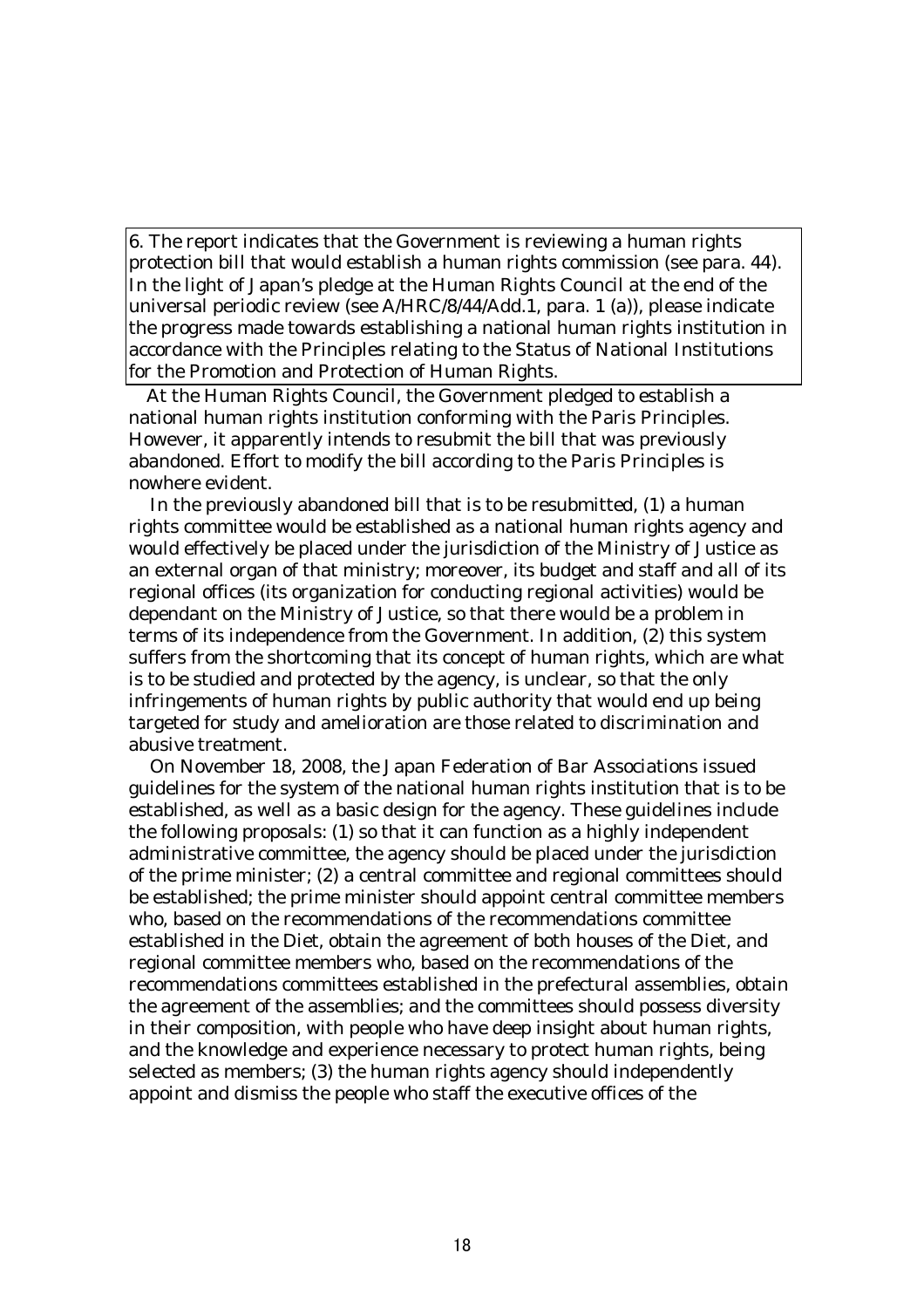committees, for which personnel should not be obtained through exchanges with other government agencies; executive offices that have numerous people passionate about protecting human rights should be established; and the human resources and budget necessary for the committees to conduct their activities effectively should be secured; (4) all of the types of human rights infringements stipulated in the Constitution and international human rights laws should be targeted and, above all, the organization should have the authority to study and make recommendations concerning human rights infringements committed by public authority; and (5) the agency should have the ability to make policy suggestions and conduct human rights education.

The Government should refer to the guidelines proposed by JFBA, revise the bill, and promptly establish a national human rights institution that accords with the Paris Principles.

7. Bearing in mind the Committee's general recommendation No. 19 regarding violence against women, please describe the steps taken to develop a comprehensive strategy to combat all forms of violence against women, including the prosecution of perpetrators, provision of protection and assistance to victims, such as shelters and restraining orders to protect victims, and introduction of programs of capacity-building and awareness-raising programmes for various groups (such as the police, lawyers, health and social workers, the judiciary, etc.) and the general public.

1. As examples of violence directed at women for the reason that they are women or of violence that excessively influences women, general recommendation No. 19 mentions, among other things, sex crimes such as rape and indecent assault, domestic violence, sexual harassment, arranged marriages with women from developing countries, prostitution, human trafficking, etc.

Regarding rape, indecent assault and other sex crimes, see question 11; regarding arranged marriages with women from developing countries, see question 25; prostitution, question 11; and human trafficking, questions 9 and 10.

The following mainly deals with domestic violence.

2. Domestic violence

(1) Prosecution of perpetrators

Punitive regulations for perpetrators of domestic violence include, among other things, Penal Code for assault and battery and the punitive regulations (for violations of protection orders, etc.) prescribed in the Act on the Prevention of Spousal Violence and the Protection of Victims.

However, whether these punitive regulations are being appropriately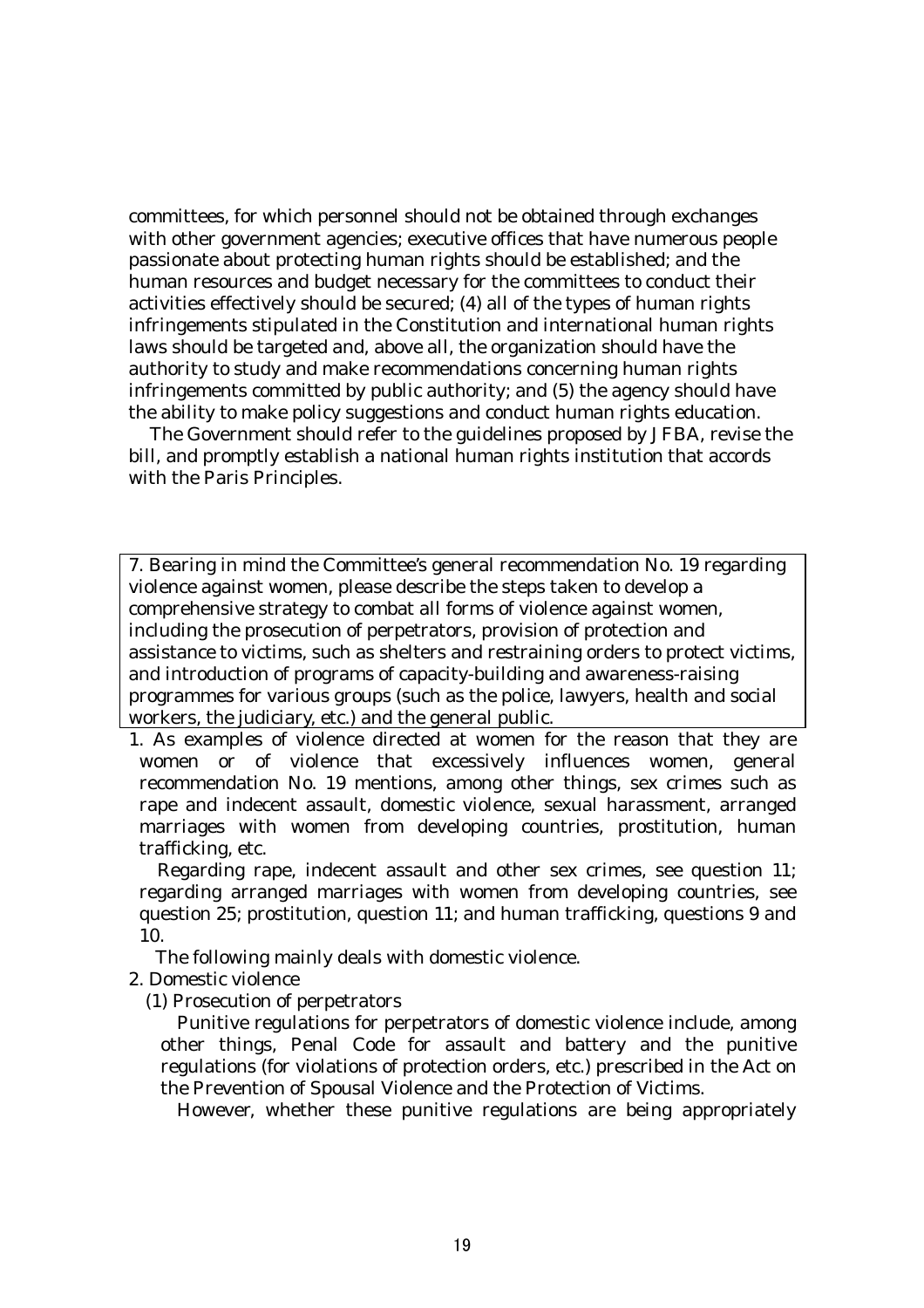applied and implemented in actual cases is highly questionable. The fact is that spousal violence is clearly treated less seriously than violence between unrelated parties.

Ordinarily, between unrelated parties, recurrent violence is rare. When it does occur, however, the most common practice is to punish it as a criminal offence and also award damages to the victim (generally, the police and the prosecutor, in the course of interrogating the perpetrator, urge him to pay damages).

By contrast, in spousal violence, recurrence is a common factor; moreover, the extent of the human rights infringement, and of the damage, is generally far beyond that in violence between unrelated parties. In cases of spousal violence, however, the victim is rarely awarded damages, nor do the investigating and prosecuting agencies encourage the perpetrator to pay damages. Moreover, despite the fact that there are no payments of damages, the punishment is extremely light compared to that in cases of violence between unrelated parties. If there is no injury from the violence, there is generally no prosecution. If there is injury, the violence is generally punished with merely a fine, unless the injury is extremely severe. And even when a trial is held, a suspended sentence is usually the result, unless there is a previous conviction or some other special circumstance.

Moreover, "the victim's wishes" are brought to bear overly much on the decision whether to prosecute the perpetrator. A trend that has been seen of late is to justify not prosecuting on the grounds of "the victim's wishes" in that the victim fears that prosecution would invite reprisals by the perpetrator.

The cases of domestic violence known to the police are increasing annually (roughly 21,000 in 2007 and 25,000 in 2008). Apart from murders and injuries resulting in death (80 cases in 2007 and 94 in 2008), arrests are rare for assault and battery and so on. All told they amount to just a few percent of all cases known to the police (according to the National Police Agency's March 12, 2009 report, "The Situation with Handling Stalker Cases and Cases of Spousal Violence").

http://www.npa.go.jp/safetylife/seianki74/h20stdv.pdf

(2) Shelters for protecting victims

The number of public shelters (Spousal Violence Counselling and Support Centers under the Act on the Prevention of Spousal Violence and the Protection of Victims) is small. There is only from one to a few in each prefecture. Only some of them provide temporary protection for victims. Moreover, they don't have a system in which full-time staff with specialized knowledge and know-how deal with domestic violence on a continuing basis; there is a high turnover of staff members; and the working conditions of those who deal directly with victims of domestic violence include low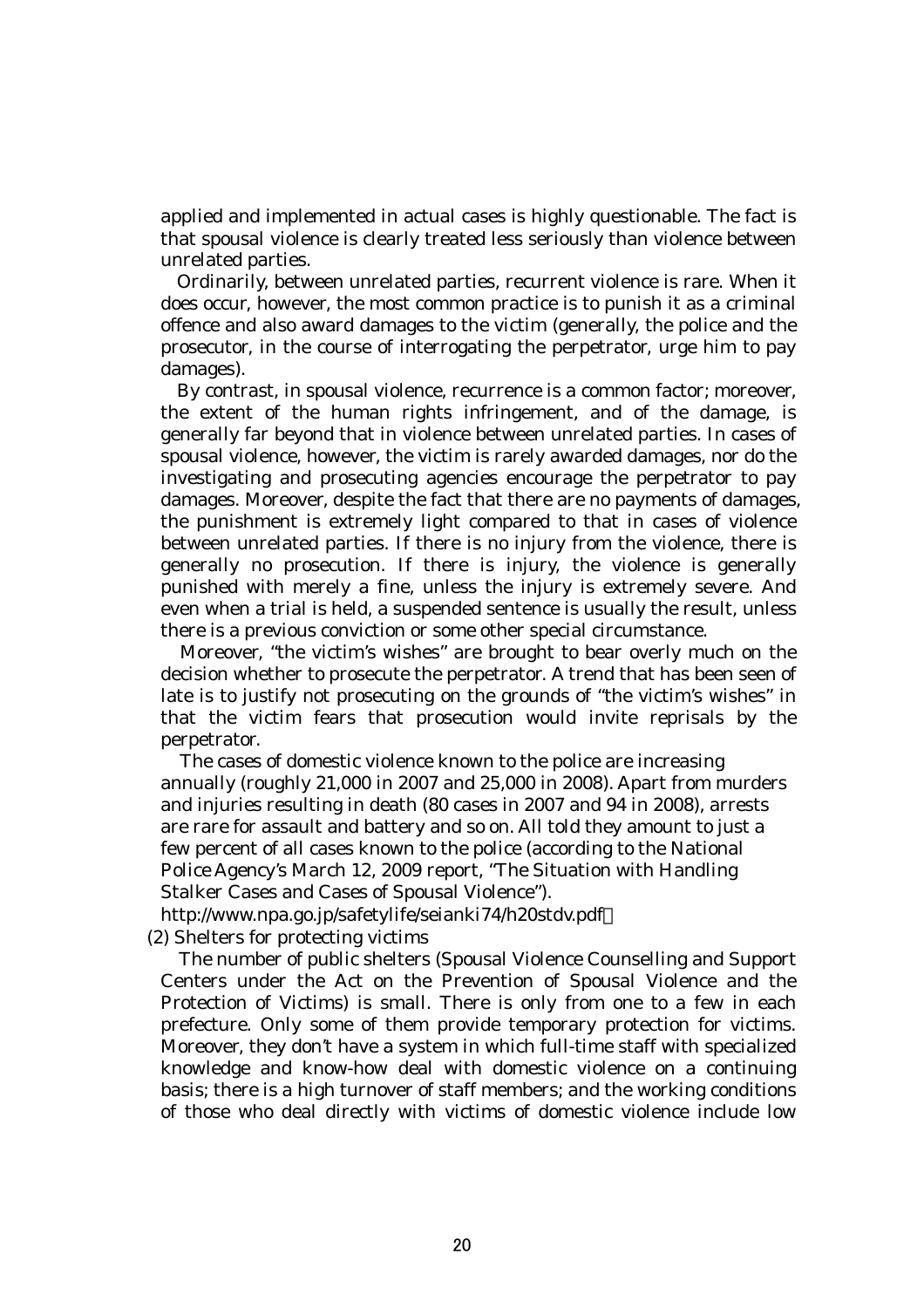wages and fixed terms and are otherwise unattractive. Perhaps because of their limited budgets, there are centers where the staff members are few in number compared to the people seeking protection, are usually overworked and exhausted, and often end up resigning. There are also staffers who have little idea of what it means to protect victims of domestic violence, and who deal with victims in a perfunctory or bureaucratic manner lacking in flexibility or warmth. For the sake of the victims, and for the sake of the staffers who tend to suffer mental health problems, centers should have their own in-house counsellors; however, such a system does not exist. Centers also have numerous restrictions (residents are prohibited from commuting to their workplaces or schools from the center; males of middle school or high school age or above cannot enter the premises; etc.), so that there are problems in terms of helping the residents to become independent.

Private shelters help to compensate for the dearth of public shelters. As of November 2007, there were over 100 private shelters nationwide (see the Gender Equality Bureau of the Cabinet Office website,

http://www.gender.go.jp/e-vaw/soudankikan/05html). However, while these shelters have some public financial support, they are chronically underfunded; thanks to the self-sacrificing spirit of their staff members, they are managing to stay afloat. Almost none of the staff members are able to live on what they earn at the shelters. There are also many unpaid volunteers. The Government should increase the amount of public aid for private shelters. It should also energetically conduct PR activities calling for donations to private shelters and take other innovative steps, such as giving those donations preferential treatment by making the tax exemption rate for them higher than for donations to other NPOs.

(3) Protection orders

The Act on the Prevention of Spousal Violence and the Protection of Victims provides for orders to vacate and stay-away orders. However, the period for both is short – two months for orders to vacate and six months for stay-away orders – and the requirements for a repeated petition are excessively onerous, so that in some cases the petitions are dismissed.

For stay-away orders, a system should be adopted whereby the orders are permanent unless the victim files for rescission. For victims fleeing from their persecutors, having to repeatedly file for stay-away orders is an enormous burden. Thus, there are many victims who give up on repeatedly filing and, after the latest order expires, continue to hide for fear of being pursued by the persecutor. As for orders to vacate, they were established merely to give the victim a chance to prepare to move out of her home. The victim loses the foundations of her life, whereas the victimizer loses nothing. This unfairness cannot be justified on any grounds.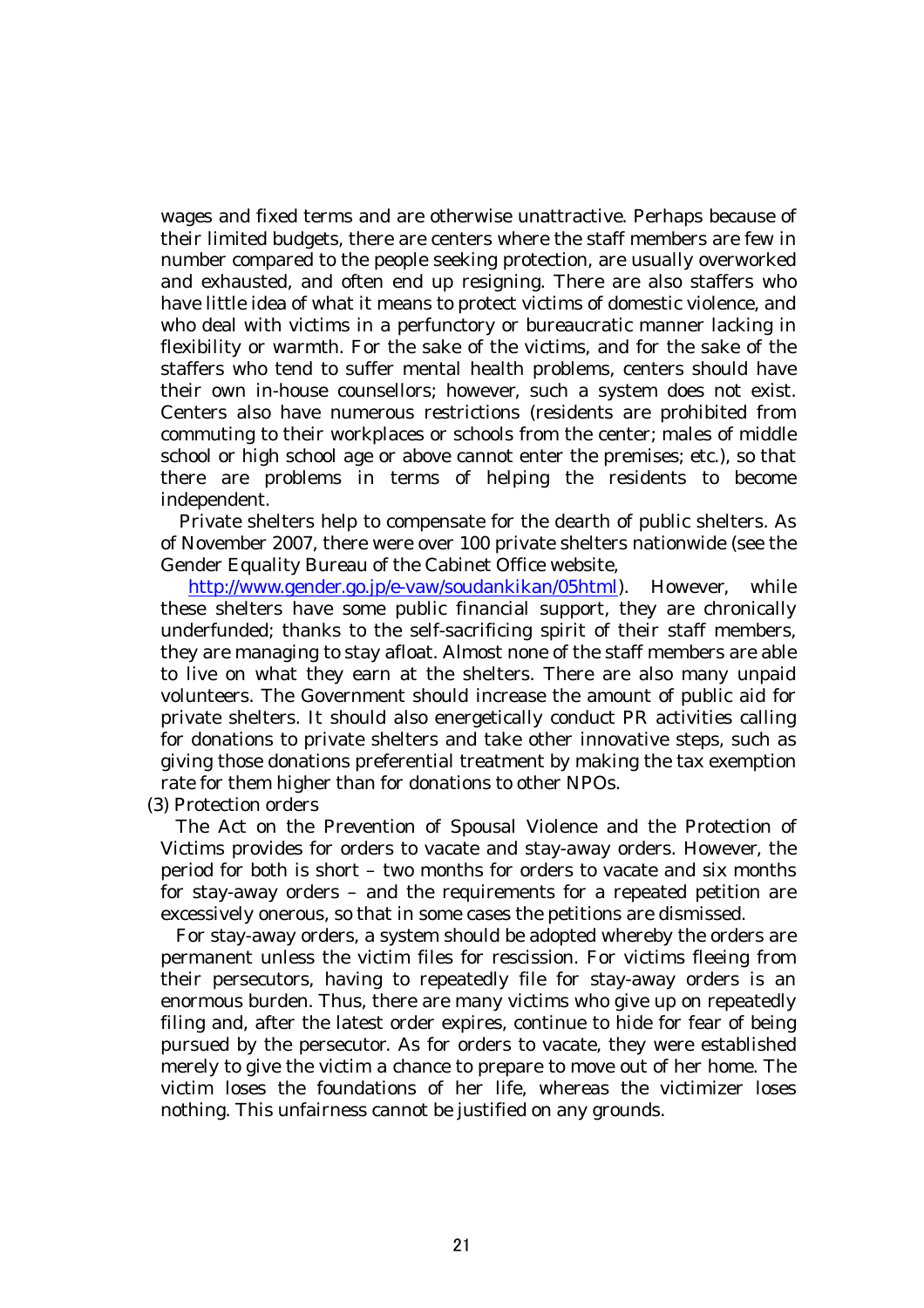(4) Providing support and financial aid to victims

The core of support consists of information and temporary protection (facilitating entry into a shelter) provided by the Government. It is extremely difficult to receive public aid without going into temporary protection first. In certain cases a victim needs to begin to receive public aid promptly, before going into temporary protection, but the fact of the matter is that in order to get welfare offices to recognize victims of domestic violence as such, the victims first have to be receiving temporary protection. However, considering the shortage of shelters and the limitations of their functions, the requirement for temporary protection should be revised.

Also, support for enabling victims of domestic violence to become independent after they suffer damage and flee to safety is inadequate. It is extremely important for women to become independent both economically and emotionally even before they suffer damage. This also helps to prevent suffering in the first place. In Japan, such customs as quitting work after getting married or giving birth are still commonplace for women, as is a work history that follows the M-shaped pattern of participation of women in labour force. Measures to improve this situation and also school education are indispensable. However, the Government's measures for enabling women to become economically and emotionally independent before they suffer damage from domestic violence are as good as no measures at all.

(5) Programs for raising the awareness of the police, lawyers, and the judiciary

For all their effectiveness, such programs are as good as non-existent. Regarding the police, all police officers should have knowledge and awareness of domestic violence, but the actual situation is that domestic violence cases are referred to and handled by a special department, the Community Safety Section. The disparity in knowledge about domestic violence between the officers in this department and other officers is enormous.

With regard to lawyers, training about domestic violence is optional, and there are many lawyers who openly declare, "I don't handle domestic violence cases."

As for judges, how aware they are about domestic violence is not always clear.

In any case, it is necessary to create and introduce programs that will raise awareness about domestic violence.

(6) Programs for raising the awareness of the general public

All that the Government has done in this area is just produce leaflets and posters intended to raise awareness. Otherwise there have been no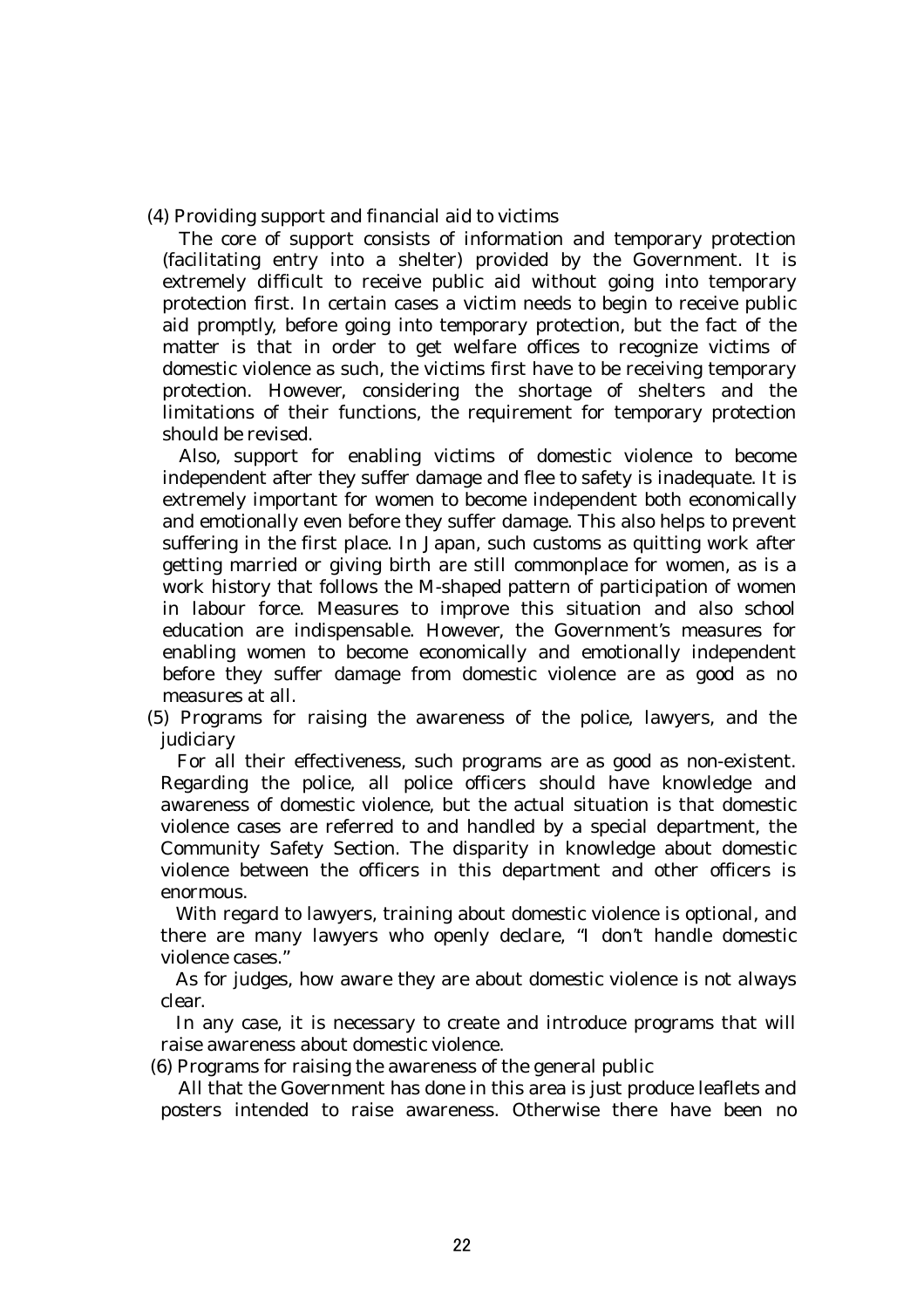substantial efforts. In order to prevent violence in dating relationship and the like, the Government should treat domestic violence issues in health textbooks in the same way as sex education.

### 3. Sexual harassment

(1) Protection and support of victims

 Special measures for protecting and supporting victims are not being adequately carried out.

 The Government should revise the Equal Opportunity Employment Act and establish clear provisions prohibiting sexual harassment in the workplace, create an agency for providing prompt, appropriate redress to victims, and otherwise upgrade the system. For details, see question 23.

 With regard to demanding damages and otherwise pursuing perpetrators in terms of their civil liability, various problems stand in the way, including the prolonged length of trials, the low amount of damages, and the difficulty of establishing proof, so that there are not a few victims who have not received redress.

(2) Prosecution of perpetrators

The prosecution of perpetrators is conducted based on Penal Code (for rape, indecent assault, etc.). In actuality, however, only a small percentage of perpetrators are punished. There are various reasons for this. For example, there are many cases where the victim doesn't bring a complaint for fear of the prejudices held by those in her surroundings and of retaliation by the perpetrator; there are also cases where the victim does bring a complaint but the perpetrator is not indicted because of the presuppositions or prejudices of the investigating authorities; and even if the perpetrator goes on trial, there are many cases where the victim is not thoroughly protected and even subjected to prejudice, including that of judges and attorneys for defendants.

(3) Prevention of damage

Despite the fact that the damage from it is serious, sexual harassment often goes unnoticed by the society at large. Nevertheless, it is pervasive, occurring in workplaces, schools, and almost all other social settings. That is because the inequality, and the disparity in power, between men and women in those settings conduce to its occurrence. Thus, programs to eliminate those precipitating factors are necessary.

With regard to sexual harassment in schools, it is necessary to quickly gain an understanding of the nationwide situation and for the national government or local governments to take measures such as establishing complaint-handling mechanisms for schools and conducting training for teachers. In addition, the content of education should be made gender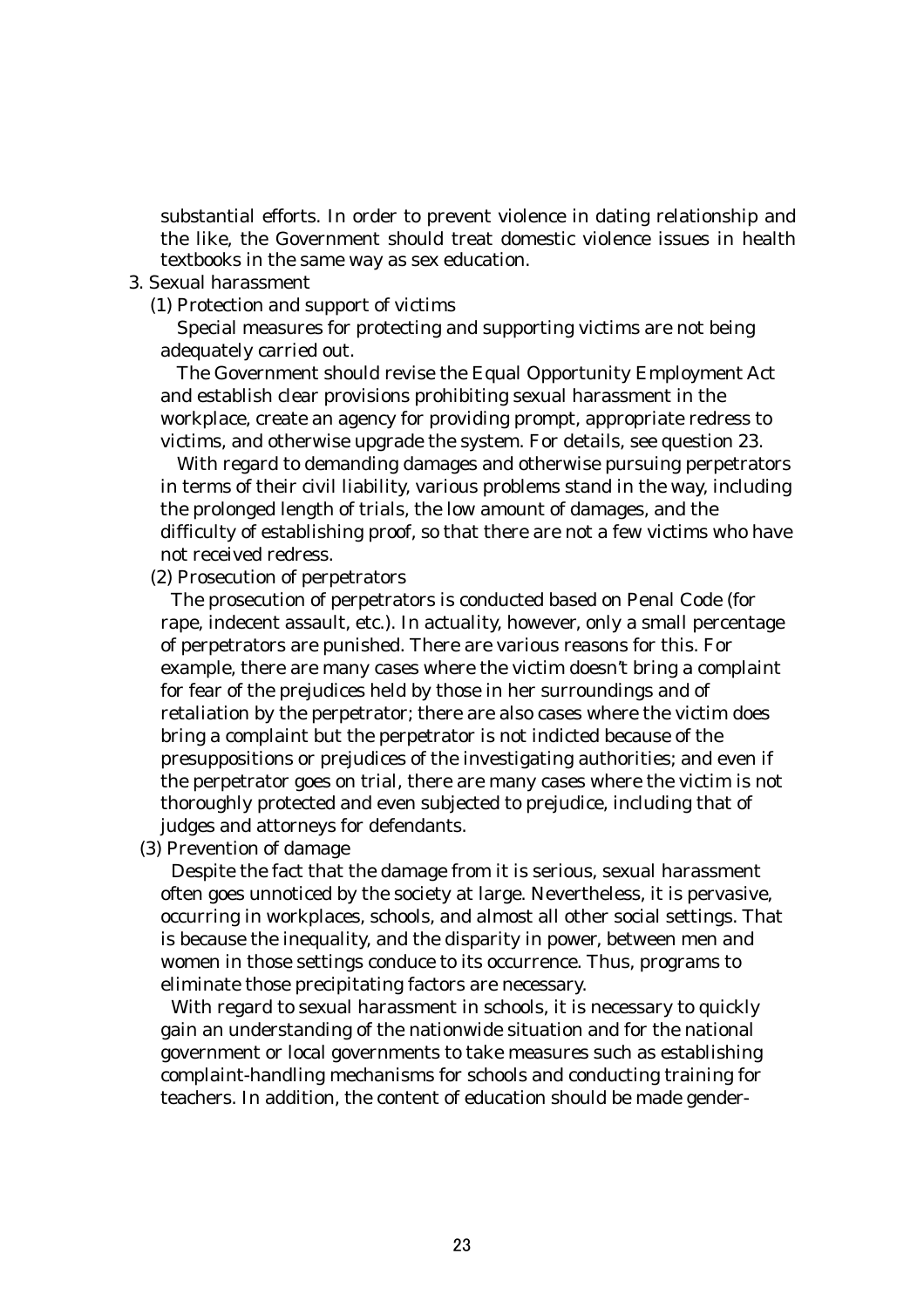equality.

- 4. Measures for establishing a comprehensive strategy for combating all forms of violence against women
	- (1) The actual authority of the Gender Equality Bureau of the Cabinet Office is very limited, and its budget is also small. Moreover, its findings and proposals regarding the elimination of violence against women are often treated lightly in the Government. Thus, the adjustments necessary to realize a strategy are not being promoted.
	- (2) The basic awareness that violence against women is rooted in a structure of gender-based prejudice has not yet been adequately formed in the Government. For example, women's working conditions – job insecurity, low wages – are important background information for domestic violence and sexual harassment, but Government measures are not linked to them, thus inhibiting the development of an effective strategy.
	- (3) The Government has incorporated almost no education about sex, gender, and human rights into school curricula. As a result, many children have no opportunity to acquire even basic knowledge about gender-based violence. Gender education for judges, prosecutors and other law-enforcement officers, and for civil servants, is also inadequate. For more information on this subject, see part 2 of question 4.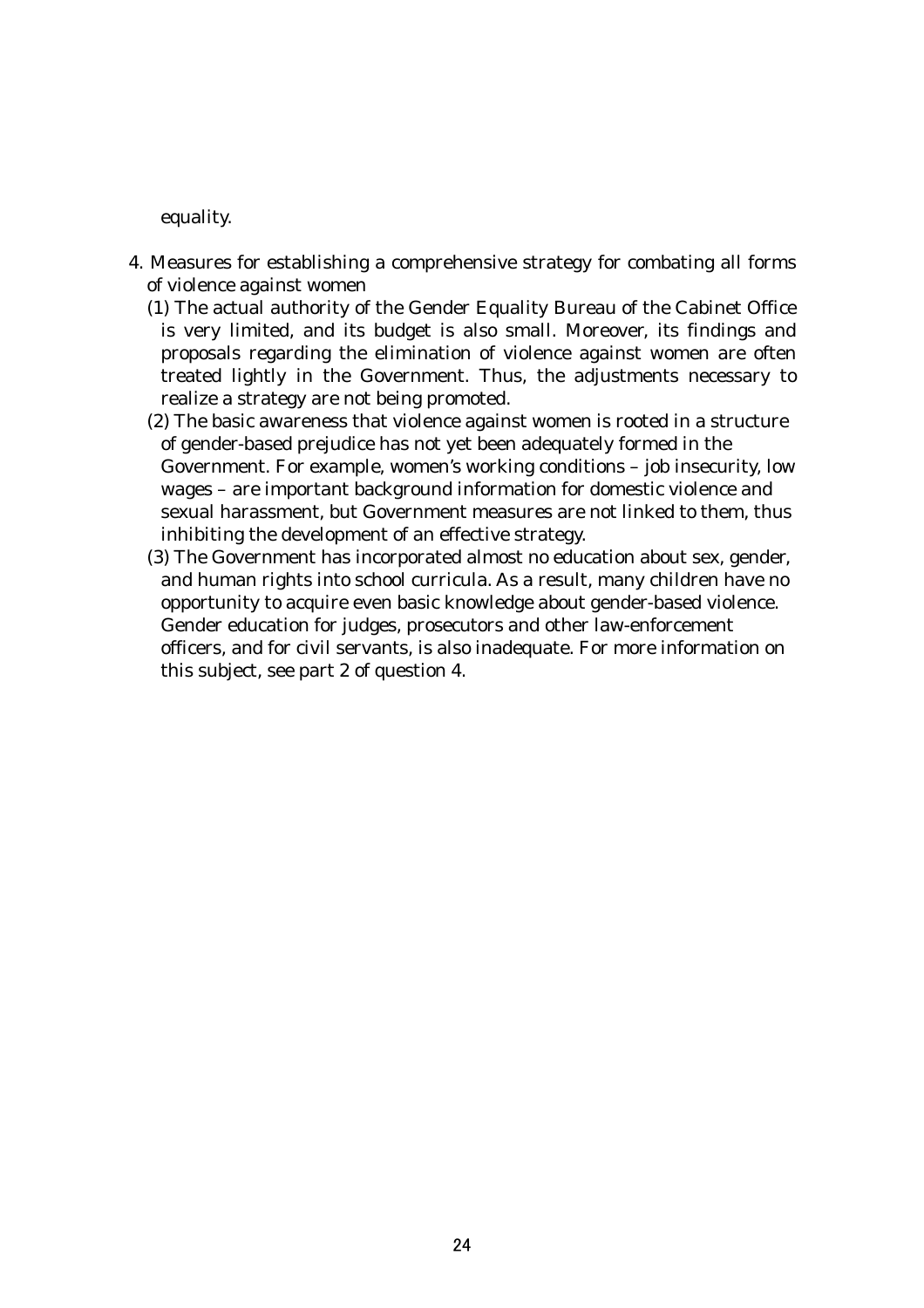8. In its previous concluding observations (see CAT/C/JPN/CO/1, para. 25), the Committee against Torture expressed concern over "the lack of effective measures to prevent and prosecute violence perpetrated against women and girls by military personnel, including foreign military personnel stationed on military bases". Please specify the measures taken in response to this concern.

1. Based on Article 6 of the Treaty of Mutual Cooperation and Security between Japan and the United States of America, the U.S. Army, Navy, Air Force, and Marine Corps are stationed in Japan. As of 2008, there are a total of 100 U.S. military facilities in 13 prefectures. (These facilities include camps, airfields, bombing and shooting grounds, communications stations and facilities, oil tanks and reservoirs, depots, housing, warehouses, auxiliary facilities, naval facilities, docks, ammunition depots and dumps, and training grounds.) In particular, the U.S. military bases, which make up some 75% of the total area of land used exclusively for U.S. military facilities in Japan, are concentrated in Okinawa Prefecture, which accounts for only 0.6% of the total land area of Japan. The U.S. military bases in Okinawa occupy about 11% of the total land area of the prefecture and about 19% of the main island of Okinawa, on which the prefecture's population and industry are clustered. There are 37 U.S. military facilities and some 22,000 troops, the main body of which is the Marine Corps, stationed in the prefecture (website of the Military Base Affairs Division of the Okinawa Prefectural Government).

 The U.S. forces in Japan have caused many incidents and accidents involving the local citizens. According to Japan's Defense Facilities Administration Agency, the U.S. troops in Japan gave rise to more than 201,000 incidents and accidents, both on and off duty, from 1952 to 2004, and 1,076 Japanese died as a result (not including data before Okinawa's return to Japan) (Akahata newspaper, July 10, 2005). From 1972, when Okinawa was returned to Japan, to 2006, the number of crimes perpetrated by U.S. troops and civilians attached to the U.S. forces totaled 7,105 cases, and 6,231 U.S. troops and civilians were arrested. This translates into about 200 criminal cases perpetrated and 180 arrests made each year (Takayoshi Egami, Waseda University Opinion, No.260, 2007,

www://www.waseda.jp/jp/opinion/ 2007/opinion280.html).

 The number of sexual offenses and information about arrests and penalties imposed on sexual offenders, however, has not been made public. The Japanese Government should publicize the number of cases and other details of offenses, and in particular, those related to sexual offenses, committed by military and civilian members of the U.S. forces in Japan.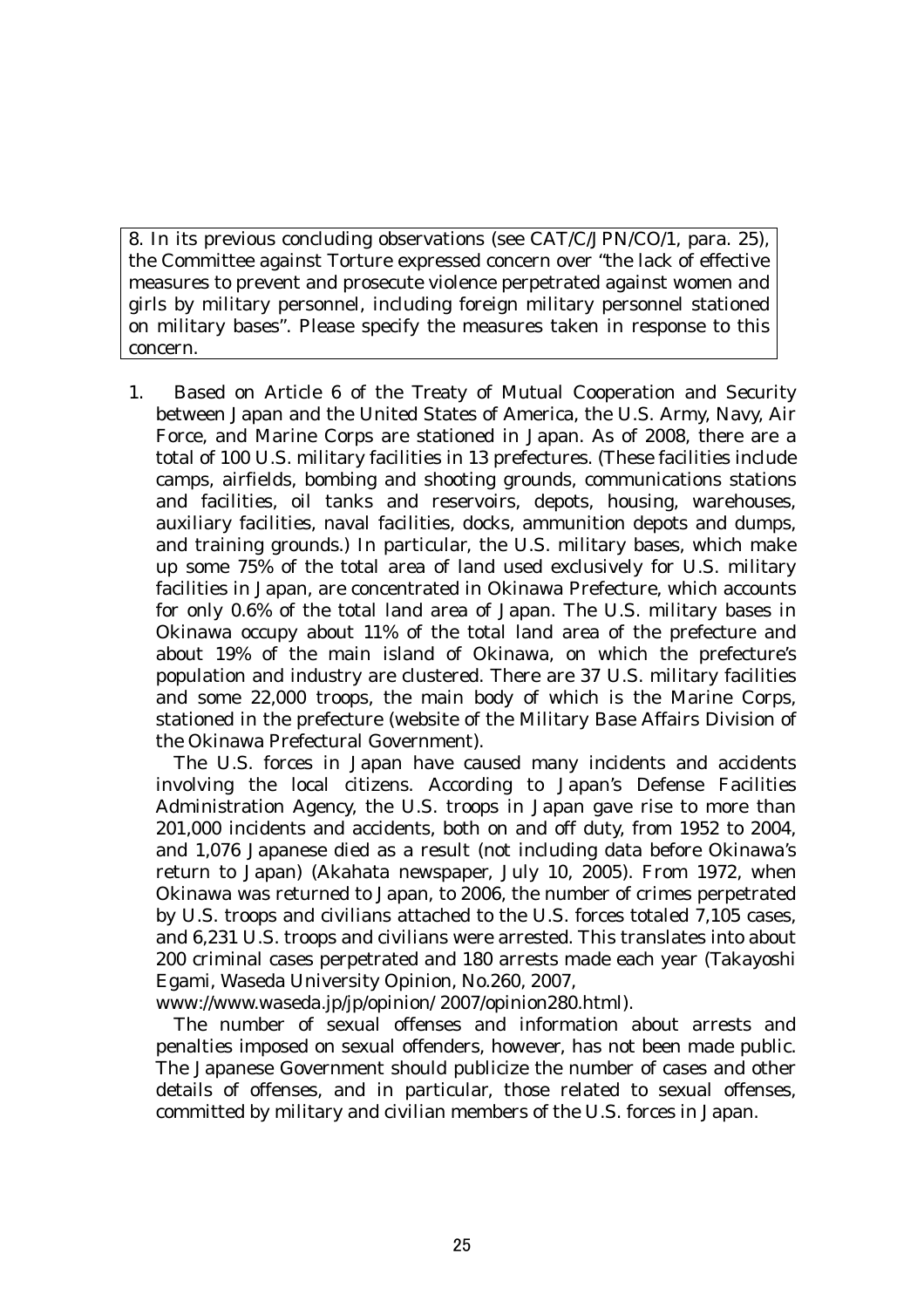2. Frequent occurrences of sexual offenses

(1) Sexually violent perpetrated in Okinawa

 Over the years, there has been recurrence of violence against Japanese women and girls by U.S. troops in Japan. In particular, immense harm has been done to women and girls in Okinawa. According to statistics provided by Ryukyu government police, newspaper reports, and Okinawa Prefecture Police, 629 sexual offenses were perpetrated from 1945 to 1997, of which 35 were cases in which the victims were under 20 years of age, including a case involving a nine-month-old infant (Ms. Suzuyo Takasato, Co-chair, Women's Action Group against Bases and the Military).

 From the time a 12-year-old girl was raped in 1995 to 2007, there were 18 victims (14 cases) of sexual offenses exposed by Okinawa Prefecture Police that were committed by U.S. military personnel (Okinawa Tsushin, No.56, March 2008). There were 2 more victims in 2008 (2 cases), which brings the total to 20 (16 cases). Of the 12 victims of sexual offenses committed after 2000, 6 were under 20 years of age at the time of the offense (ages 10, 14 (two victims), 17, and 19 (two victims); Ms. Takasato, already cited).

 Of all of these serious sexual offenses, more notable ones are listed in Annex 1.

- (2) Sexual offenses perpetrated by U.S. military personnel are recurring outside Okinawa Prefecture as well, as shown in Annex 2.
- (3) The above are those cases that appeared in the news and are only the visible tip of an iceberg. In response to the Committee against Torture's concluding observations of May 2007, the Japanese Government has failed to adopt any meaningful measures. As a result, sexual offenses by U.S. soldiers are recurring.
- 3. The Japanese Government has relinquished its jurisdiction over crimes committed by U.S. soldiers
	- (1) So long as military and civilian members of the U.S. forces commit crimes in Japan, jurisdiction (judicial power) over those crimes rests with Japan, and Japan's penal code and other punitive regulations obviously apply to those cases (Penal Code, Article 1).

 However, as shown below, the Japanese Government has waived its jurisdiction over crimes by U.S. troops for many years. The Japanese Government's response that "the concern stated by the Committee against Torture is obviously based on a misunderstanding" is contrary to facts.

(2) The Japan-U.S. Administrative Agreement, concluded in 1952, a year after the conclusion of the Treaty of Mutual Cooperation and Security between Japan and the United States of America in 1951, provided that jurisdiction over criminal cases caused by U.S. military or civilian personnel or their families in Japan rested with the U.S.

The Administrative Agreement was revised in 1953. The revision provided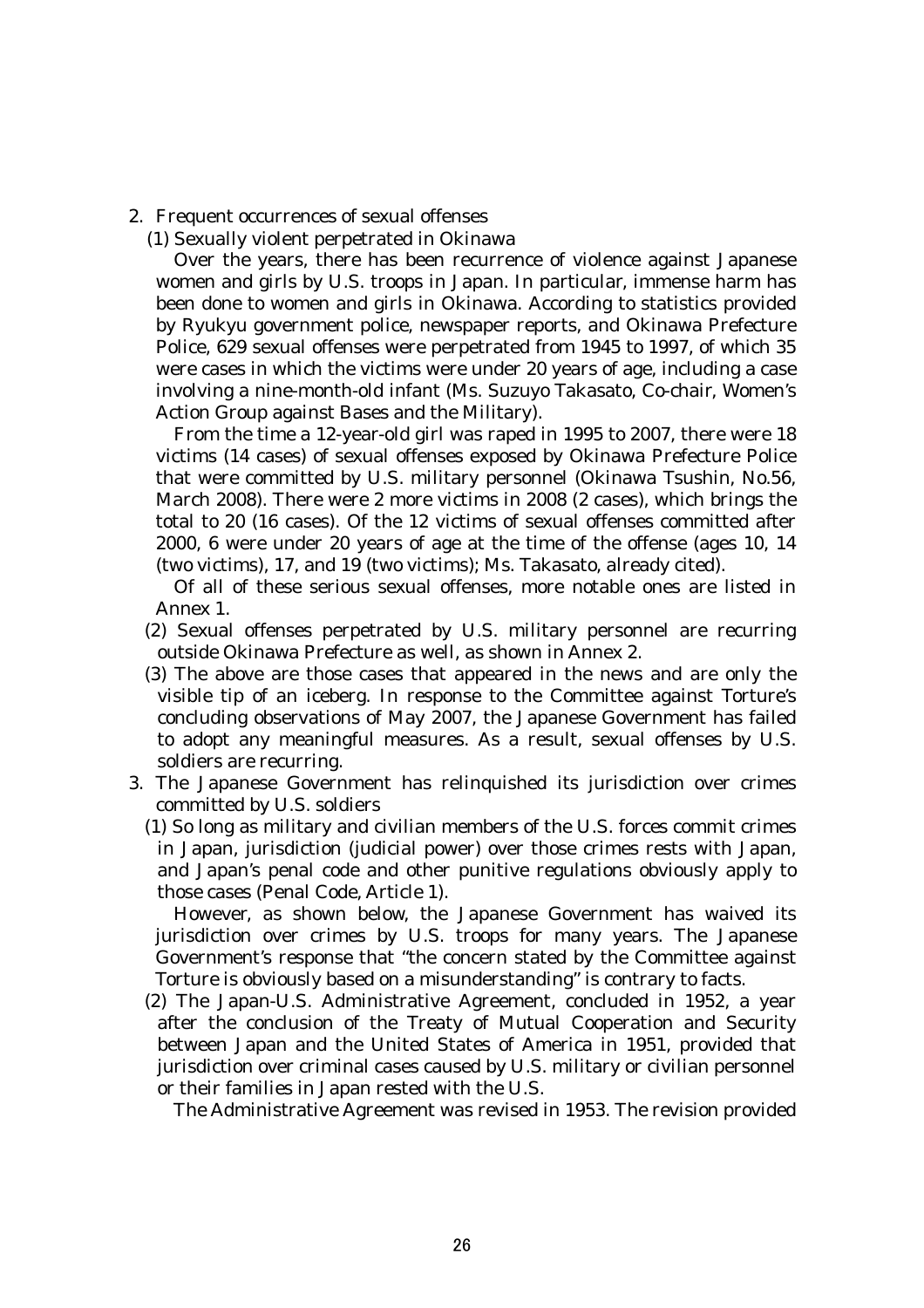that the primary right to exercise jurisdiction over offenses committed by U.S. troops would rest with the U.S. if the offense was committed while the offender was "on duty" and with Japan if it was committed while the offender was "off duty."

 At the time of this revision, however, the Japanese Government concluded a secret agreement, which stated that with respect to criminal cases involving officers and men of the U.S. forces in Japan, "the Japanese authorities would not exercise the primary right to exercise jurisdiction with the exception of cases of material importance to Japan" and that "the instances where (offenders held under the custody of the U.S. military authorities) to be held by Japanese authorities would probably not be many" (statement by the Japanese chair of the working group on criminal affairs of the subcommittee on jurisdiction of the joint committee on the issue of Paragraphs 3 and 5 of the Protocol of September 29, 1953, to revise Article 17 of the Administrative Agreement). The Ministry of Justice issued a notice, dated October 7, 1953, in the name of the Director-General of the Criminal Affairs Bureau, to all superintending public prosecutors and chief public prosecutors in Japan, instructing them that "in consideration of international precedents, utmost caution must be applied in the exercise by Japan of the primary right to exercise jurisdiction.", and that "it would be appropriate to consider all circumstances and exercise the primary right to exercise jurisdiction only in cases of material importance to Japan." In other words, Japan should waive its primary right to exercise jurisdiction in "cases of no material importance to Japan" (in "Reference Materials Related to Criminal Jurisdiction over Members of the U.S. Military," prepared by the Criminal Affairs Bureau in March 1972, with the title, "To serve as a reference in the performance of duties;" Akahata newspaper, August 5, 2008; Kyodo News, October 23, 2008).

(3) With the revision of the Treaty of Mutual Cooperation and Security between Japan and the United States of America in 1960, the Japan-U.S. Administrative Agreement was revised and became the Japan-U.S. Status of Forces Agreement, which provided that Japan had the primary right to exercise jurisdiction over offenses committed by U.S. soldiers while the offender was off duty (Article 17, Paragraph 3b). It also provided, however, that Japan "shall give sympathetic consideration" to a request from the U.S. for a waiver of Japan's primary rights (Article 17, Paragraph 3c) and that unless Japan arrested the offender in the act of crime, Japan would not hold the suspect in custody until the suspect was indicted and detained (Article 17, Paragraph 5c).

 The secret agreement of 1953 and the notice by the Director-General of the Criminal Affairs Bureau, which was issued to conform to the secret agreement, were maintained. In a book published in 2001, the judge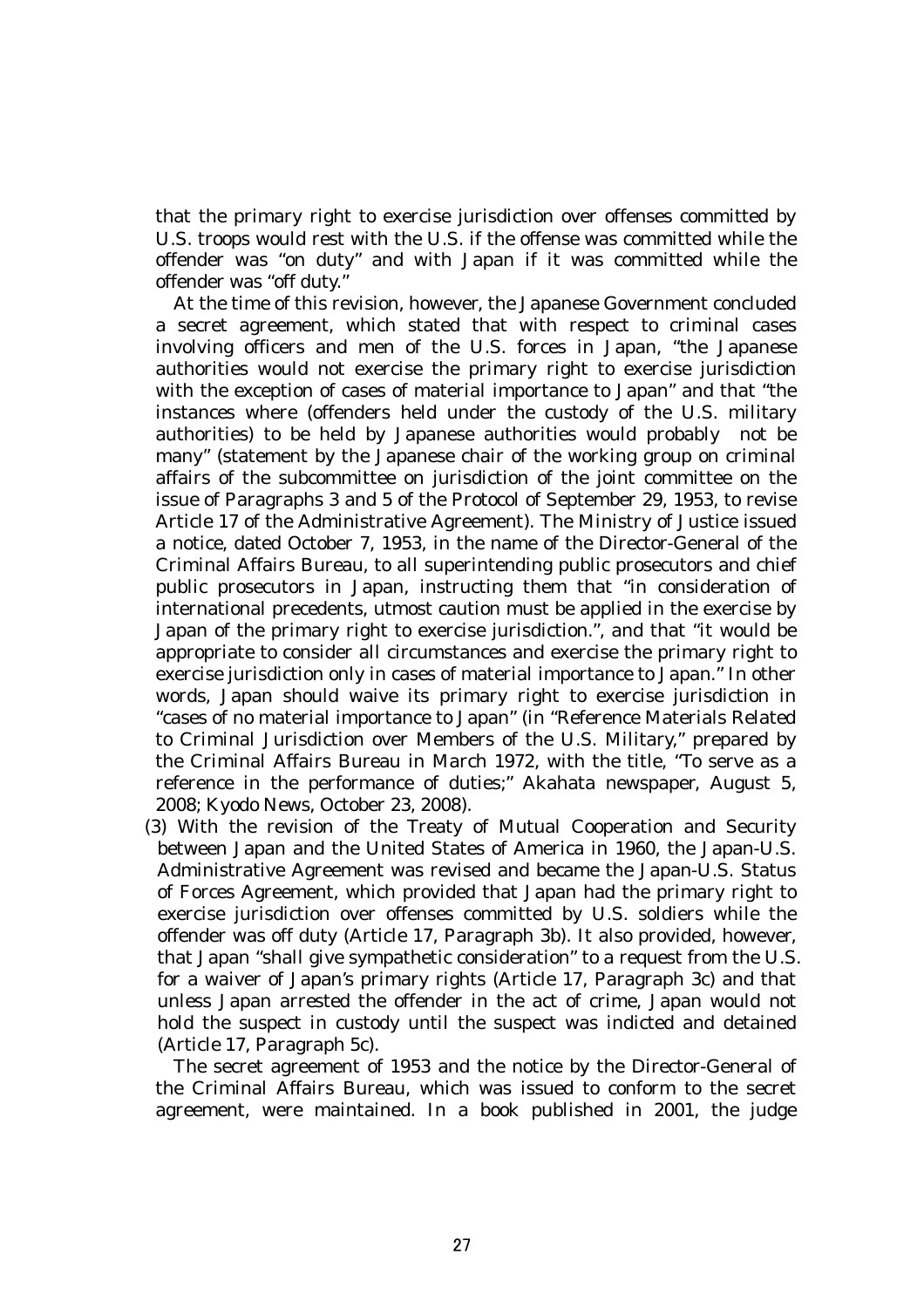advocate of the U.S. forces in Japan wrote, "Japan has been faithful to this agreement [i.e. the secret agreement of 1953]" (The Handbook of the Law of Visiting Forces, Oxford University Press; Akahata newspaper, August 26, 2008).

 The Japanese and U.S. Governments continued to conceal the secret agreement, but, in May 2008, a document was discovered that revealed its existence (a public document preserved by the U.S. National Archives and Record Administration was declassified and became public). The Japanese Government, however, still does not recognize the existence of the secret agreement. Moreover, the above-mentioned "Reference Materials," which were prepared by the Criminal Affairs Bureau of the Ministry of Justice in 1972, had been available for view at the National Diet Library since 1990, but the reading of the documents was prohibited in June 2008 on the grounds of "a public decision of the publisher to withhold the documents from public view" (Akahata newspaper, August 11, 2008; Kyodo News, October 23, 2008).

 The "Reference Materials" state, with regard to handling of offenses committed "on duty," over which the primary right to exercise jurisdiction rests with the U.S., that it suffices for the commanding officer of the suspected U.S. soldier to declare that the "offense was committed while the suspect was on duty" in "an on-duty certificate" and that "duties" also include "military customs," including the "custom where commissioned officers can, under any circumstances, provide supervision over violations of military discipline by non-commissioned officers."

(4) As described above, even though the primary right to exercise jurisdiction formally rests with Japan, investigation by Japanese police is significantly restricted, such as when the suspect is held in the hands of the U.S., and a charge is hardly ever brought against the suspect. The Japanese Government has de facto relinquished criminal jurisdiction over offenses perpetrated by U.S. soldiers.

 In the face of frequent crimes in the vicinity of U.S. bases, local governments and citizens have repeatedly called for revision of the Japan-U.S. Status of Forces Agreement. The Japanese Government, however, has indicated that it will respond by improving the way the Status of Forces Agreement is implemented and has refused even to start negotiation for revision of the agreement.

 In the event of "hostilities" against Japan, as provided for in Article 5 of the Treaty of Mutual Cooperation and Security between Japan and the United States of America, a notice shall be given unilaterally by the U.S. to suspend the applications of all provisions of Article 17 of the Status of Forces Agreement (Status of Forces Agreement, Article 17, Paragraph 11). The intent of this provision is to introduce a mechanism in which Japan will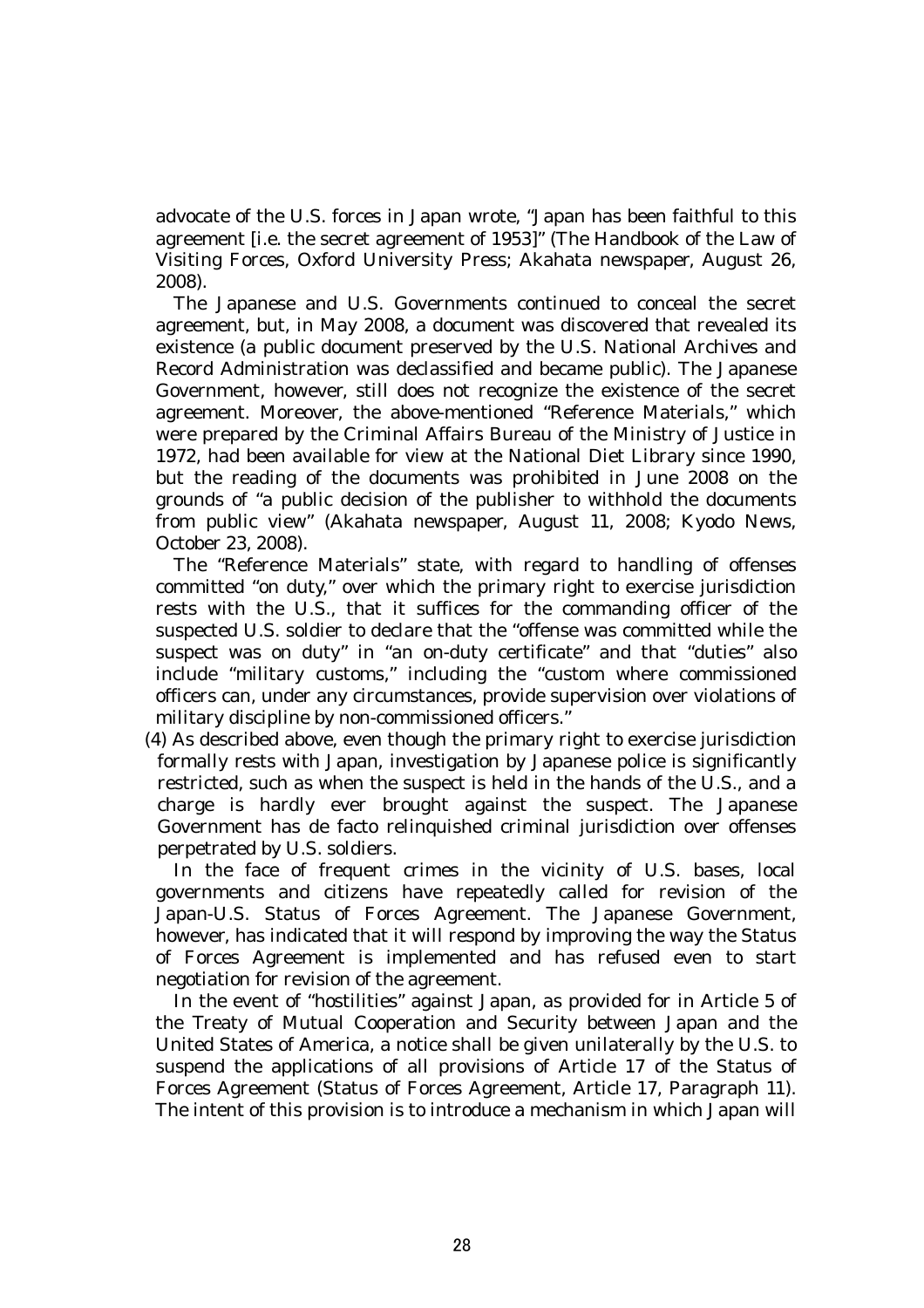have absolutely no jurisdiction over offenses by U.S. soldiers in times of emergency in Japan. It is essential to revise this provision as well.

4. The Japanese Government, which customarily requests the U.S. forces to "reinstate discipline" and "prevent recurrence" each time an offense occurs, sees these crimes primarily as a potential destabilizing factor in the Japan-U.S. relations and not as violence and violation of human rights committed against women. There has even been a case where the Japanese Government, taking advantage of the fact that rape and sexual assault require a formal complaint from the victim in order to prosecute, urged the victim to reach an out-of-court settlement to bring a quick close to the case (Ms. Takasato, already cited).

 The Japanese Government should abrogate the secret agreement of 1953, radically revise the inequitable Japan-U.S. Status of Forces Agreement, and put into place the self-evident legal principle of applying the Japanese law to criminal acts perpetrated by military and civilian members of the U.S. forces in Japan. To begin with, it is abnormal for the U.S forces to maintain its presence in Japan for more than 60 years after the end of the Second World War. Had the U.S. bases being withdrawn, the tragic cases of violence against women would not have occurred.

 JFBA is requesting the reduction as well as withdrawal, as soon as possible, of the military bases, particularly those in Okinawa, and the revision of the Japan-U.S. Status of Forces Agreement ("Declaration of Actions for Human Rights," November 1999). The Government should make an earnest effort.

5. Sexual offenses are also frequent within the Self Defense Force (SDF)

 Although the Ministry of Defense began, in 2005, to publicize disciplinary actions brought against the regular personnel and administrative officials of the SDF, it does not make public the breakdown of "wrongdoings committed in private capacity" (violations of discipline excluding acts performed in official duty or in relation to official duty, malevolent violation of traffic regulations while driving a private car, larceny, fraud, extortion, embezzlement, bodily harm, battery, intimidation, and bodily injury or manslaughter caused by negligence).

 In response to questions by an opposition member of the Diet, it became clear that disciplinary action was brought against about 160 cases of ""wrongdoings committed in private capacity" in both FY 2005 and FY 2006 and that in addition to murder, child abuse (resulting in death), and use of stimulant drugs, there were many sexual offenses, including indecent exposure, sexual assaults, buying sex with children, and sexual harassment. In particular, the number of disciplinary actions brought against sexual offenses in 2005 and 2006 was 67 and 75, respectively, which means that sexual offenses were occurring almost every week in both of these years.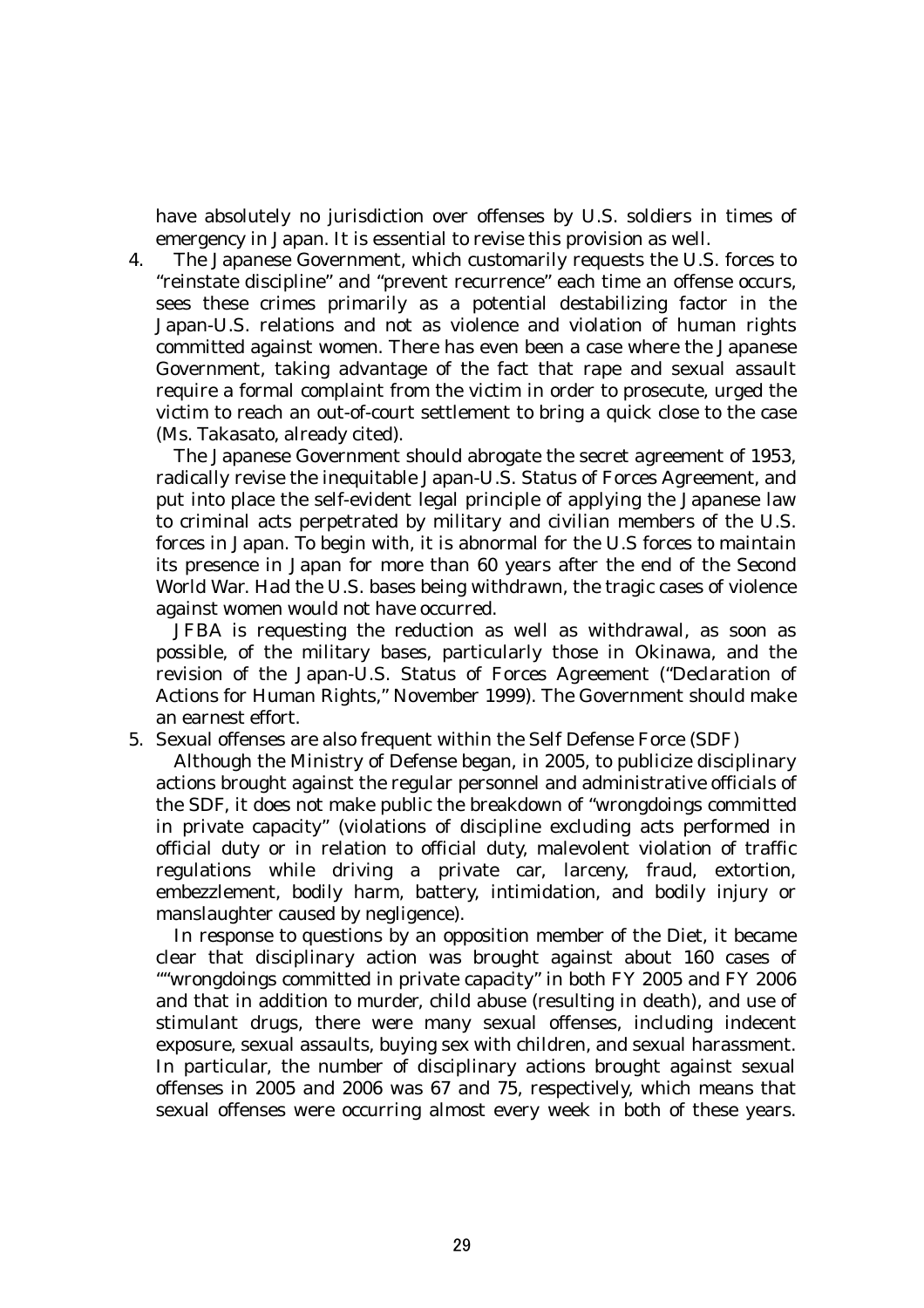These numbers are extraordinary in themselves, but they are only a tip of the iceberg. Key officers were among those punished.

 There were also many cases of sexual offenses committed by male SDF personnel in uniform against female personnel in uniform and female administrative staff of the SDF, but penalties against these offenses are extremely light. In a case where a female member of the regular SDF personnel was sexually assaulted by her superior, the mental pain caused by the incident forced her to be hospitalized for about a month, and later she resigned from her job. The offender, however, was subjected only to a day of suspension from work, and the offender's superior was only admonished (Akahata newspaper, May 29, 2007).

 In a separate case in September 2006, a female member of the regular SDF personnel became a victim of attempted rape perpetrated by her superior. When she sought advice from her other superiors, they defended the assailant and tried to force her to submit a letter of resignation and continued to harass her. She filed a damages suit against the Japanese Government (the case is still pending). The government claims that it has "ignorance" of the assault, and no penalties have yet been imposed on the assailant. Moreover, in January 2009, Government refused to keep her in employment without indicating the reason for the decision (according to the Group Supporting a Woman SDF Personnel in a Human Rights Trial).

# [Annex 1]

(1) In September 1955, an American sergeant attached to Kadena Base raped a six-year-old girl before murdering her and abandoning her corpse.

 The assailant was sentenced to death at a military court, but after the assailant's repatriation to the U.S., the sentence was reduced to 45 years of hard labor.

(2) In 1984, three American soldiers raped a 17-year-old girl.

 The victim is suffering from trauma. After the rape of a primary-school girl in 1995, mentioned under (4) below, she came forward to tell her story in the hope of preventing similar cases in the future.

(3) In 1993, an American soldier abducted a 19-year-old girl and raped her on the base premises.

 The suspect was detained by the U.S. forces but managed to flee to the mainland U.S. He was later arrested and sent back to Okinawa under guard.

(4) In September 1995, three American marines attached to Camp Hansen abducted and gang-raped a 12-year-old girl in northern Okinawa (rape resulting in bodily injury, and illegal arrest and confinement).

 Okinawa Prefecture Police took out an arrest warrant three days after the incident, but the suspects were held by the U.S. forces until charges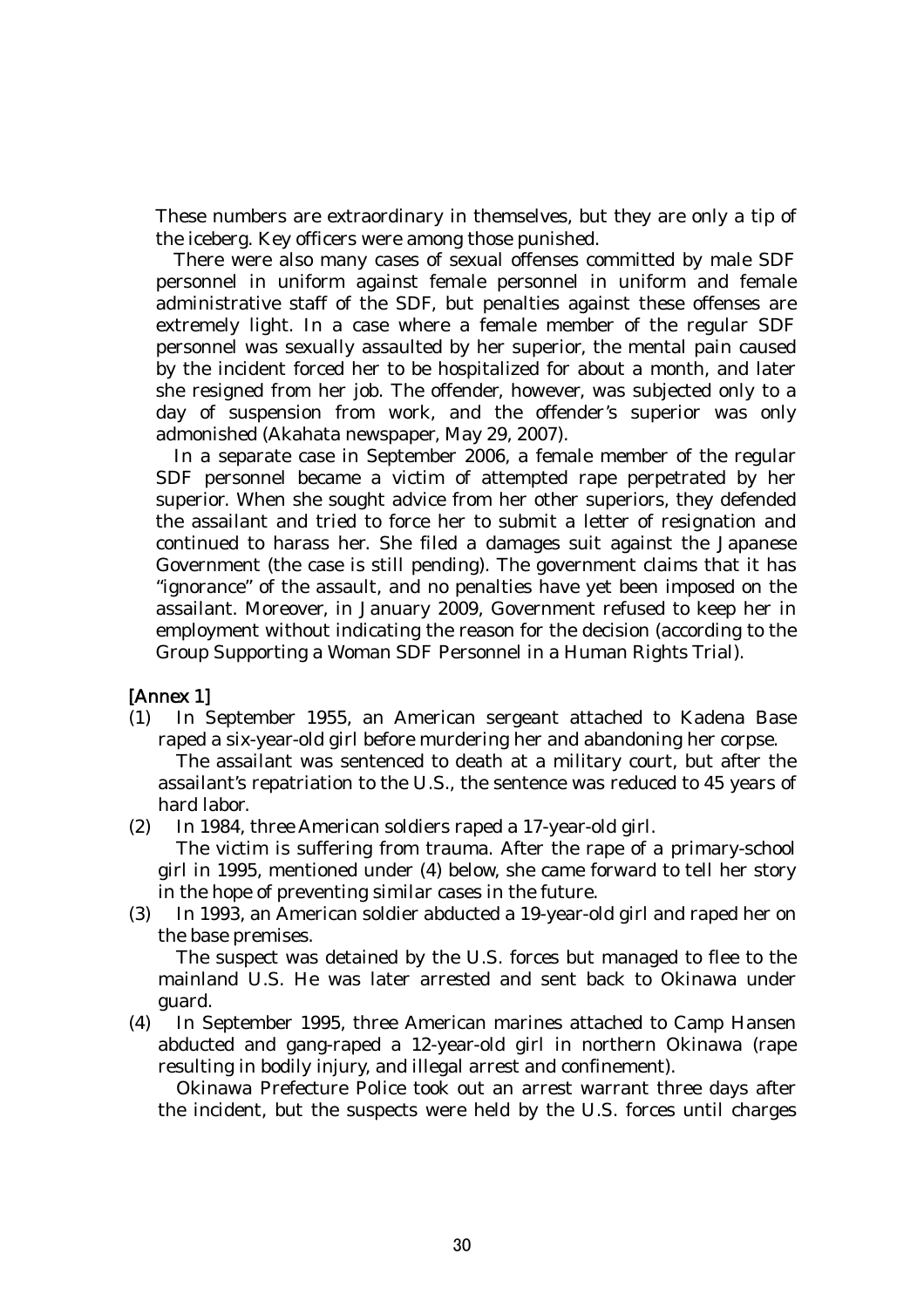were actually brought against them. Because of the atrociousness of the crime, there were strong protests not only from the local citizens and governments, but also from all over the country. Consequently, the Japanese Government entered into discussions with its U.S. counterpart. In October 1995, a verbal agreement was reached to the effect that "the United States will give sympathetic consideration to any request for the transfer of custody prior to indictment of the accused which may be made by Japan in specific cases of heinous crimes of murder or rape." This, however, does not constitute revision of the Japan-U.S. Status of Forces Agreement but only a revision in the implementation of the agreement.

 In March 1996, the Okinawa District Court passed sentences ranging from six years and six months to seven years of penal servitude without a stay of execution to the three assailants who were indicted (two of them appealed but the appeals were dismissed).

 In August 2006, one of the assailants, who returned to the U.S. after serving five years in Japan, murdered a woman before killing himself.

(5) On June 29, 2001, an American soldier attached to Kadena Base raped a woman.

 The court issued an arrest warrant immediately after the incident, but the U.S. forces declined Japan's request to turn over the assailant for custody. It was only after the rise of public opinion in Okinawa Prefecture (Okinawa Prefectural Assembly unanimously adopted a resolution of protest against the U.S. forces and the Japanese Government on July 5, requesting immediate transfer of custody of the American soldier and radical revision of the Japan-U.S. Status of Forces Agreement) that the U.S. forces agreed, on July 6, to transfer custody.

(6) On November 2002, a major in the U.S. Marine Corps attempted rape.

 The Japanese authorities requested transfer of custody prior to indictment, but the U.S. forces initially declined the request. The assailant was indicted (for attempted sexual assault) 16 days after the issuance of an arrest warrant. At the same time, the custody of the assailant was transferred to Japan. He pleaded not guilty, but the Naha District Court sentenced him to a year of penal servitude with a stay of execution of three years. After returning to the U.S., he was arrested for kidnapping a 19-year-old girl with intent to rape.

(7) In July 2005, an American soldier attached to Kadena Base sexually assaulted a girl in the fifth grade of elementary school.

 The Okinawa District Court sentenced the assailant to a year and six months of penal servitude with a stay of execution of four years.

(8) In October 2007, a son of an American soldier living on Kadena Base struck and raped a woman employee of a restaurant (rape and bodily injury). The Okinawa District Court sentenced him to three years of penal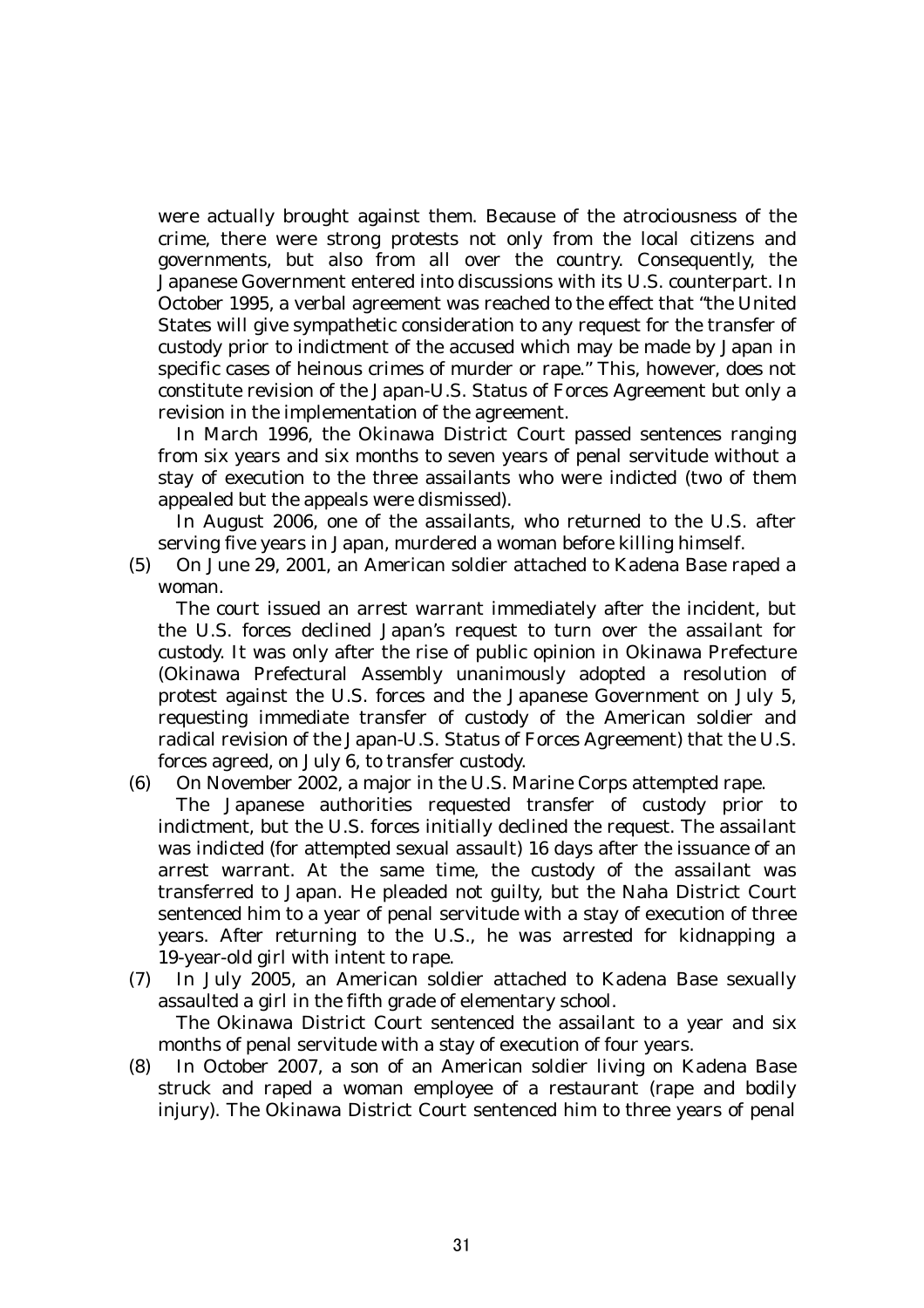servitude.

(9) In February 2008, a sergeant in the U.S. Marine Corps raped a 14-year-old middle-school girl.

 This incident recalled the rape of an elementary-school girl in 1995 and brought strong protest from the local citizens. The U.S. forces and the Japanese Government held talks with the local governments on measures to prevent recurrence, and it was decided to implement stricter regulations on U.S. soldiers going out, provide education, set up security cameras around the U.S. bases, conduct joint patrol by the U.S. forces and Japanese police, and carry out a fact-finding survey on U.S. soldiers living outside the bases. These measures, however, fail short of restricting entry of a large number of U.S. soldiers from neighboring military bases into the living space of the citizens of Okinawa. The victim dropped charges against the assailant, who was later sentenced to three years of penal servitude by a court-marshal.

(10) In the same month, a U.S. Army soldier raped a Philippine woman. The district public prosecutors office did not bring any charges against this case.

## [Annex 2]

- (1) In April 2002, a crewman of a U.S. aircraft carrier raped a woman in Yokosuka.
- (2) In August 2003, an American soldier attempted rape and caused bodily harm against a woman in Iwakuni, Yamaguchi Prefecture. In March 2004, the district court sentenced the assailant to three years of penal servitude with a stay of execution of four years.
- (3) In January 2004, an American soldier raped a woman in Sasebo, Nagasaki Prefecture.
- (4) In January 2006, a civilian member of the U.S. forces sexually assaulted a woman in Yokohama.
- (5) In October 2007, four American soldiers attached to Iwakuni Base took a 19-year-old girl in a car and gang-raped her in Hiroshima.
- (6) In May 2007, an American soldier attached to Misawa Base assaulted a woman from behind on the street of Hachinohe, Aomori Prefecture.
- (7) In June 2007, a crewman of U.S. Navy landing ship raped and caused bodily harm to a woman in Sasebo, Nagasaki Prefecture.
- (8) In June 2008, an American soldier attached to Misawa Base clasped and otherwise sexually assaulted a 19-year-old girl in Hachinohe, Aomori Prefecture.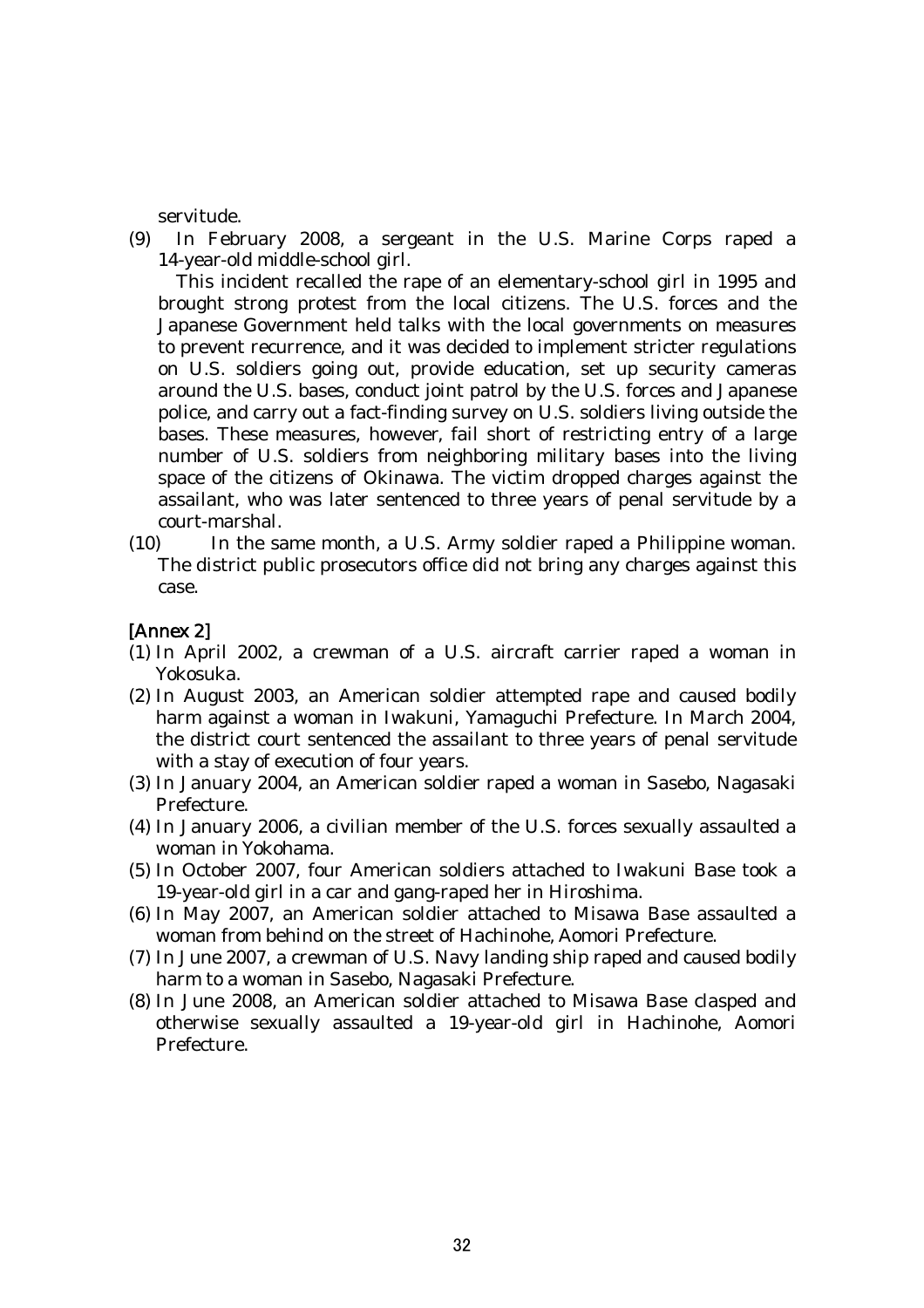9. The report indicates (see para. 172) that "the Law Concerning Partial Amendment to the Penal Code", which was enacted in June 2005, includes the establishment of trafficking in persons as a crime and introduces an increase in the penalties for such a crime. Annex No. 21 of the report provides statistical data on how many prosecutions have been brought against traffickers from 2001 to 2005. Please give further details about the results to date of those prosecutions in terms of convictions and sentences as well as statistical data and prosecutions since the enactment of the new legislation.

## 1. Japanese Government starts to implement measures

 Based on the economic disparity between the source countries and Japan, many victims of human trafficking were sent to Japan at least by the 1980s. In terms of the damage to women in the form of sexual exploitation, in particular, Japan has been regarded as one of the major destination countries. The Japanese society, however, had long disregarded this fact. The media occasionally reported on the plight of the victims, but it was generally thought that "their plight was inevitable because they had come to Japan to make money with the full knowledge that they were engaging in prostitution. They only needed to be returned to their native countries." The Japanese Government claimed that "there were only illegal foreign workers in Japan and no victims of human trafficking," and failed to take any measures.

 This stance, however, was criticized by the international community, including NGOs providing assistance to the victims, the governments of the source countries, and the United Nations. The signing of the Trafficking Protocol of the Convention against Transnational Organized Crime prompted the Japanese Government to begin considering and implementing measures against human trafficking, starting around 2004.

### 2. Prosecution of traffickers

 One of the measures adopted by the Japanese Government is the partial amendment of the Penal Code, which includes the establishment of trafficking in persons as a crime. This amendment was enacted in June 2005 and came into effect in July of the same year. The statutory penalties for the newly established crime of trafficking in persons (Article 226-2) are penal servitude of not less than 1 year but not more than 10 years for traffickers who sell persons as well as for the buyers, if the purchase is for profit, sexual exploitation, or marriage. (If the objective of the purchase cannot be proven as much, the penalties for the buyers are penal servitude of not less than 3 months but not more than 5 years. If the victim is a minor, the penalties are penal servitude of not less than 3 months but not more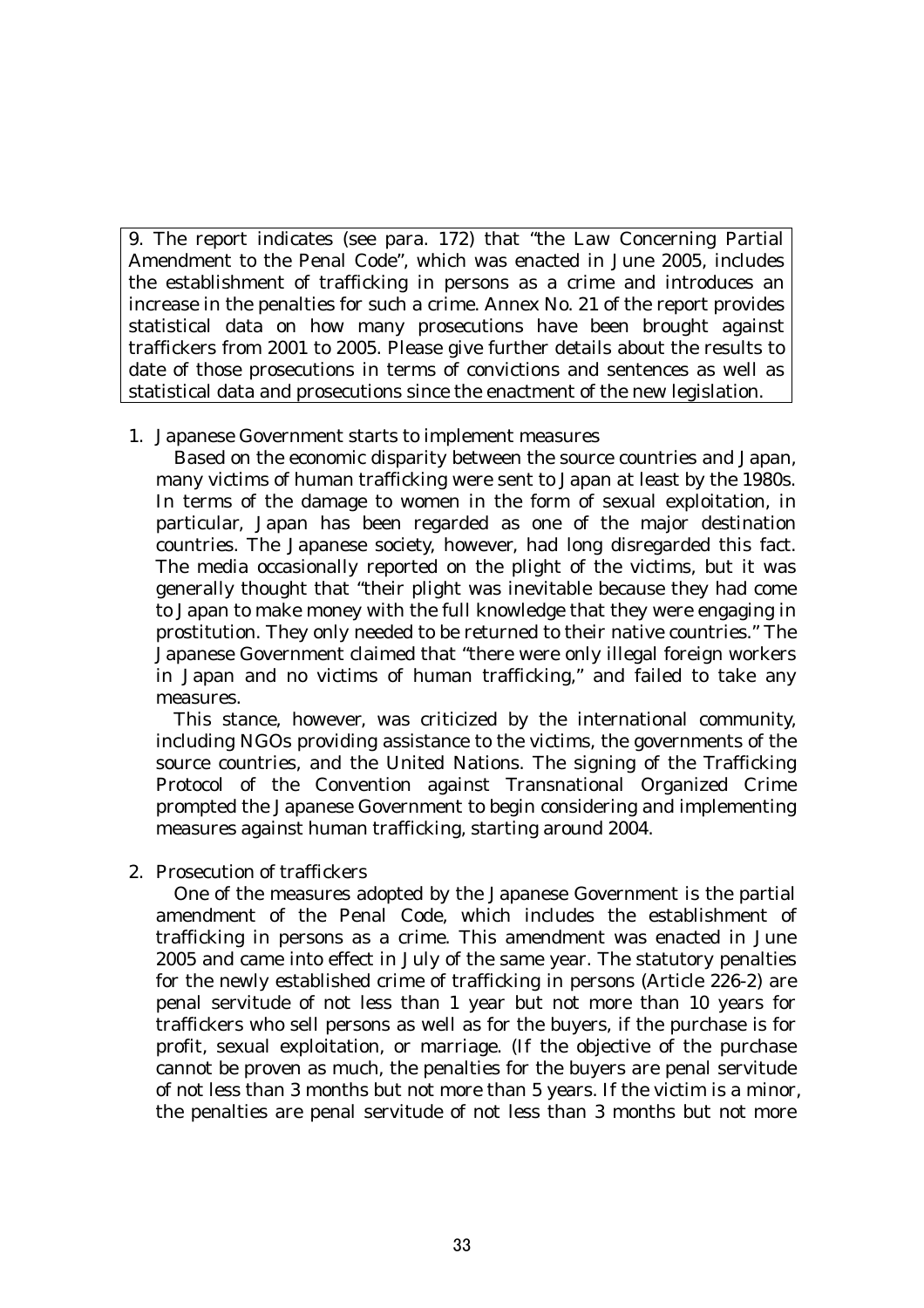### than 7 years.)

 Prior to the amendment, the police had arrested the perpetrators on the grounds of the Immigration Control and Refugee Recognition Act (for encouraging illegal labor.etc), the Anti-Prostitution Act (for encouraging prostitution), and the Law on Control and Improvement of Amusement and Entertainment Business (the "Entertainment Business Law" hereafter). After the amendment, the police began exposing cases related to trafficking in persons with the establishment of the new crime in mind.

 The number of arrests and the number of persons arrested since 2005 are as shown below (National Police Agency, press release on February 5, 2009, http://www.npa.go.jp/pressrelease/index.htm).

2005: 81 cases (83 persons arrested, of which 26 were brokers), 117 victims 2006: 72 cases (78 persons arrested, of which 24 were brokers), 58 victims 2007: 40 cases (41 persons arrested, of which 11 were brokers), 43 victims 2008: 36 cases (33 persons arrested, of which 7 were brokers), 36 victims

 Of the above cases, in 39 of the cases the perpetrators were indicted by public prosecutors for the crime of trafficking in persons, by the end of December 2008. Thirty one persons were given a sentence in the first trial, also by December 2008, of which only 20 were passed a sentence without a stay of execution. The remaining 11 were granted suspension of the sentences. Further details of the sentences have not been made public.

 The numbers of arrests and the persons arrested are on the decline since the peak in 2005, but this does not indicate a decrease in trafficking in persons. Instead, on top of the fact that trafficking in persons is by nature a latent crime, devious management methods used by traffickers in recent years to prevent the victims from fleeing or reporting the crime and changes made in the management approach that make the victims less aware that they are in fact victims are making it more difficult for cases of human trafficking to come to the surface. For example, giving a forged or altered passport to victims or letting victims expire their duration of stay in Japan, even if coerced or instructed, is an effective way to psychologically place them in complicity with the crime and make them hesitant about asking for help from the police. Instead of physically confining the victims under lock and key and surveillance cameras, they may be required to obtain permission each time they go to work or simply go out, violation of which may result in fines being charged to a group of victims as a whole. On the other hand, as long as they follow the instructions of the perpetrators, they may actually be paid a sum roughly equivalent to several hundred dollars, and the perpetrators may act on their behalf to remit money to their families in their native countries. The victims may be compelled to provide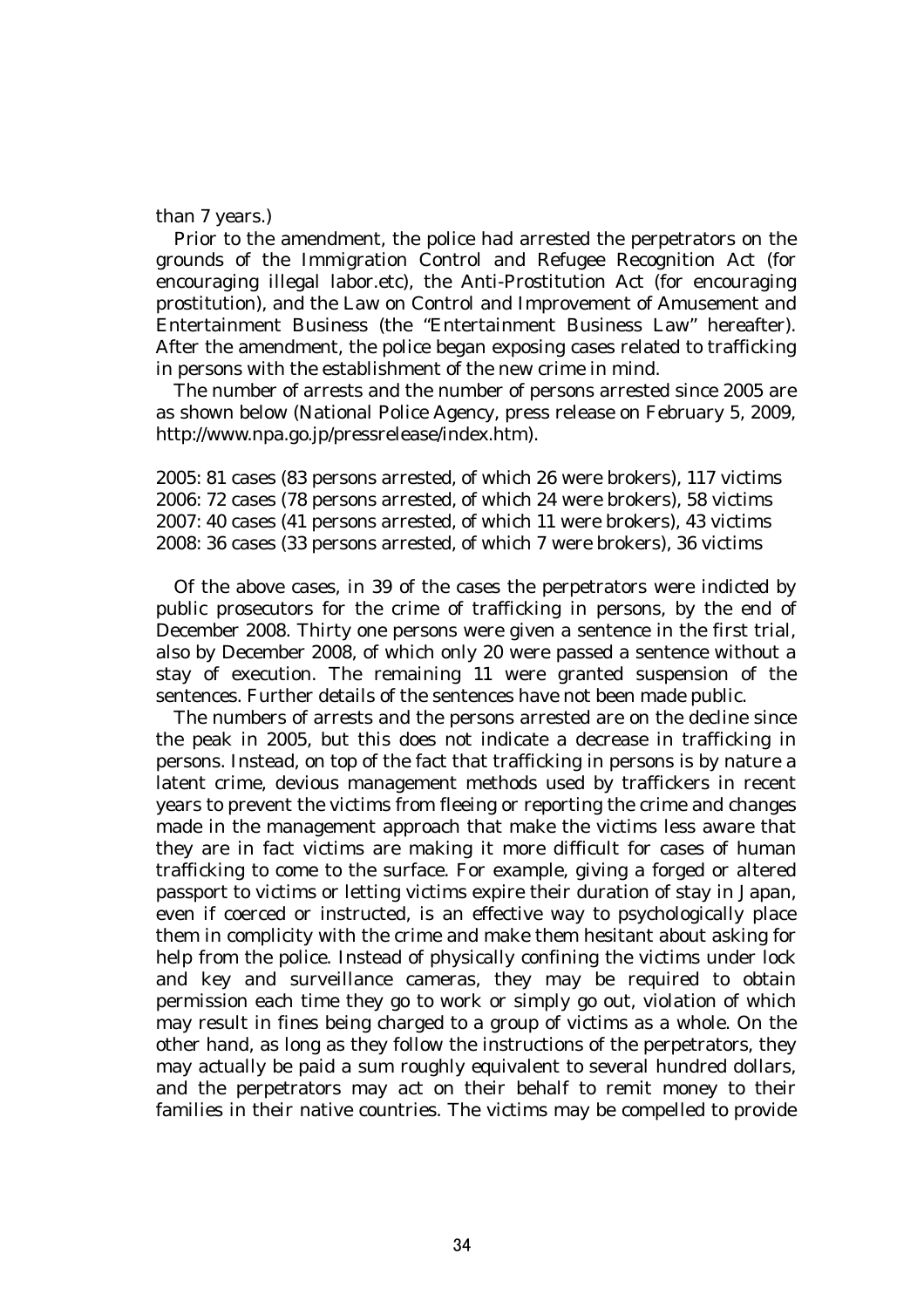services as hostesses including coming to work accompanied by a customer but may not be forced into prostitute themselves. These astute management methods are effective in keeping the victims bound to the perpetrators. In Japan, however, the image of victims of trafficking being placed under confinement, physically beaten up, and forced in prostitution is prevalent, and cases in which these astute management methods are practiced may easily be overlooked. There is a need to fully disclose the actual situation in which the victims are placed.

10. In its previous concluding observations (see CAT/C/JPN/CO/1, para. 25), the Committee against Torture expressed its concerns at the cross-border trafficking in persons, facilitated by the extensive use of entertainment visas issued by the Government, as well as at the inadequate nature of support measures for victims, leading to victims of trafficking being treated as illegal immigrants and being deported without redress or remedy. Please describe measures that have been taken to address those concerns as well as any protection measures and assistance given to witnesses and victims of trafficking.

1. In response to the criticism that many victims of trafficking were being trafficked to Japan using the status of residence of the "entertainer," the Ministry of Justice twice revised the ministerial ordinance that set the criteria for permitting landing on Japan based on the status of residence of the entertainer. In the revision that took effect in March 2005, the requirement that foreign entertainer "must have a qualification certified by a foreign government, foreign local government, or public or private organization acting in the equivalent capacity" was deleted, as such qualification had been used to traffic women, particularly from the Philippines. In the revision that took force in June 2006, it provided that the inviter or employer who accepts foreigners with the status of residence of the entertainer in Japan may not be a person who has been involved in trafficking of persons or who has violated the Anti-Prostitution Act or an organization that is managed by or that employs members of organized crime as regular employees. Additionally, it obligated that the foreign entertainer must be paid monthly remuneration of ¥200,000 or more.

 As a result of these revisions, the number of persons entering Japan with the status of residence of the entertainer dropped sharply from about 135,000 in 2004 (of which about 82,700 were Filipinos) to about 39,000 in 2007 (of which about 5,500 were Filipinos), which shows how much the status of residence of the entertainer had been misused.

 However, cases are still being reported of women who cleared the revised criteria to enter the country with the status of entertainer to be later put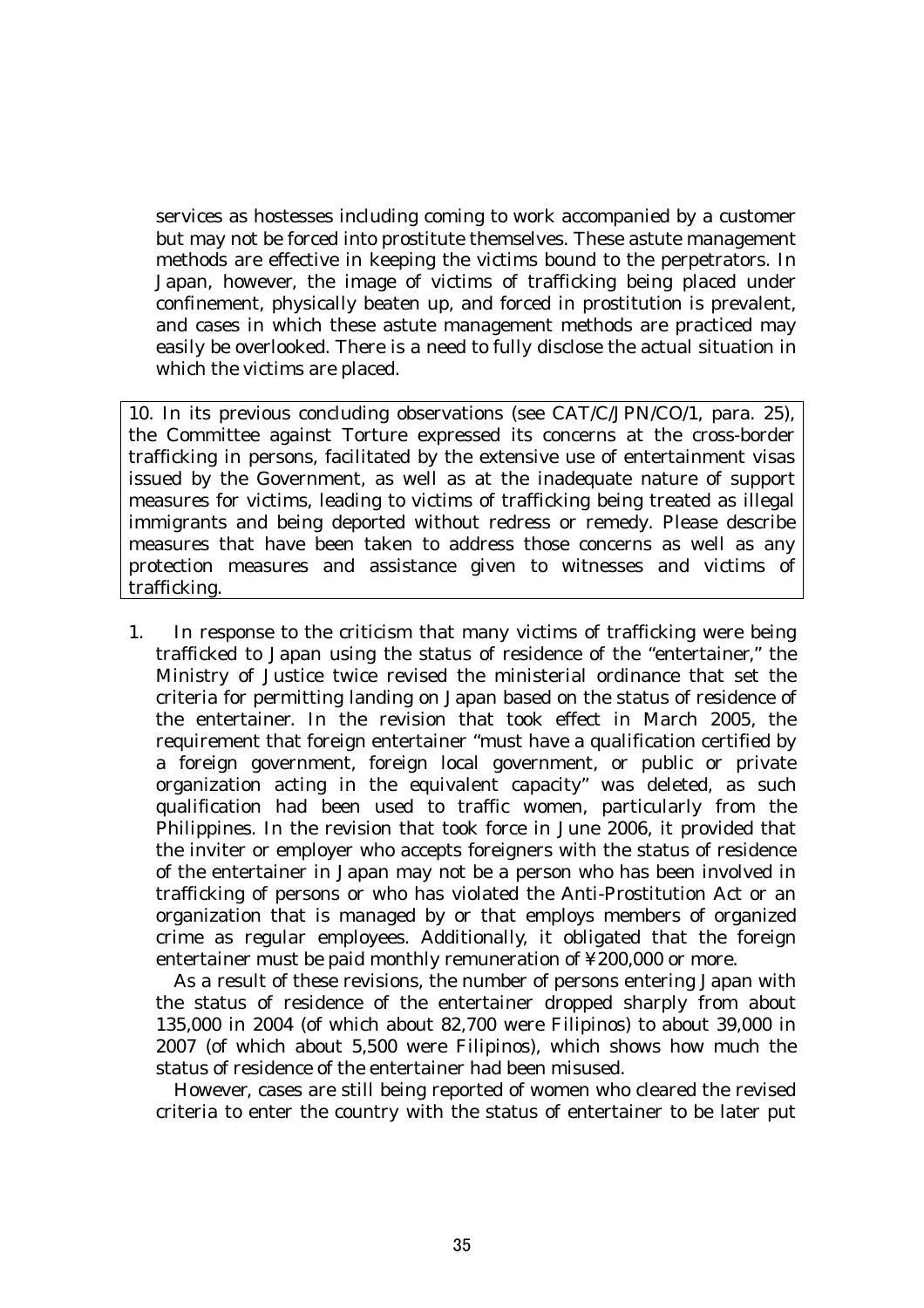under protection as victims of trafficking (National Police Agency, press release on February 5, 2009). Entry with the status of residence of "short-term stay" or "spouse or child of Japanese national" instead of "entertainer" is increasing, and women continue to be trafficked to Japan using counterfeit or altered passports.

 There are also concerns that there may be cases where a Japanese man will falsely recognize a foreign woman or girl as his child, force her to obtain Japanese nationality, bring her to Japan, and exploit her, and cases where a Japanese man will falsely recognize a foreigner's child as his own, obtain Japanese nationality for the child, force a foreign woman to obtain status of residence in Japan as a nurturer of the child, bring her to Japan (and force her to reside in Japan), and exploit her. Because these could potentially be even more guileful methods of trafficking than making false reports of marriage (the so-called fraudulent marriage), developments need to be followed carefully.

2. Recognition of victims of human trafficking

 The Government provides, within the scope it set for itself, protection and support to individuals recognized as victims of trafficking (the inadequacy of this protection and support will be described below). However, individuals who are not recognized as victims, regardless of whether they are in fact victims, have no access to this protection and support. They are deported and may even be prosecuted, prior to deportation, for violating the Immigration Control and Refugee Recognition Act and other laws. Therefore, the entity judging whether or not an individual is a victim of trafficking and the criteria by which the judgment is made is extremely important.

 The Japanese Government maintains that the police and the Immigration Bureau are making judgment appropriately, using the results of analyses on past cases of trafficking in persons as well.

 It is doubtful, however, whether devious management methods used by traffickers to prevent the victims from fleeing or reporting the crime and changes made in the management approach that make the victims less aware that they are in fact victims (see question 9) are accurately reflected on their judgment.

 For example, there was a case in which a public prosecutor pressed charges, in December 2008, against a woman who had been judged as a victim of trafficking by the police and the International Organization for Migration (IOM). The judge gave her a verdict of guilty (penal servitude with a stay of execution; January 2009, in A Prefecture). In another case, a public prosecutor attempted to indict a woman who had also been judged as a victim of human trafficking by the police and the IOM and who had been placed under protection (December 2008 in B Prefecture). Both cases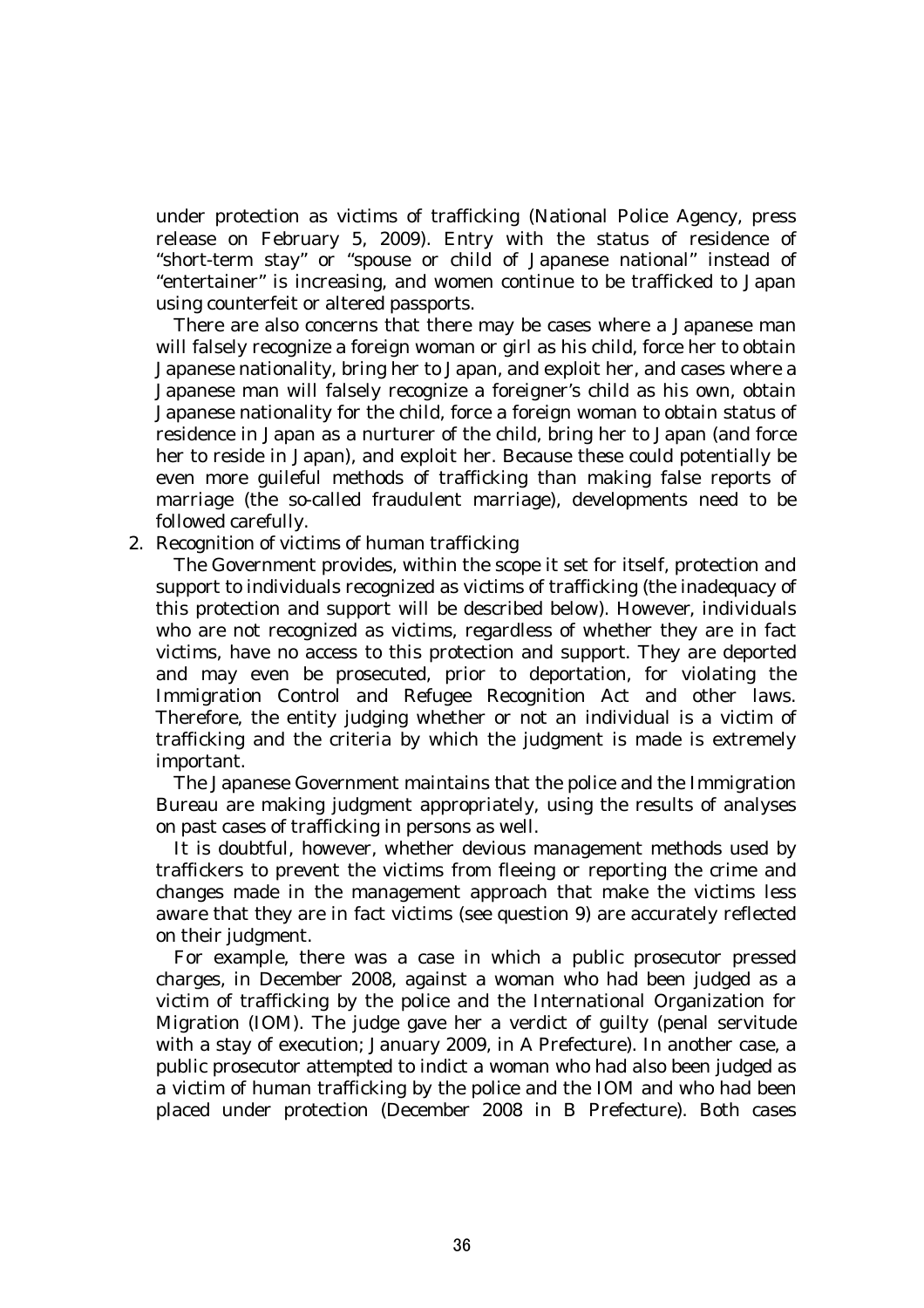involved Philippine women who landed and remained in Japan using a forged or altered passport supplied by the trafficker. In the case in A Prefecture, the public prosecutor indicted the Philippine woman on account of illegal residence (Immigration Control and Refugee Recognition Act, Article 70, Paragraph 2). In the case in B Prefecture, the public prosecutor tried to bring charges, but ultimately no charges were brought against the victim. A correct understanding of these two cases would be that the acts that the two women were suspected of were clearly the direct result of their involvement in trafficking as victims and they should never have been indicted or punished. These cases attest to the fact that there are many latent cases in which victims of trafficking are not properly recognized.

 The Government claims that it is providing training to members of law enforcement agencies to deal with trafficking in persons, but the effectiveness of such training is not clear. There were admittedly cases where the police or the Immigration Bureau recognized women who had been trafficked to Japan using similar modus operandi as the cases in A and B prefectures as victims and promptly placed them under protection without indictment. Training is given to police and immigration officers to some extent, but hardly any training is provided to public prosecutors and judges. There is a need to provide training, which should also highlight the increasing guilefulness with which the traffickers manage the victims, to the members of law enforcement agencies and particularly to public prosecutors and judges. Moreover, the views and opinions of organizations that protect and support the victims should be reflected on the training programs and the participation of the members of such organizations in the training should be sought.

 The Japanese Government adopts measures primarily against "trafficking of women for sexual exploitation." It is true that many cases of trafficking in persons involve sexual exploitation, but some NGOs have pointed out that there may also be cases of "trafficking of women and men for labor exploitation" (Japan Network Against Trafficking in Persons, etc.). The Government should implement measures and recognize victims not only from the perspective of controlling violations of the Immigration Control and Refugee Recognition Act and labor laws and regulations, but also from the perspective of keeping in check trafficking in persons for labor exploitation.

3. Insufficient support for victims

 Multilingual, 24-hour hotline is considered an effective way of helping victims seeking protection and support and has been established in many countries of the world, including the U.S. and South Korea. Japanese NGOs have persistently called upon the Japanese Government to establish the hotline, but the Government has remained passive.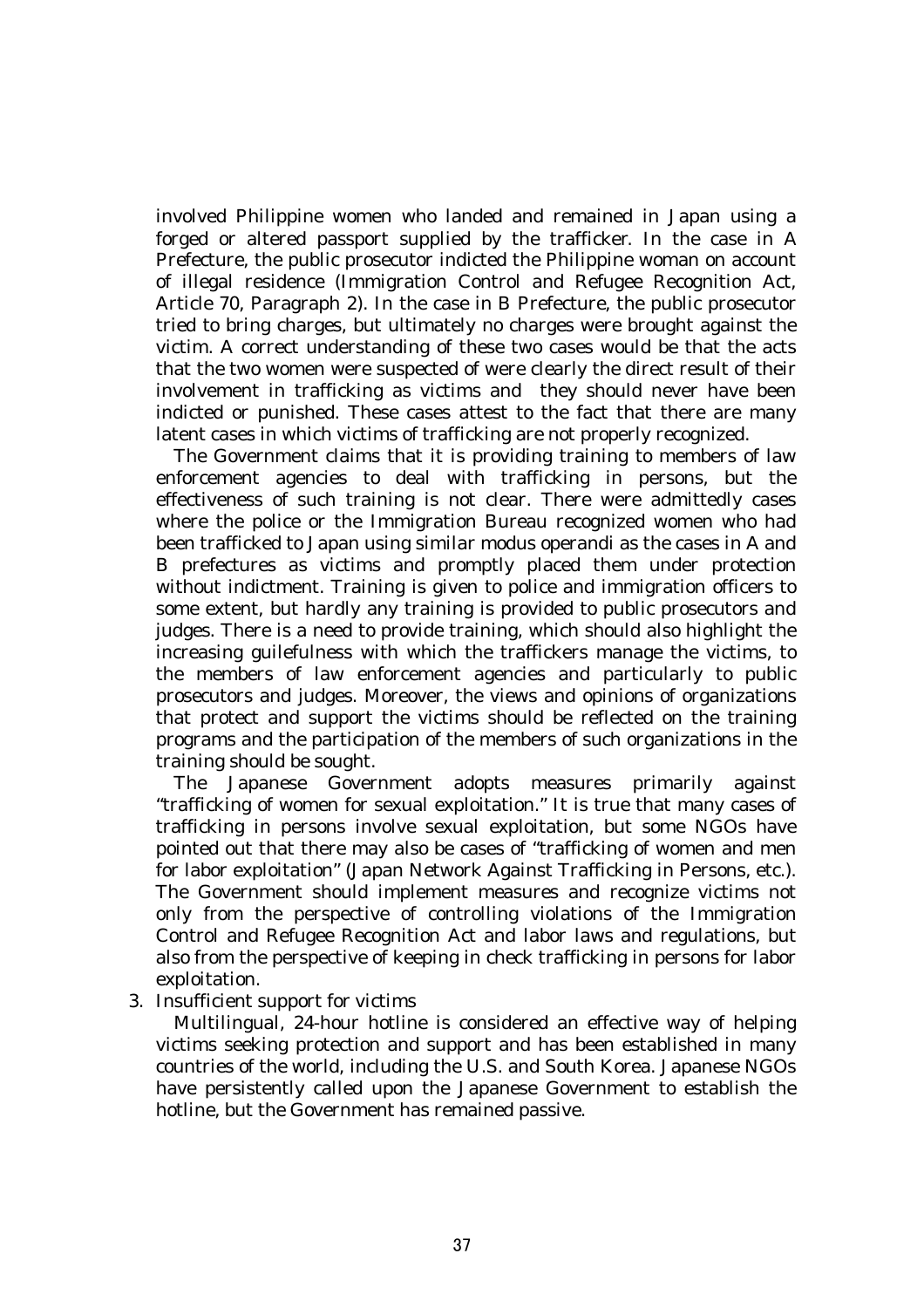Women's Consulting Offices provide protection to victims of trafficking in Japan. From April 2001 to December 2008, the offices took in a total of 255 victims, all of whom were women, into protection, of which 6 were put into the care of Child Guidance Centers and 89 in the temporary care of privately run shelters (Ministry of Health, Labour and Welfare's press release, "Ministry of Health, Labour and Welfare's response to victims of trafficking,"

#### http://www.mhlw.go.jp/bunya/kodomo/dv32/ index.html).

 Women's Consulting Offices, however, have problems that they must address. Few staff members understand the mother languages of the victims, and there are no full-time interpreters stationed at the offices. The offices cannot give the kind of support that gives consideration for the cultures and customs of the victims' native countries. There are no budgets to cover medical and living expenses. There is no system of legal assistance by lawyers. (Some local governments allocate budgets to the centers so that free legal counseling can be provided by lawyers, but such an arrangement is not guaranteed by law.) There are no programs to help victims find employment and establish independence. The Government provides hardly any financial assistance to privately run shelters.

 Theoretically it is possible for victims to claim damages and unpaid wages to the perpetrators. However, with the exception of a system of legal assistance that JFBA provides through Japan Legal Support Center, there are no other systems providing victims free, reliable legal assistance from lawyers. For foreigners to receive financial assistance from the system of Civil Legal Aid, which is provided for by the Comprehensive Legal Support Act, they need to "have an address in Japan and be lawfully residing in Japan." Many victims do not meet this condition, and even if they did, they must still repay the legal costs. It may be possible to bring legal proceedings, but the need to secure money for their stay during the proceedings and the concern about their safety back in their native countries make it difficult for victims to actually exercise their right. Furthermore, if there is difficulty in assessing the perpetrators' assets, it would not be possible to recover any money.

 The Japanese Government does not compensate the victims. The victims of trafficking are obviously victims of crime, but the Government's programs for victims of crime do not include measures for protection of victims of trafficking.

4. Protection of victims and witnesses in criminal action against the perpetrator

 When a criminal action is brought against the perpetrator, the victims and others may be asked to appear before the court as witnesses. In this case, the Revised Code of Criminal Procedure may be applied to place a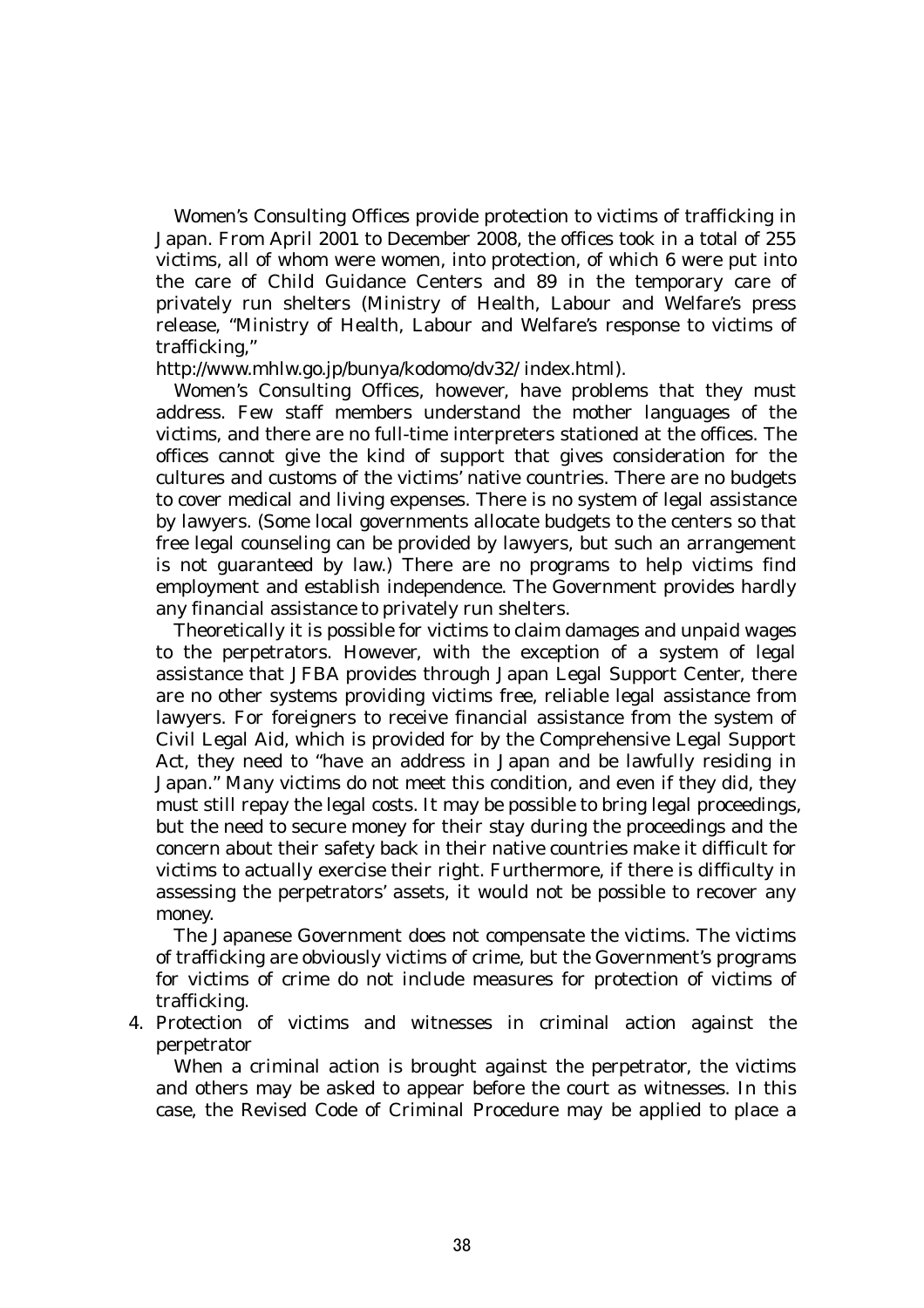screen between the perpetrator and the witness or to allow the witness to give testimony by video link from a remote room. It is, however, not possible to withhold the identities of the witnesses (including name, date of birth, nationality, and address) from the perpetrator (the defendant). In Japan, the Japanese police is responsible for the protection of victims and witnesses, but once they return to their native countries, it is the local police that will be responsible for their and their families' protection. The fear of retaliation cannot be denied, which is one of the main reasons that make victims hesitate about reporting the case or standing as witnesses.

11. Please provide information on the measures taken to address the root causes of prostitution, to prevent the sexual exploitation of women and girls, to raise awareness of the health and safety risks of prostitution and to ensure the protection, rehabilitation and social reintegration of prostitutes who wish to leave prostitution.

1. Sexual exploitation of "children" under 18 years of age (including rape, indecent sexual assault, commercial sexual exploitation for children (buying sex for children) , trafficking in persons for commercial sexual exploitation(buying sex for children) or for production of child pornography, distribution of child pornography, production, possession, and transportation of child pornography for the purpose of distribution) is prohibited and is subject to punishment by the Penal Code, the Act on Punishment of Activities Relating to Child Prostitution and Child Pornography, and the Protection of Children, and the Child Welfare Act.

 Under the current law, however, the simple possession of child pornography (possession not for distribution) is not illegal and is not subject to punishment.

- 2. Sexual exploitation of girls and women of 18 years of age and over is practically unchecked.
	- (1) An individual who forcibly commits sexual intercourse with a girl or woman of 13 years of age or over by assault or intimidation is punishable for rape, and an individual who forcibly engages in an indecent act against a girl or woman of 13 years of age or over by assault or intimidation is punishable for sexual assault (Penal Code, Articles 177 and 176).

 With respect to rape, however, the commonly held view and the position taken by the courts is that (1) the interest that should be protected by law is sexual freedom, and even if "assault or intimidation" was indeed applied at the time of sexual intercourse, that alone is not enough to describe the act as an illegal intercourse and the question is whether or not there was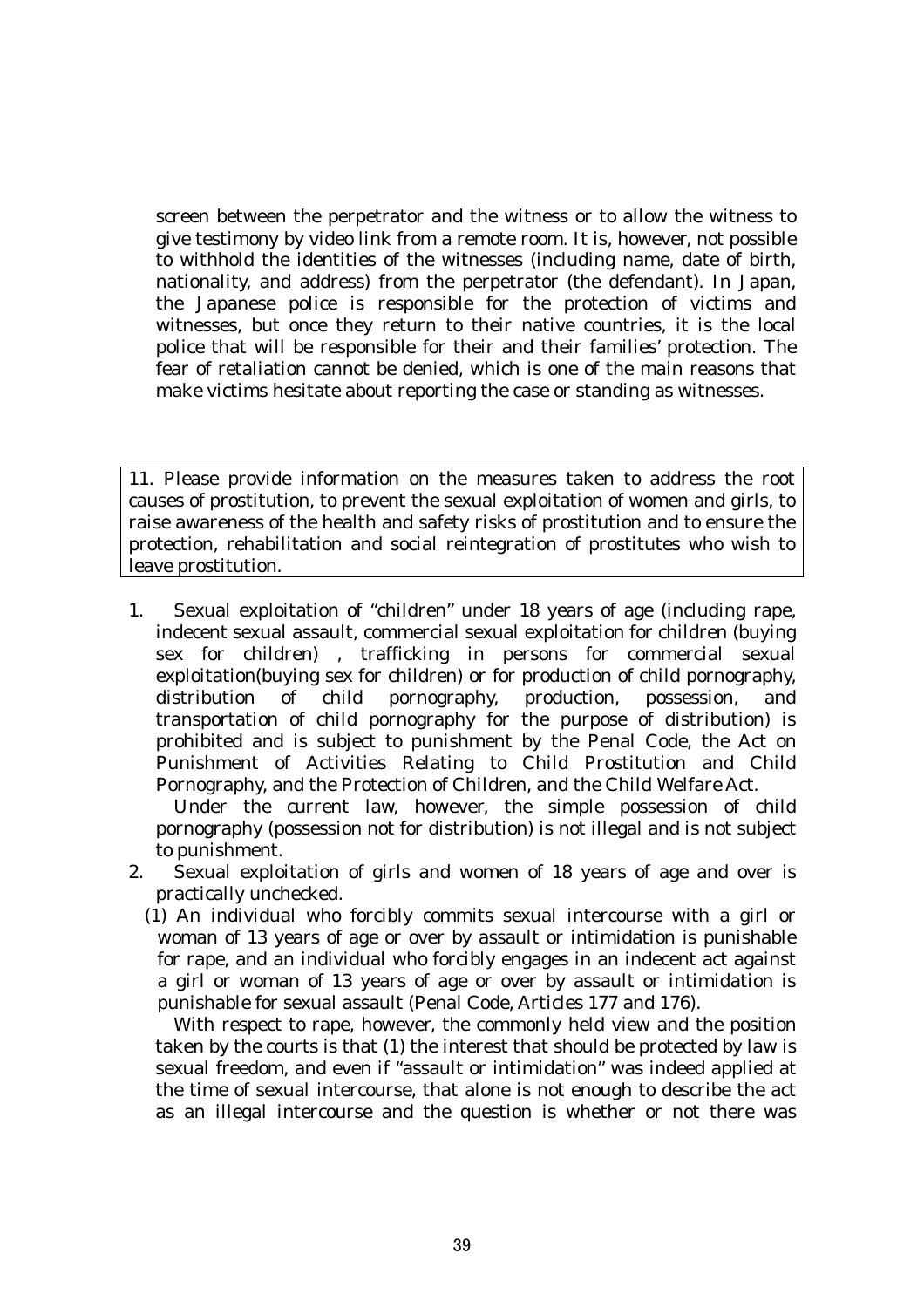consent; (2) even in the case of sexual act based on consent, it entails some degree of exercise of tangible force; and (3) it is consent that distinguishes between exercise of tangible force in sexual acts based on consent and unlawful exercise of tangible force which is subjective and not visible, and therefore it must be substituted with whether or not there was visible "resistance." Moreover, (4) the Supreme Court holds that it suffices that the degree of assault or intimidation in rape is one in which the assault or intimidation makes "resistance by the other party significantly difficult." It follows then that (5) in a case where the victim resists but it is not significant, the degree of assault or intimidation will not correspond to making "resistance by the other party significantly difficult."

 Furthermore, according to precedent, (6) the woman needs to be "a cautious, chaste person" to be protected as a victim of rape.

 In not a small number of cases, sentences were passed to acquit the offenders along this line of thinking.

 In other words, the crime of rape is currently recognized only in special cases where "a cautious, chaste woman is assaulted or intimidated to the extent that she has to fight for her life, and despite her desperate resistance, she is violated."

(2) The Anti-Prostitution Act provides that prostitution, both the act of buying or selling sex, is illegal but not punishable. The law, however, stipulates that the "act of encouraging prostitution," such as soliciting customers in public, pimping, providing a place and funds for prostitution, and managing prostitution, is subject to punishment. The heaviest statutory penalties are imposed on the "act of forcing a person into prostitution for business" (managed prostitution), in which the offender is subject to penal servitude of up to 10 years.

 In the case of the crime of soliciting customers in public, included in the "act of encouraging prostitution," the act of soliciting people to be customers of prostitution in a way to attract the public eye is punishable and the interest protected by law is "sexual morality" and "public morals." Moreover, only the women arrested and convicted of the crime of soliciting customers in public are subject to correction. (It is clearly provided for in the statute that only the "women" are subject to correction.) There is no provision for the correction of the male customers who bought sex.

 Based on the view that "it is the sale of sex that prompts the purchase of sex and corrupts sexual morality and public morals," the legislators attempted to reduce the "sale of sex" by correcting women who engage in the practice and thereby maintain sexual morality. As reflected in the name of law "the Anti-Prostitution Act" and in the concept of "act of encouraging prostitution" in this law, it is clear that the law adopts a double standard on sexual norms. There is a need to radically revise the law as soon as possible.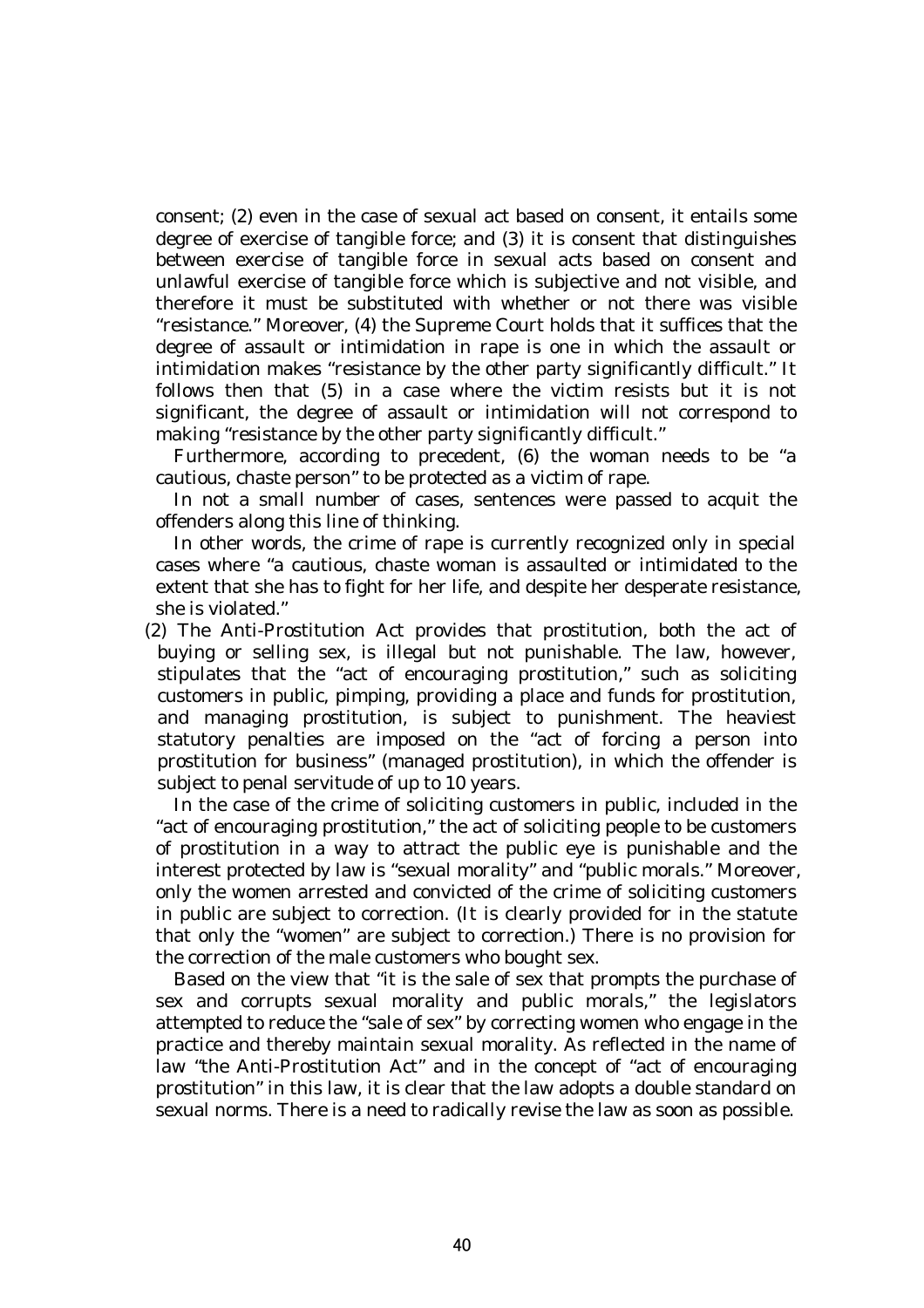The sexual conduct prohibited by the Anti-Prostitution Act is limited to "sexual intercourse" for compensation. Other types of sexual conduct (the so-called conduct similar to sexual intercourse) are not considered violations. On the contrary, such conduct is authorized by the Entertainment Business Law, if it is performed in a private room attached to a bathing facility, etc. It is a well-known fact that buying or selling sex (sexual intercourse) is frequently performed in these facilities, but it is hardly ever regulated based on the Anti-Prostitution Act (discussed later).

(3) The Entertainment Business Law provides for five types of "businesses related to sexual customs," namely, "facility-based business," "non-facility-based business," "business of transmitting images," "facility-based telephone dating service," and "non-facility-based telephone dating service." The law authorizes these businesses based on "notification" made by the business operators to the prefectural public safety commissions.

 The Entertainment Business Law has been revised more than a dozen times, and there were discussions during the course of the revisions whether these businesses should be regulated by the use of "permits." However, it was considered inappropriate for prefectural public safety commissions to grant permits to the operators, many of whom ran illegal businesses, and it was agreed that it would be better to maintain the system of having the operators notify of their businesses and thereby gain better perspective of their businesses, as many of them were being carried out without notification.

 The services provided in the "businesses related to sexual customs" include "touching the customer of the opposite sex to satisfy the customer's sexual curiosity" (non-facility-based business) and "showing images depicting sexual conduct or naked persons with the sole purpose of arousing sexual curiosity" (business of transmitting images). This shows that conduct similar to sexual intercourse is authorized to those who make the prescribed notification.

 The Anti-Prostitution Act obviously applies to these businesses as well. (The Entertainment Business Law presupposes performance of conduct similar to sexual intercourse by the businesses that made the notification but it does not presuppose performance of sexual intercourse.) And it is a well-known fact that buying or selling sex (sexual intercourse) is being performed in these businesses. However, hardly any arrests are made for violation of the Anti-Prostitution Act. There are a number of explanations. Except where investigators raid the scene of the crime or seize videotaped images, it is difficult to gain evidence of "sexual intercourse," because virtually no buyers of sex will cooperate in the investigation. Even if it is evident that sexual intercourse was in fact performed, drinks, food, and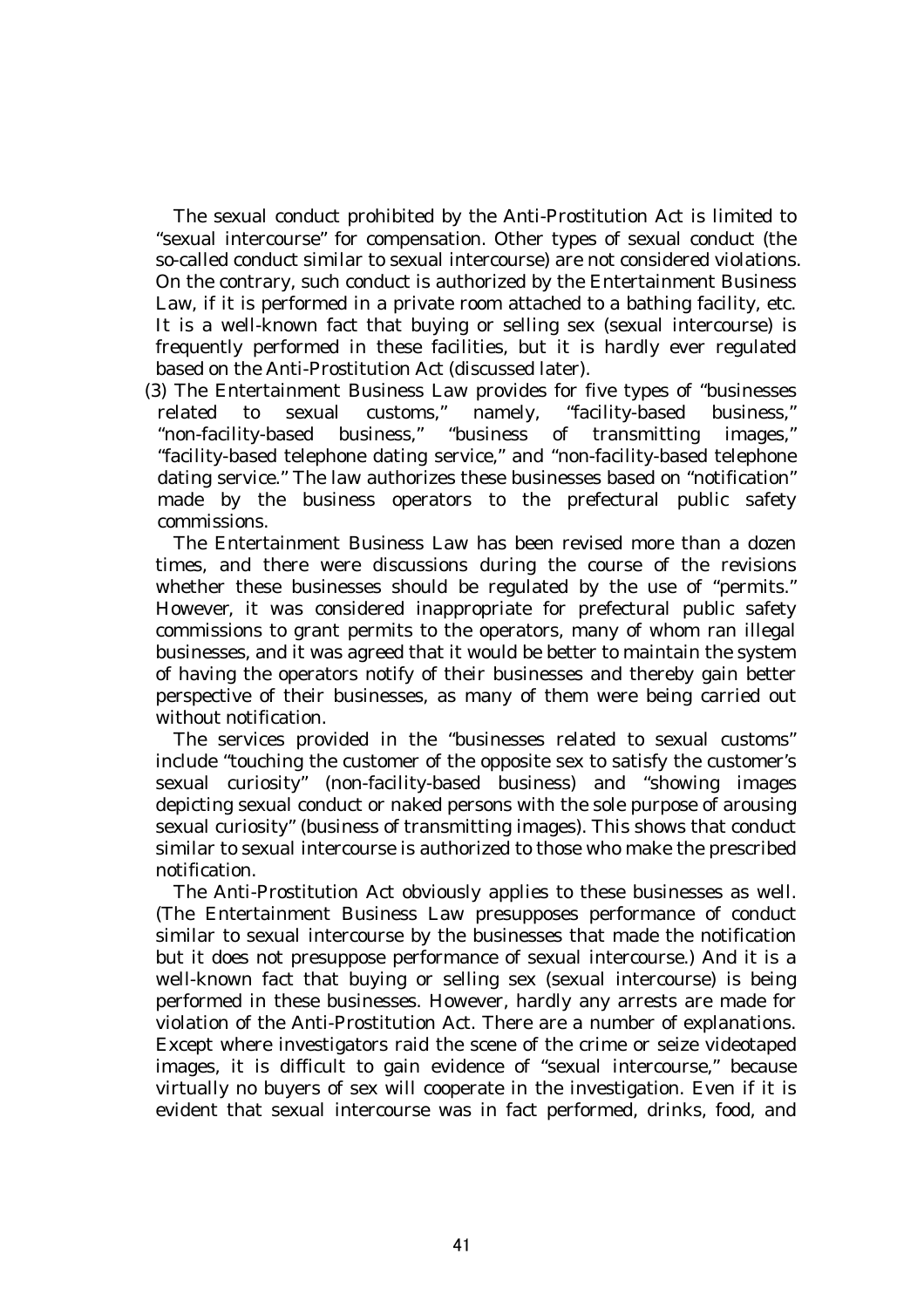other services are often provided along with sex, which makes the compensation for the other services and sex inseparable, and it is not always clear if compensation was made for sexual intercourse. It has also been explained that the investigation authorities see prostitution as a crime without victim and therefore they give low priority to prostitution cases.

(4) With the exception of child pornography, there are no laws regulating pornography in general. The rights of the producers and users are stressed in the name of "freedom of expression" and "privacy," and even pornography depicting a woman being raped or gang-raped is left unregulated. The human rights of the women appearing in this kind of pornography are totally disregarded.

 Even for child pornography, production and possession of child pornography, for the purpose of sale, is now punishable, but the so-called "simple possession" of child pornography without the purpose of distribution is not and is not even illegal. There is a compelling argument for imposing penalties against simple possession, and both the Liberal Democratic Party and the Democratic Party of Japan submitted related bills respectively in 2008, both of which were abolished without substantial deliberation. On the other hand, there is also a strong argument against imposing penalties from concern that the ambiguous definition of child pornography may result in investigation authorities' subjectively-based expansion of the scope of offenses subject to punishment.

 In Japan, pornography is defined as "photographs, videotapes, and other objects" that "visually depict the image which arouses or stimulates the user's sexual desires" (see the Act on Punishment of Activities Relating to Child Prostitution and Child Pornography, and the Protection of Children, Article 2). In other words, the emphasis is on the user's subjective views rather than on the object of pornography. This definition, as it hinges on the user's subjective views, is wrong. Pornography needs to be regulated not because it is a crime that corrupts public morals, but because the rights of women and children need to be protected from sexual exploitation and abuse. Therefore, regulation on pornography and the methods used to regulate pornography should be determined based on the points of view of women and children who are used as objects of pornography. The definition of pornography should also be restructured based on this line of thinking.

3. The Anti-Prostitution Act provides that for female prostitutes of 18 years of age or over, the Women's Consulting Offices which are established by the prefectural government in each prefecture, provide them protection and assist in their rehabilitation and social reintegration. Only a very few prostitutes, however, actually seek protection from the Offices (National Research Council of Woman Counselors and Psychological Diagnosticians' report by the government in FY2008). The reasons may be that due to lack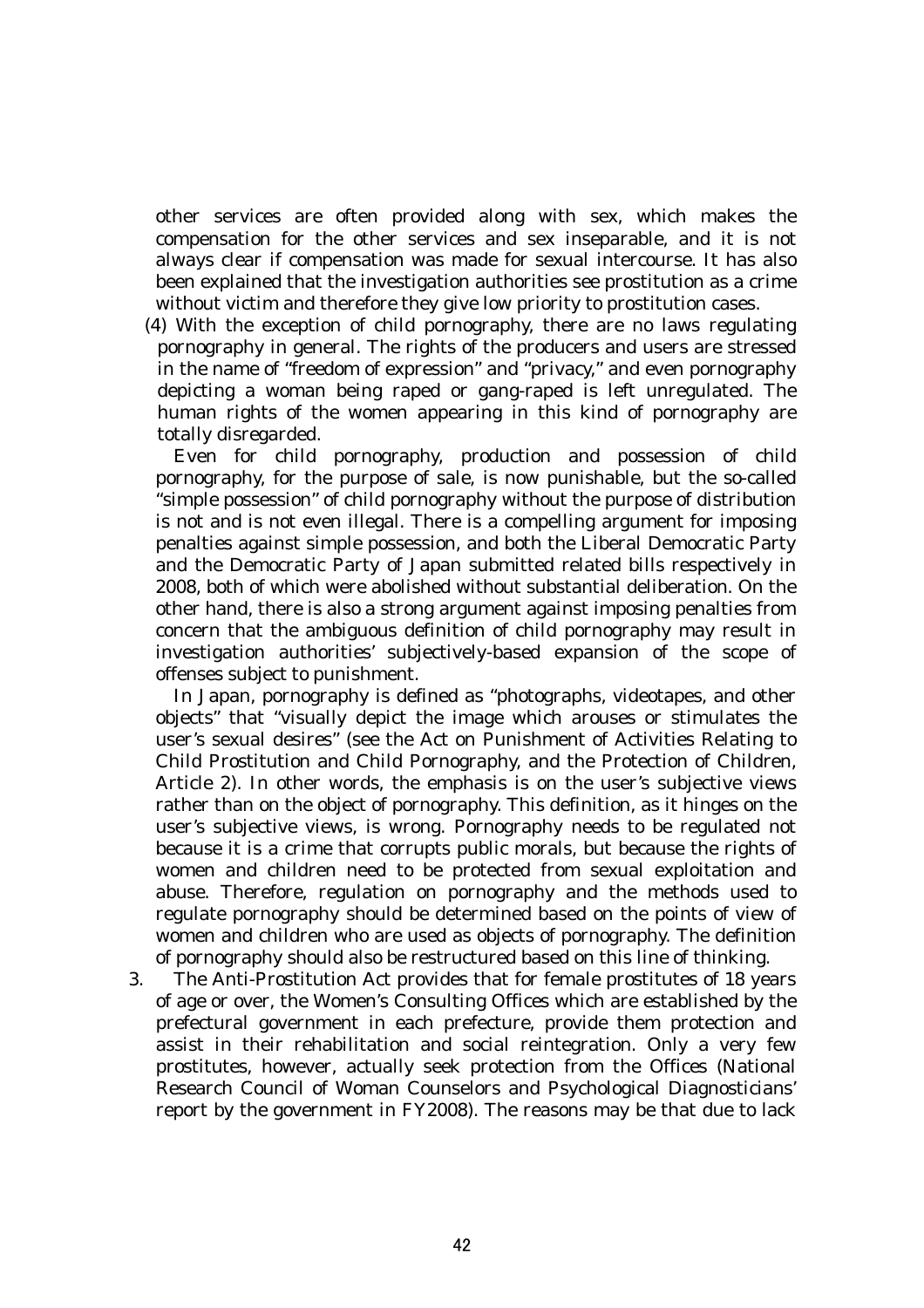of communication, the women in need of support are not aware of the Offices and the support available there and that as a result of a marked decline in the number of prostitutes seeking support, fewer counselors can actually provide appropriate guidance to them.

 For female prostitutes under 18 years of age, Child Guidance Centers primarily play the similar roles.

4. The term "*fuzoku*" is now part of the everyday language in Japan. It derives from "sei fuzoku" (sexual customs) and means purchase of sex and other sexual conduct. Few people, however, associate the term with exploitation. Many view purchase of sex and other sexual conduct with a girl or woman of over 18 years of age is not exploitation, because it is based on the "free will" of the girl or woman.

 When sexual exploitation of children under 18 years of age was banned and became punishable, the only explanation offered was that children did not have sufficient faculty of judgment to act on their free will. There was no discussion on why it constituted exploitation and abuse. As a result, as soon as a girl turns 18, people summarily dismiss cases of prostitution and other sexual conduct, because the act is based on "free will."

 Research and education on the facts, causes, and effects of prostitution and other sexual conduct is needed. Little research has been done in this field, and education for promoting understanding and preventing sexual exploitation is almost nonexistent. In sex education provided by schools, the subject of respect for the right of self-determination in sexual conduct is not sufficiently dealt with.

12. In its previous concluding observations (see CRC/C/15/Add.231, para. 51), the Committee on the Rights of the Child expressed its concerns at the practice of enjo kosai, or compensated dating, and at the low minimum age of sexual consent, which might contribute to the practice and hamper the prosecution of sexual abuse of children. The sixth periodic report acknowledges (see para. 201) that "sexual acts committed in the name of patronage dating have drastically increased in number". Please indicate what measures have been taken to address those concerns.

1. The Japanese Government has done nothing in the way to consider raising the minimum age of sexual consent which relates to the Penal Code, Articles 176(indecent assauly) and 177(rape).

 The Government maintains that "the minimum age of 13 has been established only as a basis for distinguishing children who are generally regarded as mentally immature and without the capacity to consent or agree to sexual intercourse, etc." It has, however, not indicated the rationale for establishing the age of 13 for such a standard.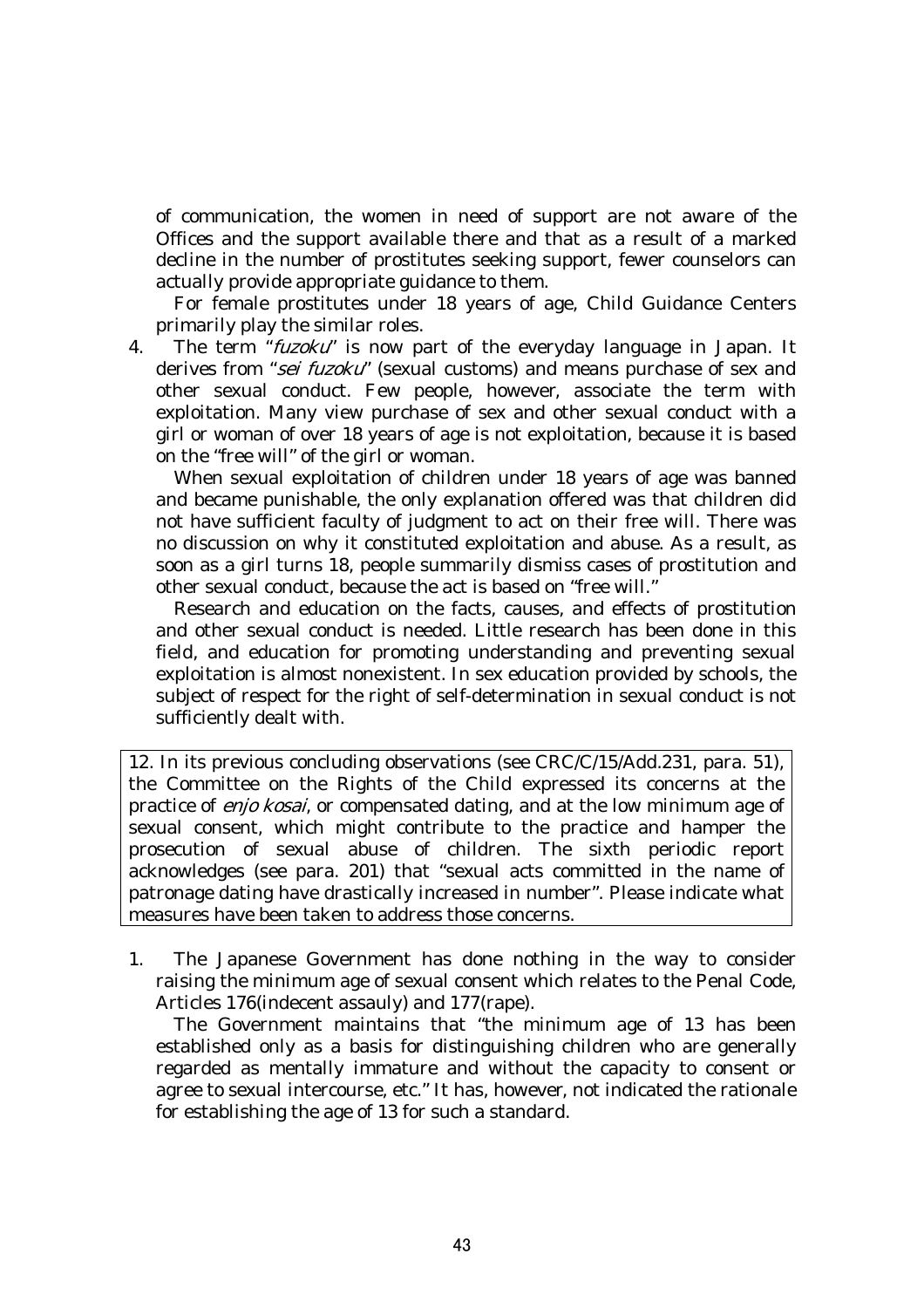2. In response to the rapid increase in cases of purchase of sex with minors and other crimes related to online dating websites, the Act on the Regulation of Acts Inducing Children Using Internet Dating Services (Online Dating Services Regulation Act) came into effect in September 2003. The law was later partially revised, and the revised act took effect in December 2008.

 Online dating websites provide services where information about a person seeking new encounters with members of the opposite sex is posted, at the person's request, on the electronic bulletin board on the internet. The law prohibits postings that call for a relation or sexual intercourse with a child (defined as a person under 18 years of age) as well as the use of the websites by children. It also obligates the website operators to submit a notification to the public safety commission, check that children are not using the website, and delete postings that amount to the prohibited acts of inducement (violation of some of which carries penalties). Internet service providers and server rental providers are also required to make an effort in providing filtering services, and parents are required to make an effort in using the filtering services.

 After the law took effect, the number of children involved in crimes on online dating websites, of which the National Police Agency is aware, remained level before decreasing to 724 victims in 2008 (of which 714 were using the cell phone to access the sites). Of about 1,600 arrests made in relation to cases involving online dating websites, the largest percentage, or about 40%, was for violation of the Child Prostitution and Pornography Act.

 Of the children who became victims of crimes including the violation of the Child Prostitution and Pornography Act, of which the National Police Agency is aware, 792 children were using sites dedicated to uploading of personal profiles and other websites that were not online dating websites (2008), which claimed more victims than online dating websites. Measures against crimes on these other sites also need to be implemented as soon as possible.

3. The Act concerning Preparation of a Safe and Secure Internet Environment for Youth (Youth Internet Environment Preparation Act) was enacted in June 2008 and took effect on April 1, 2009.

 The objective of this law is to prevent young people (defined as under 18 years of age) from becoming involved in incidents through their use of the internet and to provide a safe environment for young internet users. To protect young people from harmful information, the law obligates providers of internet services on cell phones to stipulate the use of filtering services to block out harmful information when concluding an agreement with a young person. An exception is allowed when the parent requests that the filtering services not be used.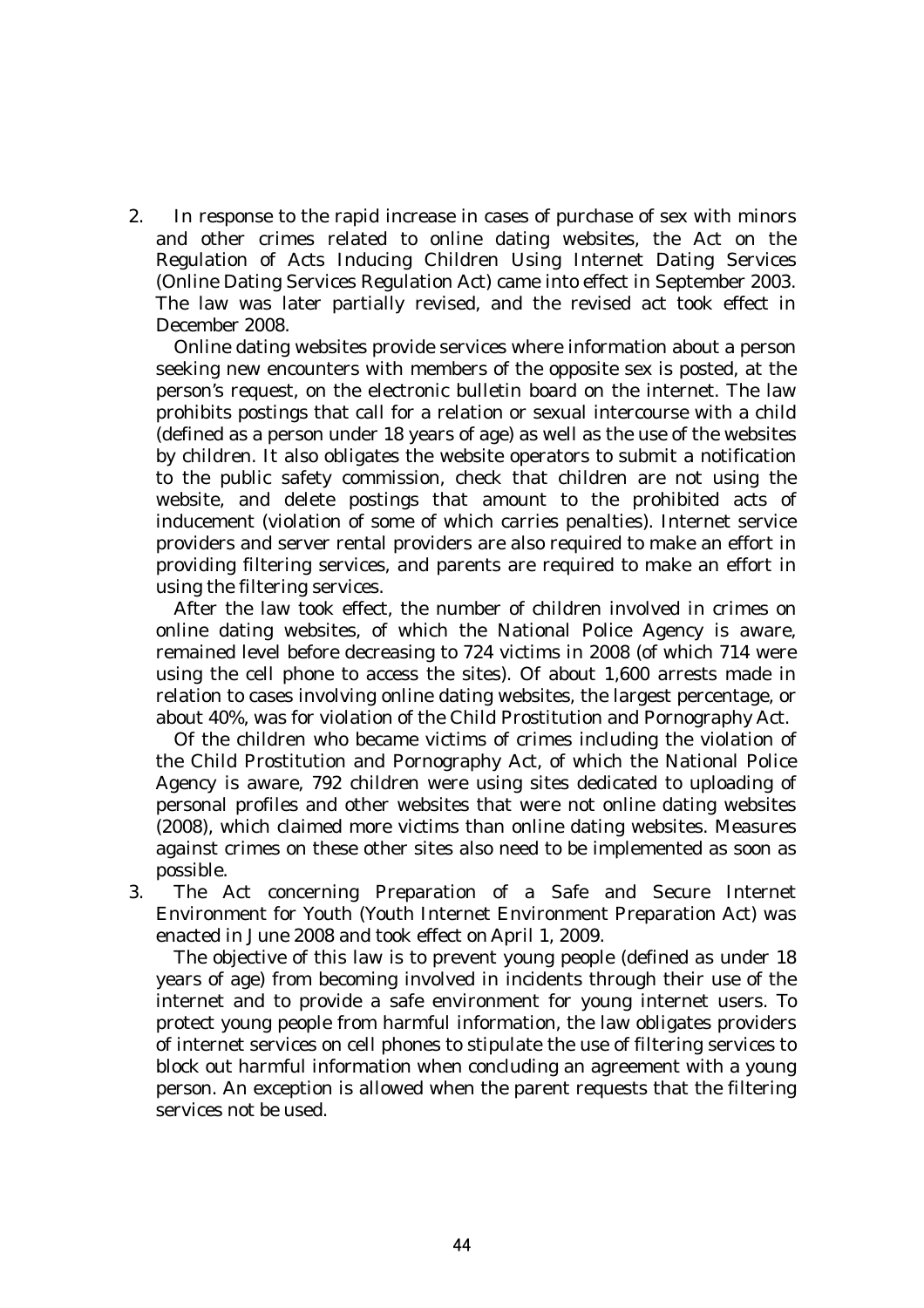Considering the vast amount of information on the internet that is constantly changing, however, it is impossible for filtering services alone to completely protect young people from harmful information. To protect them from crimes and other incidents, it is necessary for young people to have the ability to select and access necessary information from a variety of sources and accurately assess and use the information (information literacy). It is extremely important to promote development of such ability in youth. In addition, with the rapid development of information technology, the parents may not necessarily have sufficient information literacy to protect their children. Therefore, improvement of the parents' information literacy is also an urgent task. Furthermore, filtering services are still not widely recognized in Japan. Sufficient information has not been provided to users on the purpose and significance of the services and the ill effects that harmful websites have on youth. Education in this regard needs to be further increased.

4. The number of "*deai-kei kissa*" (cafés for new encounters) is increasing. In these cafés, the men's seating section is separated from the women's with a one-way mirror, and a male customer (member) may request to have a chat with a female customer (member) present in the café through the intermediary of the café staff. The male and female customers can then have a chat in the space provided, and if the man can agree to the conditions for going out offered by the woman, the two can go out, with the man paying the café a certain price for going out. It has been pointed out that these cafés are becoming a breeding ground for "enjo kosai" and prostitution. However, since the services provided are novel and do not entail entertainment on the part of the establishment, they cannot be regulated by the Entertainment Business Law. A number of local governments have established ordinances to regulate these businesses.

13. The report notes that the number and ratio of female national public officers in managerial positions are small, and figures show a declining trend (see para. 228). Please indicate what measures the State party intends to take in order to increase the participation of women at managerial level, including temporary special measures, in line with article 4, paragraph 1, of the Convention, and the Committee's general recommendations Nos. 23 and 25.

 The Japanese Government reported that the number and Ratio of female national public officers in managerial positions in the Government are still small but are on the increase, while the number and percentage of female national public officers in all positions remained at the same level as in the last several years.

Since the sixth periodic report, which provided the number and ratio of national public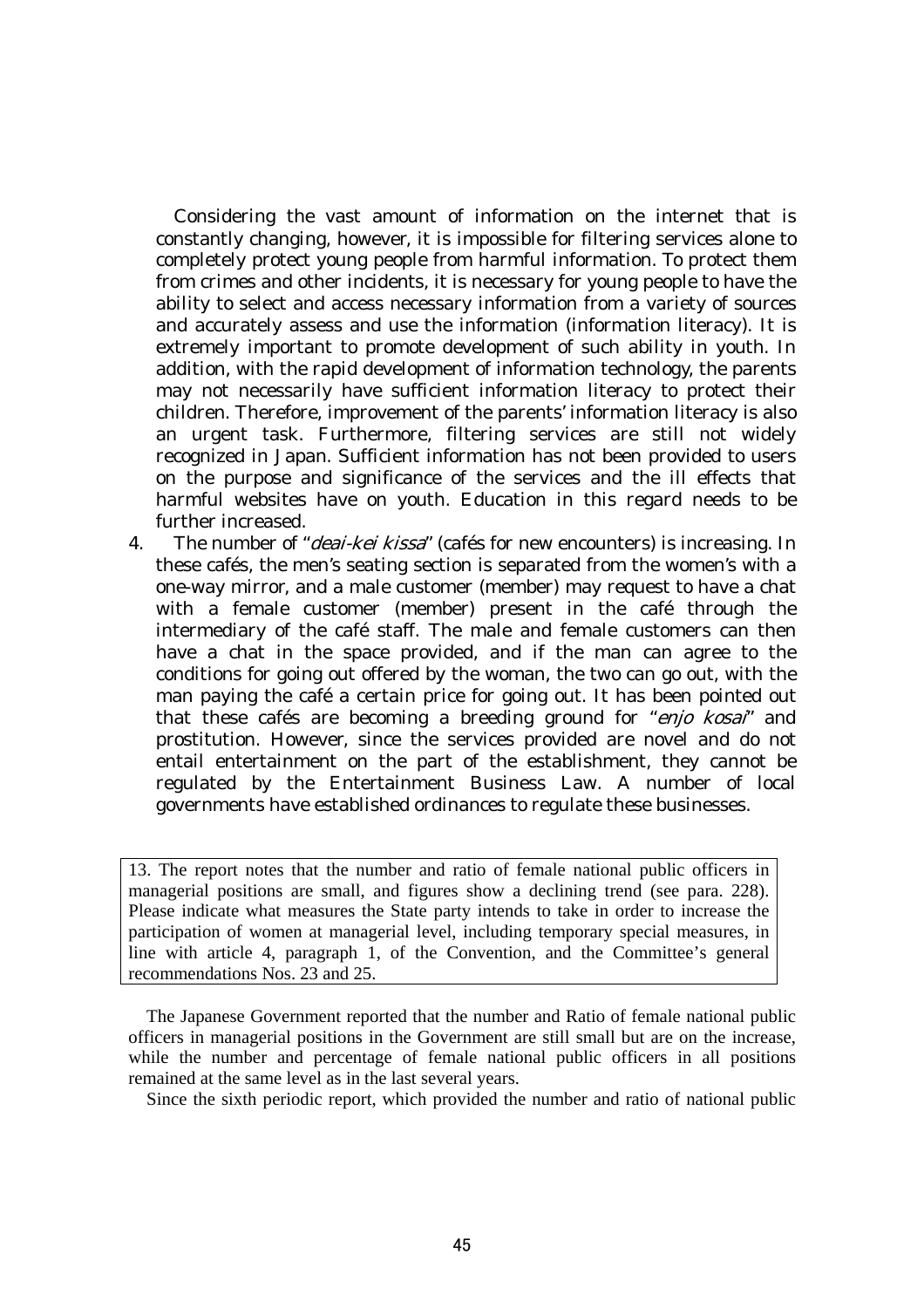officers by gender in 2004, the ratio of female national public officers in all positions, in FY2007, declined by 0.3% from the previous year to 20.5% (see National Personnel Authority, "Report on the Employment of Regular National Public Officials FY2007"). The number of women as ratio of all national public officers in managerial positions in 2006, which showed an increase at all management levels, was as follows: 16.2% among chief managers, 5.9% among assistant directors in ministries and directors in regional organizations of the government, 2.1% among directors in ministries and heads of regional organizations of the government, and 1.1% among top-level directors. As shown, the ratio of women falls down sharply as the rank of the managerial positions moves up (see White Paper on Gender Equality 2008, Figure 1-1-4).

 With regard to recruitment of national public officials for each type of recruitment examinations, the number of applicants in 2007 was 22,435 for the Level I recruitment exam, of which 6,609 (29.5%) were women; 38,659 for the Level II exam, of which 11,974 (31%) were women; and 17,313 for the Level III exam, of which 5,617 (32.4%) were women. The number of women as ratio of new recruits employed in 2008 was 21.8% and 25.4% for those taking the Level I and Level II exams (for graduates of universities or equivalent), respectively, and 35.5% for those sitting for the Level III exam (for graduates of senior high schools or equivalent). Compared with the previous year, the number of women recruited through the Level I exam decreased, but the number of women recruited through the Levels II and III exams increased. In terms of ratio, however, there was a decline in the number of women employed in all categories. Women constituted a very small ratio of people recruited as national public officers in all categories. (Gender Equality Bureau of the Cabinet Office, a survey on participation of women in determination of policies, October 2008).

 The Government has set the objective of expanding recruitment activities to increase the number of women recruited as national public officers, preparing the working environment for their employment, conducting follow-up surveys on the recruitment and promotion of female national public officers, and setting the target of increasing the ratio of female national public officials in the positions of directors in ministries up to about 5% by the end of fiscal 2010. However, considering that the number of women recruited as national public officers continues to be small, it is impossible for the Government, even by implementing their current measures, to achieve its target of raising the ratio of female national public officers in managerial positions to 30% by 2020 or even by 2030. The Government is required to consider new policies to break the status quo, which should include effective temporary special measures (affirmative action).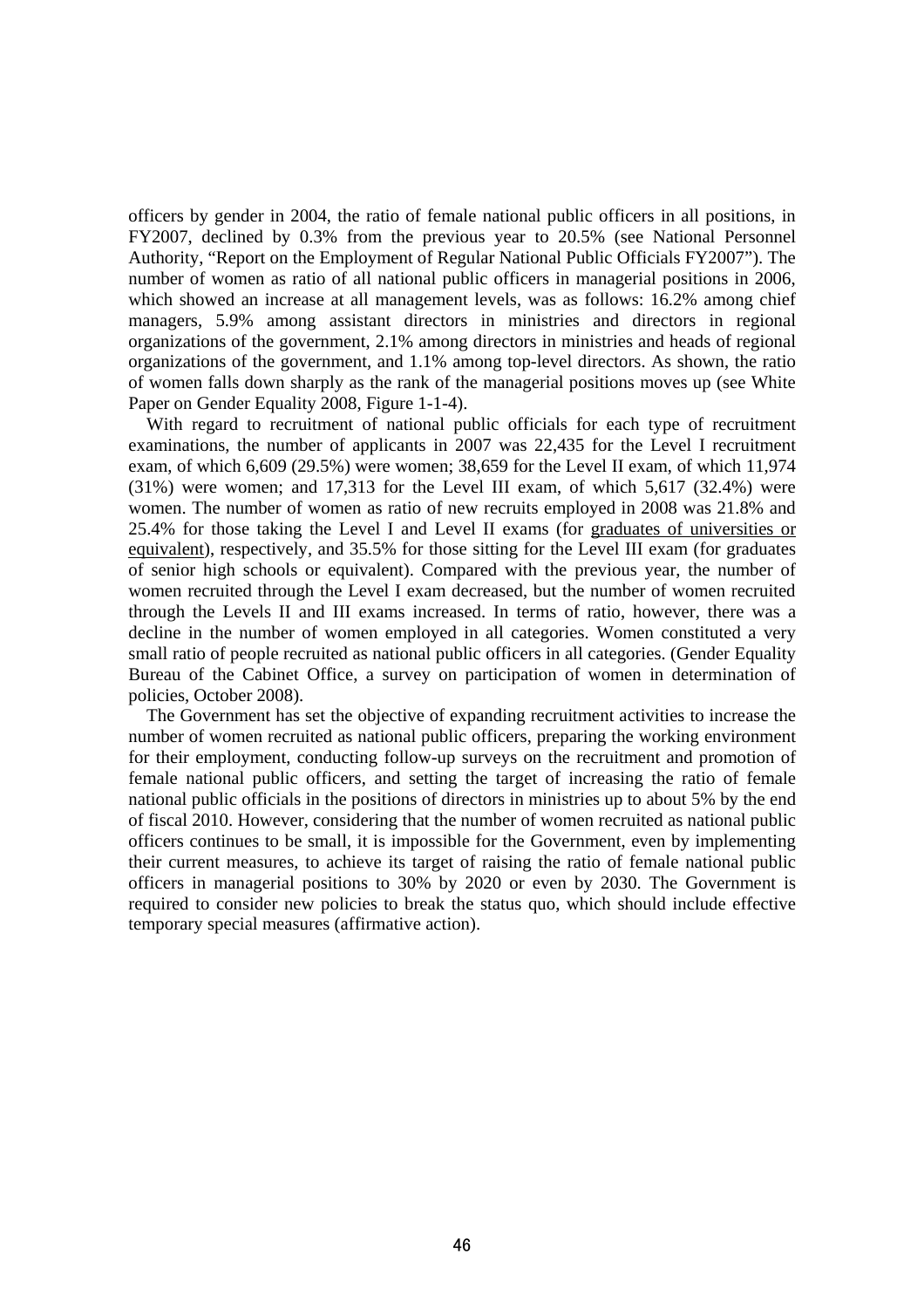14. According to statistical data provided in the report, women continue to be underrepresented in decision-making in many areas, in particular in the Diet (9% in the House of Representatives in 2005 and 13.6 % in the House of Councilors in 2004), in the national Government (9.1 % of all ministers in 2006), in the judiciary (13.7% in 2005), in local governments and in local assemblies. the Committee In its previous concluding comments (see A/58/38, sect. IV, para. 368), recommended that the State party increase the representation of women in political and public life through the implementation of temporary special measures and urged the State party to support training programmes for future women leaders and carry out awareness-raising campaigns regarding the importance of women's representation in decision-making for achieving gender equality. What measures are being undertaken by the State party to increase the number of women in the various levels and branches of Government, including the adoption of temporary special measures?

- 1. Participation of women in the decision-making process for policies and administrative measures for is essential for realizing gender equality in society. However, such participation remains far from adequate in our country.
- 2. In the field of politics
	- (1) The ratio of women in the Diet, as of February 2009, is 9.4% in the House of Representatives (45 members) and 18.2% in the House of Councilors (44 members). As for the officers of the Diet, comprising, in each house, a Speaker (President), a Vice-Speaker (Vice-President), 17 chairpersons of the standing committees, and 7 chairpersons of the special committees, no woman holds any of the offices in the House of Representatives. In the House of Councilors, only the Vice-President, a chairperson of a standing committee, and a chairperson of a special committee are women.
	- (2) The ratio of female members of local assemblies, as of December 2008, is 8.2% in prefectural assemblies, 10.8% in municipal assemblies, 17.2% in specified municipal assemblies, 17.7% in the assemblies of towns and villages, and 24.7% in Tokyo's ward assemblies. Overall the ratio of female members of local assemblies is only 10.4%.
	- (3) Two woman ministers out of 18 (11.1%, as of October 24, 2008), only two women senior Vice-Ministers out of 25 (8.0%), and only one woman Parliamentary Secretary out of 26 (3.8%, as of October 2008) were female. The ratio is extremely low.
	- (4) As for heads of local governments, there are only 3 woman governors out of 47 (6.4%), 4 woman vice-governors out of 86 (4.7%, as of October 15, 2008), 12 woman mayors of cities and wards out of 806 (1.6%), 16 woman deputy mayors of cities and wards out of 1,014 (1.6%), 6 woman mayors of towns and villages out of 1,005 (0.6%), and 5 woman deputy mayors of towns and villages out of 850 (0.6%, as of April 1, 2008). In particular, the percentage of female mayors of cities, wards, towns, and villages is exceptionally small.
- 3. In the field of administration
	- (1) As for national advisory councils, there are 607 female members out of the total of 1,873 members (32.4%), exceeding the 30% mark. Of 9,706 temporary members,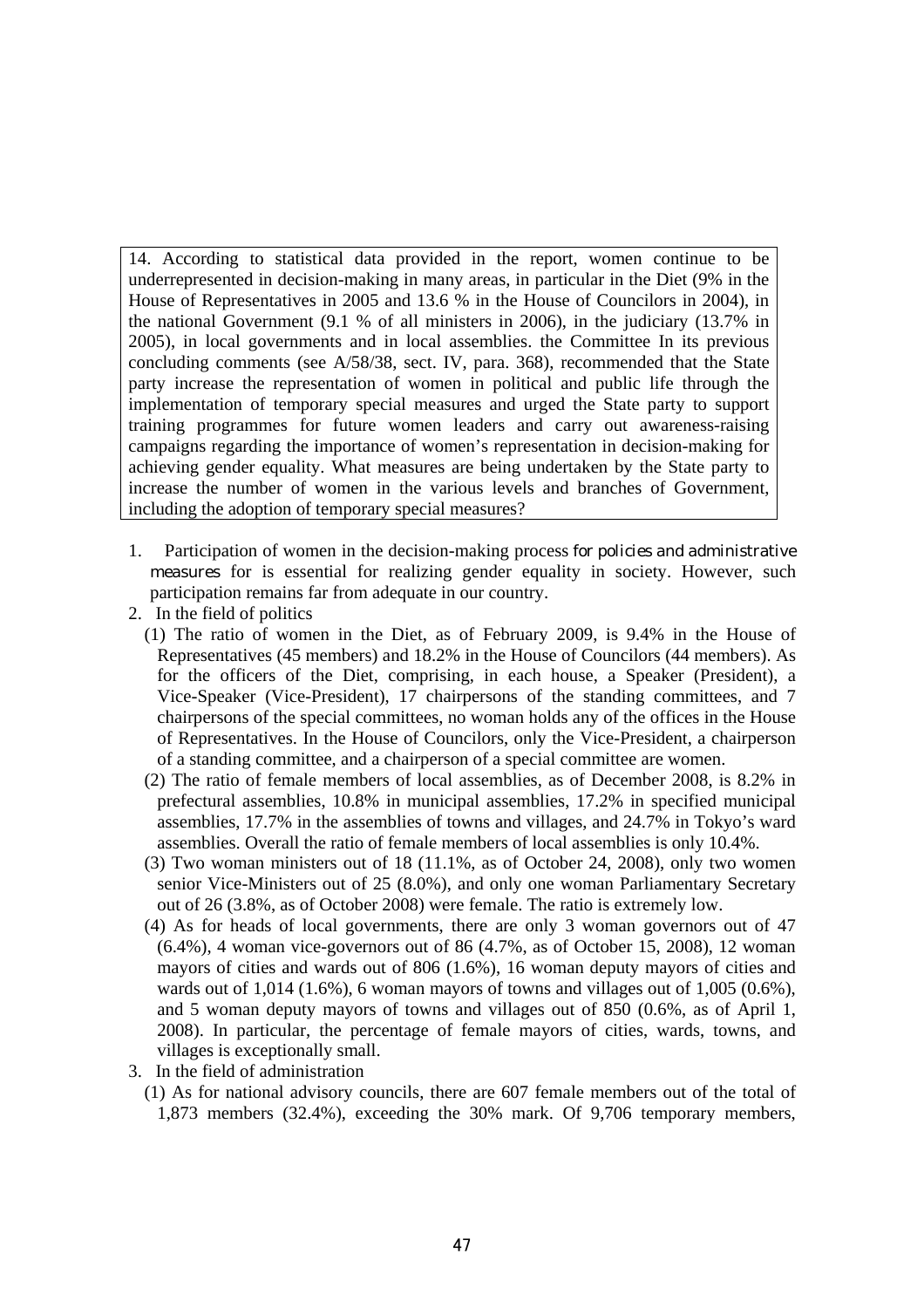special members, and expert members, however, only 1,461 (15.1%, as of September 30, 2008) are female.

- (2) As for local advisory councils, the percentage of female members is 28% on average at the prefectural level, 27.8% on average at the level of specified municipalities, and 25.3% on average at the level of cities, wards, towns, and villages (as of March 2008). Even though the percentage is close to 30%, it falls short of the level in the national advisory councils.
- 4. In response to the recommendations in the Committee's last concluding observations, the Japanese Government established, in July 2003, the Study Group on positive Action within the Gender Equality Bureau of the Cabinet Office. The study group submitted a report in October 2005.

 On the introduction of positive action in the field of politics in Japan, the report states: "As regards introducing the quota system by law, there is a need to further consider what would be the rational approaches in relation to the constitutional principle of equality, sovereignty, and freedom of candidacy."

 "On the other hand, there are few constitutional constraints on voluntary efforts by political parties, and efforts are being made to secure a certain number of women on the list of candidates in the party-list proportional representation system that makes up a portion of the House of Representatives elections."

 However, the Second Basic Plan for Gender Equality, which was adopted by the Cabinet meeting on December 27, 2005, did not contain any concrete proposals for positive action for promoting participation of women in politics.

 In March 2008, the Survey on Participation of Women in the Decision-Making Process in Other Countries was published. On promoting participation of women in politics in Japan, the survey proposed that "the voluntary quota system that could be adopted by political parties, as in the case of Germany, is recommendable" and that "as for ways to increase the ratio of woman candidates in the House of Representatives elections contested on the single-member constituency system, the approach of indirect compulsion through the use of subsidies is both desirable and easier to implement." The survey adds: "It is, therefore, considered effective to impose through legislation a moderate constraint through the intermediary of allocation of public funding to political parties with the goal of raising the ratio of woman candidates, for instance, to between 30% and 50%."

 The above proposals, at the least, need to be promptly concretized to bring about a breakthrough in the current state of affairs where the ratio of female members in both the Diet and the local assemblies is negligible, as mentioned under 2. above, and to promote participation of women in the decision-making process in politics.

5. In national advisory councils, the ratio of female members exceeds 30%. As mentioned above, however, the percentage of female members in specialized advisory councils is only 15.1% (as of September 30, 2008). Therefore, further efforts need to be made to increase the ratio of female members in these advisory councils.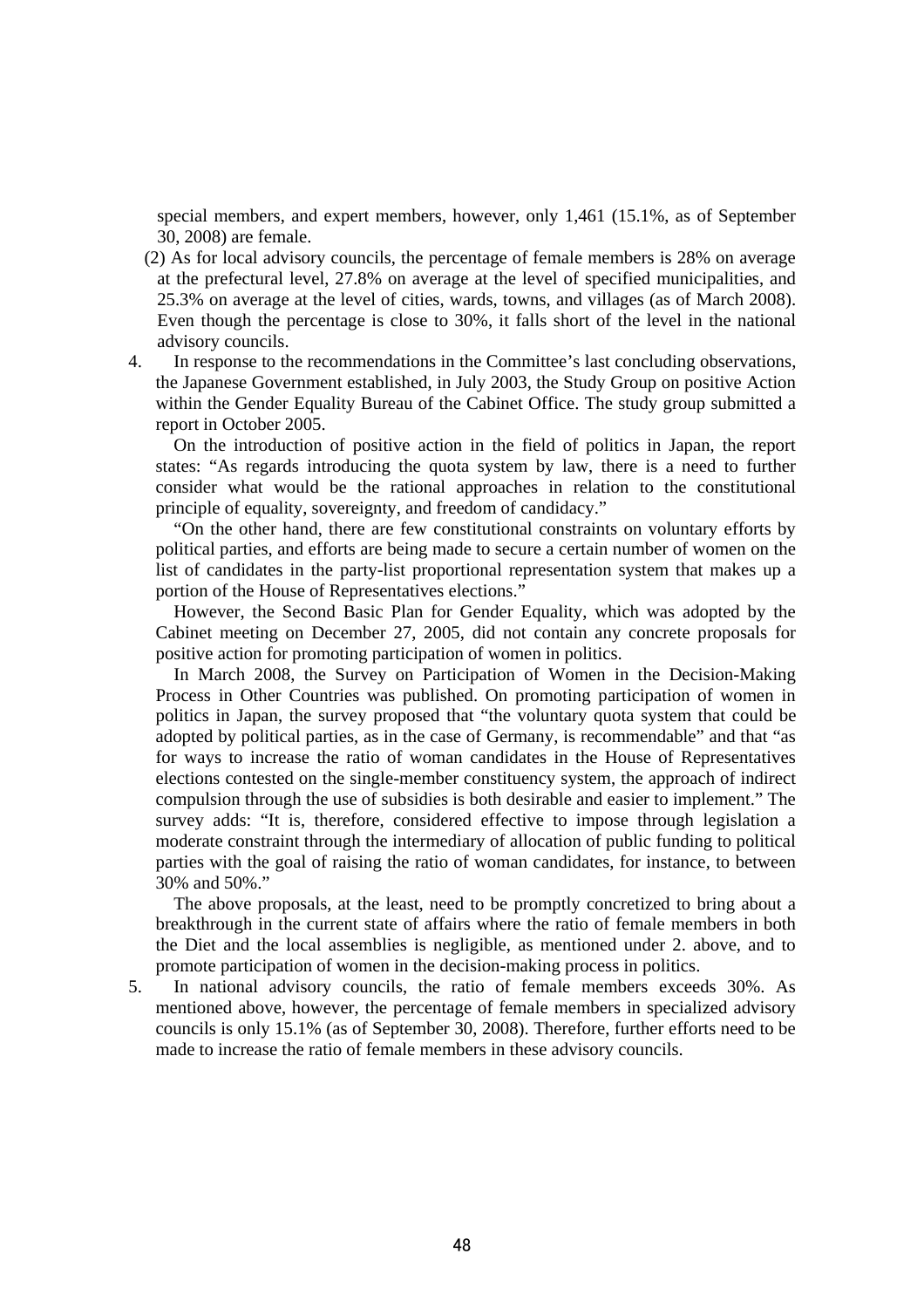15. The report notes (see para. 15) that the percentage of women in institutions of higher education is on the rise, except at the university level, where a gap between men and women still exists (36.6 per cent for women and 51.3 per cent for men). Please provide information on measures taken to reduce that gap.

1. Encouragement of female students to major in science and engineering

 Measures for promoting participation of women in universities and other institutions of higher education had focused primarily on the members of those institutions, as mentioned under Question 16 below, and, in terms of attracting people who would potentially become members in the future (senior high school girls) into universities, the measures had lagged behind. In 2006, the Ministry of Education, Culture, Sports, Science and Technology introduced the Project for Encouraging Junior and Senior High School Girls Make Career Choices in Science and Engineering. The universities chosen to conduct the project have the challenge to increase the number of woman researchers in the natural sciences, and based on the understanding that an increase in woman researchers is conditional on raising the percentage of female students, they are adopting strategies to recruit high school girls.

 On July 26, 2007, the Science Council of Japan published a report titled, "Efforts Made towards and Issues Related to Gender Equality in Education and Research," which included reports on the efforts made by Nagoya University and Tohoku University.

(1) Nagoya University

 Nagoya University, which was selected to promote the above-mentioned project of the MEXT, held the event "Aspire to Become Woman Chemists: Series 1-4" to encourage middle and high school girls to major in science and engineering. The event included lectures for the middle and high school girls and their parents and teachers and open classes in mathematics, chemistry, and biology for the girls. The pamphlet "The Working Style of Woman Scientists and Engineers," with role models of woman researchers, was distributed to the participants as well as to middle and high school students in three prefectures in the Tokai region to encourage the girls to major in science and engineering. The event apparently had a positive effect, as a number of girls participating in it made the decision to actually major in science and engineering.

(2) Tohoku University

 In FY2005 and FY2006, Tohoku University organized the "Summer School for Senior High School Girls" with the objective of nurturing the next generation of woman scientists and engineers.

Another project that the university is carrying out for the next generation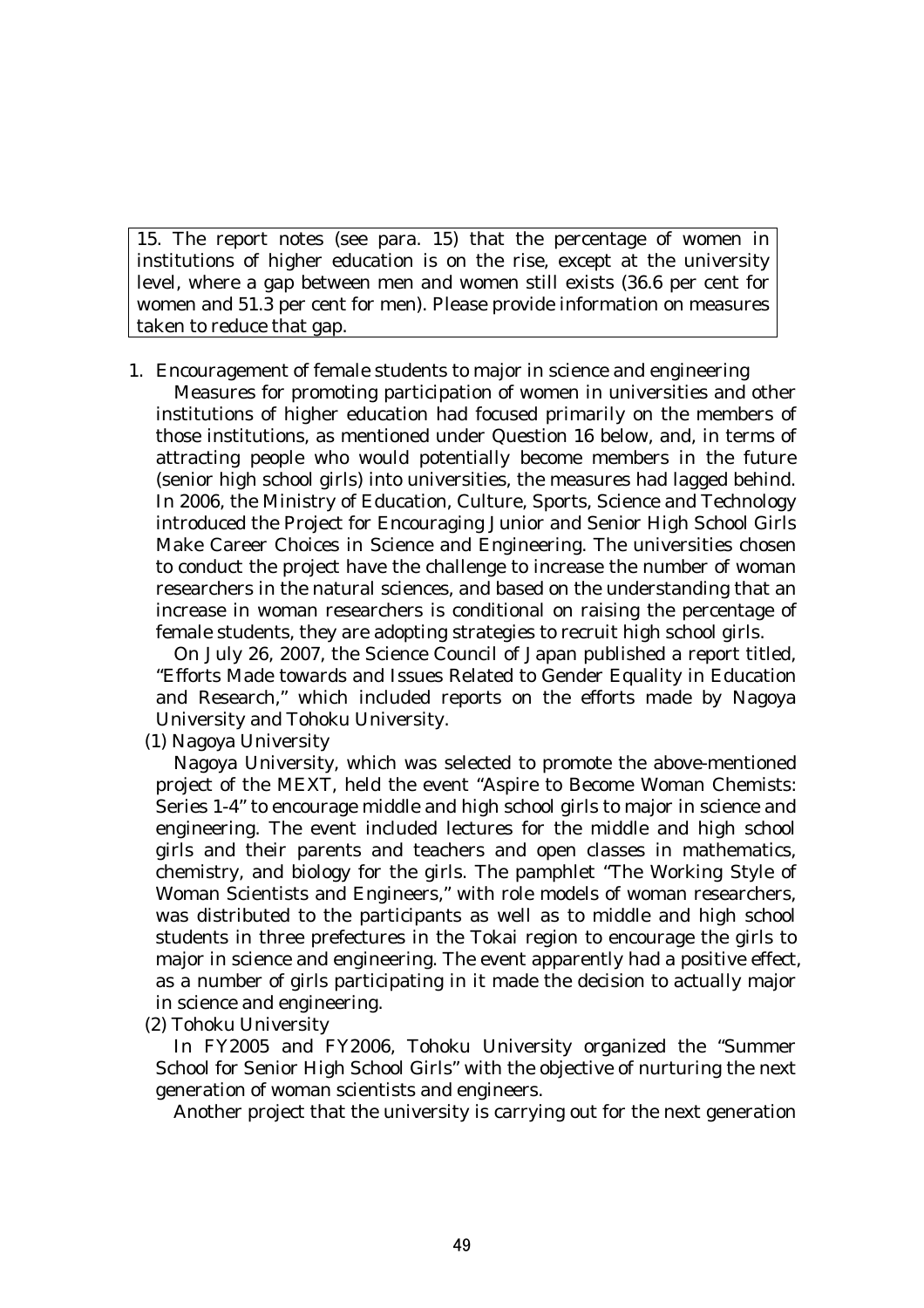of woman scientists and engineers is the "Science Angel system" (SA). In this program, female graduate students are appointed as Science Angels, who conduct seminars and experiments at the schools they once attended and at science museums to act as role models. In FY2007, 52 graduate students applied to participate in the program.

(3) Hokkaido University

 A similar project is Hokkaido University's "Caravan for Encouraging Students Who Want to Major in Science and Engineering." The project's underlying concept, which is somewhat different from that of Tohoku University's SA system, is that to overturn the commonly held view in society that "boys should go into science and engineering and girls into the arts," it is important to show, not only to middle and high school girls but also to middle and high school boys, parents, and teachers, both male and female, what women are truly capable of achieving in the fields of science and engineering. The project is supported by both male and female staff members.

2. Encouragement of female students to enroll in other departments.

 In 2008, the percentage of female university students increased by 0.4% from the previous year to 40.2%. The projects described above focused particularly on science and engineering because of the MEXT's policy to encourage high school girls to enroll in departments of science and engineering. For other departments (for instance, faculty of law), there are no specific policies to encourage enrollment.

 Incidentally, although not as low as the number of female students enrolled in science and engineering departments, the percentage of female students among all students in law schools is only 27.6% (Ministry of Education, Culture, Sports, Science and Technology, Basic Survey of Schools FY2008). As it is pointed out in question 14 that women are underrepresented in the judiciary, an increase in the ratio of female law students is essential in increasing the representation of women in the judiciary. In this context, the percentage of female law students mentioned above is a matter of concern. The nation as a whole needs to share in the understanding that under representation of women in the judiciary is a grave concern for the nation, but that awareness has not yet been shared.

16. While the report indicates that both the number and percentage of women teaching in universities and junior colleges are on the rise (see para. 17), women account only for 18.7 per cent of teachers. Please indicate measures undertaken to increase the participation of women in the teaching profession at university and junior colleges.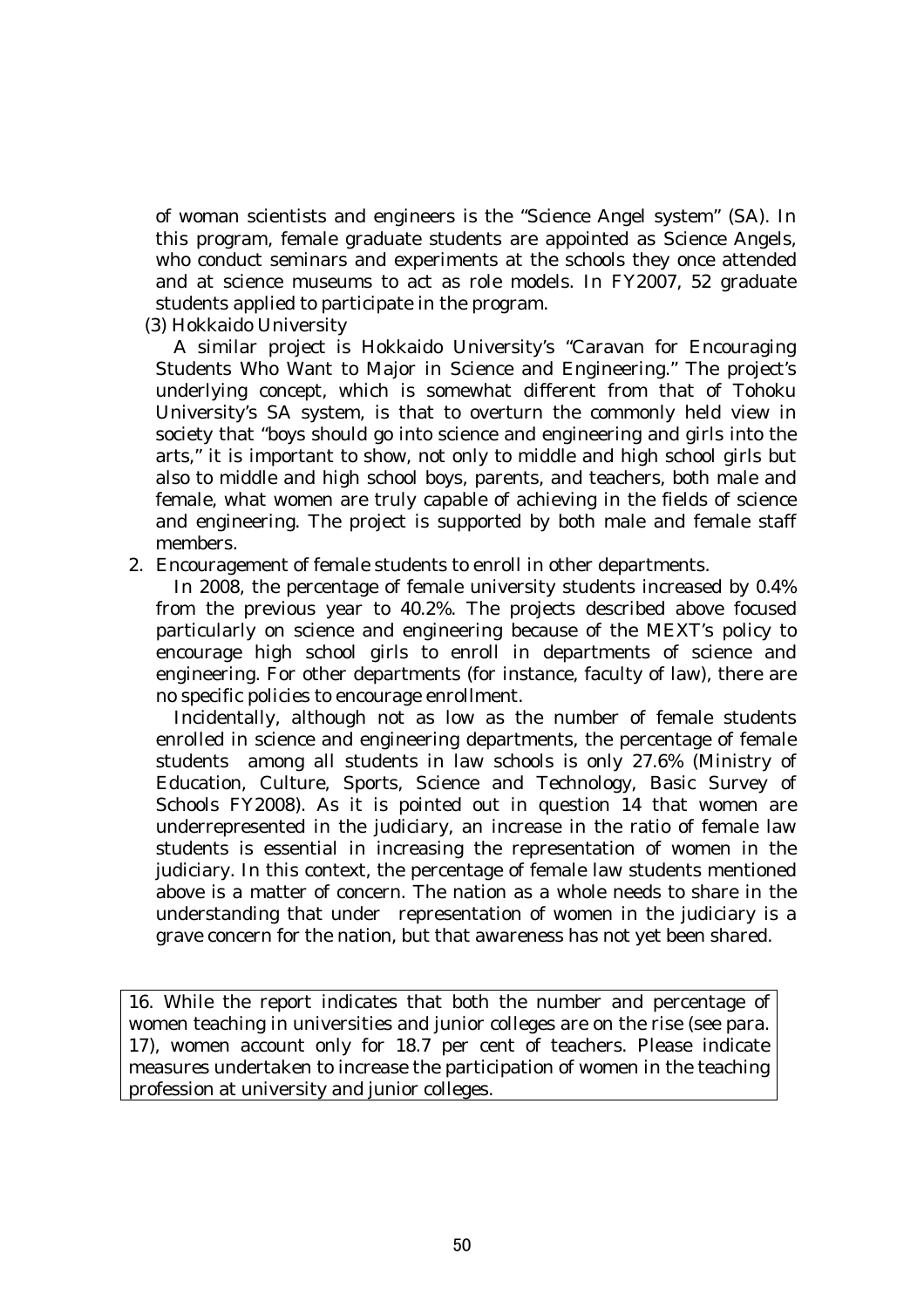- 1. The Japan Association of National Universities has already made recommendations in 2000 that were titled, "For Promotion of Gender Equality in National Universities." The wide-ranging recommendations on policies for promoting women's participation included "preparation of survey data to comprehend the actual state of women's employment and other matters related to education at universities, establishment of a public solicitation system and adoption of positive action for increasing the number of female faculty members, promotion of participation of women in science and engineering and other fields in which participation of women is insufficient, improvement in the treatment of part-time lecturers and their research environment, and improvement of the environment for parenting and nursing."
- 2. In response to the above recommendations, for instance, the University of Tokyo established, in 2002, the University of Tokyo Committee for Promotion of Gender Equality and announced the Basic Plan for Gender Equality and the Declaration of Gender Equality in the following year. The Committee for Gender Equality was separately set up at the university in 2006 to serve as the central organ for coordinating policies. In 2007, the Basic Philosophy and Policy on Nurseries Operated by the University of Tokyo was drawn up to improve the services provided by nurseries, an important aspect for promoting participation of women. In 2008, a total of four nurseries opened on the university campus.

 In the same year, a planning committee for promotion of gender equality was established in each of the faculties of medicine, agriculture, and engineering, which only had a small number of women constituting their organizations, in undergraduate and graduate schools.

3. In 2006, the Ministry of Education, Culture, Sports, Science and Technology invited universities and public research institutes to submit proposals for the "model projects for assisting and nurturing woman researchers," which would be funded by the Special Coordination Funds for Promoting Science and Technology. The ministry adopted the proposals of 10 universities in FY2006 and of 7 universities and 3 independent administrative institutions in FY2007. By FY2008, proposals from 30 universities and 3 independent administrative institutions were selected.

 These proposals included, for example, Ochanomizu University's "Building of a Model of Employment Environment Suited to Woman Researchers," Kyoto University's "The 'Kyoto University Model' of Comprehensive Support for Woman Researchers," Japan Women's University's "A Model for Assisting Woman Researchers in Multiple Career Paths," and Tohoku University's "Tohoku Women's Hurdling Project."

 Assistance for woman researchers to balance work and parenting duties was an important feature in all of these proposals, which shows how much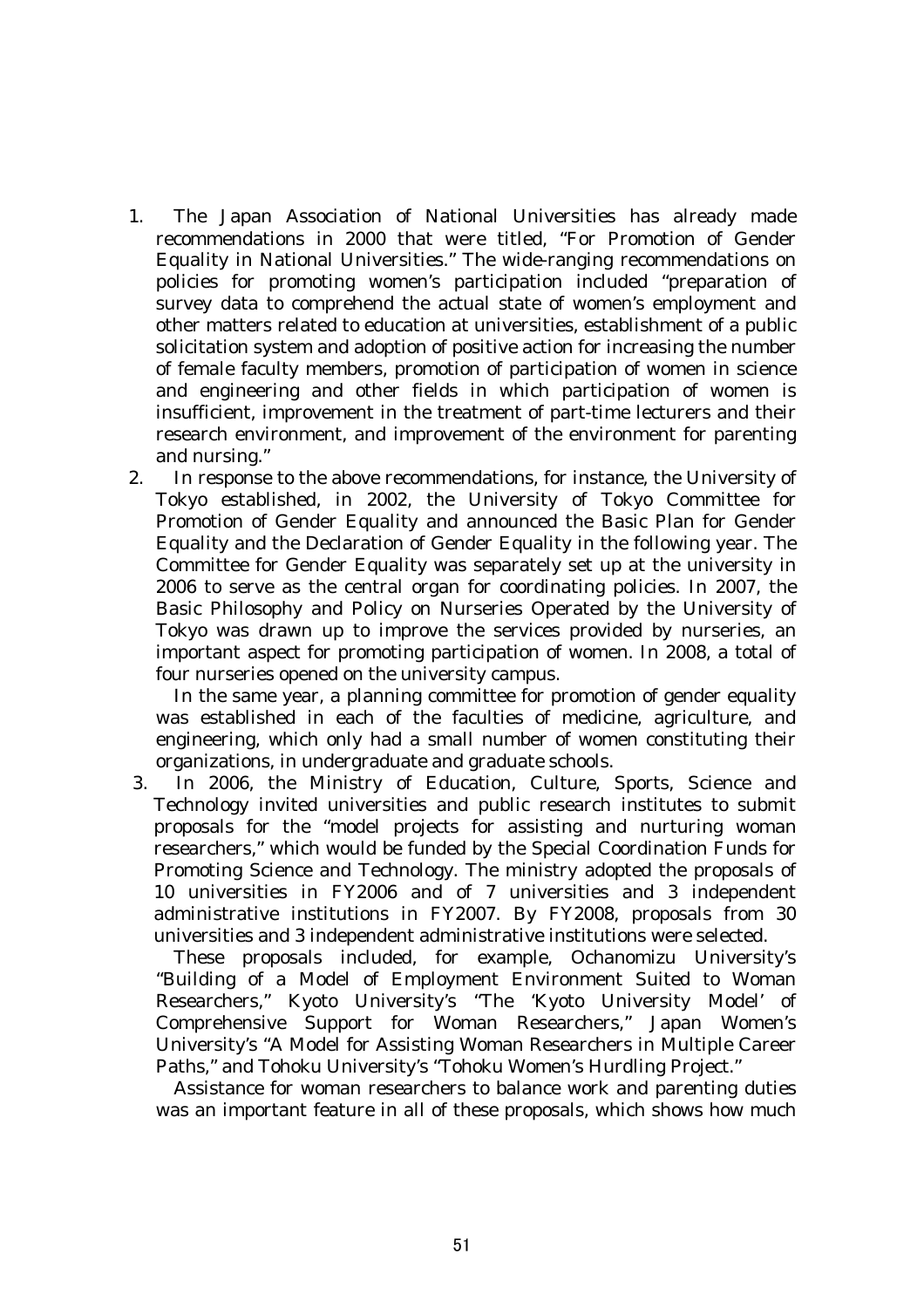the difficulty in balancing the two had been an obstacle to women's participation.

 At coeducational national universities male students, faculty members, and administrative staff members hold the overwhelming majority. The fact that such institutions are discussing measures for balancing work and parenting can be regarded as a significant step forward for promoting participation of women.

 Kyoto University has clearly indicated its policy to actively promote recruitment and promotion of women in a step to more radically promote participation of women. The university's Action Plan for Promoting Gender Equality states: "As for recruitment and promotion of the administrative staff members, recruitment and promotion of women will be actively promoted within the context of selecting talented individuals with exceptional ability and skills. Staff members in key positions will give consideration to promotion of female staff members and actively recommend them to take exams for promotion as well as nurture them. The university aims to have, at the minimum, 25% of all specialized staff members, 15% of all senior specialized staff members, and 10% of all section chiefs, department directors, and above constituted of female by 2019."

 Among private universities, Waseda University published the Declaration of Gender Equality in 2007. The Basic Plan for Gender Equality, which was drawn up based on the declaration, set down that the university will "narrow the gap existing between men and women in the composition of faculty, administrative staff, and student body and strive to realize gender equality in the decision-making process concerning the administration of the university." More specifically, the university has set specific targets to increase the ratio of full-time female faculty members, full-time female administrative staff members, and women in managerial positions. It also established the Office for Promotion of Gender Equality to oversee projects related to gender equality.

4.Considering that there are 765 universities and 417 junior colleges in Japan (as of FY2008), the number of universities that have adopted policies for gender equality, as described above, is still small. Universities and junior colleges without policies on gender equality make up the overwhelming majority. Our challenge will be to have these universities and junior colleges adopt similar projects as soon as possible.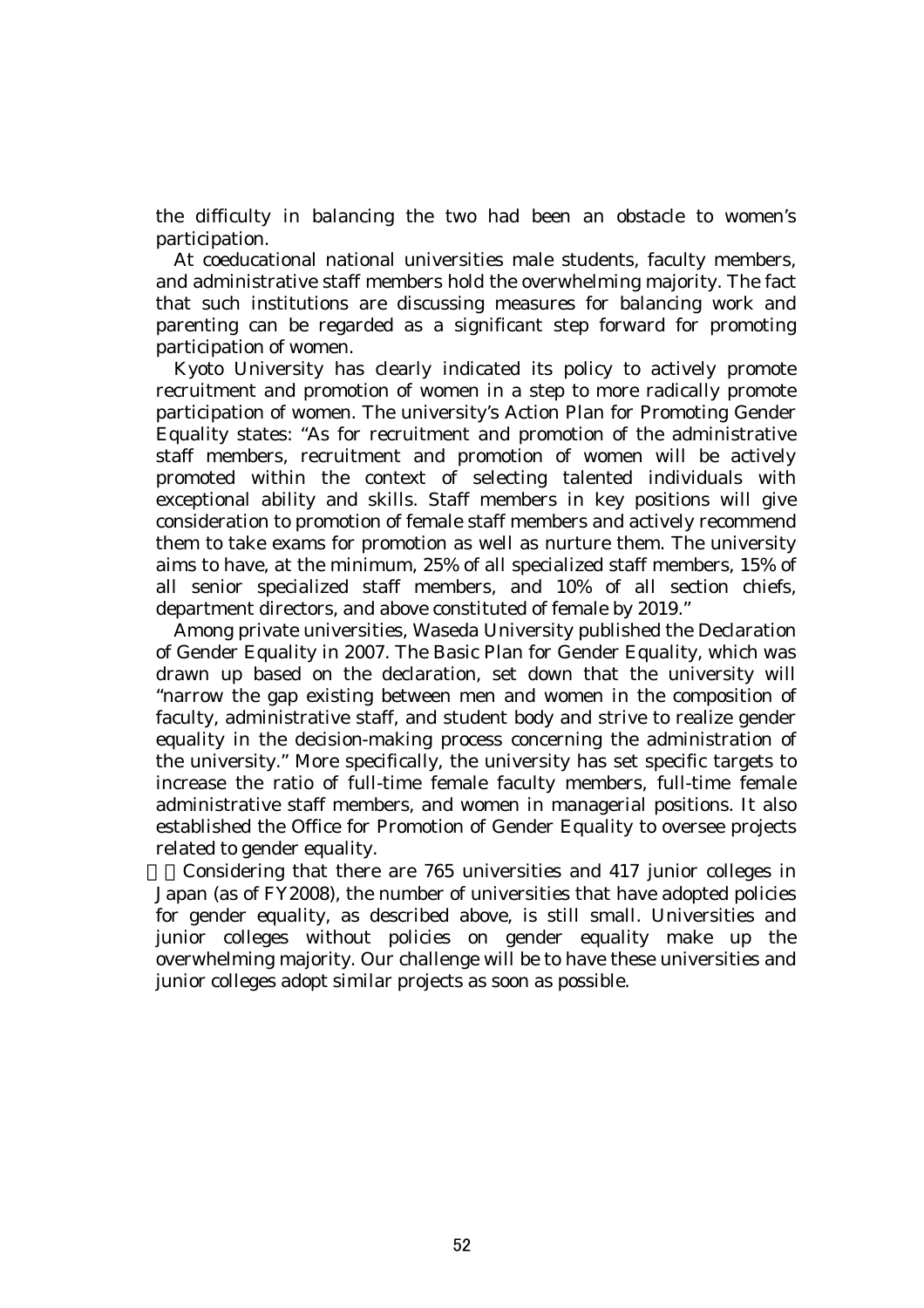17. In the constructive dialogue during which the fourth and fifth periodic reports of Japan were considered by the Committee, the issue of a sexist remark made by a Government official was raised by a Committee member (see CEDAW/C/SR.617,para. 59). Please indicate what steps have been taken to ensure that Government officials do not make disparaging sexist remarks that demean women and typify the unequal patriarchal system which discriminate against women.

The sexist remark cited as an issue here refers to a comment made by the Governor of Tokyo during a November 2001 interview in which he claimed to be quoting another person saying, "It is a waste and a crime for a woman to go on living once she has lost her ability to reproduce." Demanding an apology for this remark and the restoration of their integrity, a group of women filed a claim for compensatory damages in the Tokyo District Court. Despite pursuing the case all the way to the Supreme Court, the women ultimately lost their means of obtaining legal redress in November 2008 after their case had been dismissed by every court.

The JFBA also received a petition from 140 women seeking human rights' redress in response to the comment and the JFBA responded by notifying the Governor of Tokyo of the matter on December 25, 2003. Stating that his comment insulted the integrity of women and deprived them of their rightful peace of mind, the JFBA requested that the Governor retract his words immediately and make an apology through appropriate means. However, he ignored this request.

Even after this sexist comment by the Governor of Tokyo, further sexist remarks were subsequently made by other public figures. On June 26, 2003 a member of the House of Representatives jokingly made a comment about male students of Waseda University who were implicated in a gang rape incident, saying, "Those who commit gang rape at least show they have a bit of spunk!." Later, an ex-prime minister who remarked as if to vindicate this comment, made a further remark regarding single women on July 1, 2003 when he stated, "Governmental public welfare is meant to look after in the future those women who bore many children for the sake of society as a way of thanking them for their hard work. On the other hand, it is truly odd for women who never had any children but instead choose to live a life of indulgence, enjoying their freedom and doing whatever they pleased, to later demand to be looked after by the public purse when they became old and feeble." In another media report a former Minister of Health, Labour and Welfare in a speech at a meeting of the members of the prefectural governments on January 27, 2007 was said to have stated, "The number of women between the ages of 15 and 50 is limited. With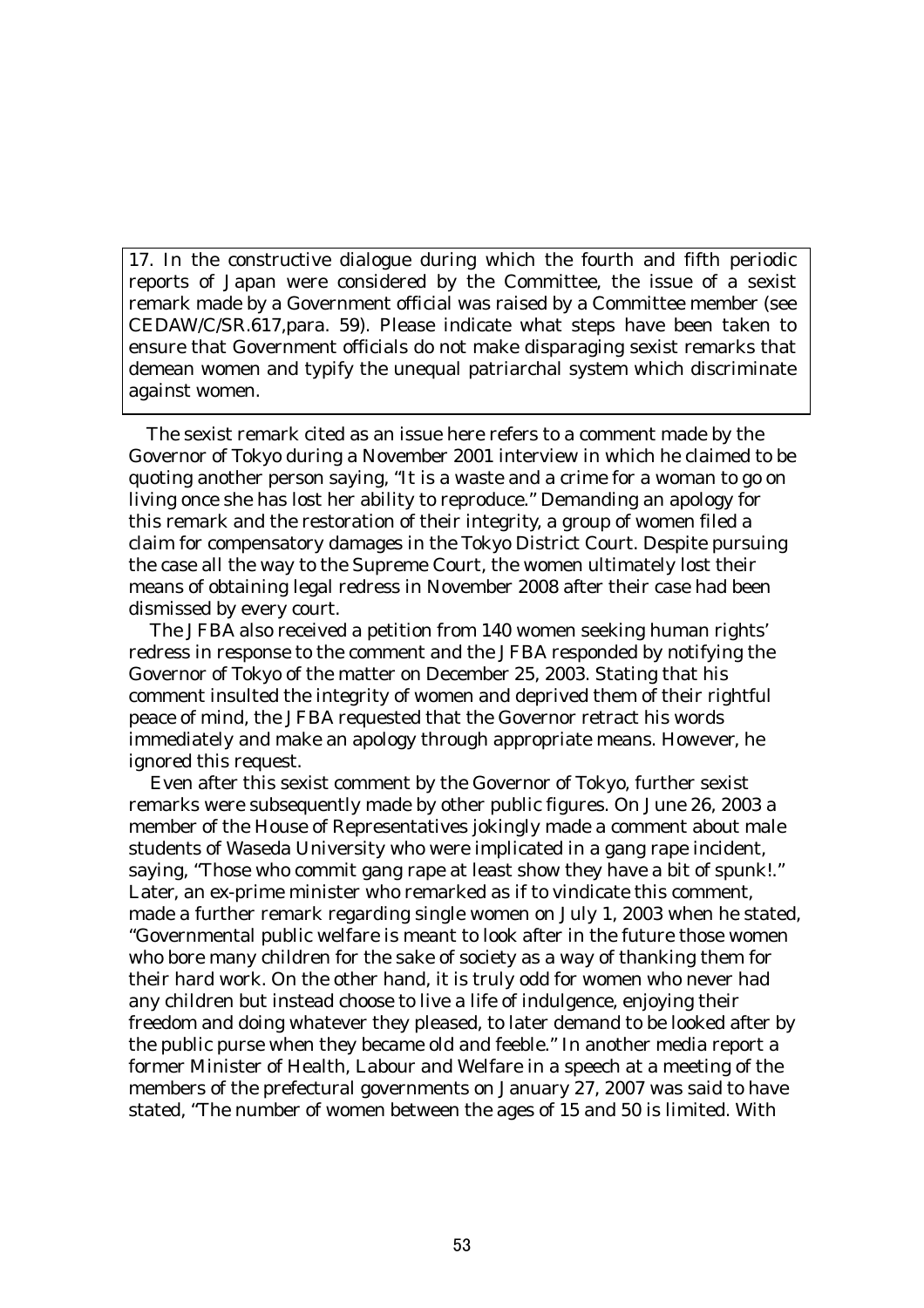the understanding that the number of child-bearing machines and devices is limited, we only can hope that each of them will be mindful of this factor." After this comment was made, a number of complaints and demands for the minister's resignation were made by the opposition and others, and the accountability of the Prime Minister was also called into question as the person who appointed the minister. However, the incident ended without any party responding to assuming responsibility.

As the above incidents show, discriminatory comments that view women with contempt and ignore their basic human rights have been repeatedly made by persons in public positions who are considered political leaders of Japan.

In response to this question 17, the Government stated that it was promoting the dissemination of public information and awareness-raising activities as well as initiatives promoting gender equality in local public bodies in efforts to foster the widespread formation of a gender–equal society. However, initiatives at this level will not be able to eliminate the discriminatory comments by persons in public positions, who are meant to be political leaders such as governors, cabinet members, and the members of the Diet, with preconceived notions that women are "people who bear and rear children" and whose comments not only reflect a contempt of women and utter disregard of their human rights but also encourage violence against women. Furthermore, efforts of this nature by the Government cannot eradicate from Japanese society a state of affairs where the notion of what constitutes discrimination against women is intentionally kept ambiguous and where discriminatory remarks against women are made in public as a matter of course.

The Government should sincerely accept the recommendation by the UN Committee on the Elimination of Discrimination against Women, and the Human Rights Council Working Group and, as a measure which the signatories committed to in Article 2 of the Convention on the Elimination of Discrimination against Women, the Government should establish without delay a law prohibiting discrimination against women which incorporates provisions for the following:

- 1. Discrimination against women is a violation of human rights
- 2. A definition of what constitutes discrimination against women
- 3. Discrimination against women is prohibited

 $\overline{a}$ 

4. Penalties for violation of the prohibition of discrimination against women

18. The report is silent on both maternity and paternity leave entitlements. Please indicate the parental leave entitlements for both women and men as well as the percentage of men taking advantage of paternity leave, including measures taken to encourage men to take such leave.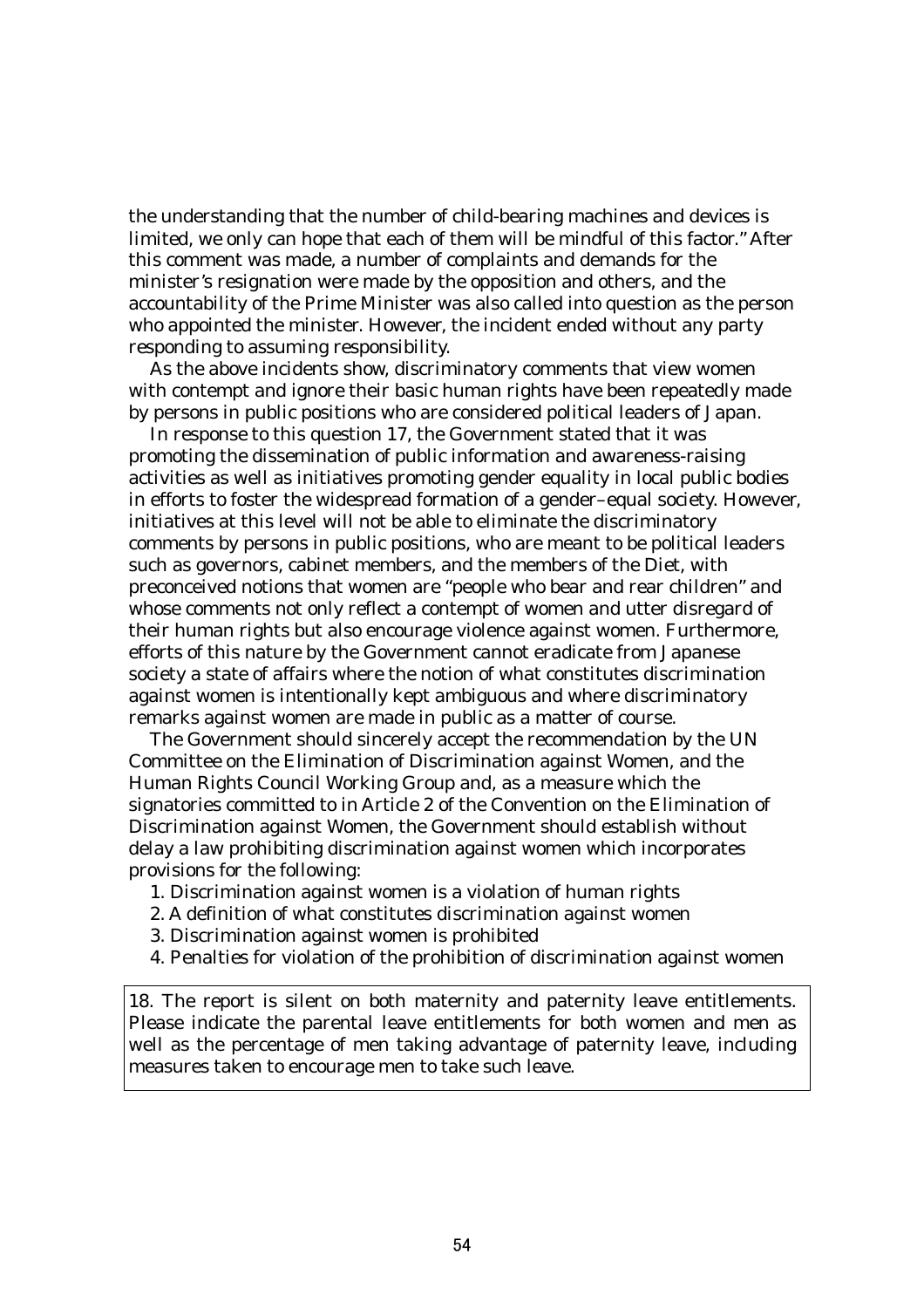1. In principle, both male and female employees are entitled to take parental leave once per child under a year old. In 2007 the percentage of employees taking parental leave reached almost 90% for female employees but was only 1.56% for male employees.

 Furthermore, employees on contracts who have been employed by an employer for less than one year are not entitled to parental leave. A contract employee who fulfills the following two requirements may take parental leave: 1) The person has been continuously employed by the same employer for at least one year; and 2) The person is likely to remain employed at the same company after the day that person's child reaches one year of age. Nevertheless, even in cases where the above conditions are met, the percentage of contract employees taking parental leave remains very low. Furthermore, anticipating an increase in disadvantageous treatment of employees including the dismissal of employees who take parental leave entitlements, etc. amid worsening employment conditions, the Ministry of Health, Labour and Welfare issued a notification entitled "Strict measures, etc, against the dismissal of employees for taking maternity leave prior to and after childbirth and parental leave, and other disadvantageous treatment."

- 2. As measures to encourage male employees to take parental leave, the Ministry of Health, Labour and Welfare has implemented a number of initiatives including "positive action to encourage female employees to demonstrate their potential," publicly commending for companies, that promoting measures relating to "activities to help employees balancing work and family life" and held a symposium organized by businesses commissioned by the Ministry of Health, Labour and Welfare. It also set up a website through the Japan Institute of Worker's Evolution.
- 3. However, the percentage of men taking parental leave was only 0.5% in 2005, and 1.56% in 2007. Although the percentage at 1.56% is extremely low, in terms of company size, the percentage of men taking parental leave was 0.66% for companies of 500 or more employees, 0.57% for companies with 100 to 499 employees, 2.43% for companies with 30 to 99 employees, and 8.85% for companies with 5 to 29 employees. Although the ratio in companies with 99 or less employees is rising, particularly in companies of 29 or less employees, the overall rate still remains very low, and the larger the company, the lower the percentage of men taking parental leave. On the whole, it is not proper to say that the percentage of men taking parental leave in the period from 2005 to 2007 has increased.
- 4. That so few male employees take parental leave can be seen simply as an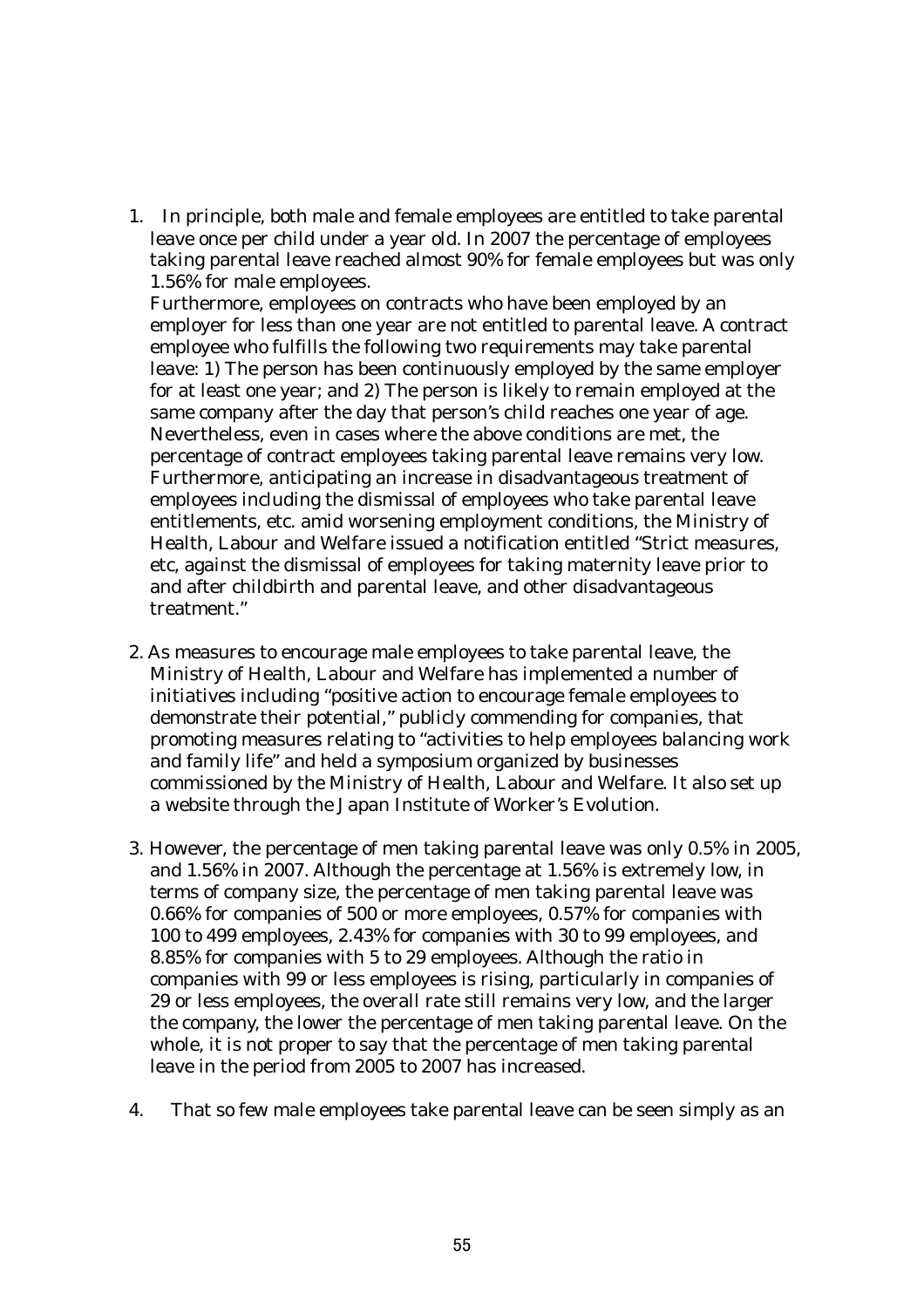indication that the family responsibilities of child care and family care are borne mainly by women, and that the notion of gender equality has yet to be realized.

 On the other hand, although women taking parental leave were close to 90% in 2007, the percentage of women becoming full-time housewives following the birth of the first child also remains high at around 70%, even in 2007. Consequently, little has changed since the establishment of the Act on the Welfare of Workers Who Take Care of Children or Other Family Members Including Child Care and Family Care in 1995.

 Furthermore, Article 6 of the above act sets down exceptional provisions for full-time housewives (husbands), and labor-management agreements excluding housewives (husbands) based on this provision exceed 70% of such agreements.

 Situations like this reinforce the stereotypical perception of division of labor by gender, which dictates that family responsibilities such as child care and family care are the domain of women as housewives.

5. Furthermore, under the Employment Insurance Law, compensation of income during parental leave is only 50% of the employee's previous wage (an interim measure until the end of march 2010), and because the wage disparity between genders remains high, with women earning only 67.8% of men's wages in 2008, it is difficult for men to take parental leave for economic reasons.

 In addition, in many companies the non-working period of parental leave is often evaluated negatively when an employee is being evaluated for a bonus, periodic pay rise, or promotion, etc. and this factor makes it difficult to raise the ratio of men taking parental leave.

Furthermore, when it comes to periodic pay rises, about half of all companies that have a periodic pay rise system do not provide a pay rise during the period of leave but instead carry it over to the next period following resumption of work. In addition, when companies assess employees for bonuses, only 3.7% of companies consider employees on leave as not being absent from work, and only 2.5% provide a bonus on the basis that an employee on leave attended work for a certain period of time even during the leave (Basic Statistical Survey on Employment and Management of Women Workers, FY2005, by the Ministry of Health, Labour and Welfare).

According to a report on men who take parental leave undertaken by a research group of the NLI Research Institute, 62.2% of companies in responding in regard to the treatment of male employees after their resumption of work following parental leave stated that parental leave had no impact on the periodic pay rise following parental leave of one to two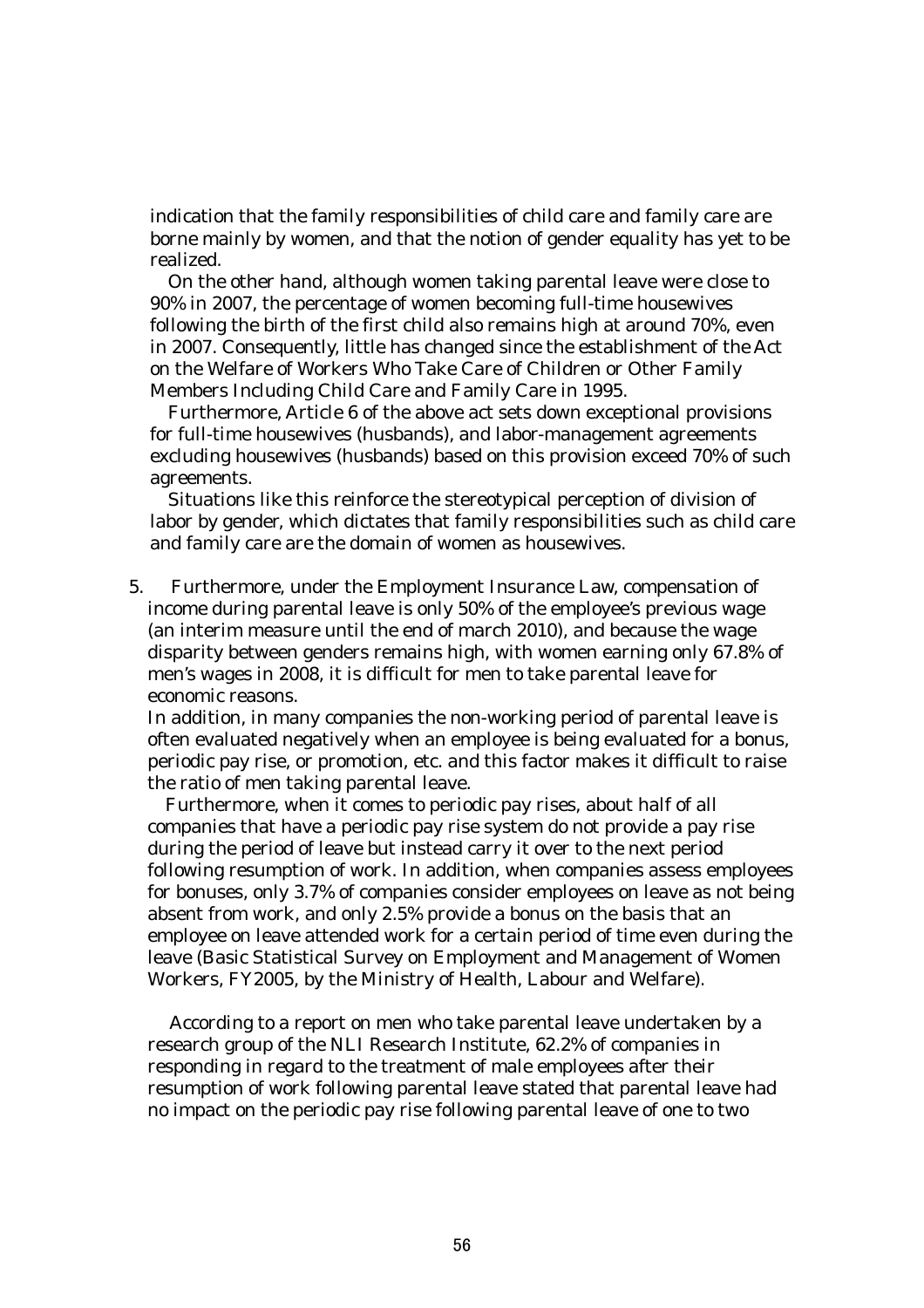months. However, the percentage of companies replying that it had no impact on pay rises fell to 36.4% in cases of leave of six months or more.

Furthermore, 63.9% of companies interviewed stated that parental leave of one to two months had no impact on an employee's advancement or promotions, but this ratio fell to 37.8% for leave in excess of six months.

6. Family responsibilities including taking child care and family care leave are for the most part borne by women because there is still a gender-based perception regarding work and family responsibilities. Given this factor, the Government should implement concrete measures to educate people of this misunderstanding of gender-based perception of responsibilities and the need to correct it. Similarly, the Government should strive to increase the ratios of male and female workers taking childcare and family care leave.

Furthermore, to enable men to take greater advantage of parental leave, the Government should urgently examine compensating for loss of income during leave of absence and the issue of disadvantageous treatment of employees upon their return to work following parental leave including the banning of such treatment.

7. Moreover, during the one-year period from October 2006 to September 2007 the number of employees who either left their jobs or transferred to other workplaces to look after or provide family care for family members climbed to 144,800 (Employment Status Survey, Ministry of Internal Affairs and Communications) and 119, 200, or 82.3 %, of the total number were women who left the workplace. In the future, obtaining one's right to take family care leave is likely to become a major issue for both male and female workers.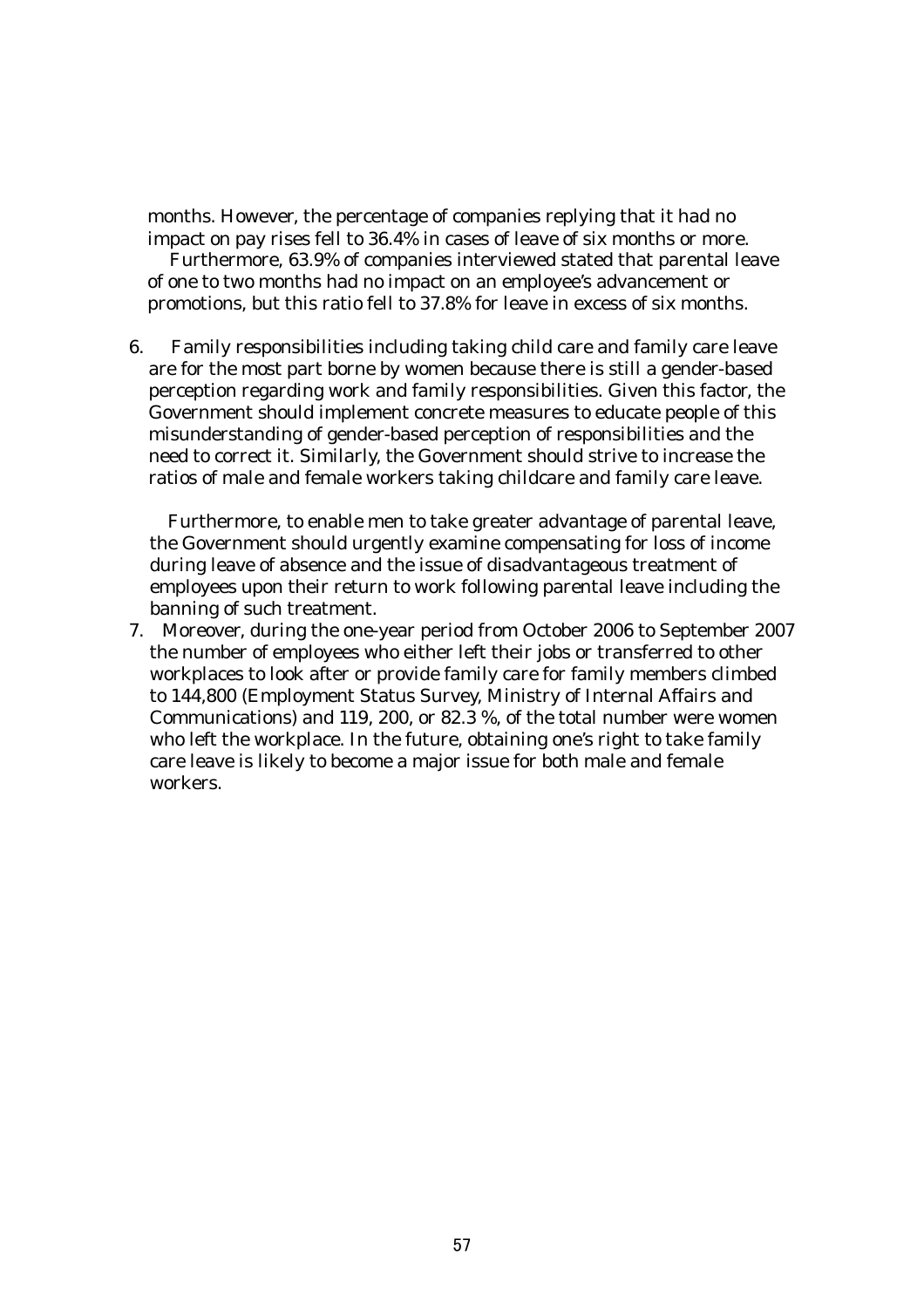19. The report explains the dispute settlement system put in place in cases of dispute between female workers and their employers which aims at conciliation but does not provide information in cases of failure of such conciliation (see paras. 303-305). Please indicate what legal avenues are available to the employees in case of violations of the revised Equal Employment Opportunity Law and what sanctions are foreseen for the employers found to be in breach of their obligations under this legislation. Please provide statistics about the number of cases brought by women and the outcome of such cases.

- 1. If employees wish to settle disputes with the employers in cases of violation of the revised Equal Employment Opportunity Law (EEOL), employees may seek advice, guidance or recommendations from the Director of the Prefectural Labour Bureau (Article 17, revised EEOL), or mediation through the Disputes Adjustment Commission (Article 18, revised EEOL). Under Article 29 of the revised EEOL, the Minister of Health, Labour and Welfare may request employers to give a report, advice, guidance, or recommendations, and may commission this authority in part to the Director of the prefectural Labor Bureau.
- 2. The revised EEOL also provides for the public announcement of those names of corporations as a punishment that have not complied with the recommendations of the Minister of Health, Labour and Welfare (Article 30). This announcement is aimed at ensuring the effectiveness of the EEOL through social sanctions.

However, Article 30 merely states that a corporation may be publicly announced, rather than will be publicly announced when a business owner fails to comply with the recommendations of the Minister, and the reality is that there have been no cases of companies being announced to date. Moreover, there are no other sanctions for violation of the EEOL. At the time of revision of the EEOL in 1997, a supplementary resolution was made to promote active application of the system for publicly announcing companies.

3. In 2007, the Equal Employment Opportunity Department of the Prefectural Labour Bureau received 29,110 enquiries concerning the EEOL. Of these, 12, 972 (44.6%) were from employees.

 The Equal Employment Opportunity Department of the Prefectural Labour Bureau provided administrative correctional guidance (advice, etc. under Article 29 of the EEOL) in response to 15,069 violations. Of these, 9,854 cases were concerning sexual harassment, 4,675 cases were for management of maternity health, 257 were related to recruitment and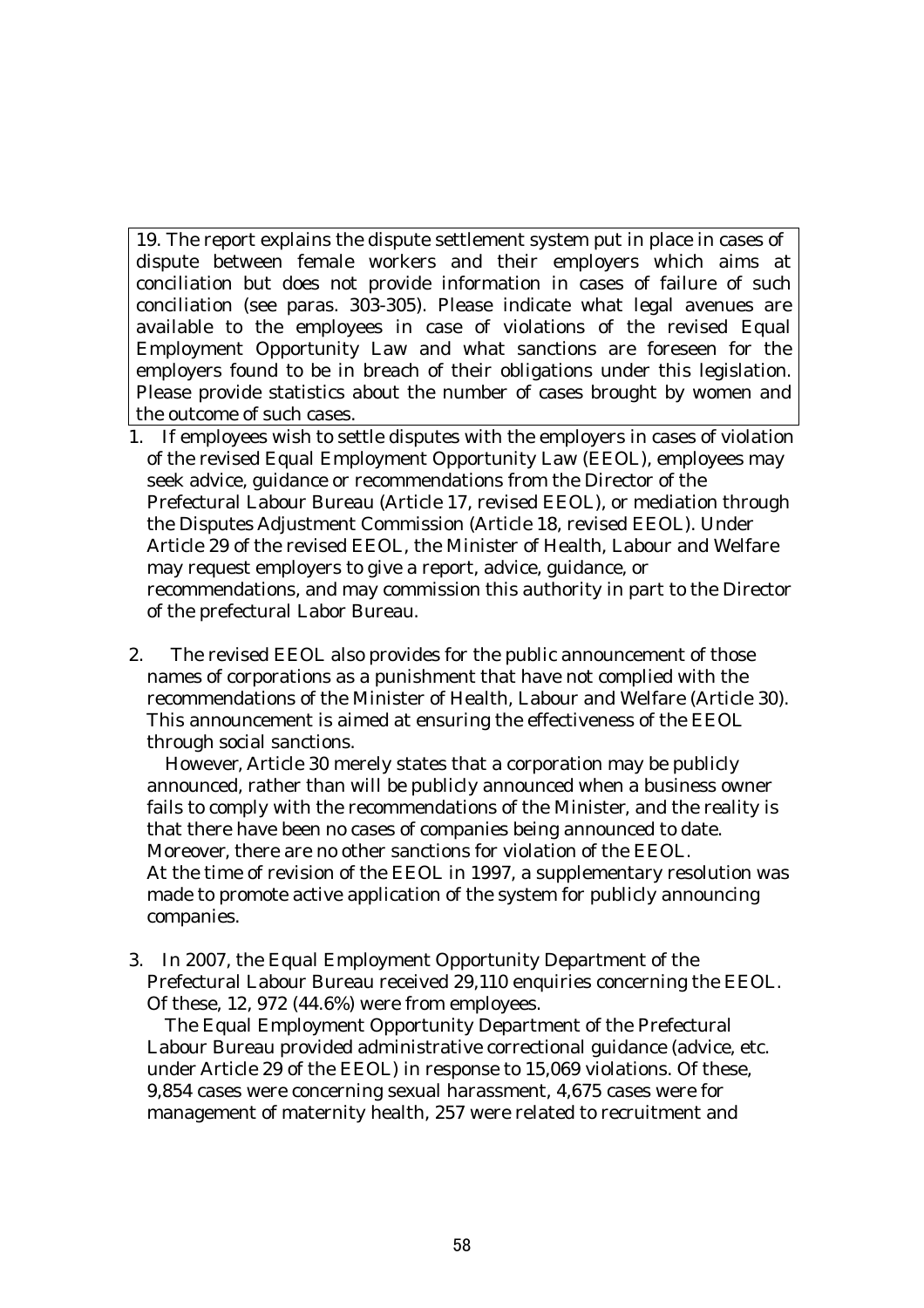employment, and 207 were related to assignment, promotion, and training.

 Furthermore, amid recession conditions since the autumn of 2008, dismissals where pregnancy and childbirth have been cited as the reason are rapidly rising. Concerned about an increase in the disadvantageous treatment of female workers whose pregnancy and childbirth may be used as a reason for dismissal in the future, the Government issued a notification entitled "Strict measures.etc.against the dismissal of employees taking maternity leave prior to and after childbirth and parental leave, and other disadvantageous treatment" dated March 16, 2009.

 However, detailed information about the actual number of employers that failed to comply with corrective recommendations and the nature of the violations have not been made available in the public arena.

- 4. If employees wish to receive assistance in settling disputes with employers, as previously mentioned, advice, guidance, and recommendations by the Director of the Prefectural Labour Bureau (Article 17, revised EEOL) and mediation are available. In FY 2007 there were 546 applications for individual Dispute Settlement Support based on Article 17 of the law revised in 2007. Of 507 cases completed with assistance during FY2007 (including cases carried over from the previous year), 394 cases, accounting for about 80% of all cases, are reported to have been resolved as a result of advice, guidance, and assistance provided (Conditions of Working Women in 2008 edition). There is no information concerning the 20% of cases that were not resolved.
- 5. In fiscal 2007 there were 62 new applications for mediation. Of these, mediation commenced for 56, and 31 recommendations for acceptance of mediation were made. Both parties are reported to have accepted mediation in 27 cases and these cases reached resolution (as shown above). Although the reasons for discontinuing mediation in the 35 cases which did not reach resolution are not indicated, employers with no intention of participating in mediation and the difficulty in reaching a compromise due to severe confrontation are the assumed reasons.

 When mediation is discontinued, there is no system of recourse under the EEOL, and female employees have no alternative other than to seek redress through judicial procedures such as industrial tribunals and lawsuits.

 At the time of the establishment and revision of the EEOL, the JFBA has repeatedly insisted that the establishment of an effective redress organization was necessary but this has yet to be realized.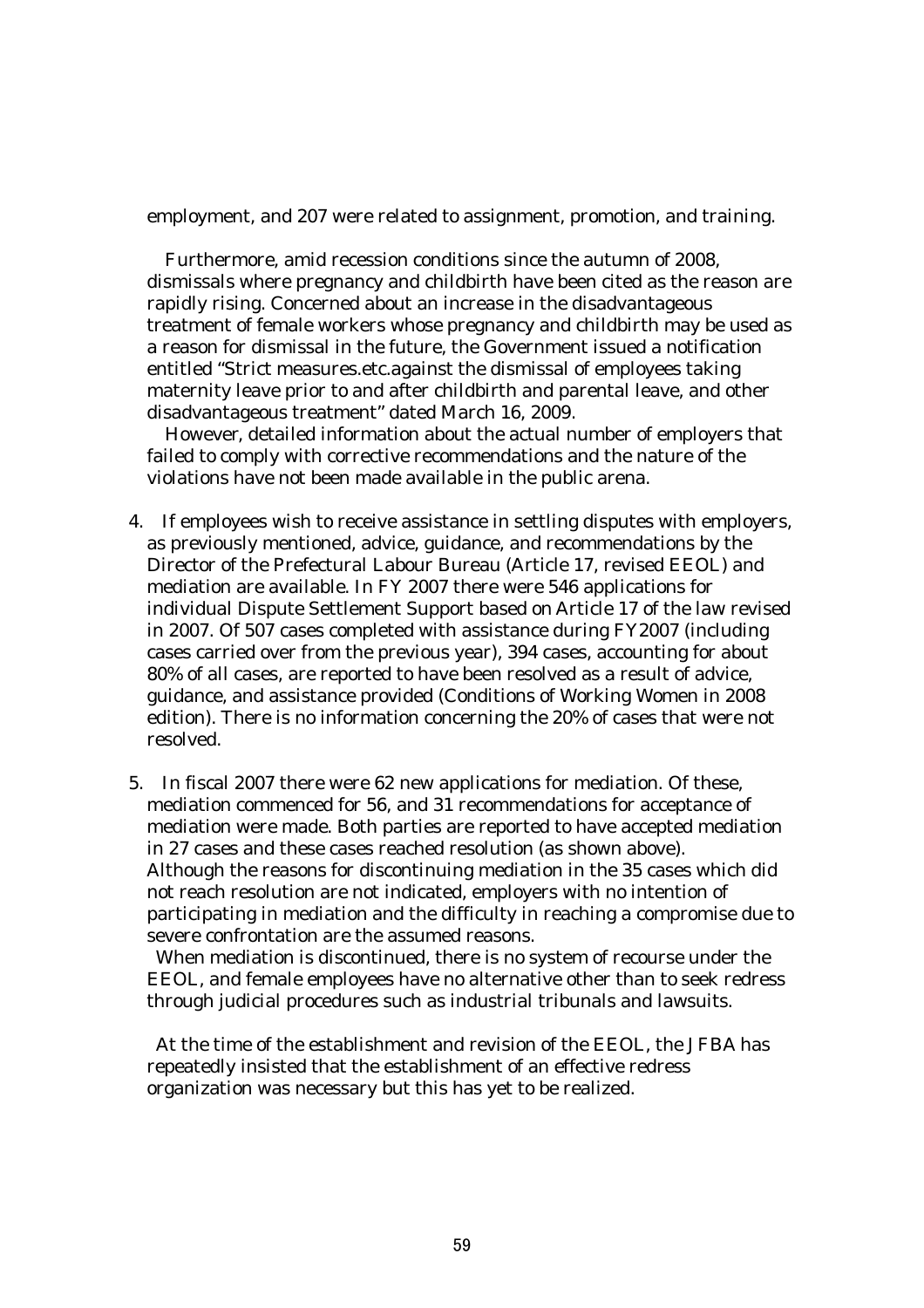6. Although the mediation system has inadequate areas, the number of cases of acceptance of mediation has increased. While the strengthening of this system is required in the future, the second recommendation of the Council for the Promotion of Decentralization Reform states that the Prefectural Labour Bureau, as a review of the regional offices of the national government, will integrate with the welfare department of the local governments by abolishing the present system and putting in place regional offices as block organizations. If the Prefectural Labour Bureau is abolished and becomes a block organization and the Equal Employment Opportunity Department is integrated into a local block unit, employees and employers alike will be unable to seek redress of rights of nearby organizations, and the disadvantage to female employees will increase, and will constitute a serious impediment in securing the rights stipulated in the EEOL for female employees.

 On March 6, 2009 the JFBA issued a statement through its President in which it expressed its opposition to the integration of the Prefectural Labour Bureau with block organizations and the progressive scaling down of "Hello Work" (a national employment agency) by the Government.

20. The report indicates (see para. 292) that the revised Equal Employment Opportunity Law provides for assistance for employers who institute positive action. Please provide further information about positive action that were undertaken by employers, the assistance that employers received under the revised law and to what extent such assistance benefited the women employees.

1. Under the revised EEOL, the Government merely stated that it could provide additional assistance in positive action taken by employers when they disclosed or intended to disclose the implementation of those positive actions being undertaken or positive actions they intended to undertake. The amended law has no provisions advising employers to take any particular positive action. A measure based on the revised legislation was the establishment of a "Positive Action Assistance Website."

 The Committee in its concluding comments to the Japanese Government regarding 'positive action' in 2003 urged that the Japanese Government make efforts to promote the effective realization of equal opportunities for men and women using such measures. However, 'positive action' such as the above cannot respond to the requests of the Committee and no expectations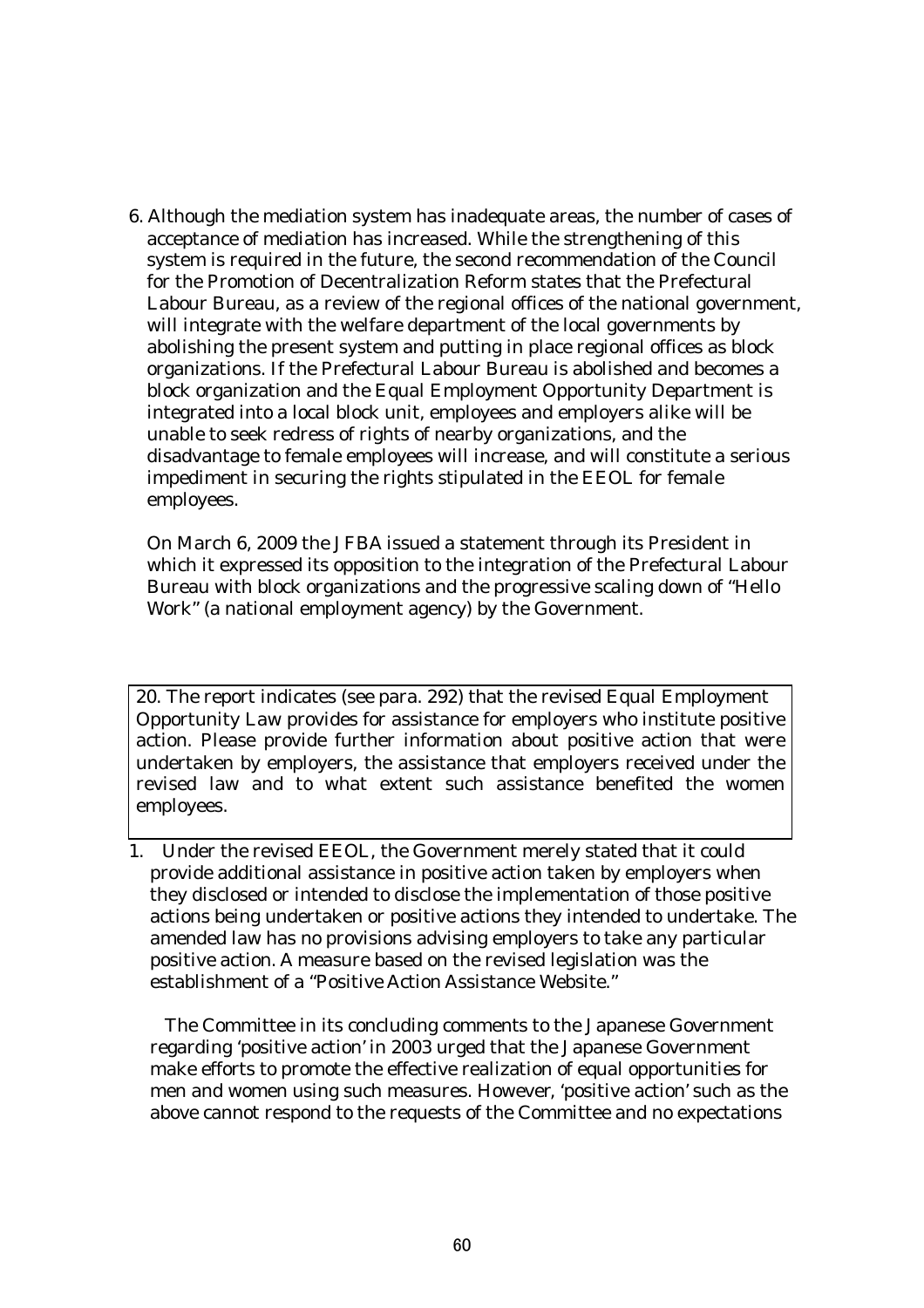can be held for their effectiveness in the area of positive action.

- 2. The amended EEOL of 1997 established "positive action" as an approach to measures for improving the welfare of female workers but it stopped at stating that the Government would provide assistance to employers who voluntarily undertook positive action. Because "positive action" was left to employers as a voluntary initiative, the effective realization of equality between men and women , which was the objective of positive action, proceeded very slowly.
- 3. A look at the gap between the genders since the establishment of "positive action" under the EEOL shows that, to begin with, the number of female employees rose from 21.27 million in 1997, or 39.5% of the workforce, to 23.12 million, or 41.6% of the workforce, in 2008. However, from 1997 onwards the number of non regular female workers began to rise, and since 2003 the majority of female workers are non regular. In 2008 the percentage of regular female workers was only 46.4% of all female workers, with 53.6% of non regular female workers as an increasing trend in female workers to be engaged in non regular work continues.

 At the same time, the number of non regular male workers is also rising but the number of men engaged in regular work in 2008 was 23.58 million, or 80.8% of all men in the workforce, which by far surpasses the ratio of women in full time work. Furthermore, in fiscal 2008 the ratio of women among employees working shorter working hours was 68.0%.

 In terms of the disparity in wages between men and women, in 2008 women received 67.8% of scheduled wages while in 1995 this was 62.5%, indicating only a 5.3 point narrowing of the gaps in the period from 1995 to 2008. While during this period the gaps contracted slightly further to 67.6% in 2004, it began to widen again between 2004 and 2005 to 65.9% before improving marginally to 67.8% in 2008.

 The above statistics do not include bonuses. If wages including bonuses were factored into the calculation, the disparity between male and female workers engaged in regular work and the disparity between regular male workers and female workers working shorter hours would widen even further.

 A look at the percentage of female workers at the managerial level shows that the percentage of subsection chief level rose from 7.8% in 1997 to 12.7% in 2008, the percentage of women in positions equivalent to division manage from 3.7% in 1997 to 6.6% in 2008, and the percentage of department manager level from 2.2% in 1997 to 4.1% in 2008, with the percentage of women holding positions equivalent to division manager and above in particular extremely low.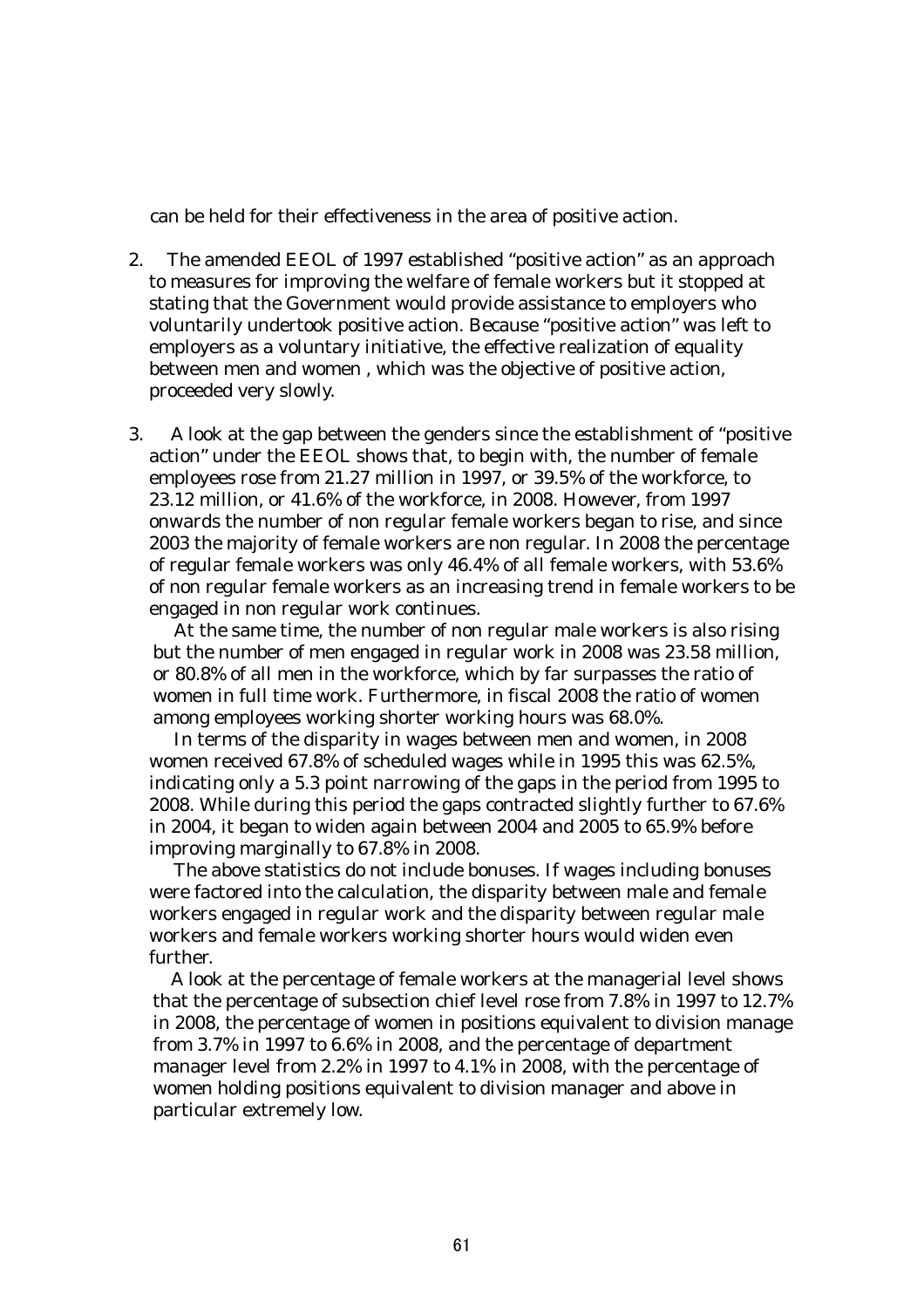According to the FY2006 "Basic Survey on Women's Employment and Management," the ratio of female workers in managerial level in the same fiscal year showed that 10.5% in subsection chief level, 3.6% in section chief, and 2.0% in department manager level. However, the ratios of female workers in managerial positions in companies with 5,000 or more employees were as follows: 10.3% in subsection chief level , 2.4% in section chief level , and 0.8% in department manager level, falling below the average value in all positions, and the ratio of femal

at the position of department manager level only 0.8%. (There are no more recent survey results than these for companies with 5,000 or more employees.)

4. In terms of "positive action" initiatives, the ratio of companies "already taking initiatives" in fiscal 2006 was less than that in fiscal 2003 according to the "Fiscal 2006 Women's Employment Management Survey." Moreover, the smaller the scale of the company, the lower the ratio of companies engaging in positive actions.

 On the other hand, among companies of 5,000 and over, 66.5% answered that they were already taking positive actions but (in fiscal 2006) the ratio of femal workers in managerial level on in companies of that scale fell below the average as stated in 3 above.

5. In this way, even after the words "positive action" were framed in the EEOL, the establishment of positive action has no binding force and the narrowing of the gap between genders has remained insignificant. In companies of 5,000 and over where the ratio of companies taking positive action was high, the ratio of female workers at managerial level remains low. Furthermore, a 2006 survey indicates that the ratio of companies taking positive action is on the decline.

 It is clear that "positive action" established under the EEOL has in fact done little to narrow the gap between genders, and the Japanese government has no choice but to concede that the kind of positive action provided for in Article 4-1 of the Convention for Elimination of All Forms of Discrimination Against Women has not been implemented in Japan.

It is not possible to realize substantial gender equality in the workplace simply by providing for in law, including in the revised EEOL, the notion of positive action to assist the voluntary efforts of companies. The EEOL should be revised to include provisions requiring employers to establish positive action measures which include reporting on their status, formulating plans, and putting them into practice.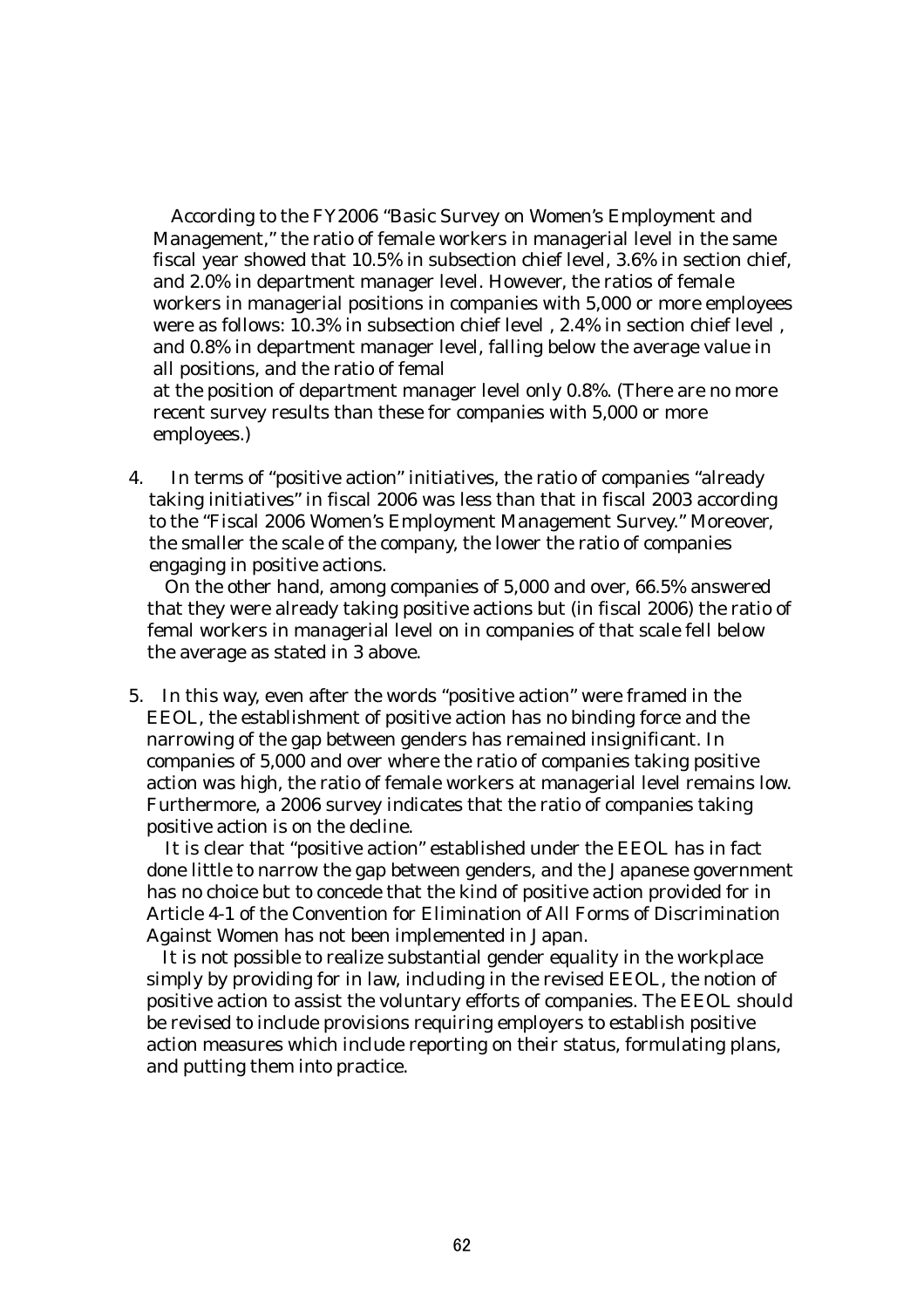21. According to the report, in 2005, the average wage of female workers (excluding part-time workers) was 65.9% that of male workers. Apart from the Guidelines on the Improvement Measures of Wage and Employment Management for Eliminating Wage Disparity between Men and Women, compiled in 2003 by the Ministry of Health, Labour and Welfare, and the application of which is voluntary, please elaborate on any other measures developed and undertaken to address the wage gap between men and women.

 1. As stated in question 20 above, the wage gap between men and women in 2008 still remains significant with female workers engaged in regular employment earning 67.8% of their male counterparts,.

 According to data of the "Study Group on the Gender Wage Disparity in a Changing Wage and Employment System," the disparity in scheduled wages between genders reached its highest in 2007 with women earning 63.9% of the wages of men in companies of 1,000 or more employees. At the same time, the gap was at its smallest of 70% in companies of 10 to 99, indicating that the larger the company, the greater the gap in wages between genders. Moreover, although the disparity in wages between genders in 1986 in companies of 1,000 or over was 62%, this gap widened from 1993 onwards but in 1999 narrowed to 62.6%, improving on the level of 1986 but up until 2007 showed little change, narrowing only to a level of 63.9%.

 Furthermore, the figures do not include bonuses. If bonuses were included, the disparity in wages between genders would be even greater, widening in line with the scale of the company.

 In addition, 55% of companies of 1,000 and over have adopted a career-differentiated track personnel system, and the more prevalent the adoption of this personnel system, the lower the ratio of female workers participating in management roles. In fact, the larger the scale of companies, the more this differentiated track system is a factor contributing to widening the gap in salaries between genders.

- 2. As also stated in question 20, the ratio of women engaged in non regular work is rising. In 2008, 53.6% of all female employees were non regular workers with 40.3% of these in part-time or casual work. In 2008 female part-time workers earned only 70.3% of their regular female counterparts and only 48.5% of regular male workers, showing an extremely significant gap.
- 3. Under the amended the Part-time Workers Labor Law (enacted in April 2008), the discriminatory treatment of "part-time workers who should be viewed the same as ordinary workers" was prohibited but "part-time workers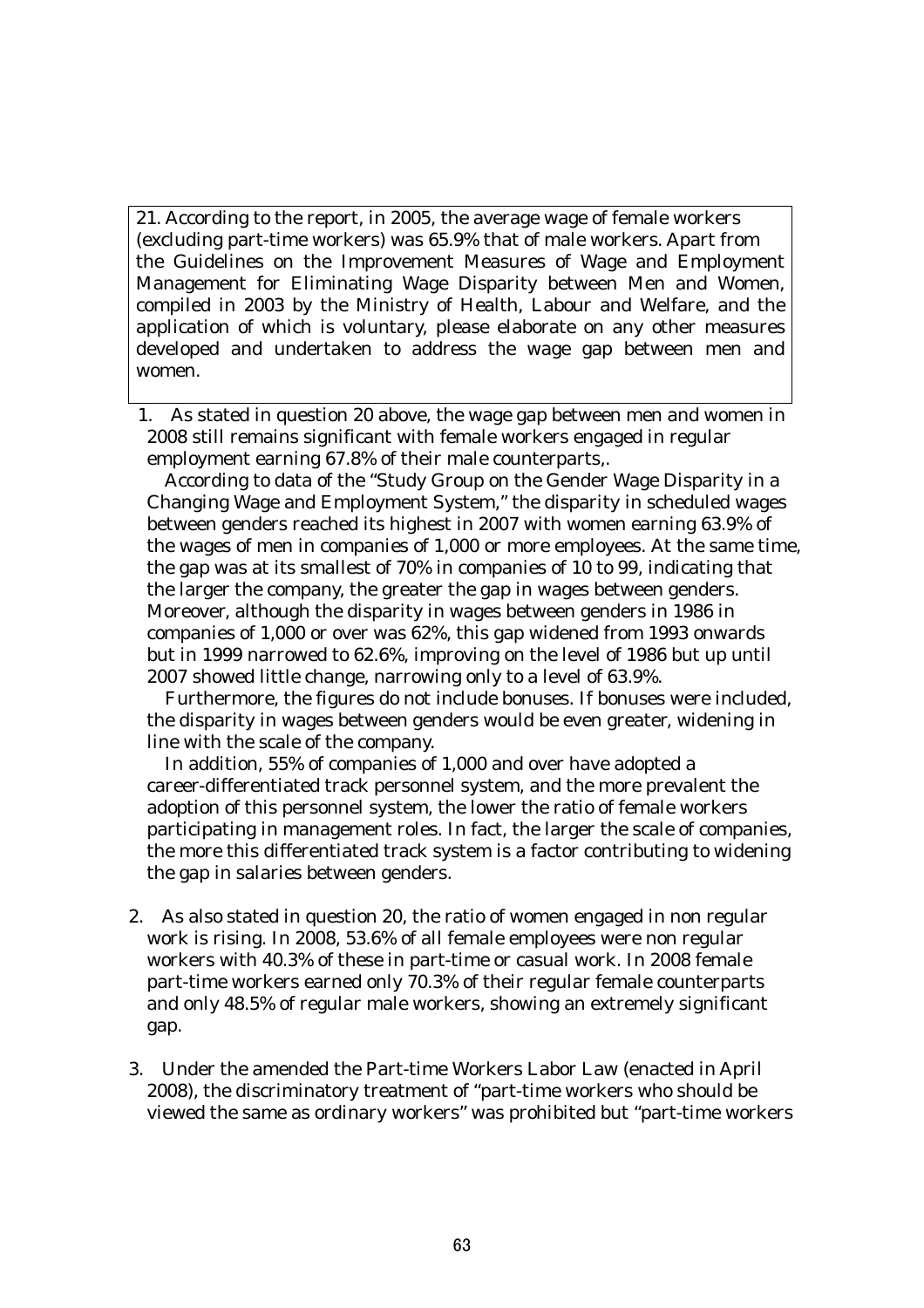who should be viewed the same as ordinary workers" were deemed to be 3 to 4% of the workforce in the counter-reply of the Diet at the time of deliberation of the amended law, and it is doubtful that the amended Part-time Law have any effect on narrowing of the gap in wages between part-time and regular workers. In the 2008 survey on the status of working women, there are no survey results on what the percentage of female "part-time workers who should be viewed the same as ordinary workers" is and the gap in wages, as stated above, remains substantial.

- 4. In the Sixth Report, the Japanese Government stated that it was making efforts to disseminate information by preparing guidelines for labor and management to voluntarily tackle the wage disparity between men and women and to distribute pamphlets through labor and business organizations and other means. However, the extent to which pamphlets were distributed and other means implemented since 2003 to the present are unclear. Also unclear is whether the distribution of pamphlets resulted in any specific practical action on the part of labor or business organizations. Therefore it can only be said that it is doubtful that the distribution of pamphlets had any effect.
- 5. The Government also states in the Sixth Report that it prepares reports on wage disparities between men and women, continually follows up the current state and changes in the gender wage disparity, and makes efforts to raise public awareness regarding disparity in wages between the genders. It also states that it helps promote efforts by labor and management to reduce the disparity. It is certain that the Ministry of Health, Labour and Welfare does compile and release reports on the gender wage disparity each year but there is no verifiable evidence to confirm whether these reports have increased awareness of the disparity in wages between the genders. Furthermore, it is not clear what specific measures the Government is taking to "promote initiatives by labor and management" to narrow the disparity in wages between genders.

 Although the Government in the same report states that it is also making active efforts to promote positive action, the limited effectiveness of positive action has already been discussed in question 20. Even in 2008 in Japan where the gender wage disparity is still significant, with women earning 67.8% of the wages of men, it is doubtful that any of the measures that have been formulated and implemented to address the gender wage disparity including the distribution of guideline pamphlets have been effective as measures for correcting the gender wage disparity to date.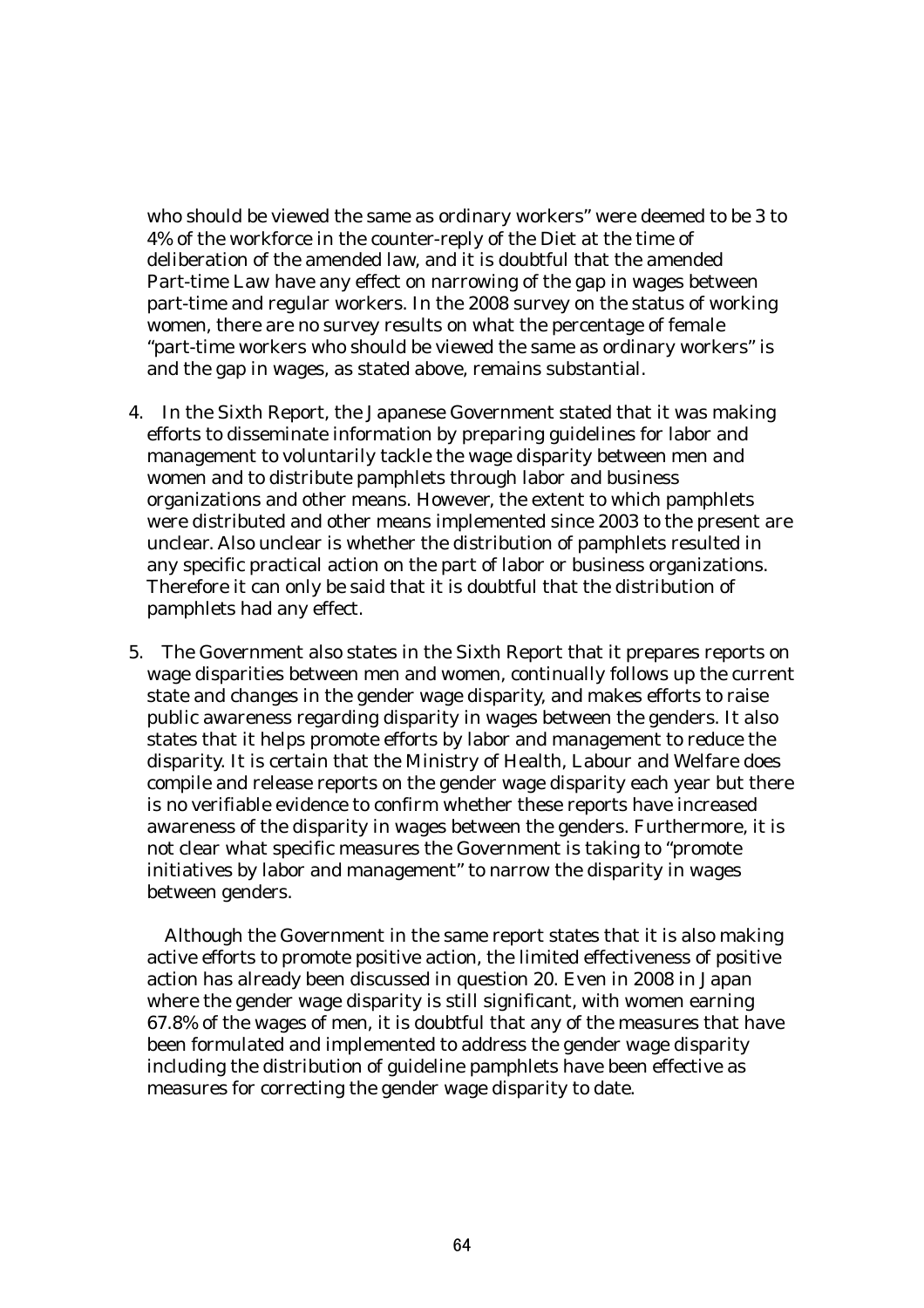6. In the "Report concerning the Amendment of the "Act on Securing, Etc, Equal Opportunity and Treatment Between Men and Women in Employment" (June 16, 2005), the JFBA expressed the view that at present there is an extremely large number of cases in which employment management categories as well as employment patterns are causing disparities in wages among workers engaged in the same type of work. Because women comprise the overwhelming majority of the workforce in the part-time and other non regular working sectors, it is very difficult to make headway in resolving the gender wage disparity. In the above opinion paper the JFBA expresses the view that, as previously mentioned, the prohibiting of indirect discrimination under the EEOL should be clarified as a regulatory means for correction and that Article 4 of the Basic Labor Law should be revised to clearly state the principle of equal pay for equal value work.

 In March 2008 the Expert Committee on Application of the ILO Convention Recommendations expressed its view and called upon the Japanese Government to revise the law to provide for the principle of equal pay for men and women for equal value work and also requested that the Government report on measures it had taken to promote the objective evaluation of work duties.

 To eliminate the disparity in wages between genders through management categories such as work type.etc. and to eliminate the disparity in wages between regular and non regular workers including part-time workers, it is necessary to establish a statutory form on the principle of the same remuneration for men and women for work of the same value and an objective means of evaluating work duties to implement this.

22. The report mentions that the guidelines concerning the Equal Employment Opportunity Law were amended (see para. 290). Please provide details about those guidelines, in particular with regard to how they encompass indirect discrimination in the sections relating to employment management, recruitment and hiring, assignment (including allocation of work and vesting authority) and promotion.

1. With regard to indirect discrimination, the amended Equal Employment Opportunity Law of 2007 states that requirements in the three areas listed and limited in the ordinance of the Ministry of Health, Labour and Welfare are not to be applied without a rational reason. These are: 1) height and weight or other physical requirements in recruitment and hiring, 2) the requirement of nation wide mobility in recruitment and hiring for main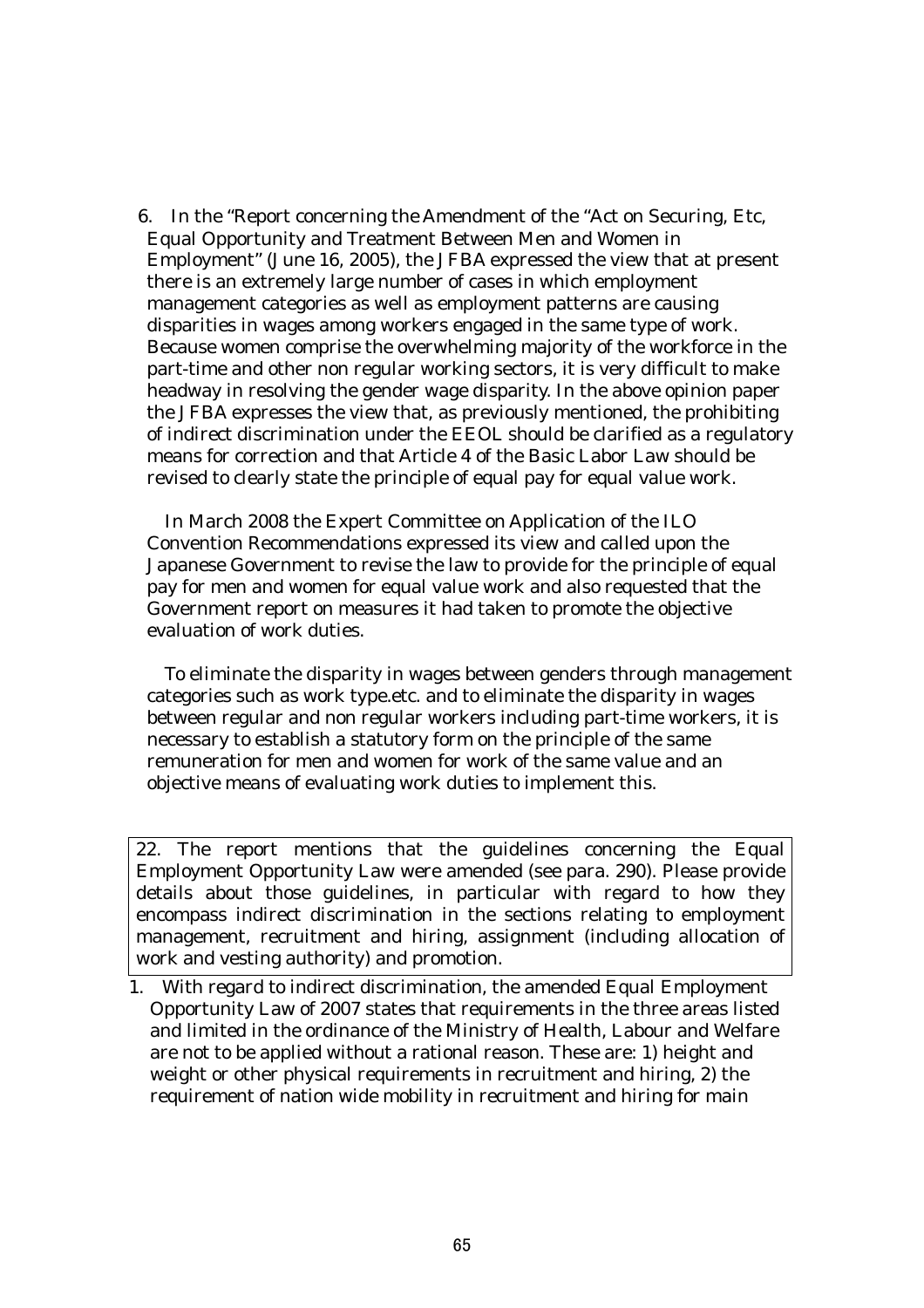carrer track, and 3) the requirement to have had a past experience transfers involving changes of residence for promotion.

2. Limiting indirect discrimination prohibited under the amended Equal Employment Law to these three requirements resulted in the failure of the law to encompass indirect discrimination in a number of other circumstances such as, for example, discrimination in the treatment of the application of family benefits including the use of company financing or company recreation facilities depending on whether or not an employee is the head of a household under the resident register, or in cases where regular staff are given preferential treatment in decisions regarding the treatment of staff, or cases where benefit packages do not apply to part-time workers. Consequently, there has been absolutely no redress in the more complex cases of discrimination, and this factor greatly diminishes the meaning of incorporating the prohibition of indirect discrimination into that law.

However, in paragraph 290 of the revised guidelines, the general definition of indirect discrimination is clearly stated, and concerning in areas other than those stated in ministerial ordinances, the Government states that it has been disseminating information widely in efforts to inform the public of indirect discrimination through pamphlets and other means. According to the Government, this information states that while certain acts may not be included in the Ministerial ordinance, there is a possibility that by the court such acts could be judged as indirect discrimination. Nevertheless, establishing a clear definition of indirect discrimination in law and establishing a definition in ordinance that have no legally binding force cannot be viewed as being the same and cannot be deemed to be equivalent.

Furthermore, the Ministry of Health, Labour and Welfare makes the assumption that female workers will contest indirect discrimination in court. However, court cases where gender discrimination is at issue are inevitably protracted and place a significant burden on female workers. In cases of indirect discrimination where the nature of the discrimination is more complex, proving in a court that the actual disparity between men and women is gender discrimination is likely to place an even greater burden on women. Therefore, the EEOL must for the sake of female workers clearly define and prohibit indirect discrimination and establish a system where resolution regarding its violation can be achieved through redress procedures under the Equal Employment Law.

 Furthermore, contesting the application of requirements other than the above three as indirect discrimination in a court would in reality be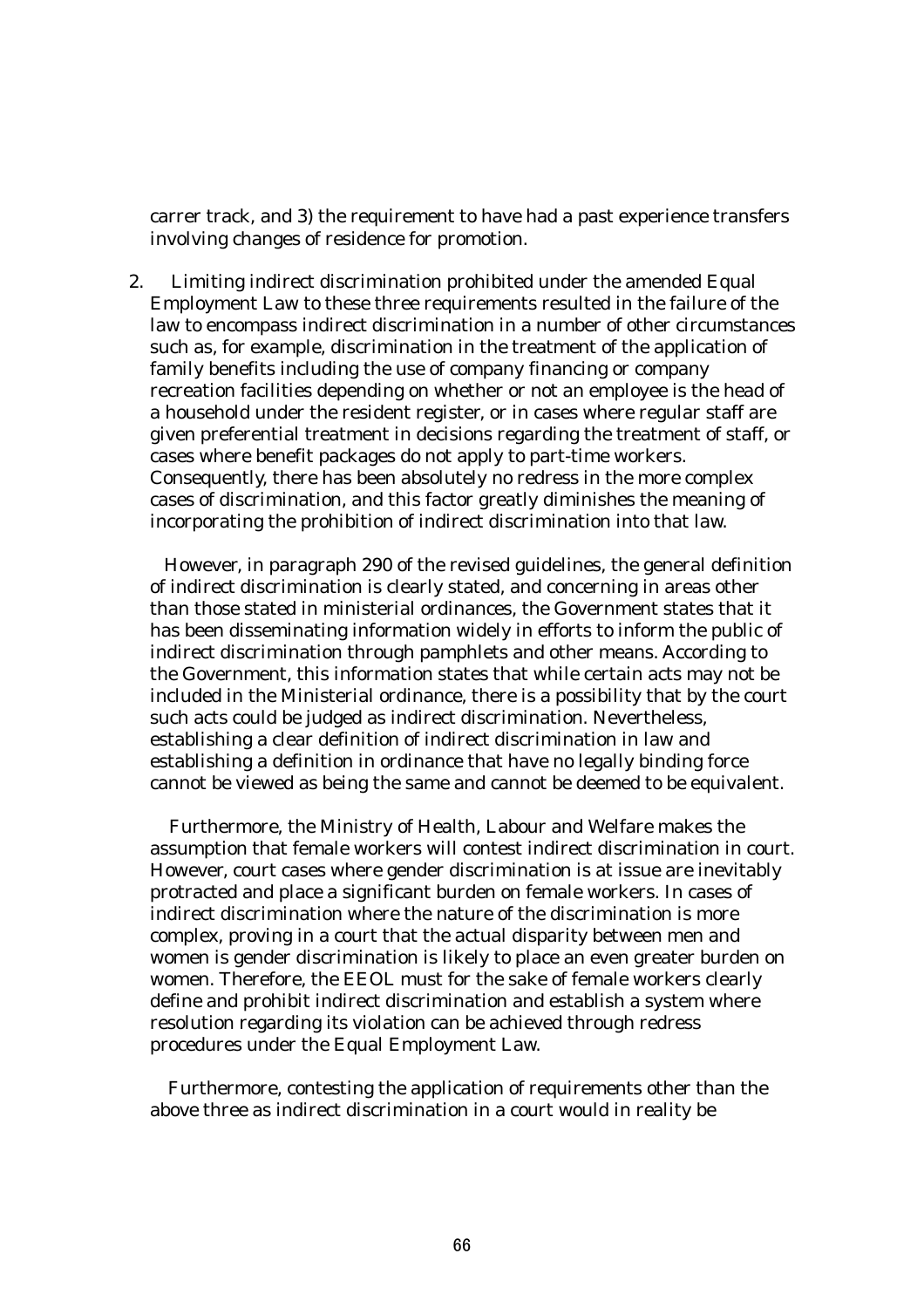extremely difficult. In the initially established EEOL, there were no provisions for dealing with discrimination against women in recruitment, hiring, assignment and promotion with regard to the application of the requirements discussed above, and the fact that the notion of equal treatment stopped simply at the obligation on the part of the employer to make efforts at equal treatment was supposedly because that at that time differentiating between men and women in recruitment or in treatment was not seen as a violation in society at large at that time. This is clear from examples of cases where this general perception became the basis for making court decisions. (Osaka District Court decision on the Sumitomo Electric case on July 31, 2000, Osaka District Court decision on the Sumitomo Chemical case on March 28, 2001, Tokyo District Court decision on the Nomura Securities case on February 20, 2002, Tokyo District Court decision on the Kanematsu Corporation case on November 5, 2003 , and Nagoya District Court decision on the Okaya and Company case on December 22, 2004). Based on this rationale, a growing body of court cases could not be expected to pave the way to broadening the scope for prohibiting discrimination. On the contrary, it could easily narrow the path for redress through the courts.

- 3. Examples of rational reasons were listed in the ordinance. However, (1) through (3) below were given as examples of cases where the reason was not rational for requiring nationwide mobility in recruitment and hiring for main carrer track employee under employment management differentiated by career tracking:
	- (1) When there are no branch stores or offices over a wide area and there are no plans to establish branch stores or branch officers over a wide area
	- (2) When there are branch stores and offices over a wide area but transfers requiring a change of residence are in effect rare unless the person desires a transfer for family reasons or other special circumstances
	- (3) When there are branch stores or branch offices, etc. over a wide area but gaining experience in branch stores or branch offices of different regions or experience at production sites as a manager or experiencing the special characteristics of local regions as a top-level manager are not deemed to be particularly necessary for training or securing skills; and when personnel rotation including transfers with change of residence are not deemed to be necessary for the management of the organization

 However, in (1) there is no possibility of a transfer and in (2) there is no need for a transfer. Therefore, from the outset these are examples that would not necessitate transfers. In the case described in (3) there is no need for a transfer either in terms of executing the relevant work or from the perspective of employment management that reflects management of the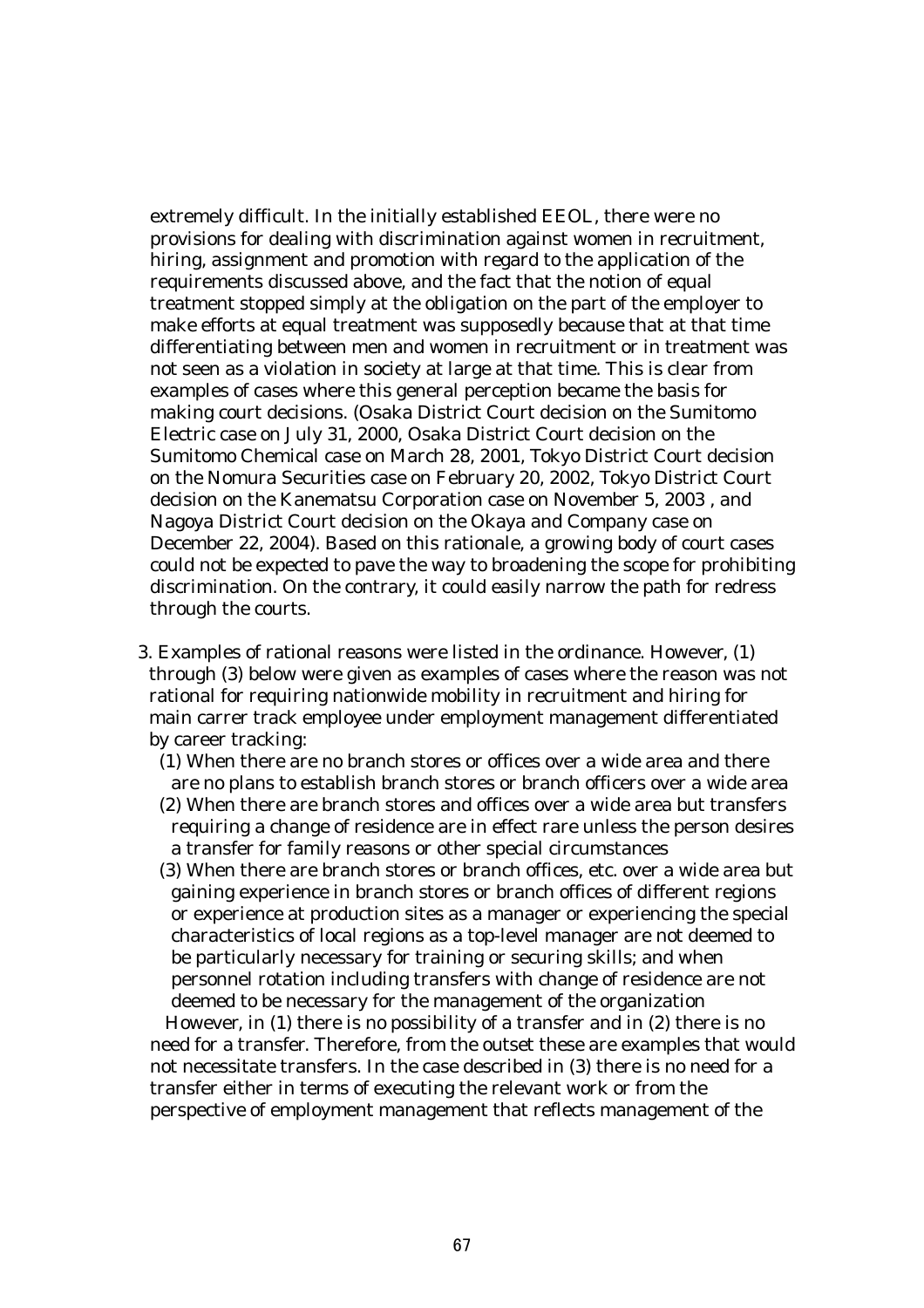business.

By indicating such extremely limited examples, cases where a rational reason for a transfer is deemed to be lacking would be extremely limited. Therefore, there is a likelihood that few cases will be judged as indirect discrimination in the application of a requirement for nationwide mobility in recruitment and hiring for main carrer track.

In reality, as described in 5, even after the enactment of the revised EEOL, the percentage of women in career track employment at the recruitment stage is extremely low and the majority of women are recruited under the general track.

4. Around the time of the enactment of the EEOL in 1986, the employment management system which differentiated between men and women underwent reform and was replaced by a differentiated career-tracking employment management system consisting of a career track and general track system of employment. As a system which provides for different working arrangements depending on the track, it was introduced chiefly in large companies and financial institutions.

 To accommodate this system, at the time of the enactment of the EEOL the Ministry of Labour (at the time) established in oedinance work management categories and determined that decisions on violations of the EEOL would be made according to the employment management category. Therefore, the system of employment management by gender prior to the establishment of the EEOL changed in form only to a "career track" and "general track" management system, and under the guise of differentiation by "employment management categories" as set down in the ordinance, this system has become a hotbed for indirect discrimination. In this way, personnel management on the basis of gender has been effectively preserved.

5. According to the section "Status of Recruitment" of the publication "Implementation and Guidance, Etc. Relating to the Differentiated Career Tracking Employment Management System" released by the Ministry of Health, Labour and Welfare (December 24, 2008), women accounted for 16.6% of personnel recruited under the main career track in April 2006, 12.4% in April 2007, and an expected 16.9% in April 2008. The ratio of companies where women comprised less than 10% of main career track personnel recruits was 56.3% in April 2006, 46.6% in April 2007, and is expected to be 51.2% in April 2008.

 Furthermore, women accounted for 92.8% of all general track recruits in April 2006, 92.6% in April 2007, and an expected 92.8% in April 2008. The ratio of companies where 100% of all women are general track recruits was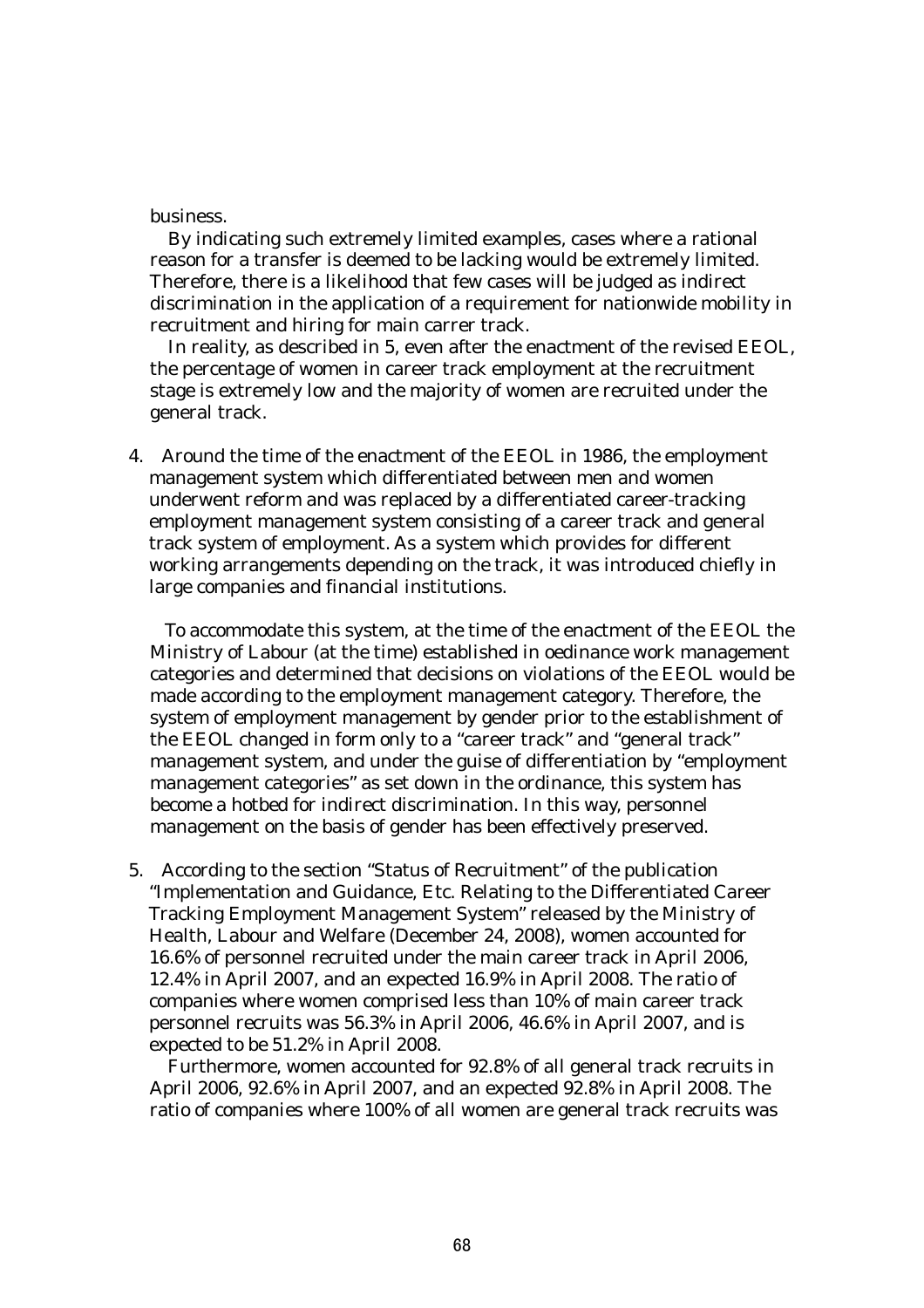85.5% in April 2006, 76.8% in April 2007, and is expected to be 80.7% in April 2008.

 In the section "Status of Active Duty" (2007), women accounted for 6.0% of employees in main career track employment, and in 84.7% of all companies they accounted for less than 10% of career track employees. Moreover, there were no companies in which the percentage of women engaged in main career track employment exceeded 30%.

 The proportion of women engaged in general track employment overall is 77.9%. In companies of 5,000 employees or more, the percentage is 90.0%, and in 30.1% of Japanese companies the entire female workforce is employed under general track arrangements.

 As the above statistics attest, in companies which have introduced the differentiated career tracking employment management system almost all women are segregated into the general track rung where wages are low and promotions occur at a slow place.

6. Therefore, in regard to indirect discrimination, it is necessary to establish a definition of it and to ban it; to review the Ministry of Health, Labour and Welfare ordinance limiting indirect discrimination prohibited under the revised EEOL to the three requirements and to provide appropriate examples; and to do away with the ordinance which provide for decisions on violations of the EEOL according to career-differentiated management categories.

23. Please give further details about the measures employers have an obligation to take under the revised Equal Employment Opportunity Law to prevent sexual harassment in the workplace (see para. 61 of the report). Please clarify whether this revised law includes punitive measures to enforce compliance other than publicizing the names of offending companies. Please indicate to what extent the new measures foreseen by the revised Equal Employment Opportunity Law have been enforced.

- 1. Provisions for ordinance regarding obligatory measures of employers established in Article 11-1 of the revised EEOL are set out based on paragraph 2 of the same article and state what constitutes sexual harassment in the workplace and the obligatory measures employers are to take to address sexual harassment.
- 2. Under the revised law, sexual harassment in the workplace constitutes a reason for public announcement of the name of the company.. The system of public announcement of the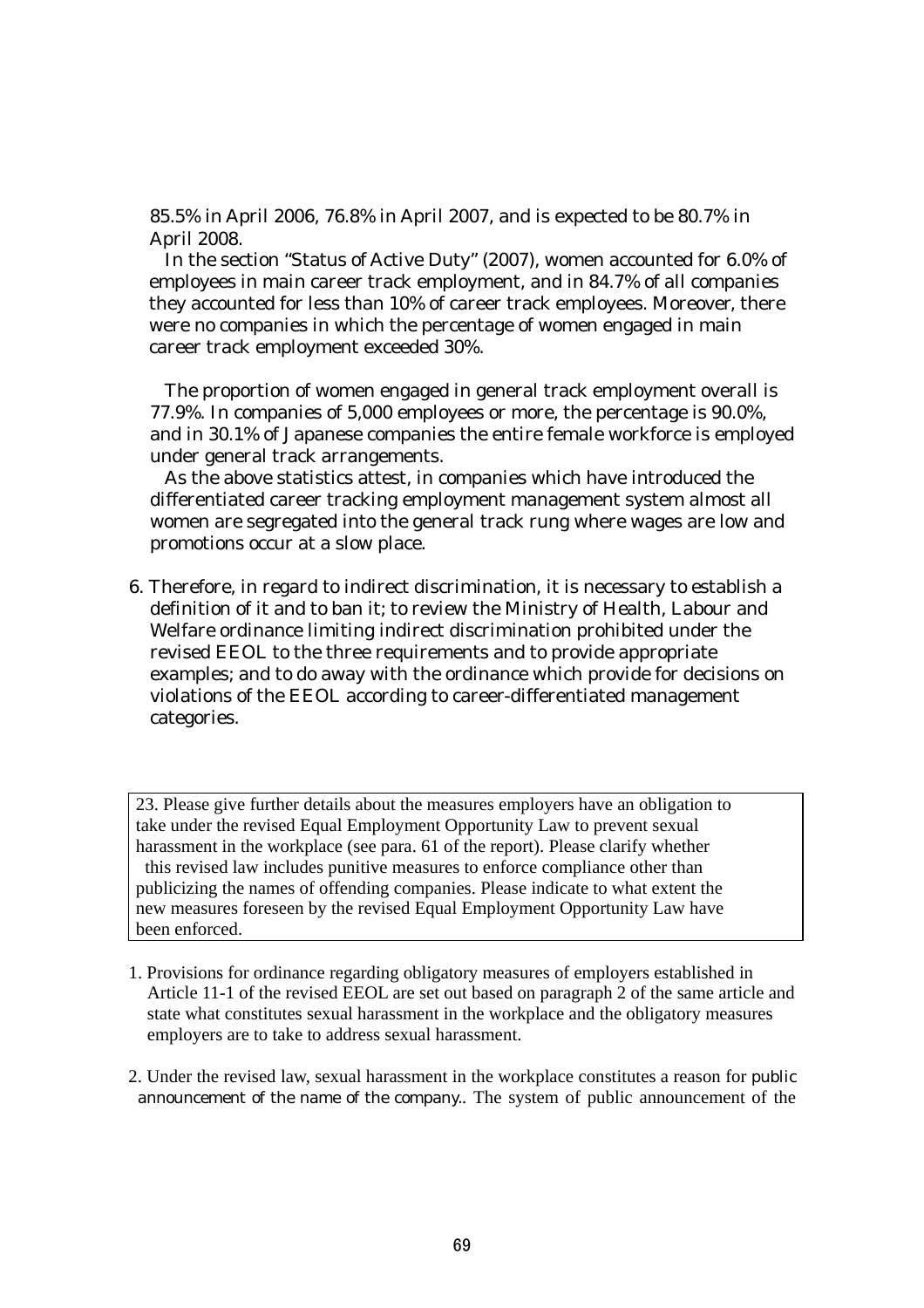name the company was established in 1997 at the time of the revision, and as stated in question 19 above, a supplementary resolution provides for the active application of this system. Despite this resolution, however, there are no examples of offending companies being publicly named, and even after the revision of 2006,which stipulates that the name of a company that has not followed the administrative recommendation shall be made public.for combating sexual harassment, there have been no examples of companies being publicly announced.

- 3. Of about 30,000 complaints received by the Equal Employment Department of Prefectural Labor Bureaus in 2007, 15,799 (54.3%) were complaints relating to sexual harassment. Administrative guidance for correcting systems was given in 15,069 cases, and of these 9,854 related to sexual harassment. However, in terms of content, the 2008 edition of "Current Conditions of Female Workers" merely mentions that administrative guidance was given to "companies that had not yet established sexual harassment measures in compliance with the law and companies that had not responded appropriately to sexual harassment when it occurred." Therefore, it is not clear what specific guidance for correcting the systems was given to companies nor are the numbers of cases where administrative guidance was given and of companies that failed to comply with advice to make corrections.
- 4. Other than publicizing the names of companies, the revised law includes no additional punitive measures to force companies to comply. Article 29 of the EEOL states that the Government may" request a report" of an employer, and Article 33 of the revised EEOL provides for civil fines of no more than 200,000 yen for employers that "fail to provide a report or provide a false report" in response to the Government's request. Although this is not a punitive measure that would force companies to comply with the law, it is the first punitive provision in the revised EEOL.

Nevertheless, to date there are no cases of civil fines being imposed on companies.

24. In its previous concluding comments (see A/58/38, sect. IV, para. 366), the Committee requested the State party to provide, in its next report, comprehensive information, including sex disaggregated data, on the situation of minority women with regard to their educational, employment and health status and exposure to violence.

Please provide such information.

1. In its previous concluding comments, the Committee requested the Japanese Government to provide disaggregated data on the status of minority women. Furthermore, in the recommendations of the Specialist Committee on Monitoring and Gender Impact Assessment and Evaluation of the Council for Gender Equality under the Cabinet Office (see paragraph 2) the Government was also advised in paragraph 4 "to collect relevant data on each prefectural government's understanding of so-called minorities and people trafficking and to incorporate this in a report" and to report on data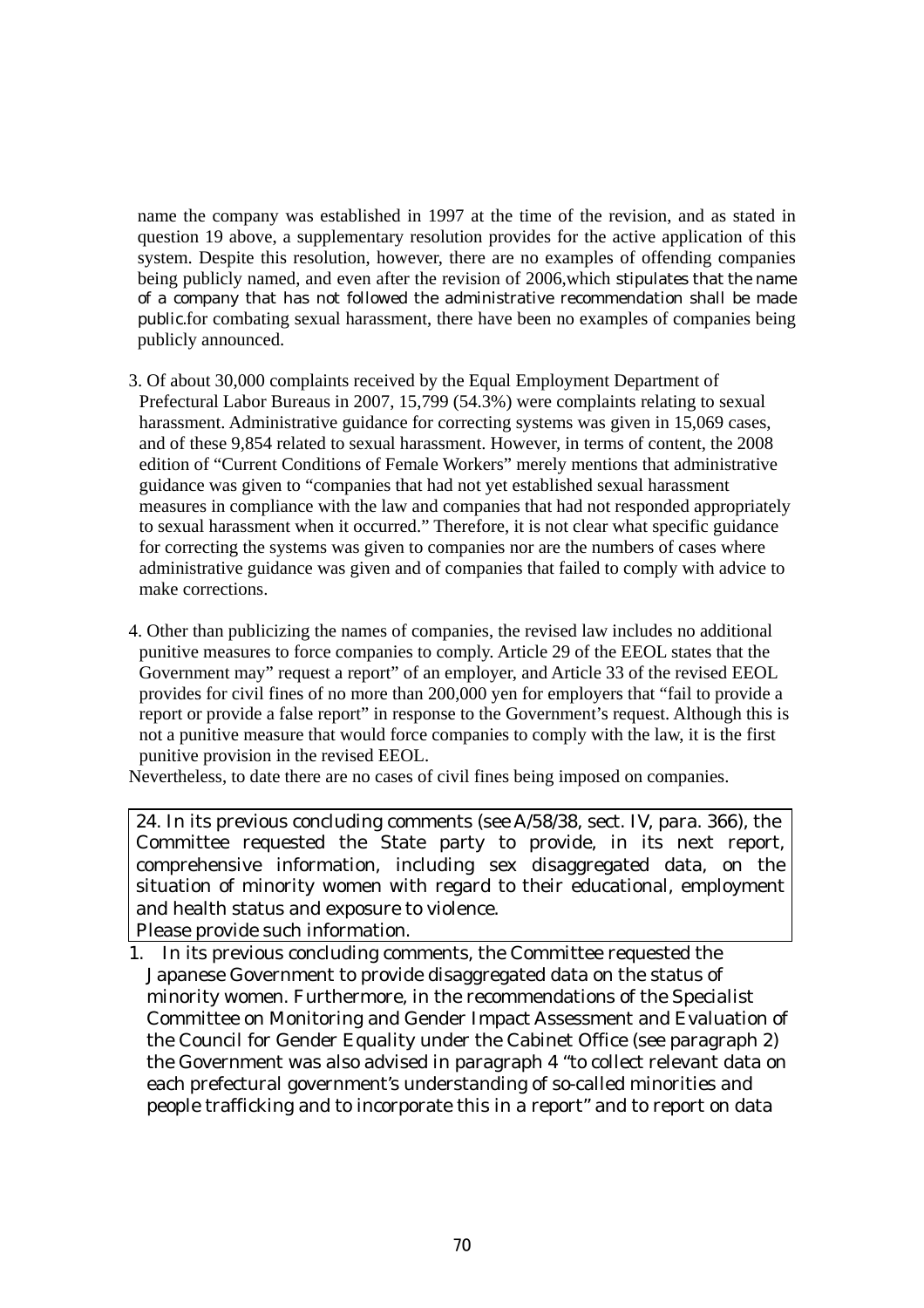relating to minority women.

 2. In the Government's Sixth Report, provisions for minority women were set down in Article 2-5 "Minority Women," paragraphs 98 to 100, and data provided as attachments included the budget details on projects related to anti-discriminatory measures and local improvement measures (Statistical Data 13), the Ainu population (Statistical Data 14, 2006 disaggregated population data), and the number of registered South and North Koreans living in Japan (Statistical Data 15).

However, only 'Dowa' issue, Ainu, and foreigners are referred to in the above-mentioned provisions. No reference is made to minorities such as women with disabilities and the scope of minorities that should be considered as "minority women" is inadequate.

Furthermore, although women with disabilities are mentioned in Article 3 "Measures for Developing and Improving the Full Potential of Women" under paragraph 1(2) "Measures for Women with Disabilities," only measures for the disabled in general are listed without any mention of particular measures for women with disabilities.

In addition, in regard to 'Dowa' issue, Ainu and foreigners living in Japan data on relevant budgeting, population by gender, and number of registrants is provided, but it is quite obvious that this data on its own does not enable one to grasp the current status of minority women in terms of education, employment, health conditions, or violence they are subjected to, and the information in terms of both quality and quantity is inadequate.

 3. At the Universal Periodic Review of Japan conducted in 2008 following the submission of the Sixth Report, the Japanese Government was advised to "respond to the problems faced by minority women." In the Japanese Government's response to the question items, the JFBA looks forward to the Japanese Government's provision of specific and beneficial information regarding minority women in its response in complying with the above request.

25 The report does not provide any information on the situation of migrant women and refugee women. Please provide such information, in particular the economic and social situation of migrant and refugee women and the measures in place to support them and protect them from violence and exploitation.

1. The numbers of registered foreigners in Japan at the end of FY2007 was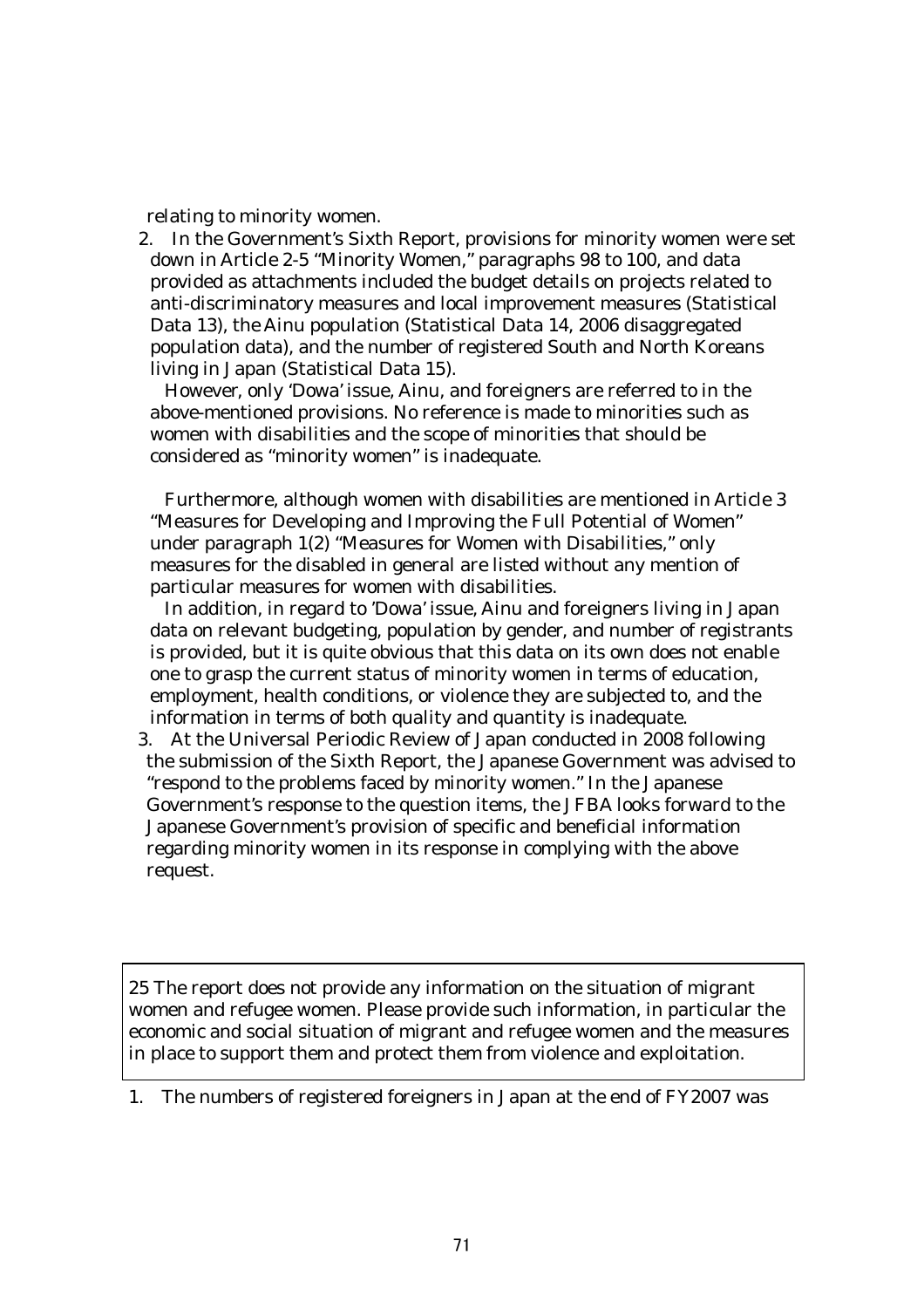about 2.15 million. By gender, women comprised 1.15 million, and men about one million of this population, which has increased by about 670,000 people in the past 10 years, or about 1.5-fold in that period. Foreigners make up about 1.7% of Japan's total population of about 127.77 million. Registered foreigners include 190 different nationalities, with Chinese (including Chinese from Taiwan, and Hong Kong) comprising the largest group at about 610,000 (28.2%), followed by South and North Koreans at about 590,000 (27.6%), Brazilians at about 320,000 (14.7%), and the Filipinos at about 200,000 (9.4%). In addition to these foreigners residing in Japan, there is also a considerable number of foreigners who have not obtained alien registrations, and this also includes about 113,000 people who do not have legitimate residence status. (FY2008 statistics, the Immigration Bureau of the Ministry of Justice)

Of those couples who registered their marriage in FY2006, 6.6% of all couples, or about one in every 15 couples, were couples where either one or both parties were non-Japanese. Furthermore, of about 1.1 million newborn babies born in Japan in that year, 3.2% had either one or both non-Japanese parents, or about one in 30 babies ("Population Movement of Foreigners in Japan," FY2007 population movement statistics and attached table by the Ministry of Health, Labor and Welfare).

Furthermore, among the population who hold the Japanese nationality, there are ethnic Ainu and persons from former Japanese colonies including Chosen (present Korea) and Taiwan, who have acquired Japanese nationality, as well as those who acquired Japanese nationality after a long period of residency in Japan. However, many of these people are racial minorities. Still others – well in excess of ten and several thousands – become naturalized annually, and many of those naturalized are from South Korea and North Korea and China (Ministry of Justice, Civil Affairs Bureau website).

As the above indicates, Japanese society is already changing into multiracial and multicultural society but Japanese society operates on the assumption that those of other races and cultures will assimilate and integrate into Japanese society in areas such as language, culture, and social systems, and it can be said the notion of coexisting in a multicultural environment hardly exists.

2. Economic and social conditions of migrant women and protecting them from violence and exploitation

(1) Although there is no internationally accepted definition of what constitutes a migrant, for the purposes of this report, migrants are those who have moved to a country other than their normal place of residence and have lived there for at least12 months (long-term migrants). (FY2006 June, UN General Assembly, International Migration and Development Report of the Secretary-General)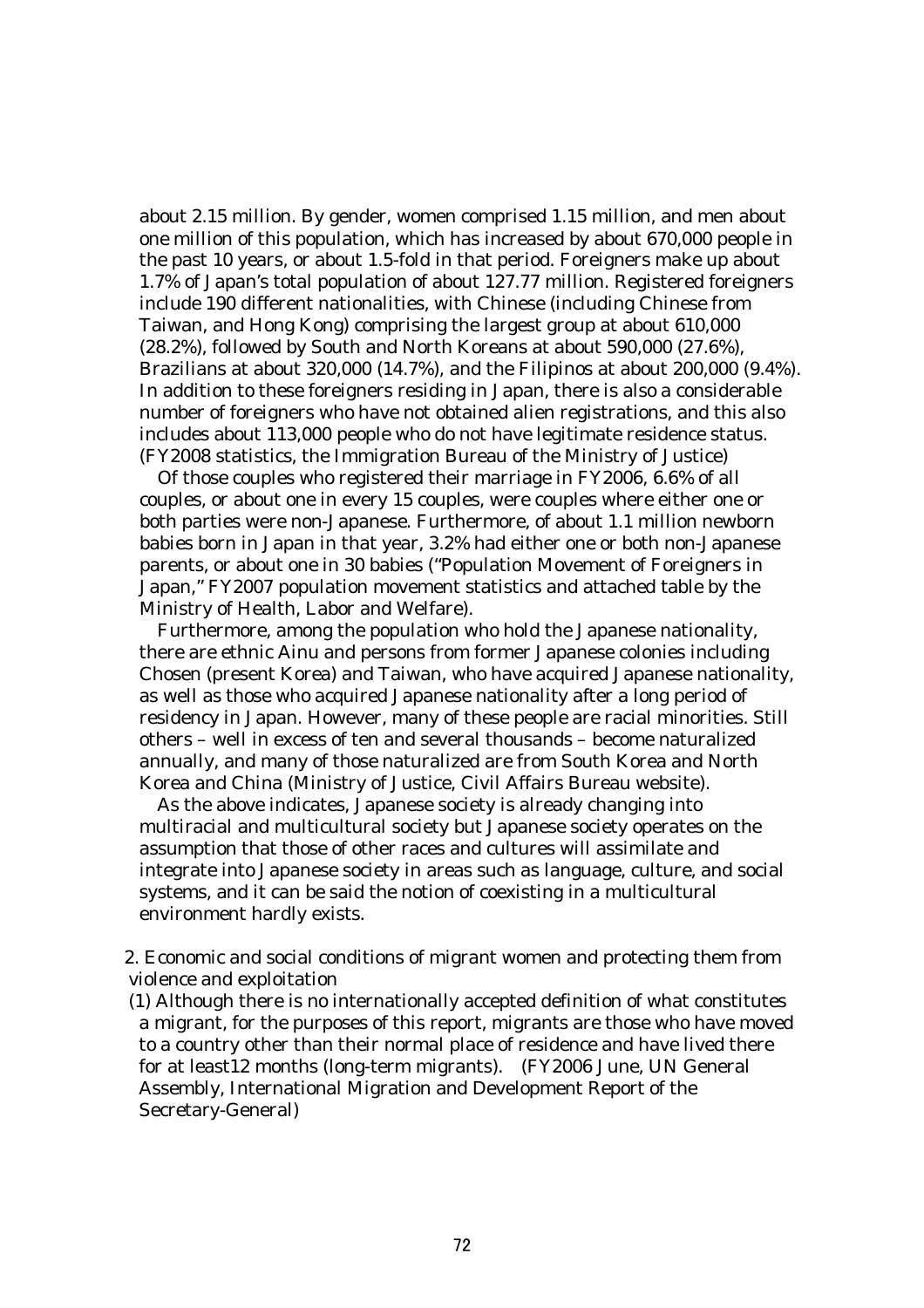(2) Marriages between women of foreign nationalities and Japanese men are trending at approximately 30,000 annually. Around 1975 the mainstream combination of a Japanese female and male of foreign nationality began to change and marriages between couples comprised of women of foreign nationalities and Japanese men began to become more commonplace, and this trend has continued. In view of the fact that the majority of women in these marriages hail from Asian countries, it can easily be presumed that there is an underlying economic disparity between the partners. There are also many agencies that act as a go-between in marriages between Japanese men and foreign women, and there are many problems arising from highly inaccurate or arbitrary information relayed to the parties, and the high fees the agencies charge as a guaranty. However, there are no legal restrictions on such actions.

Incidentally, there are no statistics concerning the number of foreign women who fall victim to domestic violence in Japan. However, according to surveys by the Cabinet Office and other organizations, about one in three women falls victim to domestic violence. If a proportionate tentative figure were to be applied to the 1.15 million women who were registered as foreigners as of FY2007, about 380,000 of these women would have fallen victim to domestic violence. In fact, 315 non-Japanese women received temporary shelter at omen's Consulting Offices throughout Japan during the half year from April to September 2008, and 80% of these were victims of domestic violence ("Status of the Temporary Protection of Foreign Women at Women's Support Centers and Their Country of Origin," http:www.wam.go.jp/).

Even many Japanese women find themselves in unstable work situations with low wages; the situation is even worse for many foreign women lacking in adequate proficiency in Japanese to secure employment with sufficient income, and in many cases they have no choice but to depend on their Japanese husbands economically. Moreover, these women in principle require the cooperation of their Japanese husbands in obtaining and renewing their residence status. Consequently, in many cases women have no choice but to return to their home countries when they are divorced from their husbands. Because of this situation, many foreign women who fall victim to domestic violence remain with their husbands and put up with abusive treatment. Essentially, the immigration control system drives the victims of domestic violence into a corner and assists the perpetrators. As a result, the conditions of foreign women married to Japanese men can be harsh.

Only a small number of non-government organizations provide support for these women. There are cases of foreign women who have been unable to renew their residence status because they could not obtain the cooperation of their husbands as a result of domestic violence and abuse. In such cases the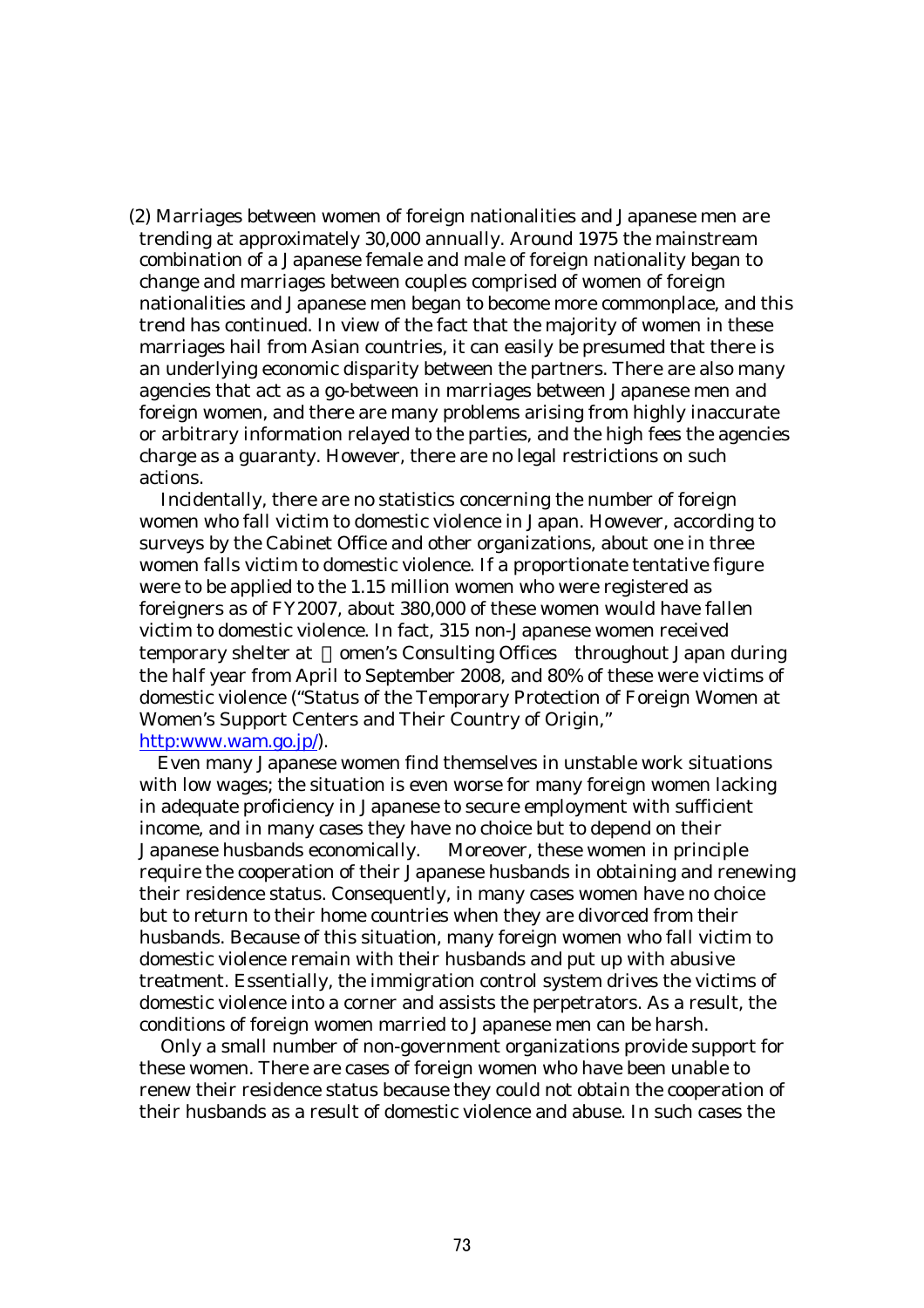Women's Consulting Office, which is the only public organization that provides protection assistance for women (the Women's Consulting Offices also established support centers for the victims of spousal violence in 2001), does provide protection for women but in the past was also expected to report to the Immigration Office any cases of violations of the Immigration Law. In 2004 this situation was remedied. Since then, foreign women have been able to use the Women's Consulting Offrices with peace of mind in the same manner as Japanese women do. However, there are hardly any staff on site who can understand the mother tongues of the women and there are no arrangements for appropriate interpreters to be on site regularly. It is also very difficult for victims to secure a place to stay after the period of temporary shelter ends.

The Immigration Bureau of the Ministry of Justice issued a notification concerning a review of residence status and procedures for forcible deportation of victims of domestic violence in July 2008 (Ministry of Justice, Immigration General Notification No. 2323), and established the Outline for Implementing Measures in Cases of Domestic Violence from the view point of providing protection to victims. However, details on the actual judgment are still unknown and a follow up is necessary in the future.

Deliberation on the bill to revise the Immigration Law by tightening control on the residency of foreigners through centralization under the national government began in the Diet in April 2009. This bill stipulates that if Japanese spouses fail to maintain their activities as spouses for three months or longer, this will constitute new grounds for cancellation of the status of residence. However, this may possibly include those who are forced into separation due to the conjugal infidelity of the other party or their victimization in domestic violence, significantly weakening the position of foreign spouses of Japanese nationals.

# (3) Training and on the job training

Accepting foreign trainees in Japan began in the latter half of 1950s. Through a revision of the Immigration Law in 1989 residence status for training purposes was established. In addition to the acceptance of trainees through individual companies, acceptance of trainees through association-managed training (a system of accepting trainees in small to medium-sized businesses, etc. through SME associations) was also approved. In 1993 the Technical Internship Program (with residence status granted for "specified activities") which permits the ongoing residence of trainees who have completed a technical training program as an on-the-job trainee in an employment relationship, and in 1997 the allowed period of stay during work experience training was extended to two years (a maximum of three years including the training program), and this is the system as it stands today.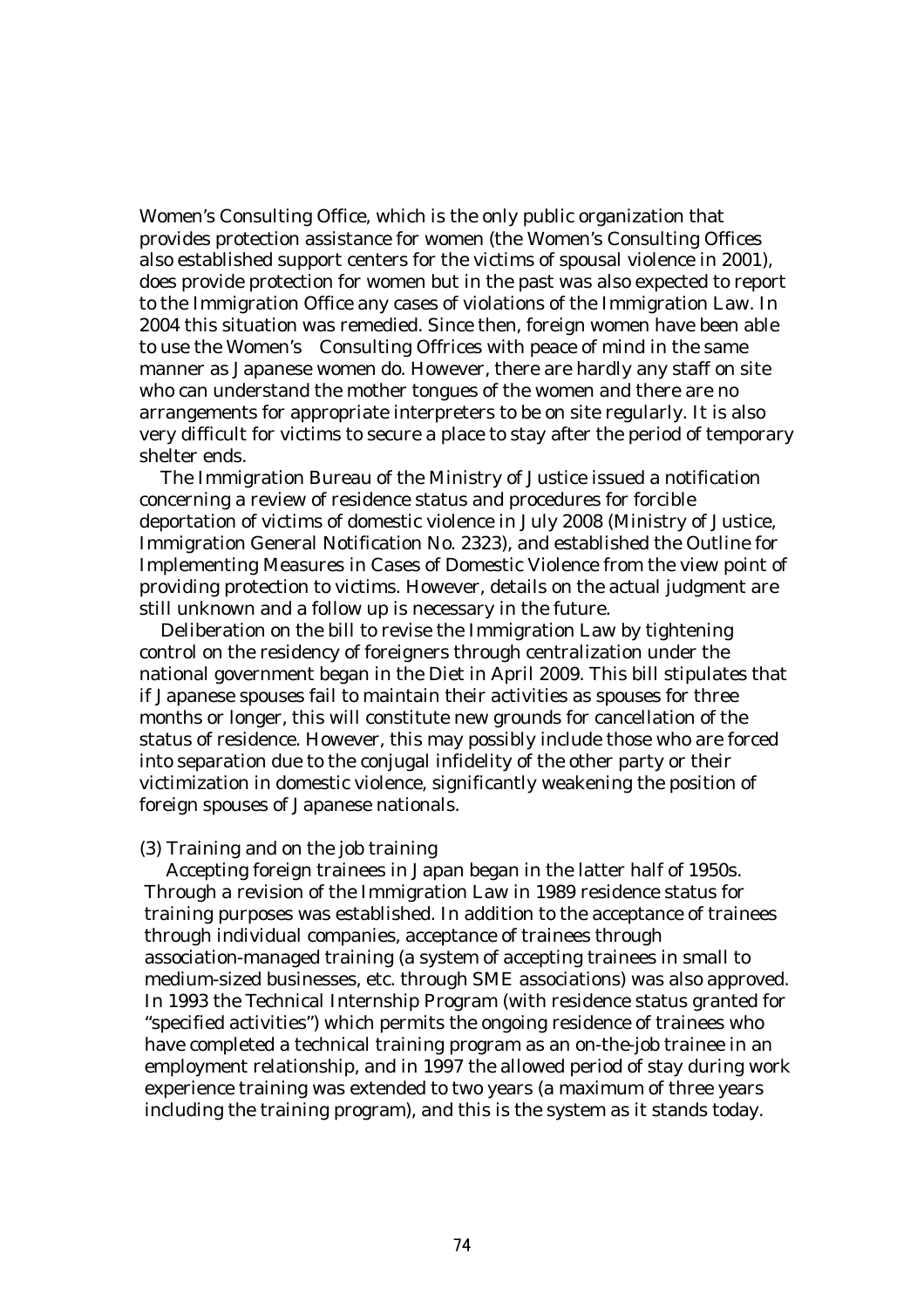In 2007 there were about 102,000 new entrants into Japan for industrial training purposes, and 54,000 of these trainees transferred to technical internship programs. There are close to 100,000 trainees in technical internship programs in Japan at present. Altogether there are about 200,000 industrial trainees and trainees in internship program working in Japan at present. In terms of nationality, about 80% of the trainees are from China, followed by trainees from Indonesia, Vietnam, the Philippines, and Thailand. Of an approximate 72,000 trainees for whom the Japan International Training Cooperation Organization (JITCO) provided support in 2007, about 54% were women. In terms of ages of the trainees, about 41% were between the age of 20 to 24, and about 29% between the age of 25 to 29.

The majority of accepting organizations are small to medium-sized enterprises (particularly small businesses with employees of 99 or less) and the majority of these businesses are manufacturers of textile products including clothing, manufacturers of foodstuffs, manufacturers of machinery and equipment for transportation, construction and engineering enterprises, and agriculture. (JITCO Whitepaper: FY2008 Report on the Implementation of Industrial Training and Technical Internship Program for Foreigners).

However, many problems have been pointed out in relation to these programs. Complaints about the accepting organization include lack of protection for trainees as workers (non-application of industry-related rules), low wages, long working hours, simple work content not calling for skilled labor, restrictions on going out , prohibition on making phone calls, confiscation of passports, forced savings, penalties for returning to the home country during the training program, sexual harassment, violence, work-related accidents. Complaints about the sending organization include high guarantee deposits and penalty fees for breaches of contract (Advocacy Network for Foreign Trainees). In the examples of requests for advice received by the Labor Union of Migrant Workers, there were even cases where marriage or becoming pregnant were prohibited during the stay, or discriminatory working conditions placed only on trainees such as low wages, etc.

In an attempt to address these issues, the Ministry of Justice established the status of residence for technical internships, firmed its policy for protecting the status of trainees as workers, and incorporated these in a proposed amendment of the Immigration Law which was presented to the Diet in March 2009. The new status of residence for technical internship stipulates that trainees undergo a short training course in Japanese language and skill acquisition during the first two months, enter into an employment contract with companies from the third month, and to maintain the receiving period to three years maximum. Through these initiatives the proposal aims to apply from the third month after a trainee's arrival in Japan industry-related rules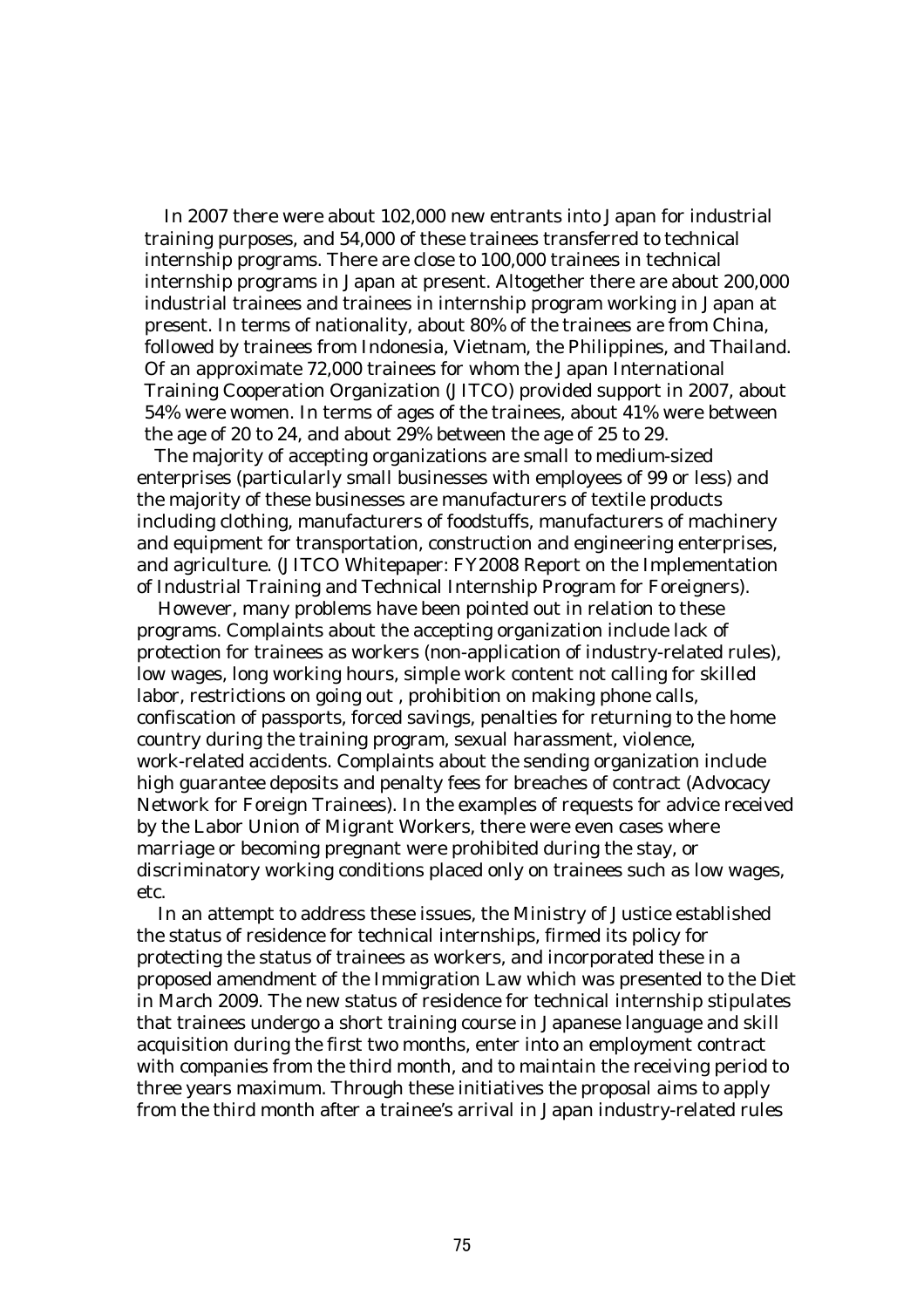such as the Labor Standards Law and the Minimum Wages Law, which previously were applicable only from the second year.

However, even with the proposed amendment, the short-term Japanese-style rotation policy for utilizing the controlled, cheap labor of foreign workers has not changed. The Government should broaden protection under domestic laws to encompass trainees in industrial training programs and technical internship programs. The Government should also impose penalties on employers who exploit or mistreat industrial trainees and technical internship trainees. In short, the Government should amend existing legislation to establish a system that provides appropriate protection of the rights of industrial trainees and technical internship trainees.

Recommendations regarding the above were also made in the concluding comments of the review Japanese Government's Fifth Report by the UN Committee for the International Covenants on Civil and Political Rights.

## (4) Nurses and Certified Care Workers

Japan concluded bilateral economic partnership agreements (EPAs) with the Philippines in 2006 and Indonesia in 2007 and these agreements established a scheme for "the acceptance of candidates for nursing and certified care worker programs." The basic principle of the scheme is for candidates to take courses (on-the-job courses) aimed at obtaining qualifications by passing the National Examination for Nurses or the National Examination for Certified Care Workers following on-the–job training at hospitals or nursing homes. Filipino candidates also have the option to take courses (study courses) at training institutions to obtain qualifications for certified care workers.

Under these EPAs, 205 participants arrived from Indonesia in August 2008 (allocation for the Association For Overseas Technical Scholarship was 149 participants including 101 women and 48 men. Other trainees were also accepted through the Japan Foundation.) and 400 nurses and 600 care workers from the Philippines are expected to arrive in Japan during the two years starting from FY2009.

The objective on the Japanese side is to supplement the staff shortage of both nurses and care workers in Japan. The main factors for the shortage of nurses are: 1) the large number of staff with qualifications taking maternity and parental leave (estimated to be 50,000), 2) the falling rate of staff returning to work following leave as a result of the severity of working conditions and long work hours including late night work, and the increasing sophistication of medical technologies, and 3) the high rate of newly graduated nurses leaving the profession (National Diet Library Reference, February 2006, Yamazaki). Although the demand for care workers is also increasing as Japan's society rapidly ages, there are many people who leave their jobs after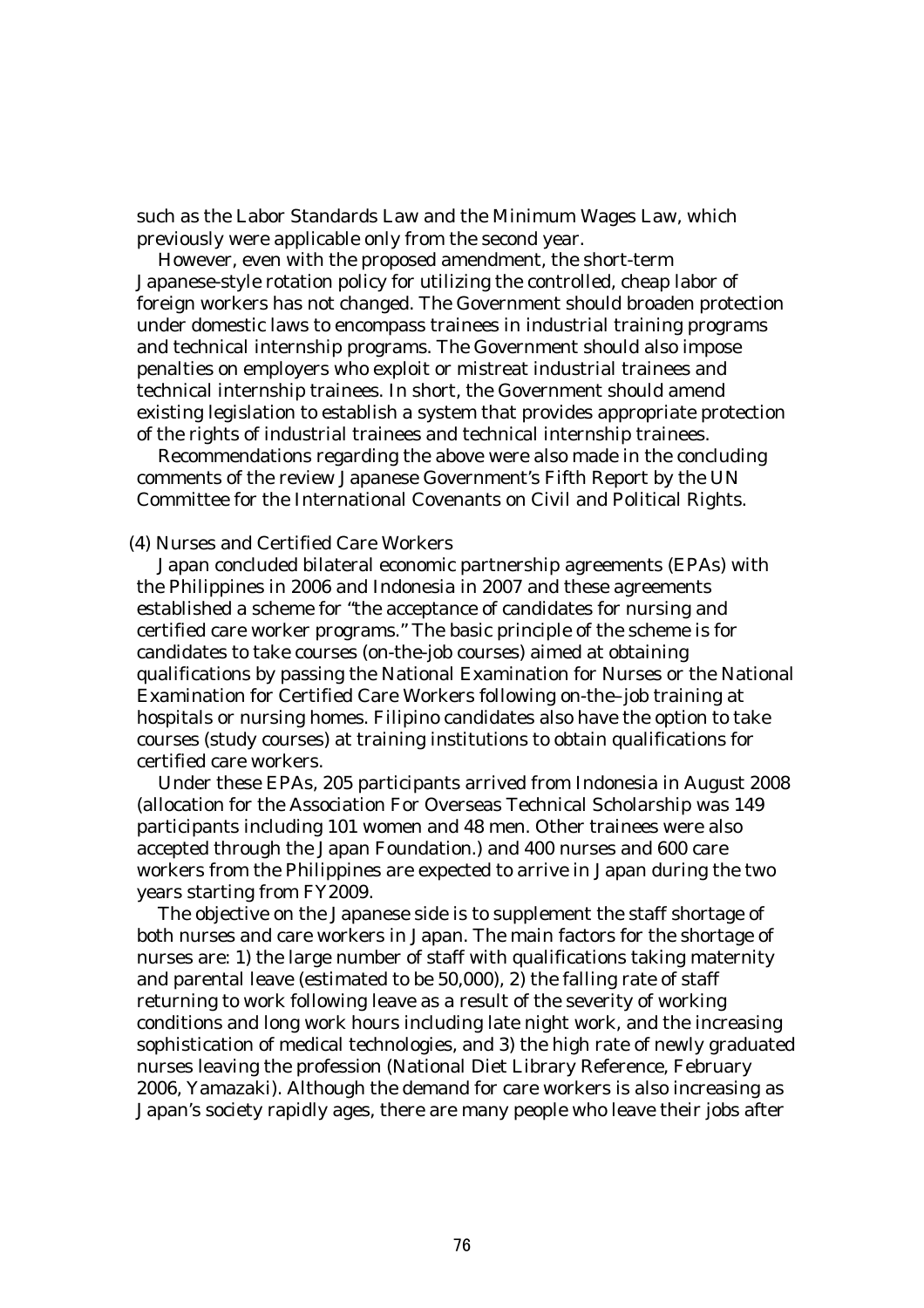a few years despite having qualifications due to low wages and the severity of working conditions.

Furthermore, under the EPA schemes, nurses within three years and care workers within four years must pass national examinations in Japan to obtain their qualifications. If they are unable to obtain their qualifications, they have to return to their home countries. During their three- or four-year training, the trainees are required to work as assistant nurses or assistant care workers as their practical training. Although accepting organizations are required to pay these trainees a wage on the same level as Japanese staff during this period, their take-home wages after the deduction of expenses for accommodation, etc, can be expected to be fairly low. It is also extremely difficult for these candidates to pass national examinations, which are in Japanese and contain a considerable amount of technical terminology. Because of this arrangement, some concern has been expressed that this three-year limit is simply a system for establishing a rotational changeover of trainees every three years in the Industrial Training Program and the Technical Internship Program. (Hurights Osaka, http://www.hurights.or.jp/newletter).

The majority of workers engaged in nursing and care work are women. Even if the programs do secure work for women of other countries to some extent, it seems that the Government is ignoring the reasons and circumstances as to why qualified staff in Japan cannot continue working by attempting to fill the gap in the staff shortage stemming from these reasons with women from other countries. Consequently, there is serious concern that women may become entrenched in this environment as low wage earners.

#### 3. Refugee Women

Japan has a negative attitude when it comes to recognizing refugee status. Not only are application procedures very strict but the number of persons who are actually recognized as refugees is extremely small.

The number of persons granted refugee status after 1982, when the system to grant asylum was established, is as shown on the website of the Immigration Bureau, Ministry of Justice.

http://www.moj.go.jp/PRESS/090130-1.html

There are a large number of applicants of Myanmar and Turkish nationalities but while many of the former have received refugee status not even one person of Turkey nationality has. The Japanese Government should collect statistics on refugees according to gender, examine the actual living conditions of refugees, and make this information public.

When a refugee applicant is already in the Japan without having gone through regular procedures, provisional status allowing a temporary stay is given in principle. When this permit is given, however, as conditions of stay a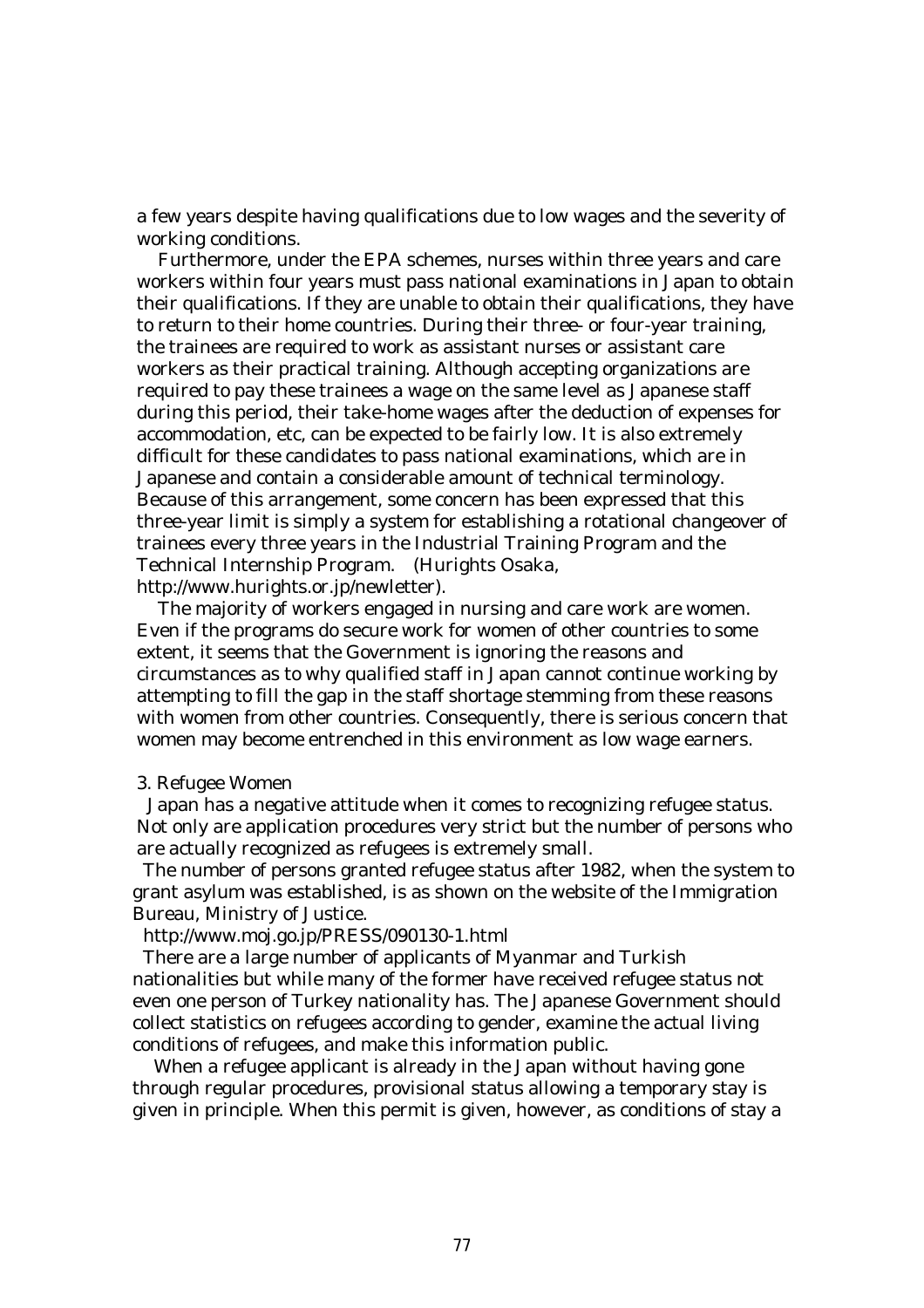refugee is prohibited from engaging in activities related to the operation of a business involving income or in activities for which remuneration is received (Ordinance for Enforcement of the Immigration Control and Refugee Recognition Act, Article 56-2-3-3) and these conditions are to be applied uniformly. However, the reasons for not granting a permit also encompass a wide area and out of 656 cases for which decisions were made in 2008, only 57 permits were granted. The other applicants are treated as persons on an irregular stay.

General social security system is hardly applies to applicants seeking refugee status. For example, applicants are not eligible for welfare benefits, membership in the national health insurance system, and provision of child-rearing allowance.

Measures to care for applicants for refugee status, are entrusted to the Refugee Assistance Headquarters by the Ministry of Foreign Affairs but not only is the amount of the allowance provided significantly lower than the allowance for welfare benefits, which is meant to guarantee a minimum standard of living. Moreover, it is only paid to a fraction of the applicants of refugee status. Furthermore, because the Minister of Foreign Affairs and the Ministry of Finance failed to increase the budget in response to an increase in the number of applicants seeking refugee status, the selective suspension and refusal to make payments have been occurring since 2009.

The current conditions are putting the lives of the applicants of refugee status at risk.

Recommendations regarding this matter were made in the concluding comments of the review of the Japanese Government's Fifth Report by the UN Committee for the International Covenant on Civil and Political Rights. These recommendations stated that access to appropriate social welfare through treasury funds or to employment during the entire period of application procedures must be provided for applicants seeking refugee status.

26. The report notes that women have a longer lifespan than men (see para. 13) and predicts that the aging rate of the population will continue to increase rapidly, rising to 28.7 per cent in 2025 and 35.7 per cent in 2050 (see para. 14). Given the health risks and other vulnerabilities faced by older women in Japan, please expand on Government policies and initiatives specifically targeting this section of the population, beyond the measures aimed at improving the nursing-care system (see paras. 110 to 114).

1. Recognition of an aging society

In Japan, already one out of five people is aged 65 or over, and about 58% of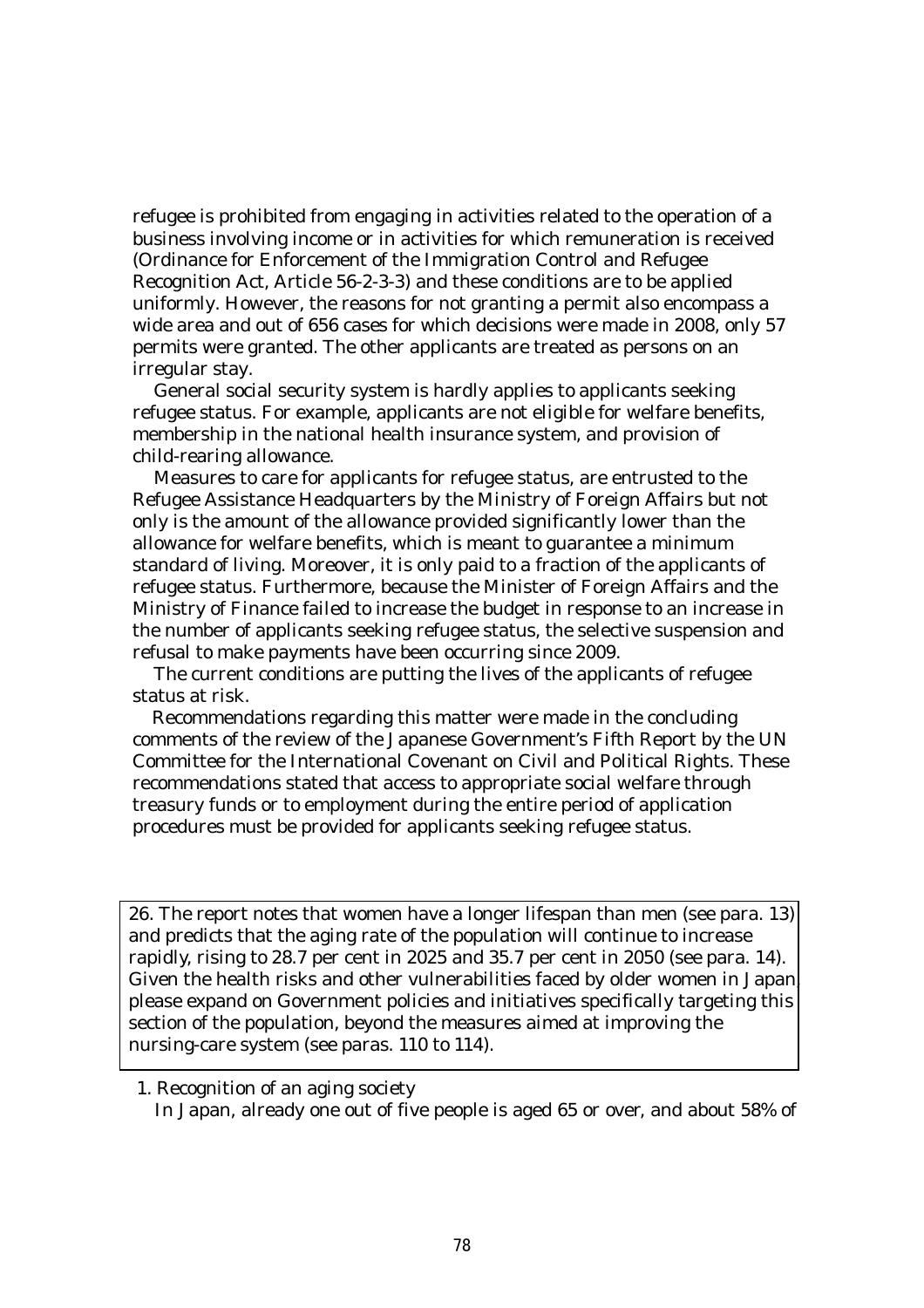these are women, and about 72% of persons aged 85 and over are women. Therefore, measures targeting the aged have a stronger impact on women.

As an increasing number of families becoming nuclear family units and fewer children live with parents, the number of aged persons living on their own is increasing. At present 19% of women aged 75 and over are living on their own and one-person households of persons aged 65 or over are set to increase dramatically in the future. It is estimated that in 2020 among households headed by persons 65 years of age and over one-person households will constitute the majority. In view of a combination of factors such as the rising rate of persons who remain unmarried throughout life, an increase in divorces, and a declining birthrate is expected to result in an increase in the number of childless aged persons living on their own. Increasingly unstable work conditions and rising unemployment are affecting not only the young but also mature-aged persons, and the percentage of women engaged in unstable work conditions is particularly high. Consequently, growing segments of the population who will be unable to make ends meet in old age is a matter of concern.

## 2. Poverty among aged women

 Among the aged, a large percentage of single aged women endure especially harsh economic conditions. More than 30 % of these women are concentrated in the low-income segment with annual income of less than one million yen and their personal assets and savings are also meager with about 10% of these women owning assets of less than one million yen, and about 20% assets of less than three million yen. Among aged women who are on their own, economic conditions for divorced women are particularly harsh. More than 10% of these women have an annual income of less than 600,000 yen and more than 30% have an income of less than 1.2 million yen. The percentage of the aged receiving public assistance in 2005 was 40%, and single women accounted for just over 40% of these and this number is increasing every year.

The main factor affecting the financial situation of people later in life is their work history. Unlike men, many women have been employed in irregular or part-time work, and it is likely that they have been continually on the receiving end of discrimination throughout their working life, enduring, for example, suspension of employment or prejudicial treatment relating to maternity and childcare leave, discrimination in promotions, and a discriminatory wage system. These circumstances result in ongoing wage disparities, which are the direct cause of their lack of assets and savings and the low level of their pensions. Because about 70% of the income in aged households consists of the public pension annuity, the impact of disparities in pensions is significant.

Although a considerable number of women work in family enterprises in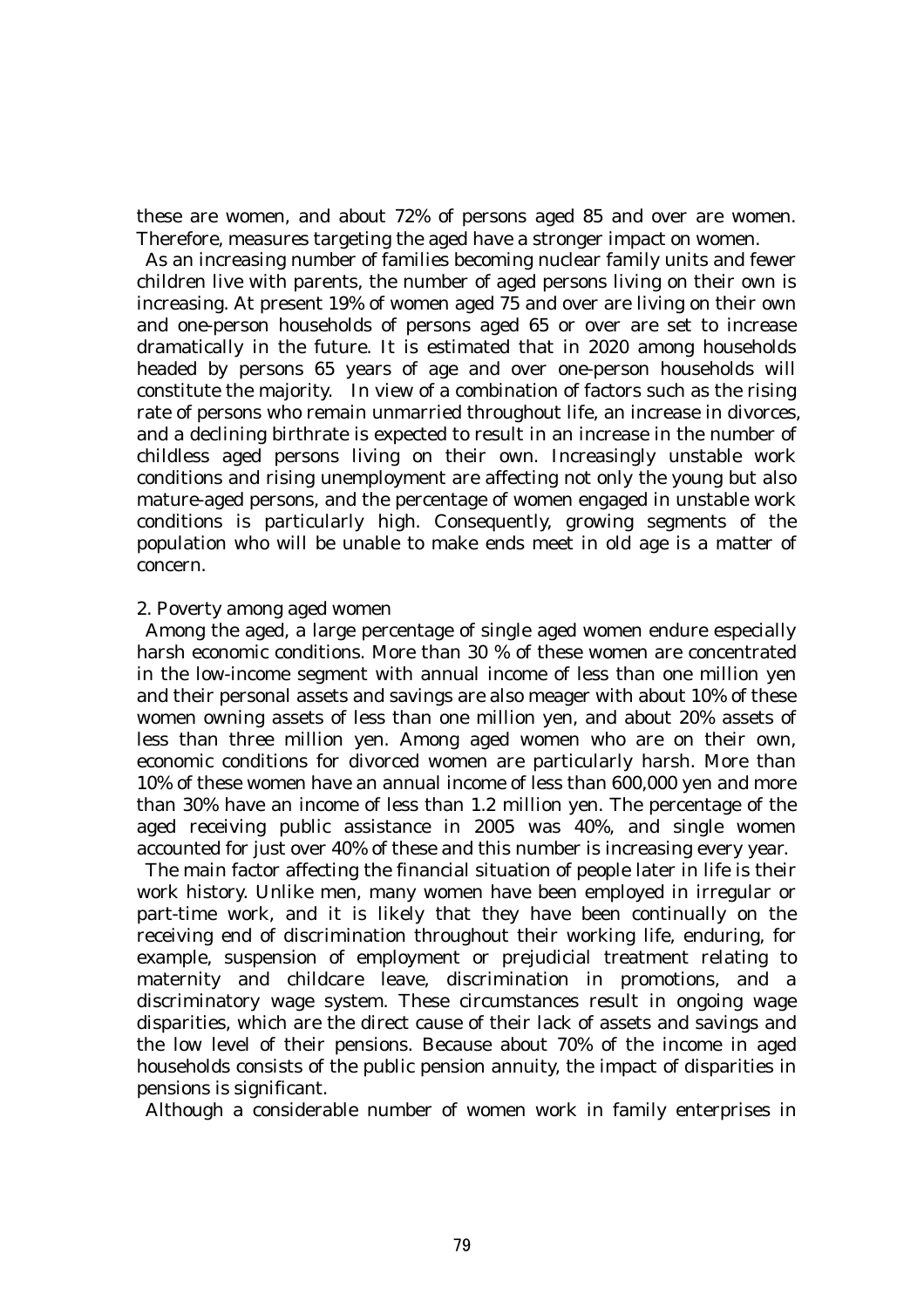agriculture and forestry, among others, their contribution is not evaluated in financial terms, and in many cases the formation of the assets does not occur under their names, so many of them end up relying solely on the basic pension of the government pension plan later in life.

Some women receive no pension despite having supported their families through many years of unpaid housework and child care. The abolition of the old age addition to public assistance in 2005 has also had a considerable impact.

The Government claims that it has taken measures to improve the pension system and has established a new system to divide the pension in the case of divorce. However, there are still a number of serious outstanding issues that need to be addressed such as, for example, the large number of people engaged in irregular, unstable work, the existence of discriminatory wages even among those in regular employment, and the disparity between the government pension plan (many women are on this plan) and employee pension plans.

# 3. Health care system for elderly of advanced age

The Japanese government decided that it could no longer afford to ignore the impact the increase in medical costs of the aging population was having on the public purse, and after revamping the existing medical care system for the elderly introduced a new health care system for the elderly of advanced age in April 2008. Under this system, elderly persons aged 75 and over (latter-stage elderly) join a separate scheme independent from the existing medical insurance system of the general population, and make a contribution to the premium which in principle is to be collected through deductions from their pensions. This arrangement has become an issue in Japan. In addition to the 10% contribution made by the elderly through their pensions, 50% of the costs are assumed by public funds shared by both national and municipal governments, and 40% from the working population.

Payment of a contribution regardless of income level is obligatory, and a health insurance card may not be issued to persons whose payments fall into arrears for a prolonged period. This may result in harsh treatment particularly for aged women on a low income.

After receiving strong criticism for this system, the Japanese Government has promised to review the system but to date has not undertaken a substantive review.

# 4. Abusive treatment of the elderly

 About 77% of victims of abusive treatment of the elderly are women, and about 39% of the abusers are their sons and about 15% their husbands. Such abuse includes physical abuse, psychological abuse, neglecting to provide care, and financial abuse (taking their pension from them). (Information on the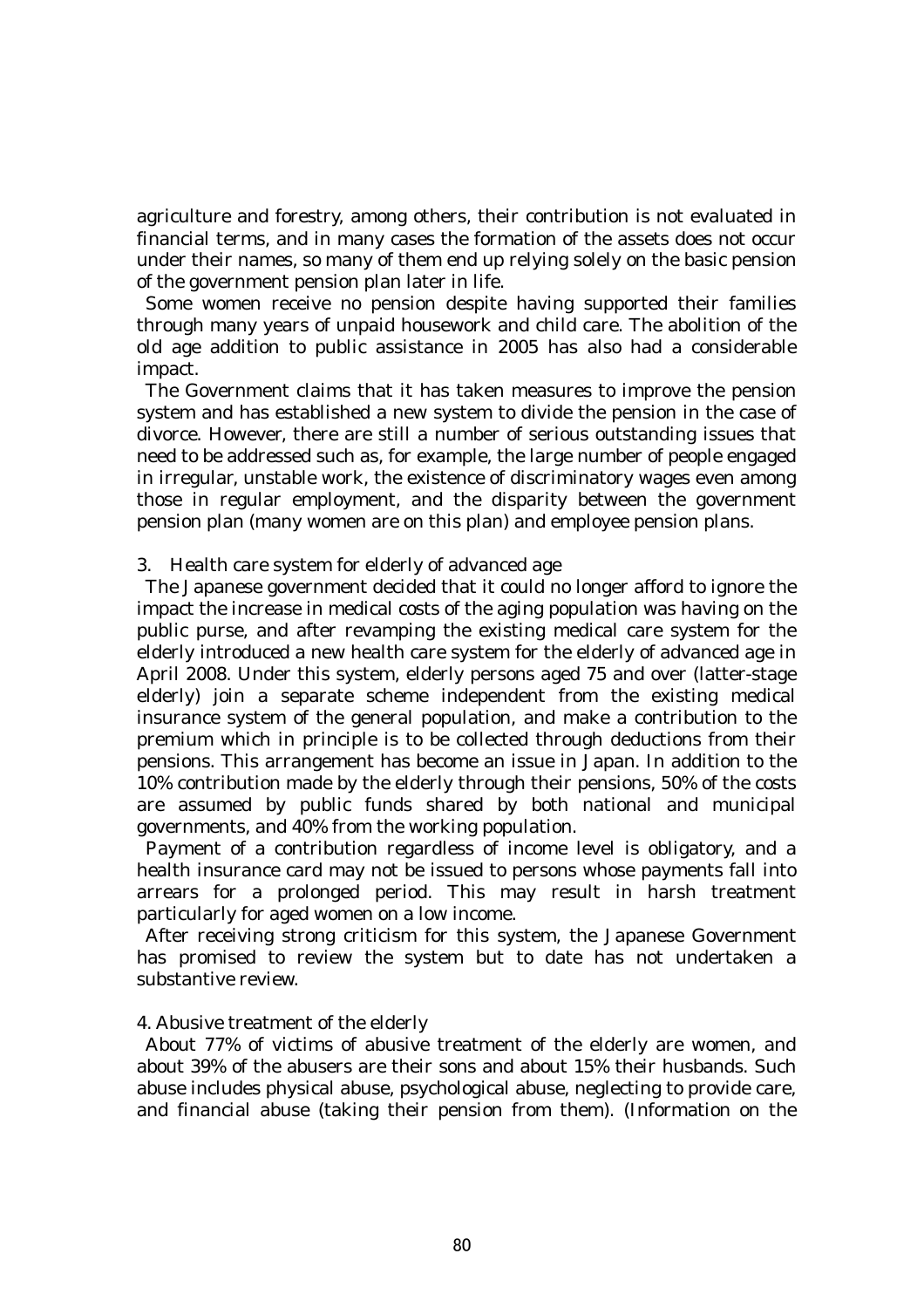independent living of the elderly above was based on the June 13, 2008 report entitled: Monitoring and Gender Impact Assessment Report concerning Support for the Elderly in Independent Living" by the Specialist Committee on Monitoring and Gender Impact Assessment and Evaluation, Council for Gender Equality.)

27. The report indicates the ratio of abortions in the teenage population was 10.5 to 1,000 females in 2004 (see para. 355). What steps are being taken to promote a comprehensive sex education plan, including education on reproductive health, so that adolescent girls have access to age-appropriate reproductive health and family planning information and to affordable contraceptive methods? Does the Government plan to decriminalize abortion?

1. Abortion

While the total number of abortions and the abortion rate per 1,000 women between the age of 15 and under 50 show a declining trend consistently from about 22 per 1,000 women (in real terms, about 670,000 abortions) in 1975, the abortion rate in 2006 was about 99 per 1,000 women (about 270,000 abortions). In terms of the number of abortions according to age bracket, in 2006 there were about 27,400 abortions among young women aged 20 and under, about 126,300 among women aged 20 to 29, about 103,400 among women aged 30 to 39, and about17,700 among women aged 40 to 49 (FY2008 Gender Equality Whitepaper). While the overall number of abortions is declining, abortions among young women aged 20 and under are increasing in both number and ratio. However, the frequent incidence of abortions is an issue shared by all women. In 2006 the ratio of abortions per100 births was 25.3. (Population Statistics of Japan 2009, National Institute of Population and Social Security Research,

http://www.ipss.gp.jp/syoushika/tohkei/Data/Popular2008/T04-21.html).

Incidents of the abandonment or murder of newborn babies by women who were unable to abort but gave birth instead are happening frequently. In May, 2007, a hospital in Kumamoto prefecture established the "Stork's Cradle" (a type of post box for anonymously dropping off unwanted babies).

In Japanese society, in general, there is a noticeable tendency to level criticism and blame solely at women regarding abortions and the abandonment or murder of newborn babies. The existence of the fathers of newborn babies and fetuses is totally ignored, and their responsibility is not an issue.

2. Sex education (school, society)

 Information and education in relation to reproductive health, family planning, and contraception methods, etc. are hardly being offered not only to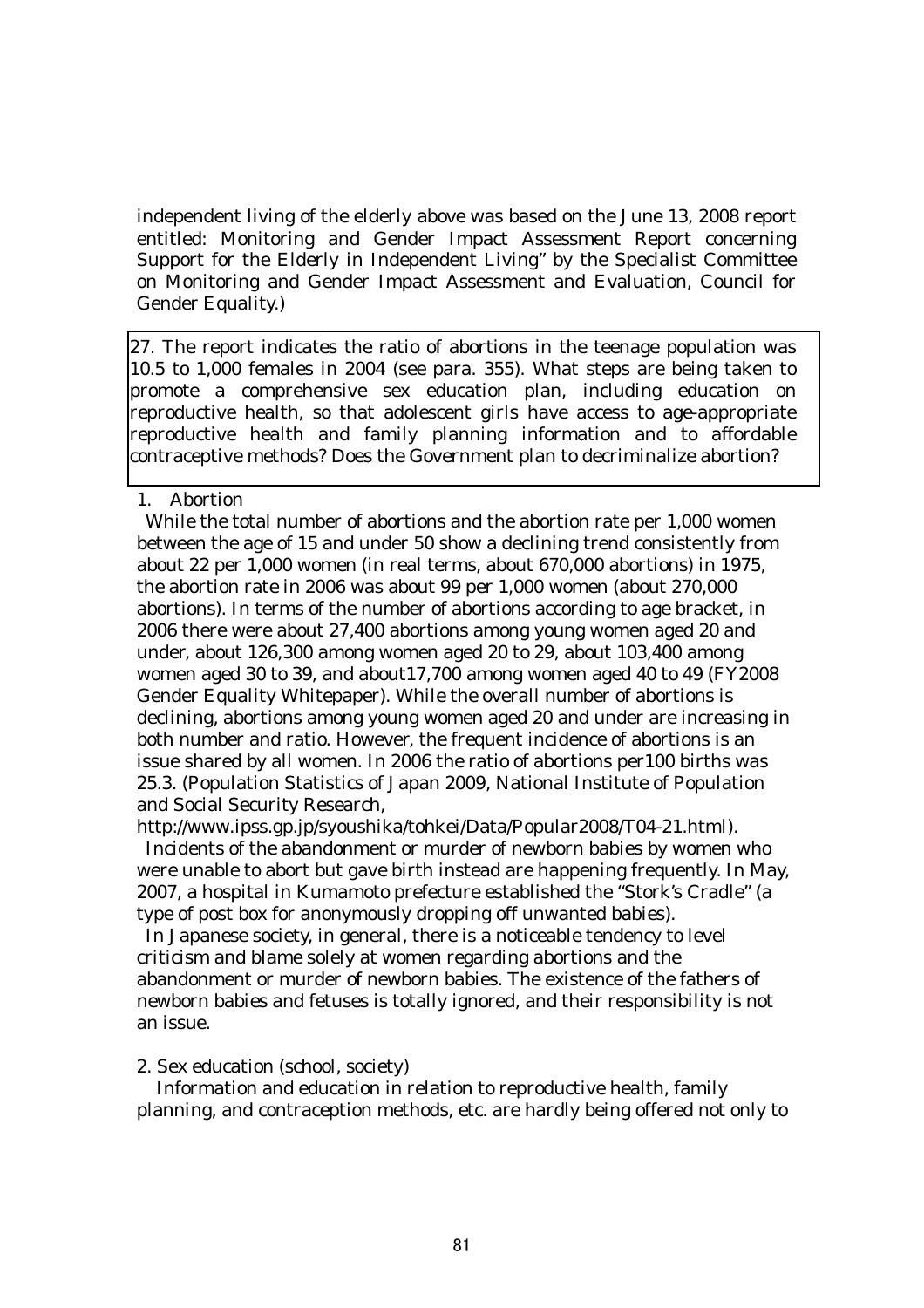teen agers but also women of all ages. Not only that, inappropriate sex information is inundating the internet and magazines (see question 12)

 Furthermore, the mainstream method of contraception in Japan is the use of condoms, and a doctor's prescription is required to purchase low-dose oral contraceptives ("the pill"). Both unmarried and married women alike have an aversion to undergoing medical examinations coupled with the burden of the expense has resulted in a low rate of use of the pill.

The Ministry of Health, Labour and Welfare claims that it has been widely disseminating information concerning both the physical and psychological impact of abortion on women and has been promoting safe contraception (especially methods women can use independently), but available information on the above hardly exists.

There are many problems especially with sex educations at schools. In its sex education guidelines "Views and Approaches to Sex Education in Schools" distributed in 1999 to teachers to assist them in their overall planning of sex education, the Ministry of Education, Culture, Sports, Science, and Technology (MEXT), stated that those matters in guidance in each subject, moral education, and special activities relating to sex education should be undertaken in a progressive manner. However, some members of the Diet persistently condemned this statement claiming that it paved the way for conducting radical sex education, which is a far cry from the purport of the guidance outlines.

In addition to deleting this statement in 2008 out of concern that it might be misinterpreted as forming the basis for tolerating radical sex education, MEXT decided to revise the guidelines as an introduction of examples of effective sex education. In the general rules of new guidelines MEXT stated that the developmental stages of children and students should be taken into consideration and included in the instruction manual that teachers should "obtain the understanding of families and the community" In this way, it made a clear departure from any notion of "radical sex education."

 Tokyo Metropolitan Nanao School for Handicapped Children instituted a detailed sex education program to enable handicapped children to properly understand their bodies, and they received the support of the parents. However, some members of Tokyo Metropolitan Assembly belonging to the Liberal Democratic Party and the Democratic Party attacked the program as radical sex education, and the Tokyo Metropolitan Board of Education confiscated the teaching materials in September 2003. However, the matter did not end there but developed into a major incident that saw many teachers including headmasters subjected to punishment. Initiating a lawsuit, a former headmaster who had been censured demanded that the Tokyo Metropolitan Government reverse his punishment. In its ruling, the Tokyo District Court, in February 2008, criticized the punishment as an abuse of discretion and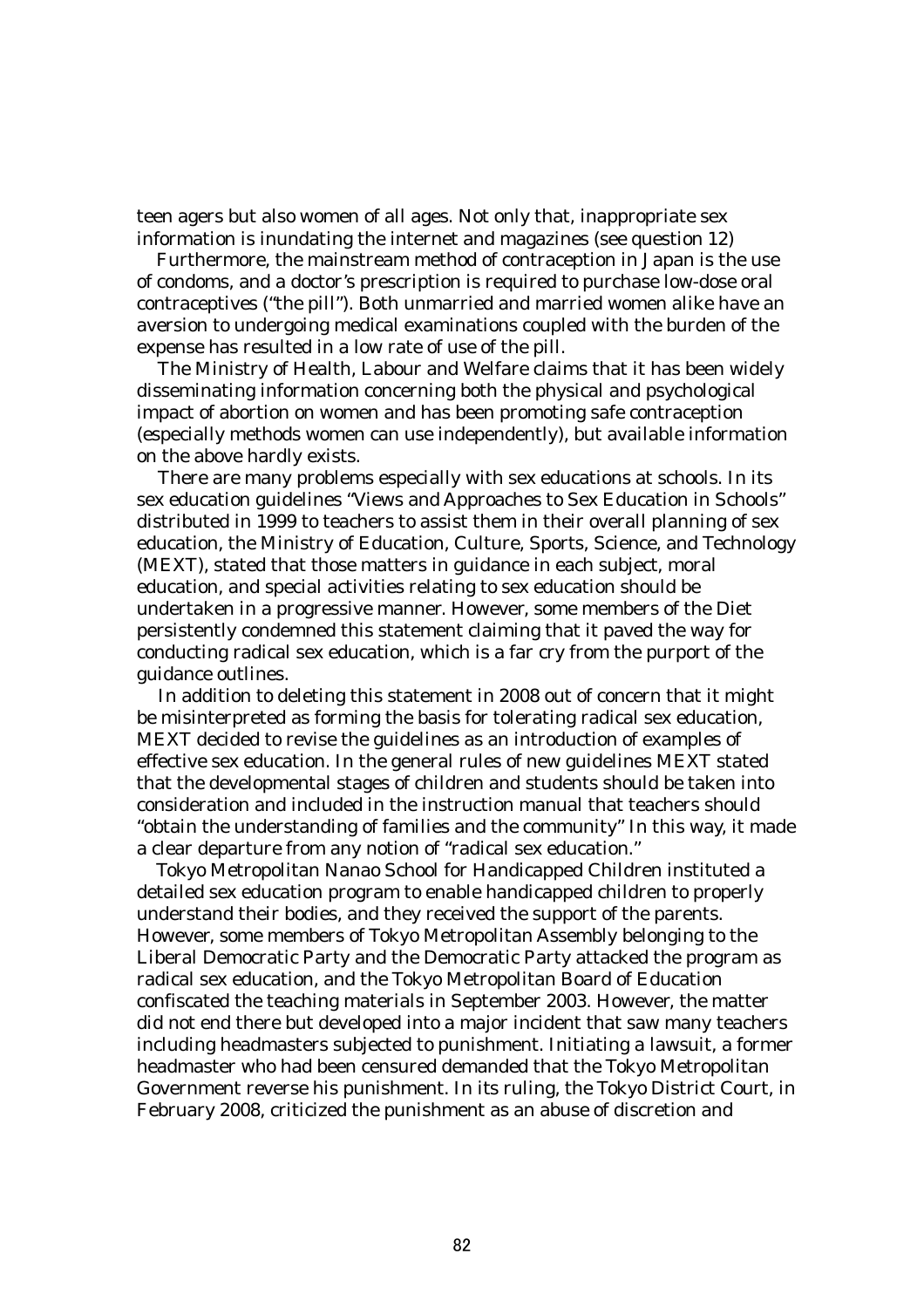ordered the Tokyo Metropolitan Government to withdraw the punishment. In another lawsuit initiated by 31 people including former teachers of the school, the group made a claim for damages to the three members of the Tokyo Metropolitan Assembly for their unjustified involvement in the matter. In March 2009 the Tokyo District Court determined that the action taken by the members of the Tokyo Metropolitan Assembly was involvement and interference of school sex education motivated by political doctrine and belief, and risked distorting the autonomy of education. The court also indicated that despite the Tokyo Metropolitan Board of Education's obligation to protect the school's teachers from unjustified control it failed to do so. The court then ordered the assembly members and the Tokyo Metropolitan Government to pay compensatory damages. The defendants are all appealing the court ruling, and there is concern that similar situations may continue.

# 3. Decriminalization of abortion

The Penal Code of Japan establishes abortion as a punishable offense when a pregnant woman causes her own abortion by drugs or any other means (Article 212). It also defines as a punishable offense with an aggravated punishment any party that performs an abortion with the consent or at the request of the woman concerned (Article 213 and 214). According to commonly accepted principles, the interests protected by law are the protection of both the fetus and the mother.

In reality, however, abortions are performed mainly by doctors as induced abortions, and self-performed abortions or persons other than doctors conducting abortions with the consent or at the request of the woman involved are extremely rare. Therefore, it can be assumed that that there are hardly any cases of criminal punishment under Articles 212 or 213 of the penal code. In theory, however, even if abortion were allowed under the Maternal Protection Law, there is a possibility that the woman herself could be punished on a self-induced abortion offense.

On the other hand, according to the Maternal Protection Law, a pregnant woman up to 22 weeks of gestation is allowed to undergo an abortion by a doctor if there is a fear that the continuation of the pregnancy or childbirth would cause serious harm to the pregnant mother due to either physical or financial reasons, or in the rape cases. In principle, the consent of the partner is required (Article 14), and the number of weeks during which abortion is allowed is established by government notification.

Neither the penal code nor the Maternal Protection Law recognizes a women's right to self-determination on the issue of continuation of a pregnancy or childbirth (the right to decide whether or not to give birth). However, the Article 212 or Article 214, which penalizes self-induced abortion or the performing of an abortion with consent or upon request should be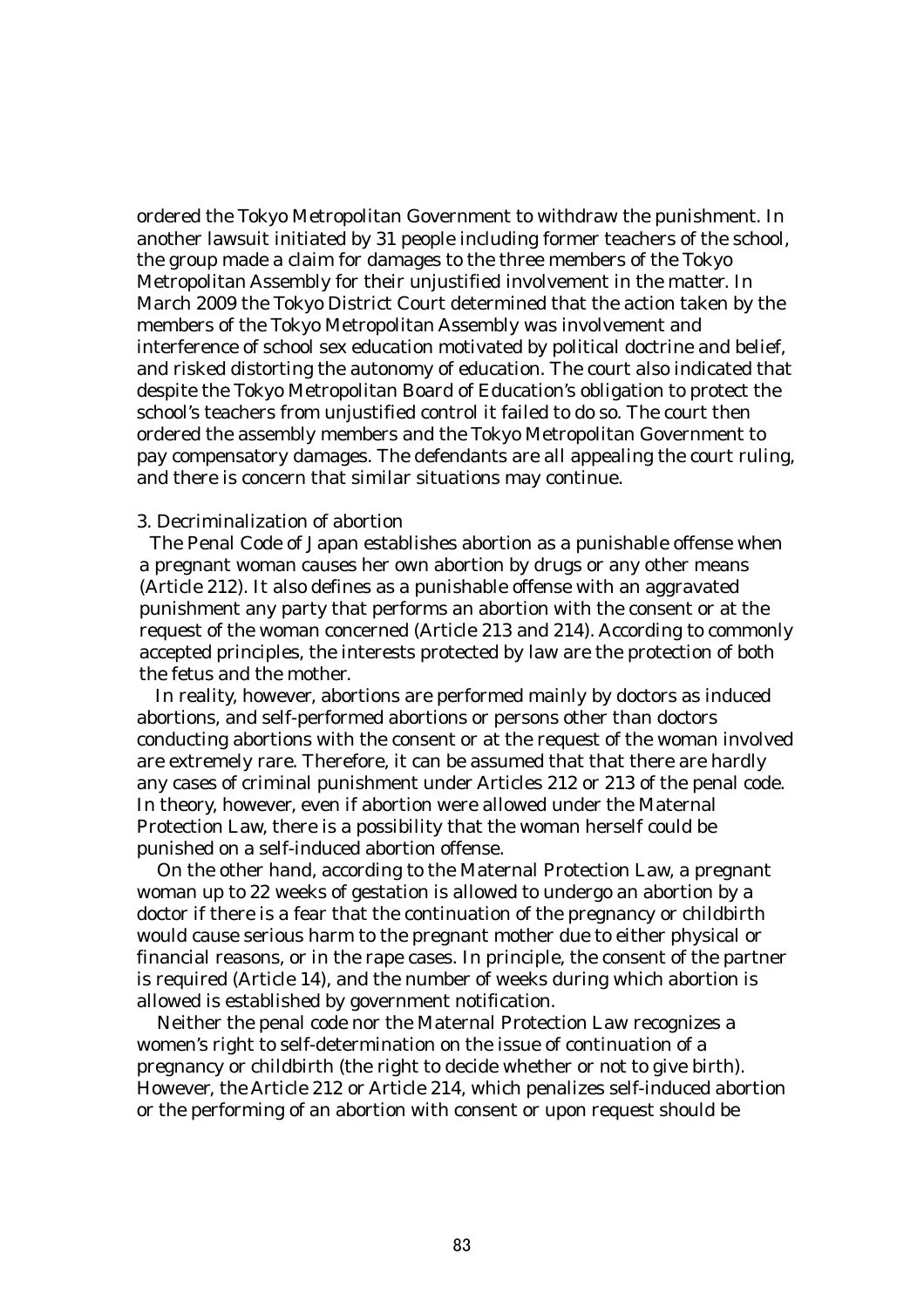abolished. It goes without saying that abortion without consent should be punished, but this offense shall be punished as an injury. The requirement of consent of the partner at the time of an abortion essentially means granting the final right to decide on whether or not to proceed with an abortion is left to the man. The need to obtain the consent of a husband regarding abortion can be both dangerous and difficult for a wife who is taking shelter from domestic violence. In view of Article 14 of the constitution, which guarantees gender equality, and Article 13, which guarantees human rights, the provision calling for the consent of a spouse in the matter of abortion must be amended. However, the Japanese Government has no plans to amend this provision.

28. In its previous concluding observations (see A/58/38, sect. IV, para. 371), the Committee expressed its concerns that the Civil Code contained discriminatory provisions, including those with respect to the minimum age for marriage, the waiting period required for women before they could remarry after divorce and the choice of surnames for married couples. The report does not indicate any concrete actions that the Government has taken to repeal the legal provisions in the Civil Code discriminating against women. Please provide this information.

l

There are no indications that the Government plans to take action to abolish discriminatory provisions against women in the Civil Code by submitting to the Diet a proposal to revise the Civil Code. To eradicate discrimination against women, the JFBA has until now voiced its opinions on family law in areas such as setting the age at which both men and women may marry at 18, abolishing the period during which women are prohibited from remarrying, and introducing a system that allows the choice of surnames for married couples.

In relation to the provision prohibiting remarrying, under Article 772 of the Civil Code it is presumed that a child born within 200 days following notification of marriage or 300 days following notification of divorce is the lawful child of the former husband. Therefore, it is impossible for a woman to avoid legal proceedings involving the former husband if the child is registered in the former husband's domiciliary register or if the woman wants to determine that the child is not the lawful child of the former husband. To avoid legal entanglements of this nature, some women refrain from registering the births of their children and in recent years providing redress for children without official domiciliary registration has become a social problem. Under the Government notification of May 21, 2007, however, on the presumption that Article 772 of the Civil Code does not apply, it became possible for a mother to register her "unlawful child" as her own child or as the lawful child of her husband in the subsequent marriage provided that the earliest date on a doctor's "certification of the gestation period" of the pregnancy relating to that child is later than the date of the dissolution or annulment of the marriage of the mother to the previous husband. However, provisions of this notification are not able to provide redress for all unregistered children.

In the overwhelming majority of cases where there is overlap in the presumption of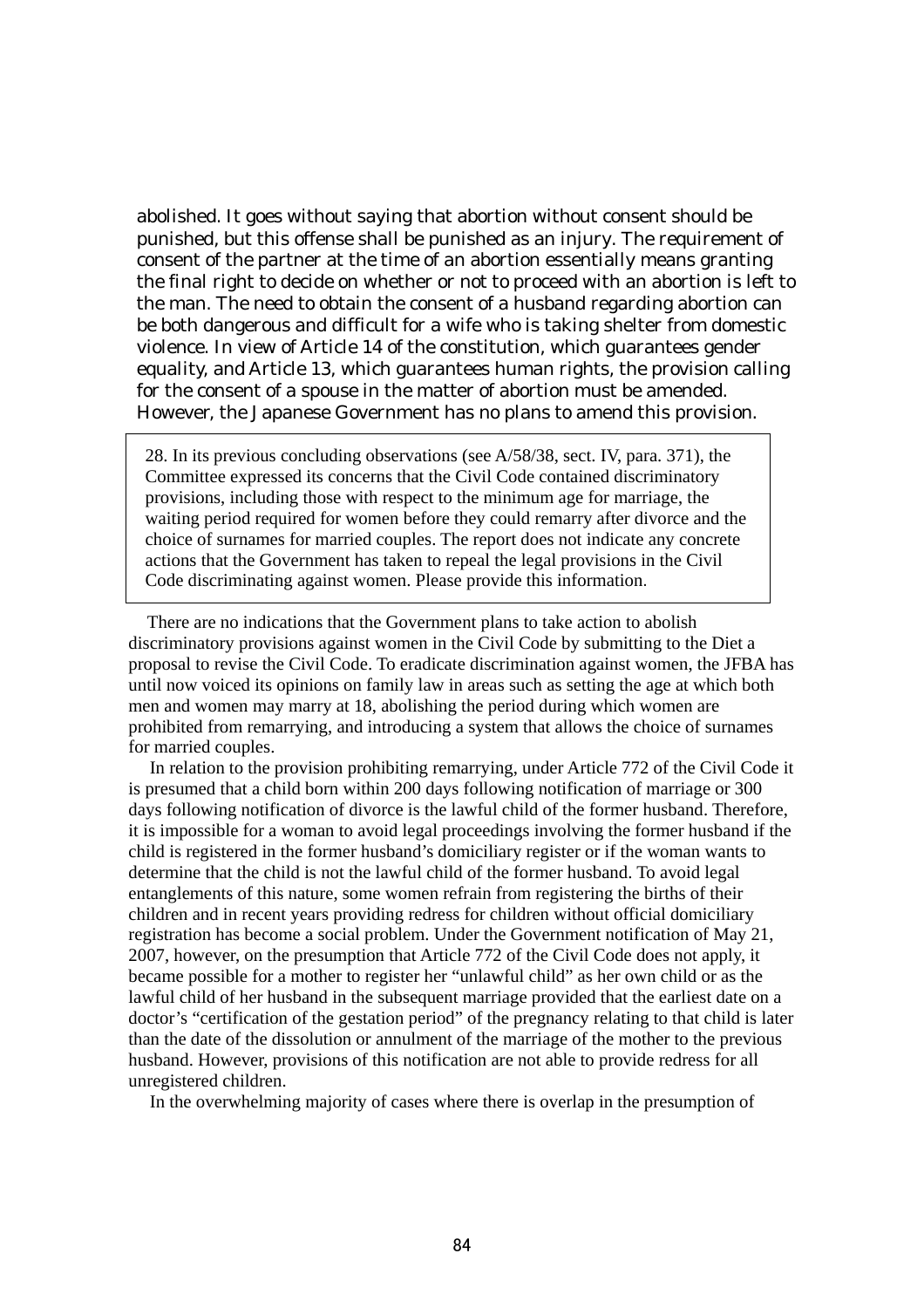legitimacy, the marriage had already broken down some time earlier and the couple in the subsequent relationship is already living together. Therefore, from the vantage point of avoiding overlap in the presumption of fatherhood, it is safer to assume that the child born in such circumstances is the child of the father in the subsequent marriage. Therefore, to eliminate discrimination against women in marriage, the Government should abolish the six-month period during which remarriage is prohibited under Article 733 of the Civil Code, revise Article 772 of the code on the presumption that when there is ambiguity over the legitimacy of a child, the father of the child is the husband in the subsequent marriage, provide redress for children without a domiciliary register, eliminate discrimination against women in marriage and adopt lawmaking measures in line with Articles 15 and 16 of the Convention for the Elimination of All Forms of Discrimination Against Women.

In the report of the working group of the Universal Periodic Review (UPR) of the Human Rights' Council, the Japanese Government was advised to abolish all provisions in legislation that discriminates against women and to continue to take measures to eradicate discrimination, and the Government has agreed to follow up matters. Therefore, the Government should immediately make good on its promises to the Human Rights Council and not only abolish the prohibition period for remarriage but also revise or abolish other discriminatory provisions against women relating to marriage, fulfill its obligations as a party to the Convention for Eliminating All Kinds of Discrimination Against Women, and demonstrate to international society a responsiveness that reflects sincerity and integrity.

29 Please provide information on the type of property that is distributed upon dissolution of the relationship and indicate, in particular, whether the law recognizes intangible property (i.e., pension funds, severance payments and insurance). Please also indicate whether the law provides for the distribution of future earning capacity and human capital or considers enhanced earning capacity or human capital in any manner in the distribution of property upon dissolution(e.g., through a lump-sum award reflecting the other spouse's estimated share in this type of asset or by allowing for an award of compensatory spousal payment)

1. Property subject to distribution is that property which was jointly acquired by a couple during marriage and includes intangible property to some extent. (1)Retirement allowance: If a retirement allowance has already been provided, the amount corresponding to the amount accrued during the marriage period is subject to distribution. If the allowance has not yet been made and retirement is expected in the near future, only the allowance that has a high probability of payment in the future and the amount accrued during the period of marriage is subject to distribution.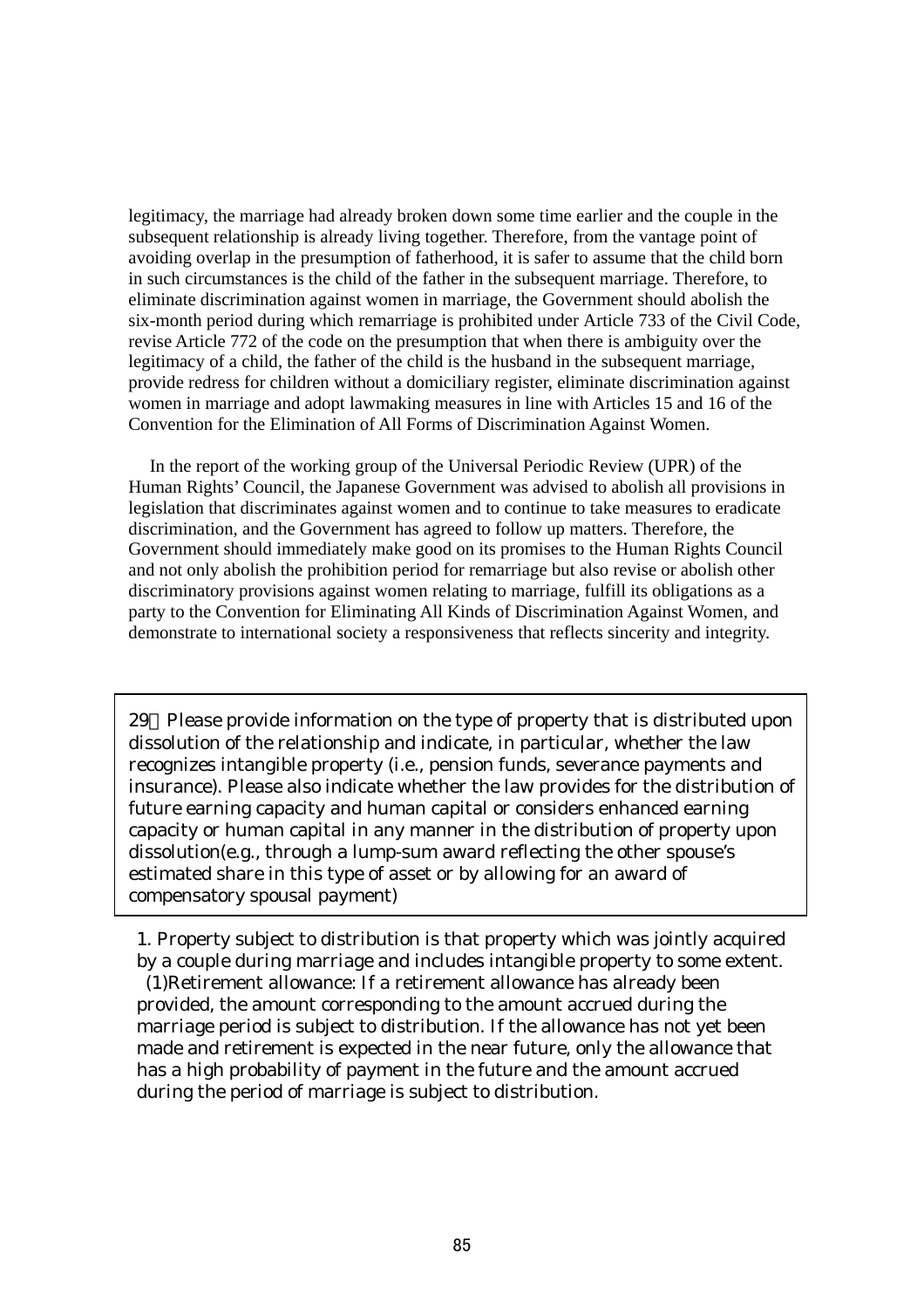(2)Insurance benefits: If premiums have been jointly paid by the couple, the total amount determined is subject to liquidation. Life insurance for which premiums are currently being paid has in some legal precedents not been recognized as an asset for distribution but, in the practical business of arbitration and mediation, the amount refunded upon cancellation at the time of divorce (or separation) is often treated as an asset subject to distribution.

Like retirement allowances, only the amount of the insurance benefit which has a high likelihood of being redeemed is subject to distribution. If at the time of distribution of assets a specific amount cannot be determined, it will not be subject to distribution.

 (3)The revised Employee's Pension Insurance Act established a system for dividing pension funds at the time of divorce. This system was implemented in April 2007. Insurance premium payment records of pension funds (mutual aid association) corresponding to the period of marriage are subject to distribution, and up to a maximum of one half is divided. However, dividing the amount requires either the agreement of the parties or going through proceedings of a court of law.

 A Category 3 insured person under the National Pension Plan may receive half of the amount of the premiums paid since April 2008 upon request without the agreement of the spouse or without going through a court of law. However, for amounts paid prior to April 2008, agreement of the spouse or a ruling by a court is still required. Furthermore, even after the revision of the law, top-up amounts of the Employee Pension, corporate pensions, and private pensions are not subject to pension division. Therefore, these require separate consideration in the distribution of property.

2. The Civil Code merely stipulates that a court distribute property after considering all circumstances (Article 768), and the scope of property subject to distribution or the standards for distribution are not clear. Furthermore, there are no specific rules or regulations concerning future earning capacity or the division of human capital.

Although the code stipulates that a court will determine distribution after taking into consideration all circumstances of the couple including aspects of support for the party that will have difficulty maintaining economic independence after divorce, these considerations are merely supplementary or remedial considerations, and the monetary amounts under consideration are insignificant and the cases considered are few.

Because many women retire from the workforce when they get married or have children, or engage in non full-time work, the opportunities for increasing their earning capacity during marriage are extremely limited. Because of this, it is extremely difficult for them to achieve economic independence after divorce. On the other hand, men increase their earning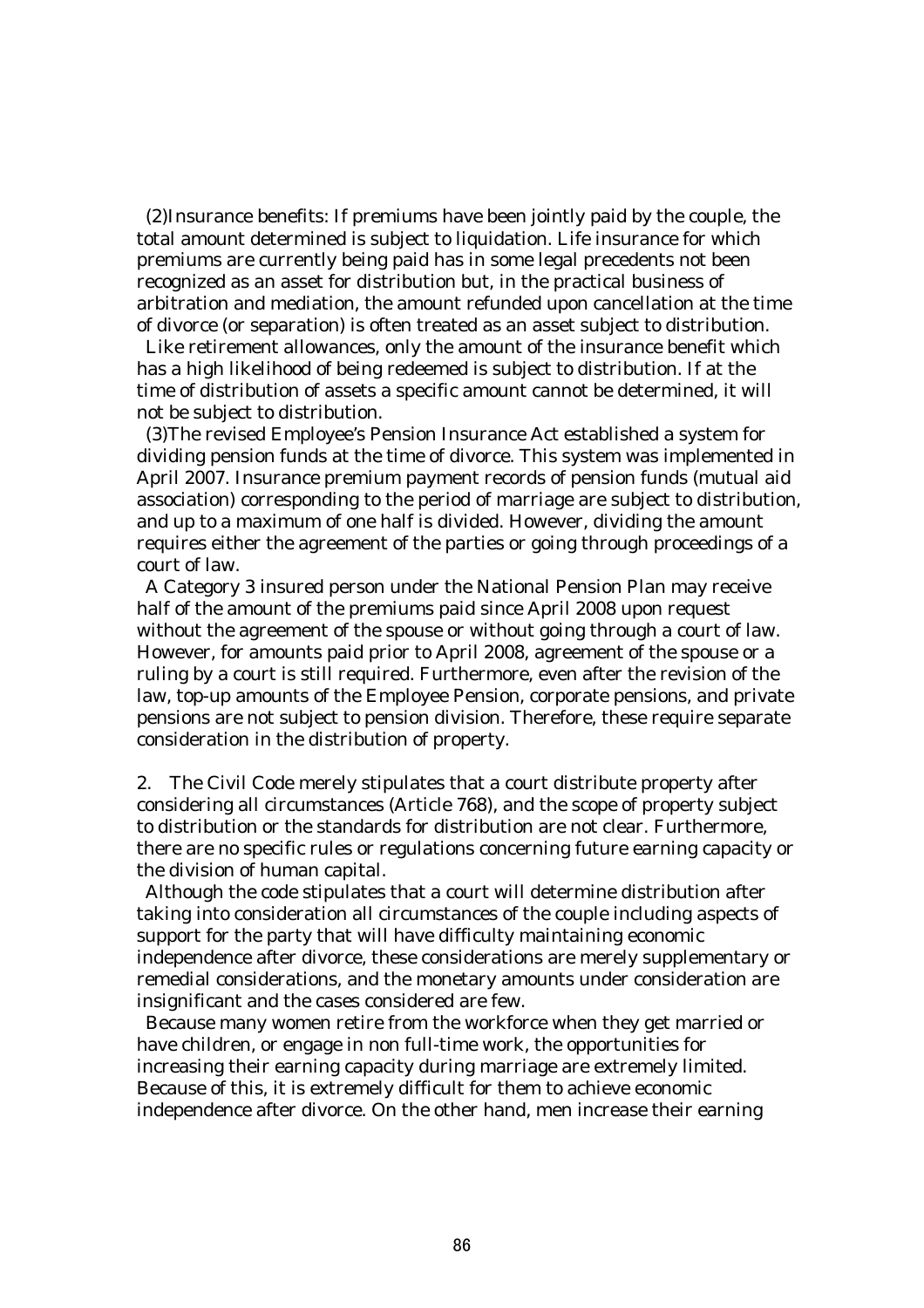capacity during the period of marriage as they are supported by their spouses who assume responsibility for all household-related chores.

Recently there are an increasing number of cases where the courts set the wife's ratio of contribution in asset building during the marriage at 50% by taking into account her responsibility for household work. In the distribution of property, however, there are few cases where the enhanced earning capacity as well as future earning capacity of the spouse working outside, who received support from the spouse at home, is subject to distribution and it is difficult to say whether this support aspect is even taken into consideration in this context.

3. Furthermore, even if distribution of property is determined through arbitration, judicial proceedings, or a court decision, female spouses in many cases have difficulty in actually obtaining property through property distribution. This is because in Japanese society in the majority of households husbands manage the assets and the wives have very limited means of accurately grasping the extent of the assets of their husbands and partners. There are also instances where husbands fail to comply with property disclosure requirements or place their assets under the name of a third party. These ploys create difficulties in pinpointing the whereabouts of property that should be rightfully subject to distribution, and such cases are not few.

Moreover, property under the name of a third party is not subject to distribution. Therefore, even if such assets were created jointly by a husband and wife, there may be difficulty in including them in property that is subject to distribution when it is in the name of a third party (such as a company managed jointly by the husband and wife).

Therefore, if payment is not made voluntarily, compulsory execution of assets will be necessary. At the same time, because determining the location of property may be difficult, extinguishment or consumption of property may take place prior to a court decision, and therefore in many cases of this nature it is extremely difficult to achieve a satisfactory decision on asset distribution.

4. In uncontested divorces or in arbitrated divorces where representatives are not involved, there are many cases where the ratio of contribution is not determined to be equal or there is no distribution of property. In addition, in the majority of uncontested divorces there is no distribution of future benefits and future earning capacity. Consequently, the economic base of women after divorce is more often than not inadequate, and in many cases women either hesitate or are unable to proceed with divorce due to prospects of economic uncertainty after divorce.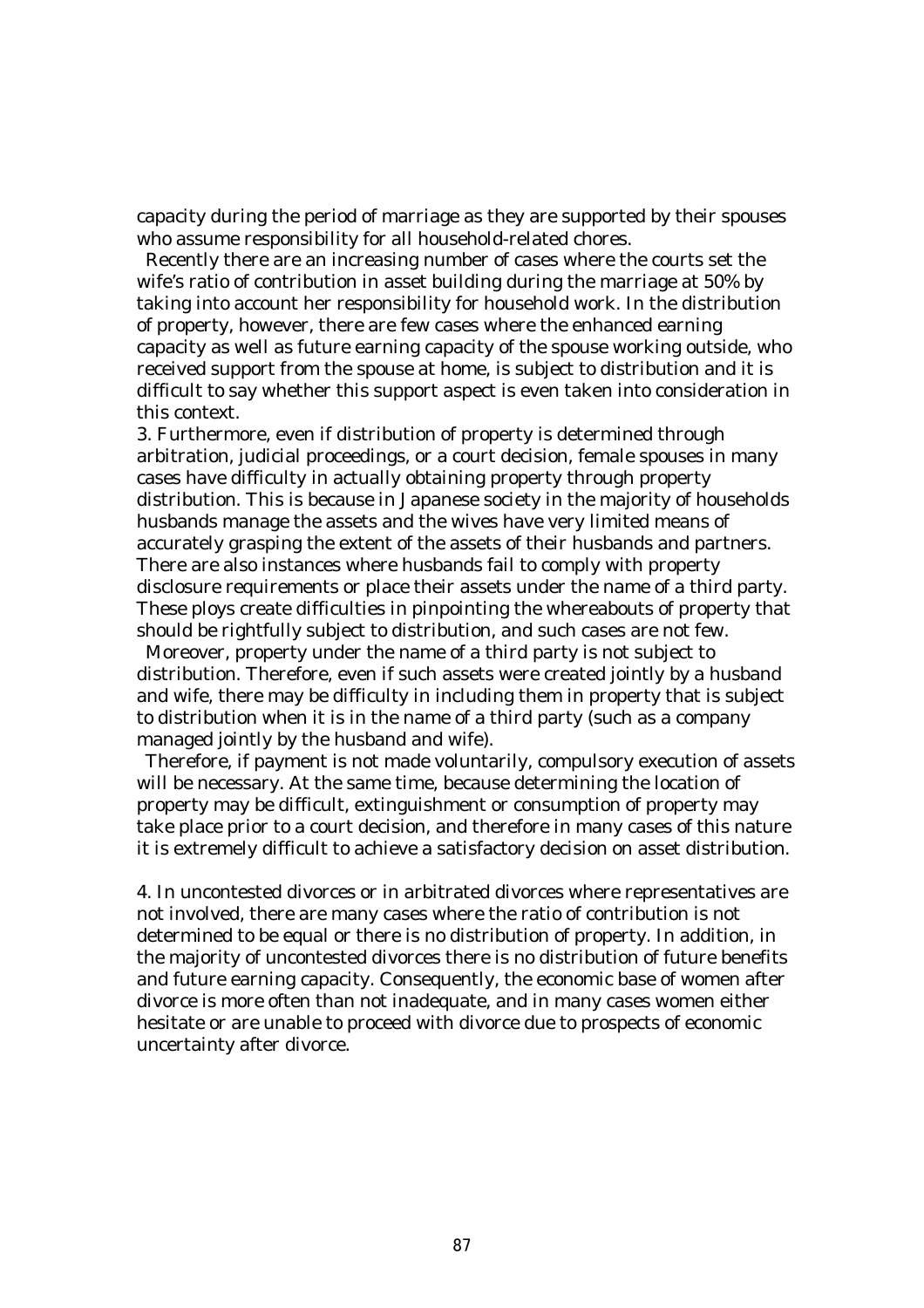30. In the light of the Committee's previous concluding observations (see A/58/38, sect. IV, para. 375), please indicate any progress made with respect to the ratification of the Optional Protocol to the Convention on the Elimination of All Forms of Discrimination against Women.

- 1. With respect to the individual communications procedure, the Japanese Government takes the stand that it may be problematic in terms of judicial independence, and since1999 has been considering whether or not to introduce the procedure. However, at present there are no signs of any progress whatsoever.
- 2. Nevertheless, in the report "On the introduction and widespread promotion of international standards and regulations into Japan", taking into consideration the opinion expressed by the committee, the Specialist Committee on Monitoring and Handling Complaints, Council for Gender Equality stated the following regarding the Optional Protocol on July 28, 2004: "In terms of judicial independence, it is necessary to pay attention to the fact that individual communications may not be examined except when the Committee on the Elimination of Discrimination against Women (a) confirms that domestic relief measures have been exhausted, or (b) in case the Committee deems that the adoption of domestic relief measures has been unreasonably prolonged, or there is no expectation of effective relief.

Furthermore, it is assumed that the opinions and replies of the Committee are not legally binding, and that it is sufficient to consider them in a spirit of sincerity. The Committee on the Elimination of Discrimination against Women in its final comments also stated that the mechanism offered by the Optional Protocol would strengthen judicial independence and would assist the judiciary in the understanding of discrimination against women.

 The Optional Protocol must be given early examination in terms of the potential of its ratification."

- 3. In view of the above, the Second Basic Plan for Gender Equality, approved by the Cabinet on December 27, 2005, clearly stated that the Government would endeavor to widely promote the adoption of international standards and regulations for improving the status of women, to make the guidelines widely known by a broad sector of the public, also to make vigorous effort to introduce these to Japan.
- 4. However, the Japanese Government in the Sixth Report in April 2008 stated that under various international conventions on human rights it had not ratified nor accepted the introduction of the Optional Protocol and was in the process of considering it. In the Council for Gender Equality's opinion regarding the follow-up results of the Second Basic Plan for Gender Equality dated March 4 of the same year, among the items concerning the introduction and widespread promotion of international criteria and standards to Japan, ratification of the Optional Protocol did not get any mention. Furthermore, not only is there an absence in proactive efforts by the Japanese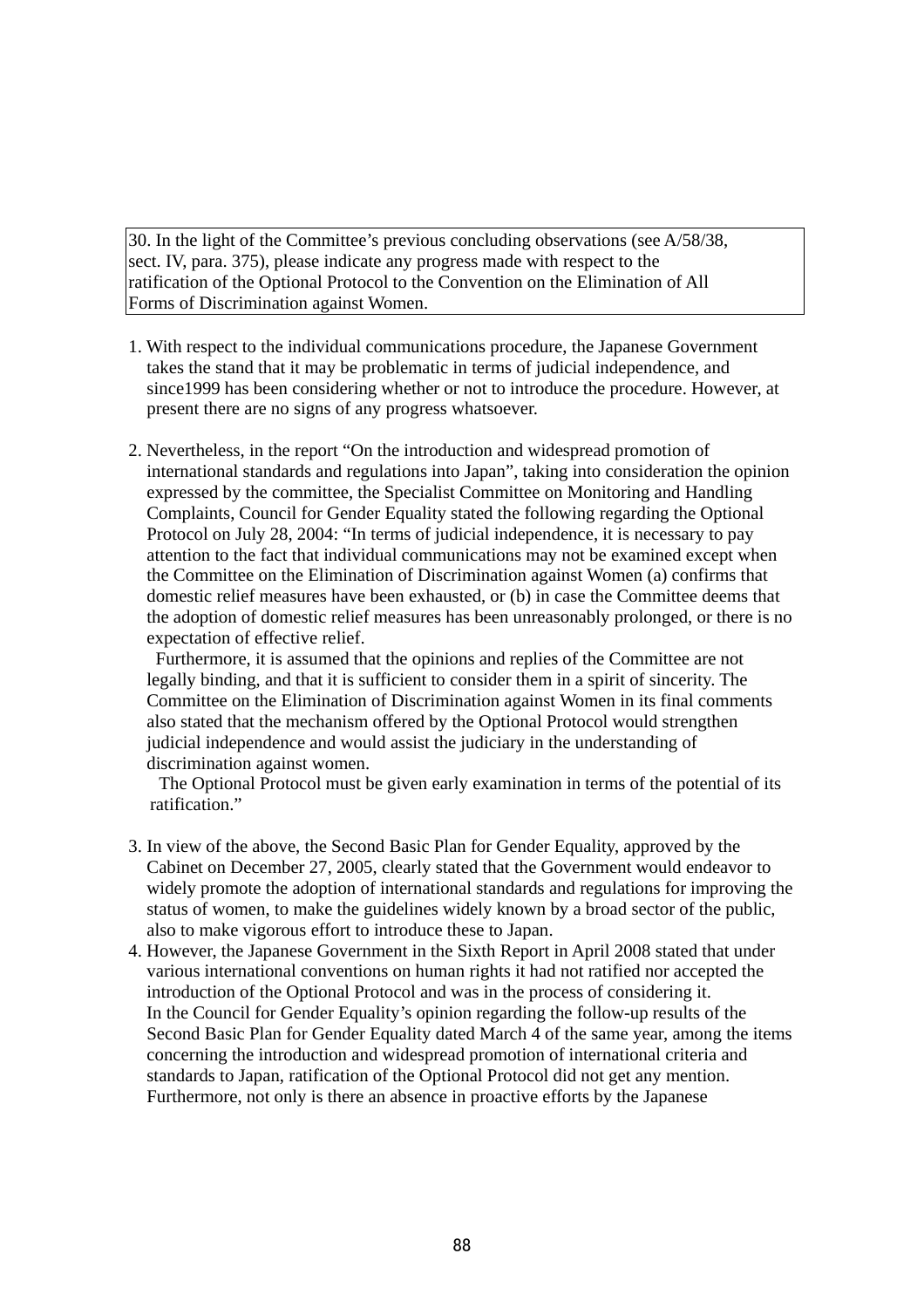Government to ratify the Optional Protocol but there is also a sense that the Japanese Government is retreating on this issue.

 Even in response to our question concerning this matter, the Japanese Government simply replied that it was continuing to consider the matter.

5. In October 2008 the UN Human Rights Committee expressed to the Japanese Government the view that Japan should consider ratification of the First Optional Protocol.

 In June 2008 at the session of the UN Human Rights Council, the Japanese Government, promised to examine the ratification of the human rights treaties and the Optional Protocol to the Conventions except for the Second Optional Protocol. This Optional Protocol includes the Optional Protocol to the Convention on the Elimination of All Forms of Discrimination against Women.

In the House of Councilors, petitions requesting the ratification of the Optional Protocol have been adopted seven times at regular sessions of the Diet, and three times at extraordinary sessions of the Diet from 2001 to 2008, so it can be said that the will of the people demanding the ratification of the Optional Protocol is clear.

 Over a long period of time the Japanese Government has conducted research on the ratification of the Optional Protocol, and has indicated results of its investigation regarding the relationship of an individual communications system and judicial independence in light of the introduction and widespread promotion of international criteria and standards in Japan as described in item 3,.

 Therefore, the Japanese Government should begin to consider concrete measures for the ratification as soon as possible.